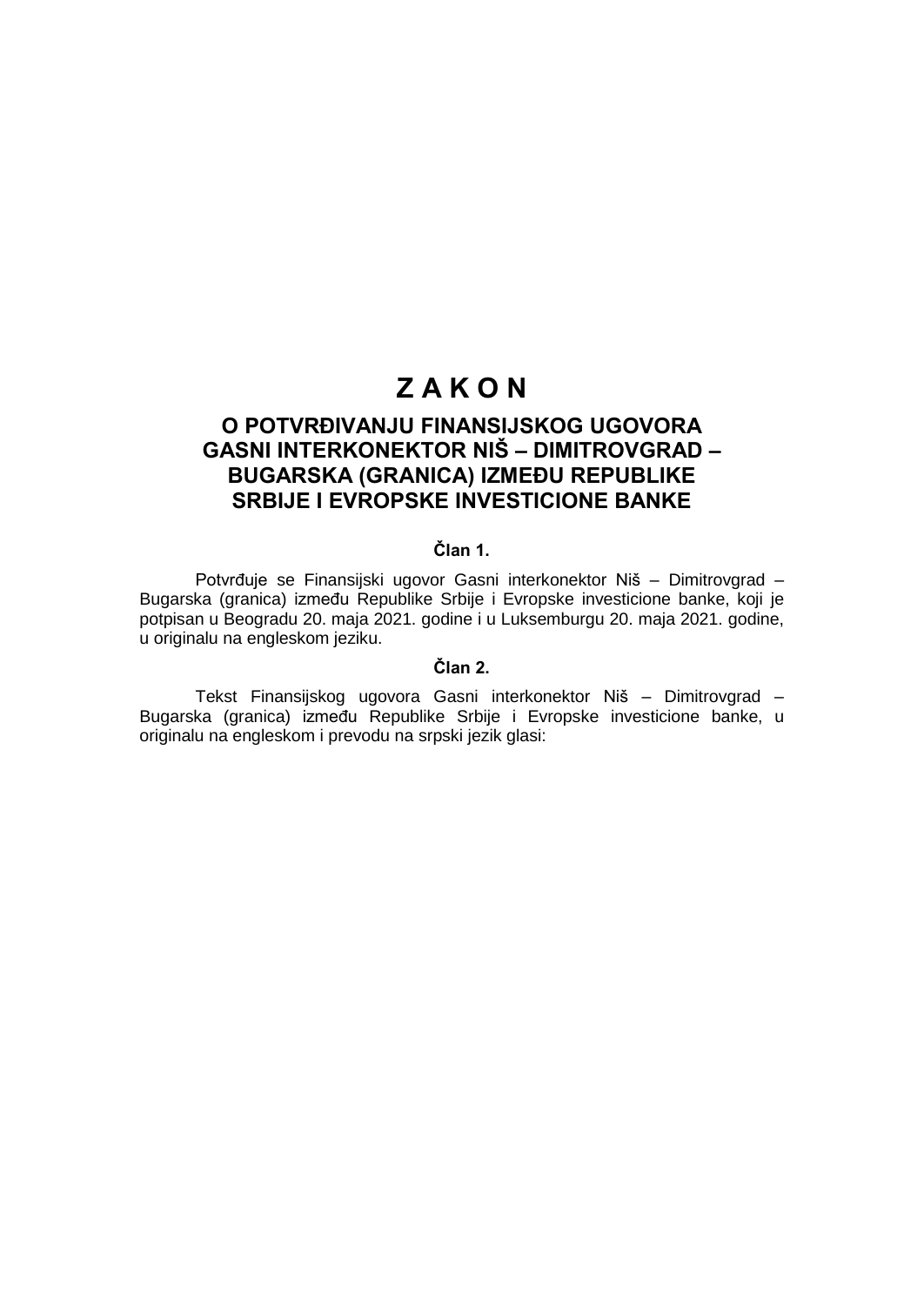FI N° 87616 Serapis N° 2017-0205

# **GAS INTERCONNECTOR NIS-DIMITROVGRAD-BULGARIA (BORDER)**

Finance Contract

*between the*

# The Republic of Serbia

*and the*

# European Investment Bank

Belgrade, 20 May 2021 Luxembourg, 20 May 2021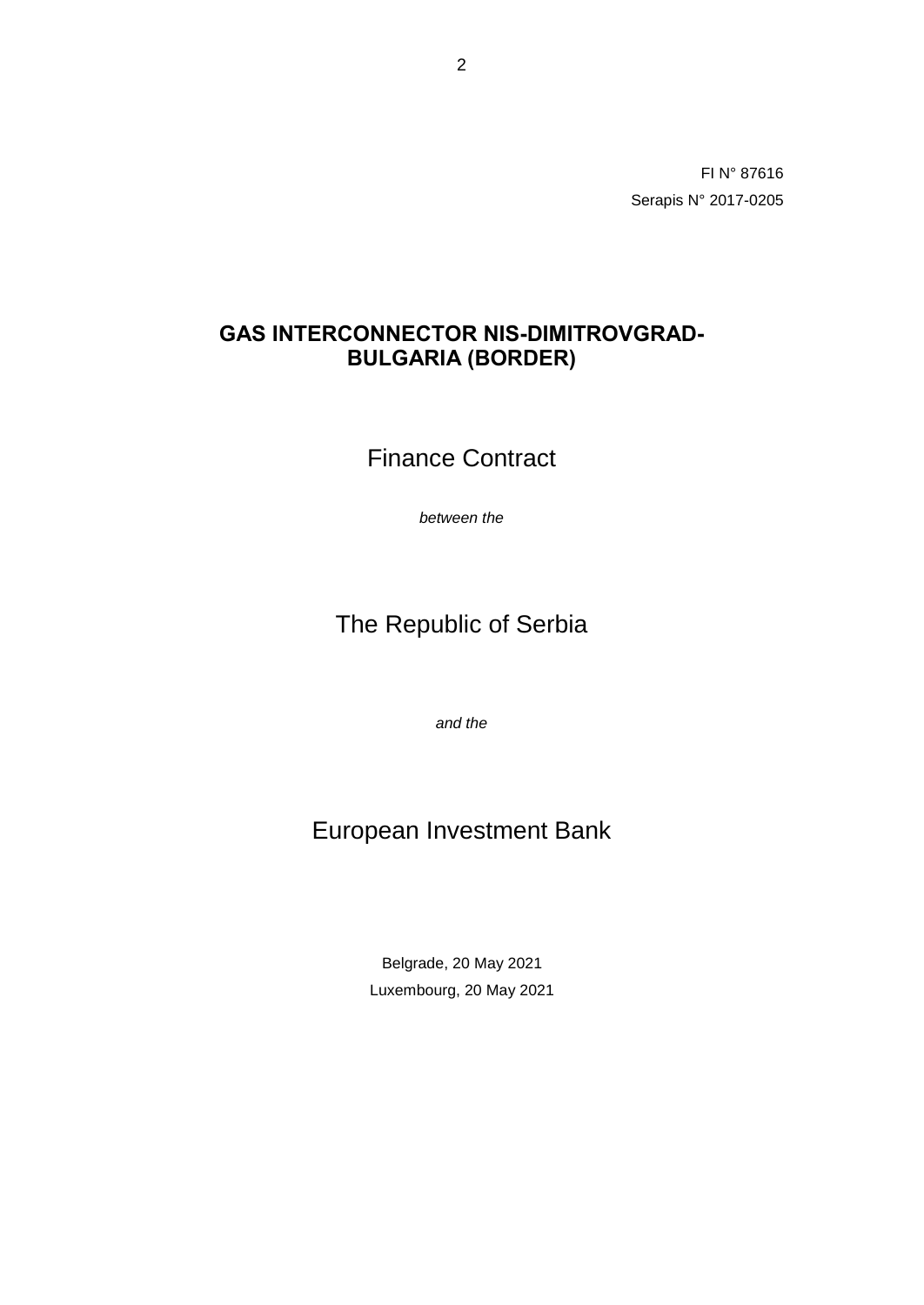# **THIS CONTRACT IS MADE BETWEEN:**

The Republic of Serbia, represented by Mr. Siniša Mali, Minister of Finance, on behalf of the Government as representative of the Republic of Serbia,

(the "**Borrower**")

of the first part, and

The European Investment Bank having its seat at 100 blvd Konrad Adenauer, Luxembourg, L-2950 Luxembourg, represented by Ms. Lilyana Pavlova, Vice-President

(the "**Bank**")

of the second part.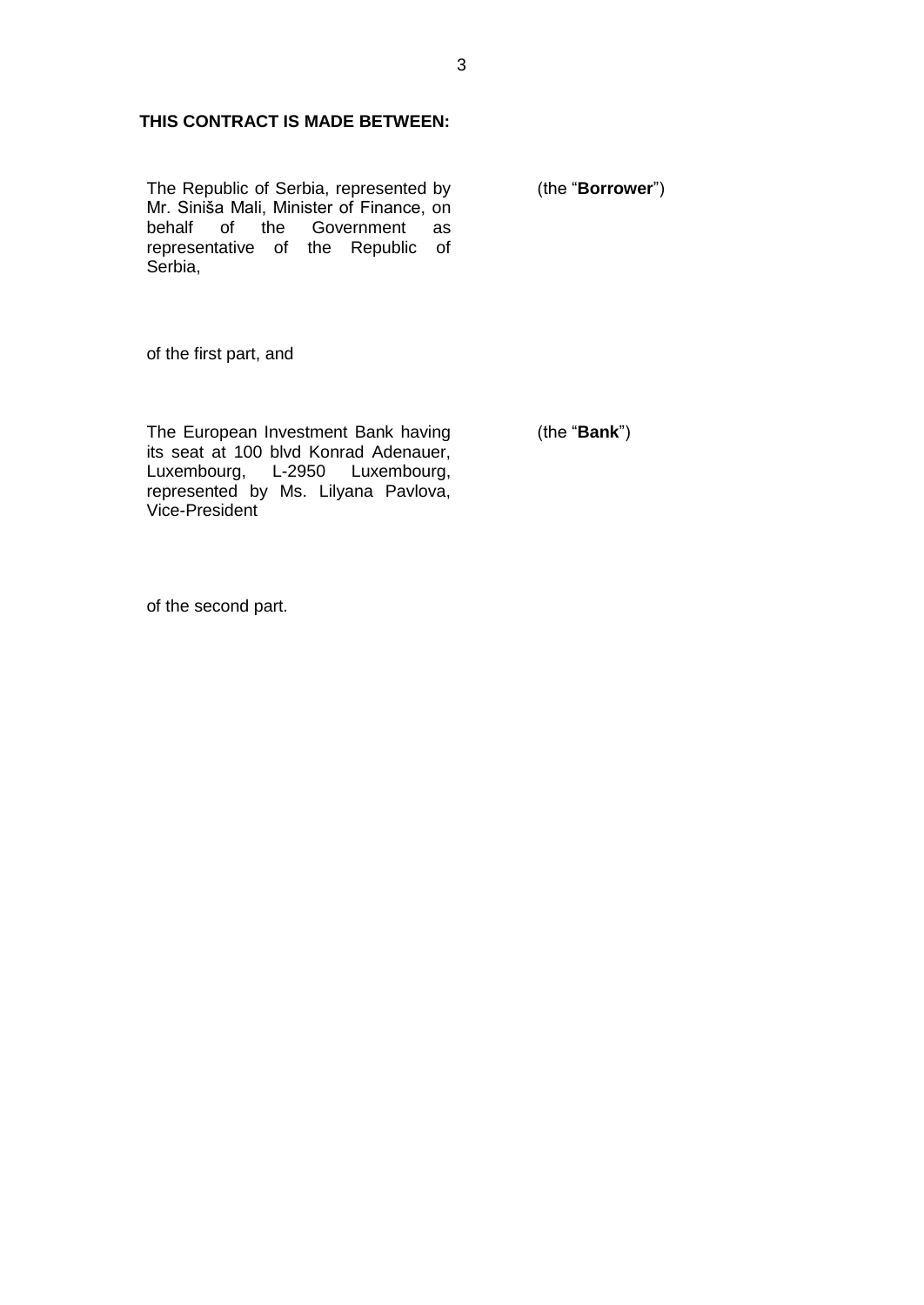### **WHEREAS:**

- (a) The Borrower has stated that, through the Central Finance and Contracting Unit (CFCU), of the Ministry of Finance, (the "**Promoter**") and the Ministry of Mining and Energy and JP SRBIJAGAS NOVI SAD as beneficiaries (the "**Beneficiaries**"), it is undertaking a project consisting of the construction of the Serbian section of the Interconnector Bulgaria-Serbia (IBS), which is planned to connect the natural gas transmission systems of Serbia and Bulgaria. The Project includes a bi-directional underground natural gas transmission pipeline with an approximate length of 109 km and the related aboveground infrastructure, as more particularly described in the technical description (the "**Technical Description**") set out in Schedule A (the "**Project**").
- (b) The total cost of the Project, excluding VAT, as estimated by the Bank, is EUR 85,500,000.00 (eighty five million five hundred thousand euros) and the Borrower has stated that it intends to finance the Project as follows:

| <b>Source</b>                                                                          | Amount (EUR m) |
|----------------------------------------------------------------------------------------|----------------|
| Credit from the Bank                                                                   | 25.00          |
| Other funding sources<br>(including other loans, State<br><b>Budget and EU Grants)</b> | 60.50          |
| <b>TOTAL</b>                                                                           | 85.50          |

- (c) In order to fulfil the financing plan set out in Recital (b), the Borrower has requested from the Bank a credit of EUR 25,000,000.00 (twenty five million euros) to be made available from the Bank's own resources and pursuant to the Bank's 2014-2020 External Lending Mandate in accordance with the Decision as defined below (the "**Mandate**").
- (d) In accordance with: (i) Decision No. 466/2014/EU, published in the Official Journal of the European Union No L 135 of 8 May 2014, the European Parliament and the Council of the European Union decided to grant a guarantee to the Bank against losses under financing operations supporting investment projects outside the European Union (the "**Decision**"); and (ii) the agreement entered into between the European Union, represented by the European Commission, and the Bank implementing the Decision, in the event of non-payment, the European Union, by a guarantee, covers certain payments not received by the Bank and due to the Bank in relation to the Bank's financing operations entered into with, inter alias, the Borrower (the "**EU Guarantee**"). As of the date of this Contract (as defined below), Republic of Serbia is an Eligible Country (as defined below).
- (e) On 11 May 2009, Republic of Serbia and the Bank signed a framework agreement governing the Bank's activities in the territory of Republic of Serbia (the "**Framework Agreement**"). The Bank makes the Credit (as defined below) available on the basis that the Framework Agreement continues to be in full force and effect during the term of this Contract.
- (f) By a letter dated available to the Borrower on the basis that such statements continue to be true and correct in 27/03/2017, the Republic of Serbia requested the financing of the Project (as defined below), as such the present project falls within the scope of the Framework Agreement. The Bank makes the Credit all respects during the term of this Contract.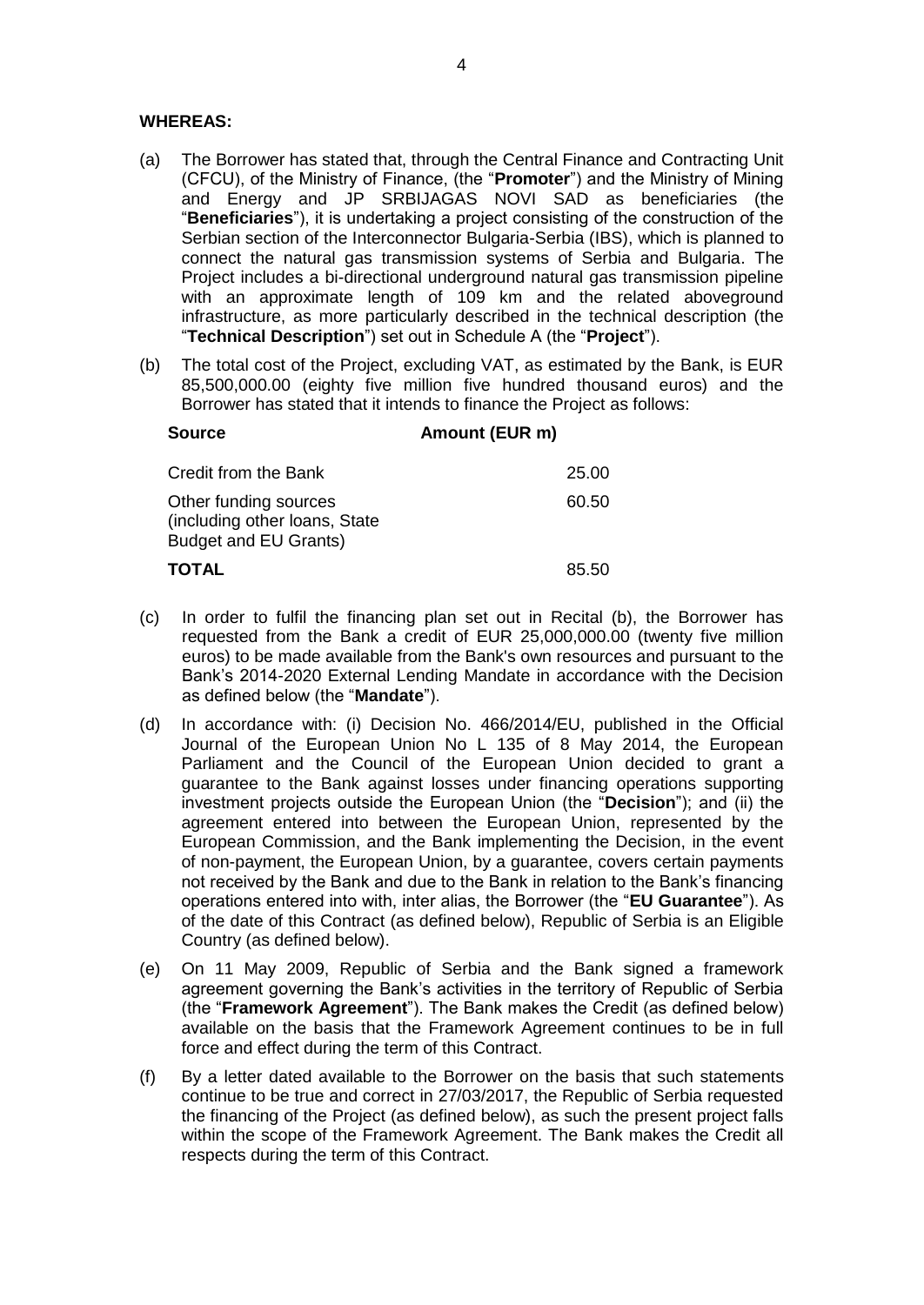- (g) The Bank considering that the financing of the Project falls within the scope of its functions, and is consistent with the objectives of the Mandate, and having regard to the statements and facts cited in these Recitals, has decided to give effect to the Borrower's request providing to it a credit in an amount of EUR 25,000,000.00 (twenty five million euros) under this Finance Contract (the "**Contract**"); provided that the amount of the Bank loan shall not, in any case, exceed 50% (fifty per cent) of the total cost of the Project set out in Recital (b) nor when aggregated with any EU grants available for the Project, 90% (ninety per cent) of the total cost of the Project set out in Recital (b).
- (h) The Borrower has authorised the borrowing of the sum of EUR 25,000,000.00 (twenty five million euros) represented by this credit on the terms and conditions set out in this Contract.
- (i) The Statute of the Bank provides that the Bank shall ensure that its funds are used as rationally as possible in the interests of the European Union; and, accordingly, the terms and conditions of the Bank's loan operations must be consistent with relevant policies of the European Union.
- (j) The Bank considers that access to information plays an essential role in the reduction of environmental and social risks, including human rights violations, linked to the projects it finances and has therefore established its transparency policy, the purpose of which is to enhance the accountability of the Bank's group towards its stakeholders.
- (k) The processing of personal data shall be carried out by the Bank in accordance with applicable European Union legislation on the protection of individuals with regard to the processing of personal data by the European Union institutions and bodies and on the free movement of such data.
- (l) The Bank will allocate its funds to eligible schemes which are economically, technically and financially justified as well as environmentally sound.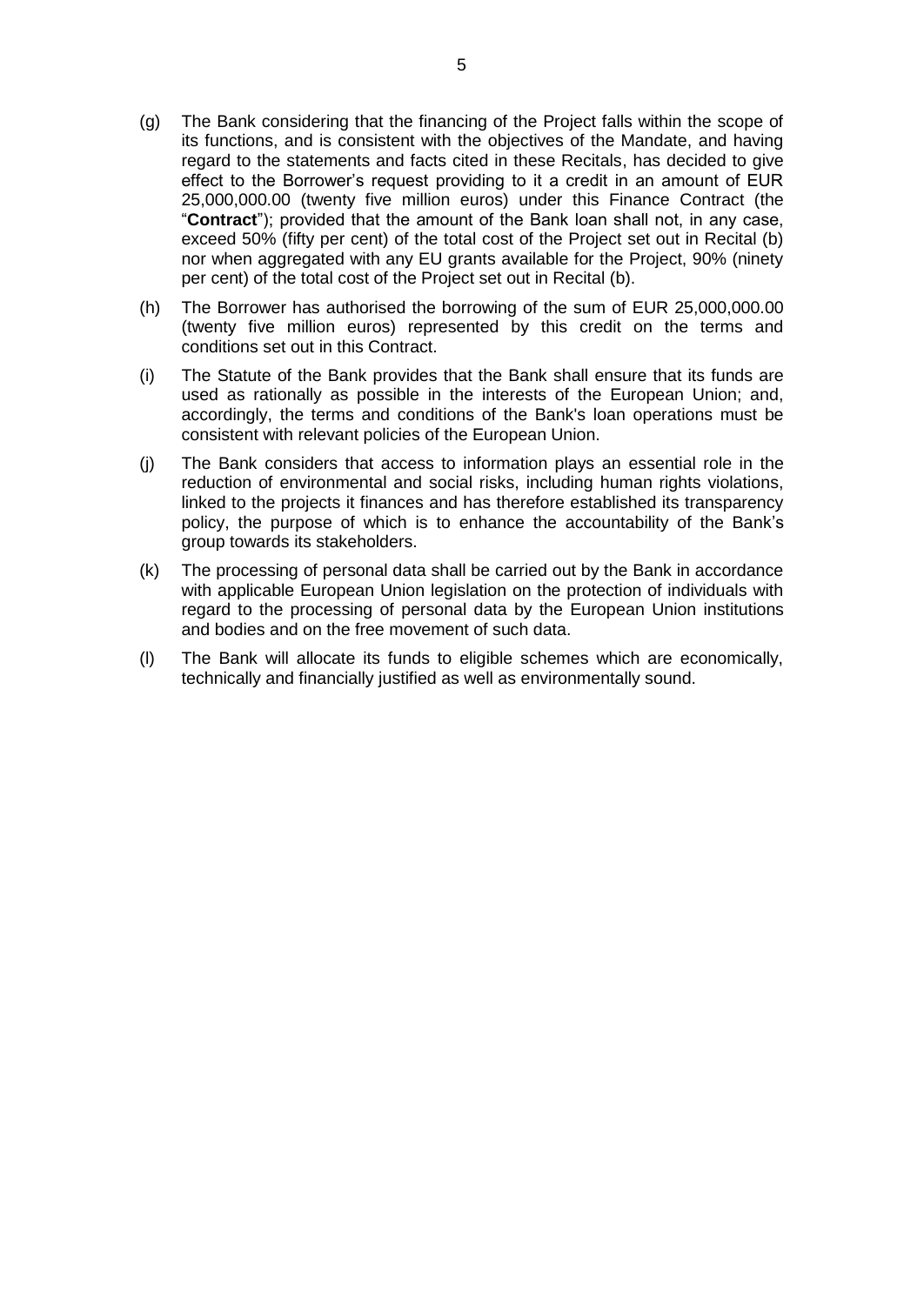#### **NOW THEREFORE** it is hereby agreed as follows:

# **INTERPRETATION AND DEFINITIONS**

#### **Interpretation**

In this Contract:

- (a) references to Articles, Recitals, Schedules and Annexes are, save if explicitly stipulated otherwise, references respectively to articles of, and recitals, schedules and annexes to this Contract;
- (b) references to "law" or "laws" mean:
	- (i) any applicable law and any applicable treaty, constitution, statute, legislation, decree, normative act, rule, regulation, judgement, order, writ, injunction, determination, award or other legislative or administrative measure or judicial or arbitral decision in any jurisdiction which is binding or applicable case law; and
	- (ii) EU Law;
- (c) references to "applicable law", "applicable laws" or "applicable jurisdiction" means:
	- (i) a law or jurisdiction applicable to the Borrower, its rights and/or obligations (in each case arising out of or in connection with this Contract), its capacity and/or assets and/or the Project; and/or, as applicable; or
	- (ii) a law or jurisdiction (including in each case the Bank's Statute) applicable to the Bank, its rights, obligations, capacity and/or assets;
- (d) references to a provision of law are references to that provision as amended or re-enacted;
- (e) references to any other agreement or instrument are references to that other agreement or instrument as amended, novated, supplemented, extended or restated; and
- (f) words and expressions in plural shall include singular and vice versa.

#### **Definitions**

In this Contract:

"**Accepted Tranche**" means a Tranche in respect of which a Disbursement Offer has been duly accepted by the Borrower in accordance with its terms on or before the Disbursement Acceptance Deadline.

"**Agreed Deferred Disbursement Date**" has the meaning given to it in Article  $1.5.A(2)(b)$ .

"**Authorisation**" means an authorisation, permit, consent, approval, resolution, licence, exemption, filing, notarisation or registration.

"**Authorised Signatory**" means a person authorised to sign individually or jointly (as the case may be) Disbursement Acceptances on behalf of the Borrower and named in the most recent List of Authorised Signatories and Accounts received by the Bank prior to the receipt of the relevant Disbursement Acceptance.

"**Beneficiaries**" has the meaning given to it in Recital (a).

"**Business Day**" means a day (other than a Saturday or Sunday) on which the Bank and commercial banks are open for general business in Luxembourg and Belgrade.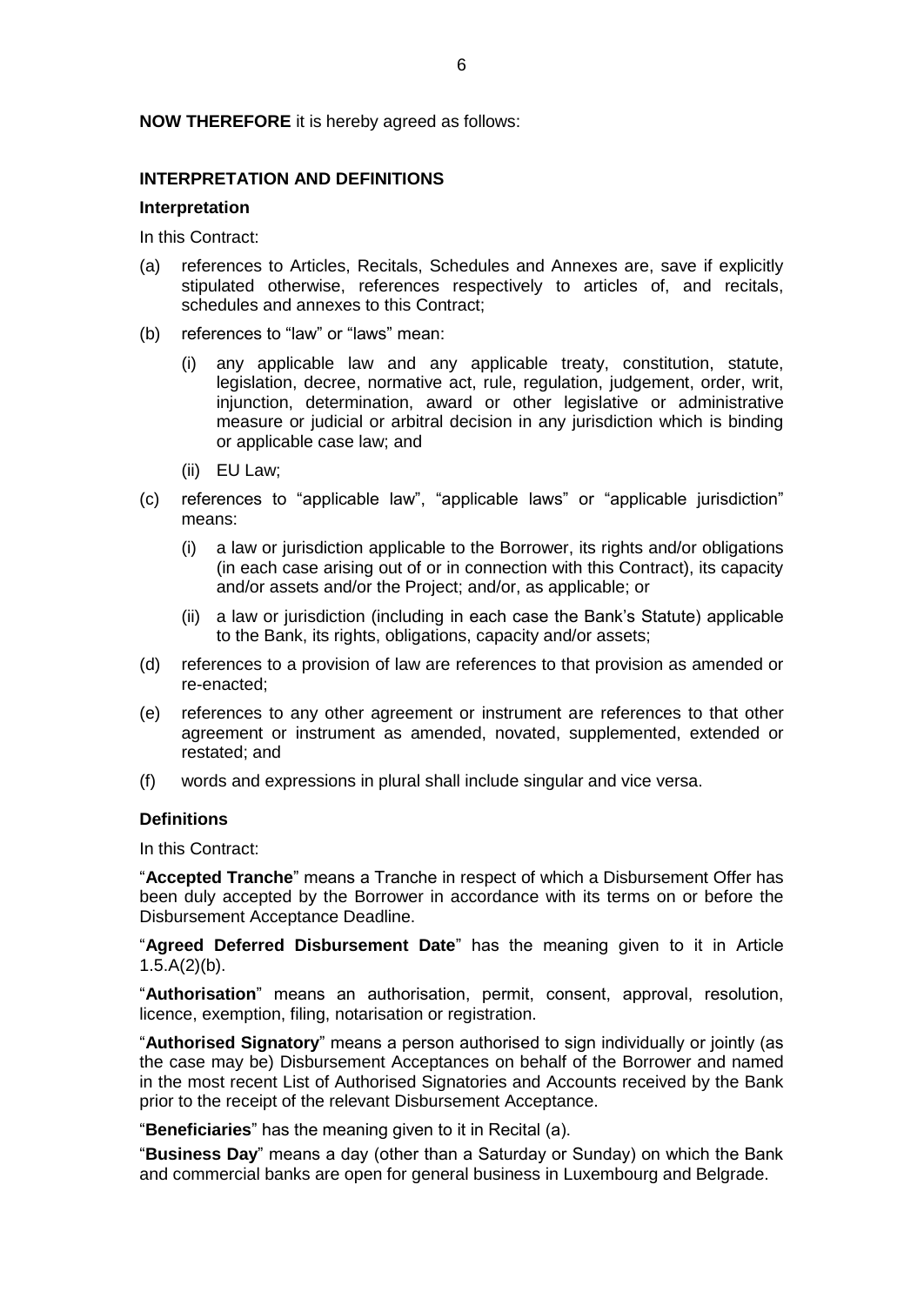"**Change-of-Law Event**" has the meaning given to it in Article 4.3.A(3).

"**Contract**" has the meaning given to it in Recital (g).

"**Contract Number**" shall mean the Bank generated number identifying this Contract and indicated on the cover page of this Contract after the letters "FI N°".

"**Credit**" has the meaning given to it in Article 1.1.

"**Deferment Indemnity**" means a fee calculated on the amount of disbursement deferred or suspended being the higher of:

- (a) 0.125% (12.5 basis points), per annum, and
- (b) the percentage rate by which:
	- (i) the interest rate that would have been applicable to such amount had it been disbursed to the Borrower on the Scheduled Disbursement Date, exceeds
	- (ii) EURIBOR (one month rate) less 0.125% (12.5 basis points), unless this value is less than zero, in which case it will be set at zero.

Such fee shall accrue from the Scheduled Disbursement Date to the Disbursement Date or, as the case may be, until the date of cancellation of the Accepted Tranche in accordance with this Contract.

"**Disbursement Acceptance**" means a copy of the Disbursement Offer duly countersigned by the Borrower.

"**Disbursement Acceptance Deadline**" means the date and time of expiry of a Disbursement Offer as specified therein.

"**Disbursement Account**" means, in respect of each Tranche, the bank account set out in the most recent List of Authorised Signatories and Accounts.

"**Disbursement Date**" means the date on which disbursement of a Tranche is made by the Bank.

"**Disbursement Offer**" means a letter substantially in the form set out in Schedule C.

"**Dispute**" has the meaning given to it in Article 11.2.

"**Disruption Event**" means either or both of

- a) a material disruption to those payment or communications systems or to those financial markets which are, in each case, required to operate in order for payments to be made in connection with this Contract; or
- b) the occurrence of any other event which results in a disruption (of a technical or systems-related nature) to the treasury or payments operations of either the Bank or the Borrower, preventing that party from
	- (i) performing its payment obligations under this Contract; or
	- (ii) communicating with other parties,

and which disruption (in either such case as per (a) or (b) above) is not caused by, and is beyond the control of, the party whose operations are disrupted.

"**EIB Statement of Environmental and Social Principles and Standards**" means the statement published on EIB's website that outlines the standards that the Bank requires of the projects that it finances and the responsibilities of the various parties.

"**Effective Date**" has the meaning given to it in Article 12.3.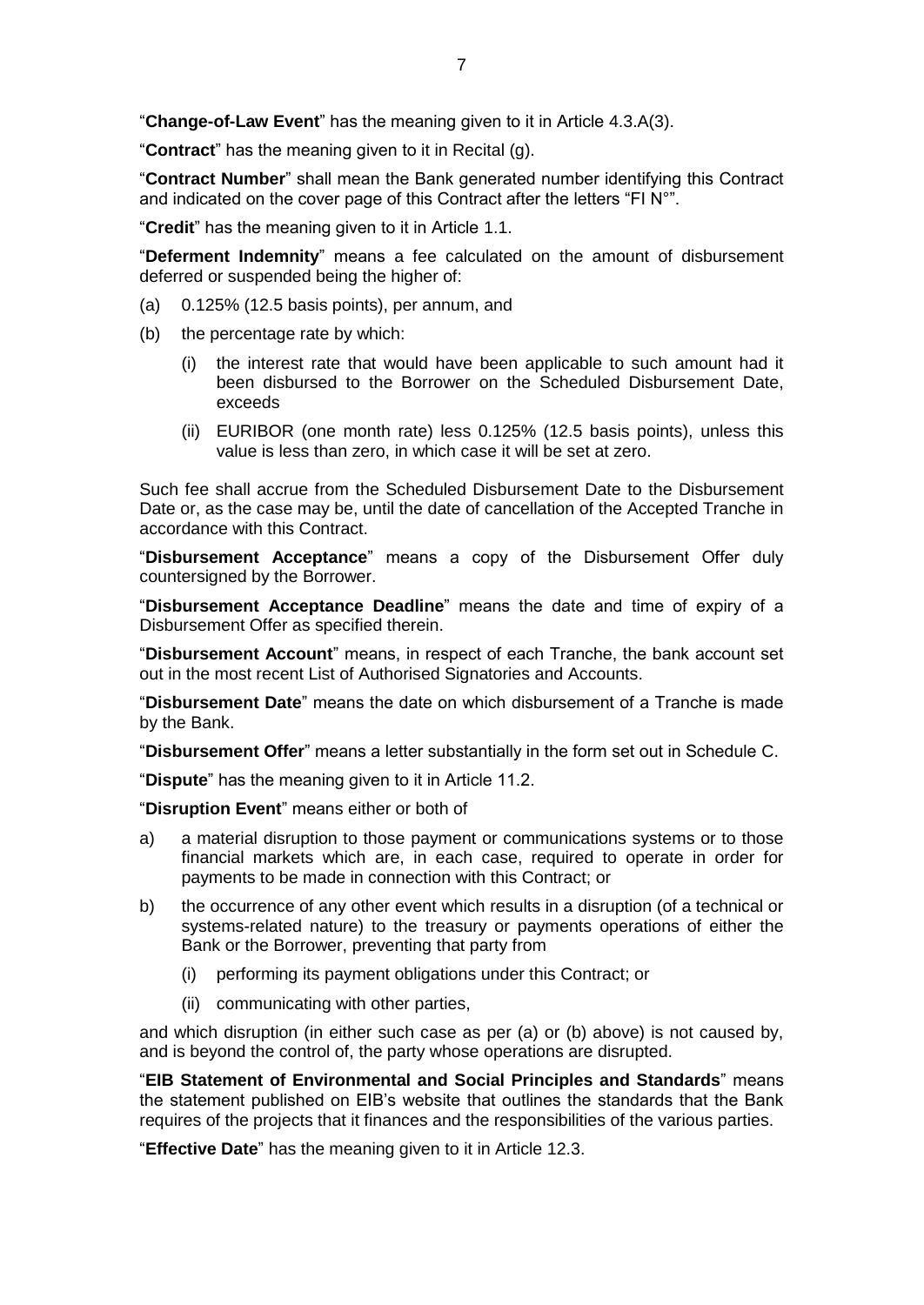"**Eligible Country**" means any country specified in Annex III to the Decision, as may be amended from time to time by the European Commission in accordance with Articles 4(2) and 18 of the Decision, or any other country in respect of which the European Parliament and the Council of the European Union have adopted a decision pursuant to Article 4(1) of the Decision.

"**Eligible Expenditure**" means the total expenditure (including costs of design and supervision, if relevant, and net of taxes and duties payable by the Borrower) incurred by the Borrower for the Project, in respect of works, goods and services relating to components of the Project specified in the Technical Description as eligible for financing under the Credit, which have been the object of contract or contracts executed on terms satisfactory to the Bank, having regard to the most recent edition of the Bank's Guide to Procurement, as published on its website. For the purpose of calculating the equivalent in euro of any sum spent in another currency, the Bank shall apply the reference exchange rate computed and published for that currency by the European Central Bank on such date falling within 15 (fifteen) days before the date of disbursement as the Bank shall decide (or, failing such a rate, the relevant exchange rate or rates then prevailing on any financial market reasonably chosen by the Bank).

"**Environment**" means the following, in so far as they affect human health and social well-being:

- (a) fauna and flora;
- (b) soil, water, air, climate and the landscape;
- (c) cultural heritage; and
- (d) the built environment.

"**Environmental and Social Impact Assessment Study**" means a study as an outcome of the environmental and social impact assessment identifying and assessing the potential environmental and social impacts associated with the proposed project and recommending measures to avoid, minimise and/or remedy any impacts. This study is subject to public consultation with direct and indirect project stakeholders.

#### "**Environmental and Social Standards**" means:

- (a) Environmental Laws and Social Laws applicable to the Project or the Borrower;
- (b) the EIB Statement of Environmental and Social Principles and Standards; and
- (c) the Environmental and Social Impact Assessment Study.

"**Environmental or Social Approval**" means any permit, licence, authorisation, consent or other approval required by an Environmental Law or a Social Law in connection with the construction or operation of the Project.

"**Environmental or Social Claim**" means any claim, proceeding, formal notice or investigation by any person in respect of the Environment or Social Matters affecting the Project including any breach or alleged breach of any Environmental and Social Standard.

#### "**Environmental Law**" means:

- (a) EU Law, including principles and standards save for any derogation accepted by the Bank for the purpose of this Contract based on any agreement between Republic of Serbia and the EU;
- (b) Republic of Serbia laws and regulations; and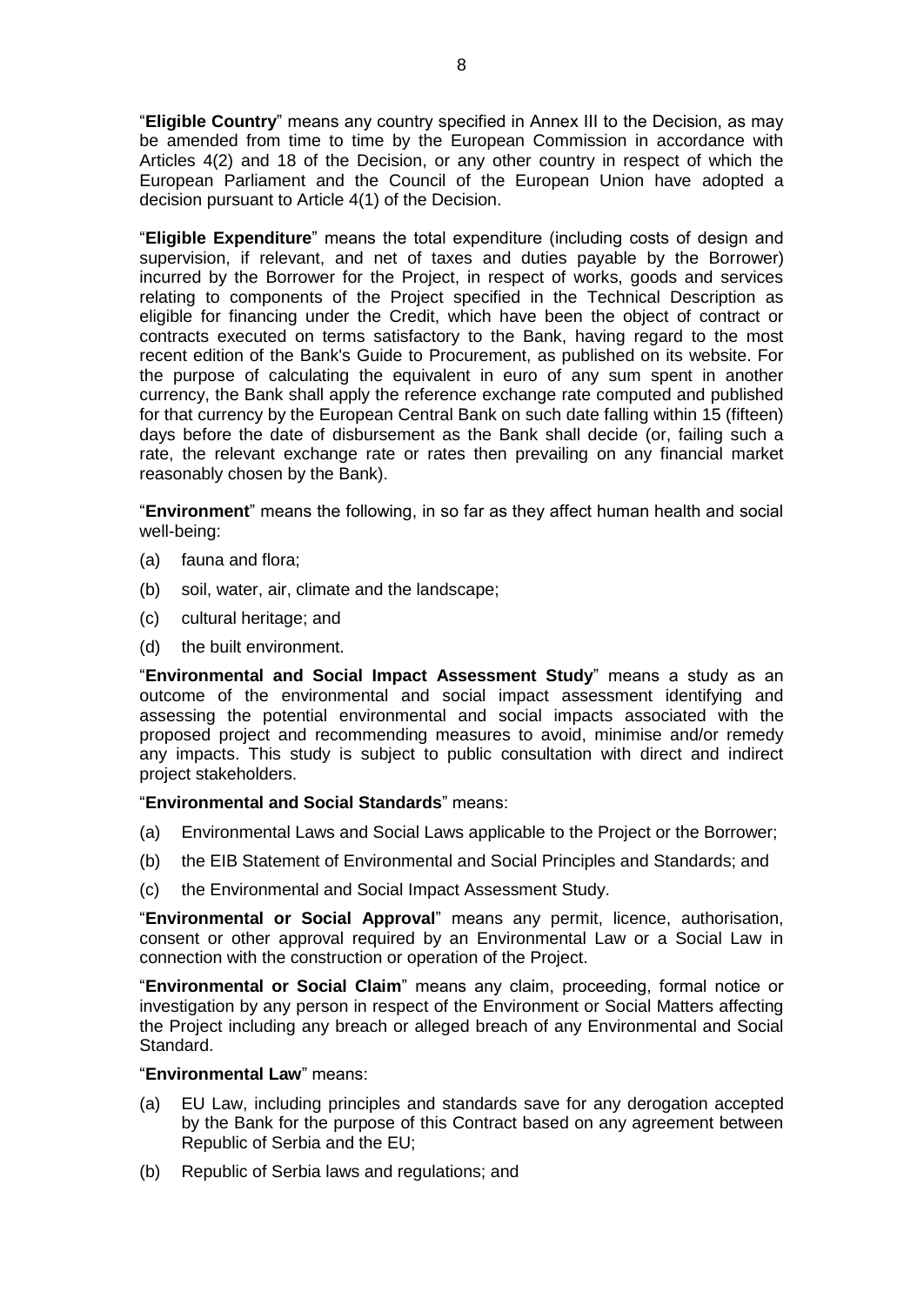(c) international treaties and conventions signed and ratified by or otherwise applicable and binding on Republic of Serbia,

in each case of which a principal objective is the preservation, protection or improvement of the Environment.

"**EU Guarantee**" has the meaning given to it in Recital (d).

"**EU Law**" means the acquis communautaire of the European Union as expressed through the Treaties of the European Union, the regulations, directives, delegated acts, implementing acts, and the case law of the Court of Justice of the European Union.

"**EUR**" or "**euro**" means the lawful currency of the Member States of the European Union which adopt or have adopted it as their currency in accordance with the relevant provisions of the Treaty on European Union and the Treaty on the Functioning of the European Union or their succeeding treaties.

"**EURIBOR**" has the meaning given to it in Schedule B.

"**Event of Default**" means any of the circumstances, events or occurrences specified in Article 10.1.

"**Final Availability Date**" means date falling 60 (sixty) months after the Effective Date, or a later date if approved in writing by the Bank upon formal written request by the Borrower.

"**Financing of Terrorism**" means the provision or collection of funds, by any means, directly or indirectly, with the intention that they should be used or in the knowledge that they are to be used, in full or in part, in order to carry out any of the offences within the meaning of Articles 1 to 4 of the EU Council Framework Decision 2002/475/JHA of 13 June 2002 on combating terrorism.

"**Fixed Rate**" means an annual interest rate determined by the Bank in accordance with the applicable principles from time to time laid down by the governing bodies of the Bank for loans made at a fixed rate of interest, denominated in the currency of the Tranche and bearing equivalent terms for the repayment of capital and the payment of interest. Such rate shall not be of negative value.

"**Fixed Rate Tranche**" means a Tranche on which the Fixed Rate is applied.

"**Floating Rate**" means a fixed-spread floating annual interest rate, determined by the Bank for each successive Floating Rate Reference Period equal to EURIBOR plus the Spread. If the Floating Rate for any Floating Rate Reference Period is calculated to be below zero, it will be set at zero.

"**Floating Rate Reference Period**" means each period from one Payment Date to the next relevant Payment Date; the first Floating Rate Reference Period shall commence on the date of disbursement of the Tranche.

"**Floating Rate Tranche**" means a Tranche on which the Floating Rate is applied.

"**Framework Agreement**" has the meaning given in Recital (e).

"**Guide to Procurement**" means the Guide to Procurement published on EIB's website that informs the promoters of projects financed in whole or in part by the EIB of the arrangements to be made for procuring works, goods and services required for the Project.

"**ILO**" means the International Labour Organisation.

"**ILO Standards**" means any treaty, convention or covenant of the ILO signed and ratified by or otherwise applicable and binding on the Republic of Serbia, and the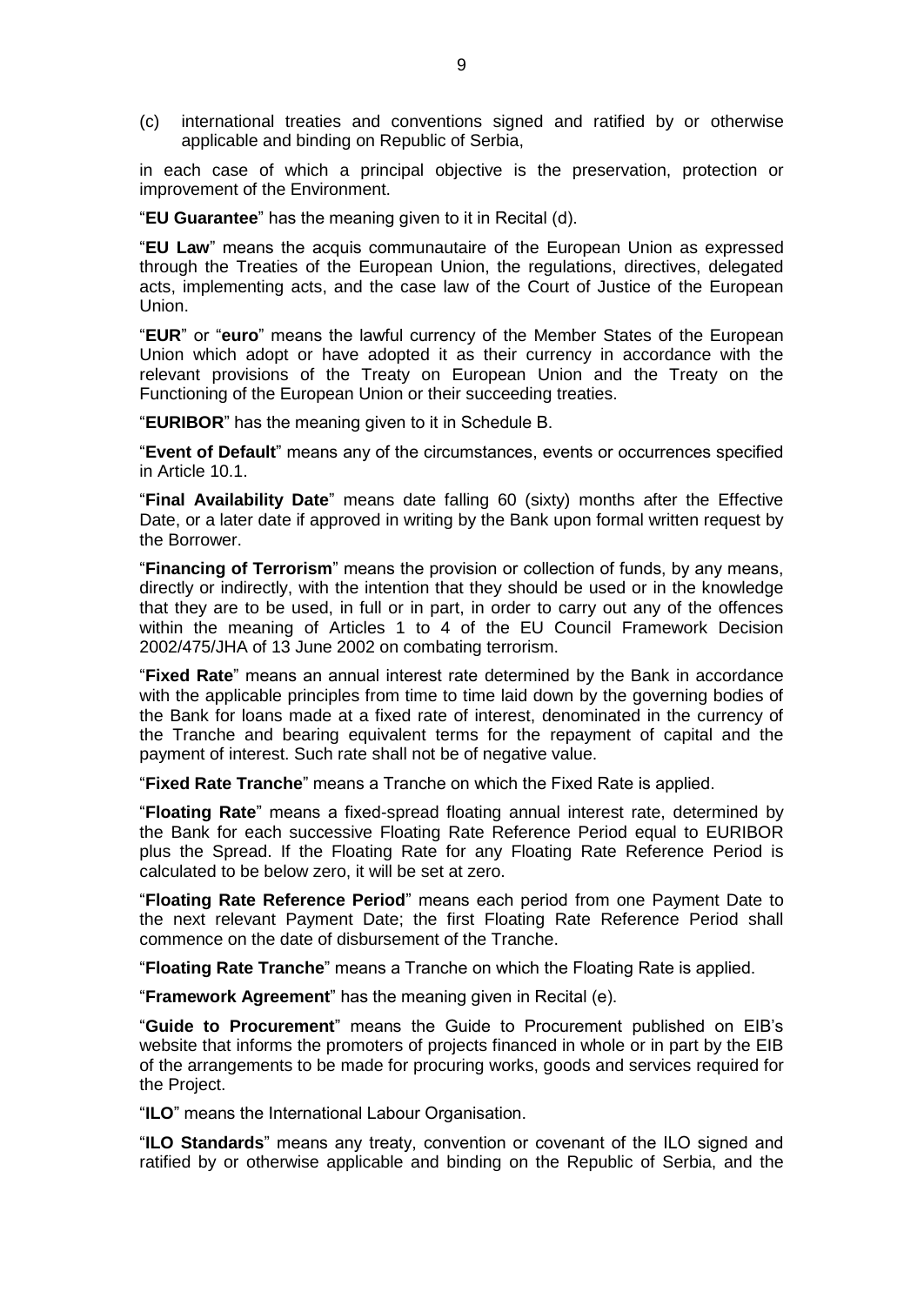Core Labour Standards (as defined in the ILO Declaration on Fundamental Principles and Rights at Work).

"**Indemnifiable Prepayment Event**" means a Prepayment Event other than those specified in paragraphs 4.3.A(2) or 4.3.A(4).

"**Interest Revision/Conversion**" means the determination of new financial conditions relative to the interest rate, specifically the same interest rate basis ("**revision**") or a different interest rate basis ("**conversion**") which can be offered for the remaining term of a Tranche or until the next Interest Revision/Conversion Date, if any.

"**Interest Revision/Conversion Date**" means the date, which shall be a Payment Date, specified by the Bank pursuant to Article 1.2.B in the Disbursement Offer.

"**Interest Revision/Conversion Proposal**" means a proposal made by the Bank under Schedule D.

"**Interest Revision/Conversion Request**" means a written notice from the Borrower, delivered at least 75 (seventy-five) days before an Interest Revision/Conversion Date, requesting the Bank to submit to it an Interest Revision/Conversion Proposal. The Interest Revision/Conversion Request shall also specify:

- (a) the Payment Dates chosen in accordance with the provisions of Article 3.1;
- (b) the amount of the Tranche for which the Interest Revision/Conversion shall apply; and
- (c) any further Interest Revision/Conversion Date chosen in accordance with Article 3.1.

"**List of Authorised Signatories and Accounts**" means a list, in form and substance satisfactory to the Bank, setting out:

- (a) the Authorised Signatories, accompanied by evidence of signing authority of the persons named on the list and specifying if they have individual or joint signing authority;
- (b) the specimen signatures of such persons; and
- (c) the bank account(s) to which disbursements may be made under this Contract (specified by IBAN code if the country is included in the IBAN Registry published by SWIFT, or in the appropriate account format in line with the local banking practice), BIC/SWIFT code of the bank and the name of the bank account(s) beneficiary.

"**Loan**" means the aggregate of the amounts disbursed from time to time by the Bank under this Contract.

"**Loan Outstanding**" means the aggregate of the amounts disbursed from time to time by the Bank under this Contract that remains outstanding.

"**Mandate**" has the meaning given in Recital (c).

"**Market Disruption Event**" means any of the following circumstances:

- (a) there are, in the reasonable opinion of the Bank, events or circumstances adversely affecting the Bank's access to its sources of funding;
- (b) in the opinion of the Bank, funds are not available from the Bank's ordinary sources of funding in order to adequately fund a Tranche in the relevant currency and/or for the relevant maturity and/or in relation to the reimbursement profile of such Tranche; or
- (c) in relation to a Tranche in respect of which interest would be payable at Floating Rate: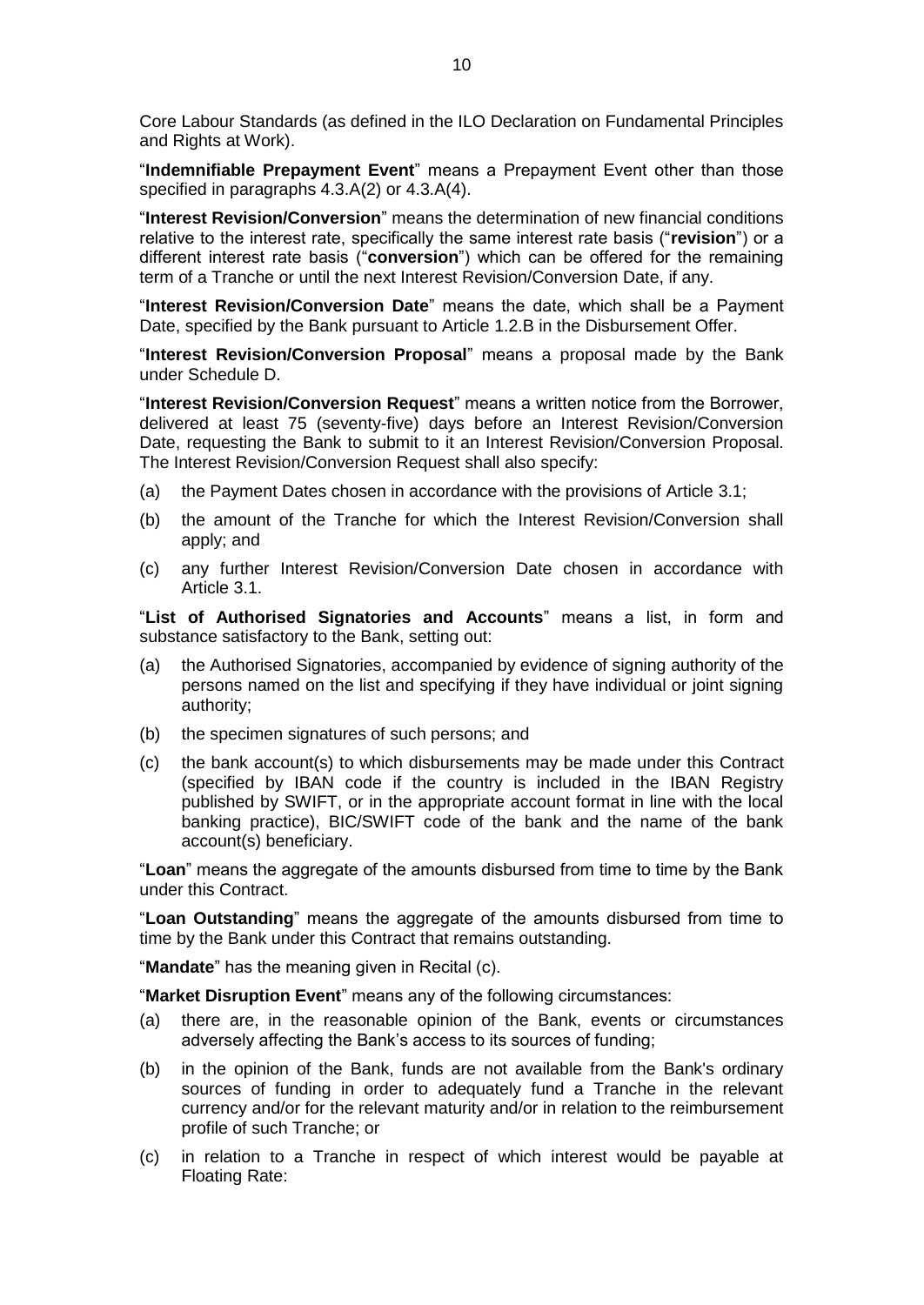- (i) the cost to the Bank of obtaining funds from its sources of funding, as determined by the Bank, for a period equal to the Floating Rate Reference Period of such Tranche (i.e. in the money market) would be in excess of the applicable EURIBOR; or
- (ii) the Bank determines that adequate and fair means do not exist for ascertaining the applicable EURIBOR for such Tranche or it is not possible to determine EURIBOR in accordance with the definition contained in Schedule B.

"**Material Adverse Change**" means, in relation to the Borrower any event or change of condition affecting the Borrower, which, in the opinion of the Bank:

(a) materially impairs the ability of the Borrower to perform its obligations under this

Contract; or

(b) materially impairs the financial condition or prospects of the Borrower.

"**Maturity Date**" means the last Repayment Date of a Tranche specified pursuant to Article 4.1.A (b) (iv).

### "**Money Laundering**" means:

- (a) the conversion or transfer of property, knowing that such property is derived from criminal activity or from an act of participation in such activity, for the purpose of concealing or disguising the illicit origin of the property or of assisting any person who is involved in the commission of such activity to evade the legal consequences of his action;
- (b) the concealment or disguise of the true nature, source, location, disposition, movement, rights with respect to, or ownership of property, knowing that such property is derived from criminal activity or from an act of participation in such activity;
- (c) the acquisition, possession or use of property, knowing, at the time of receipt, that such property was derived from criminal activity or from an act of participation in such activity; or
- (d) participation in, association to commit, attempts to commit and aiding, abetting, facilitating and counselling the commission of any of the actions mentioned in the foregoing points.

"**Payment Date**" means: the annual, semi-annual or quarterly dates specified in the Disbursement Offer until and including the Interest Revision/Conversion Date, if any, or the Maturity Date, save that, in case any such date is not a Relevant Business Day, it means:

- (a) for a Fixed Rate Tranche, the following Relevant Business Day, without adjustment to the interest due under Article 3.1 except for those cases where a payment is made in full and in relation to the Interest Revision/Conversion in accordance with Schedule D, point C, and to the final interest payment only, when it shall mean the preceding Relevant Business Day with adjustment to the interest due under Article 3.1; and
- (b) for a Floating Rate Tranche, the next day, if any, of that calendar month that is a Relevant Business Day or, failing that, the nearest preceding day that is a Relevant Business Day, in all cases with corresponding adjustment to the interest due under Article 3.1.

"**Prepayment Amount**" means the amount of a Tranche to be prepaid by the Borrower in accordance with Article 4.2.A or Article 4.3.A, as applicable.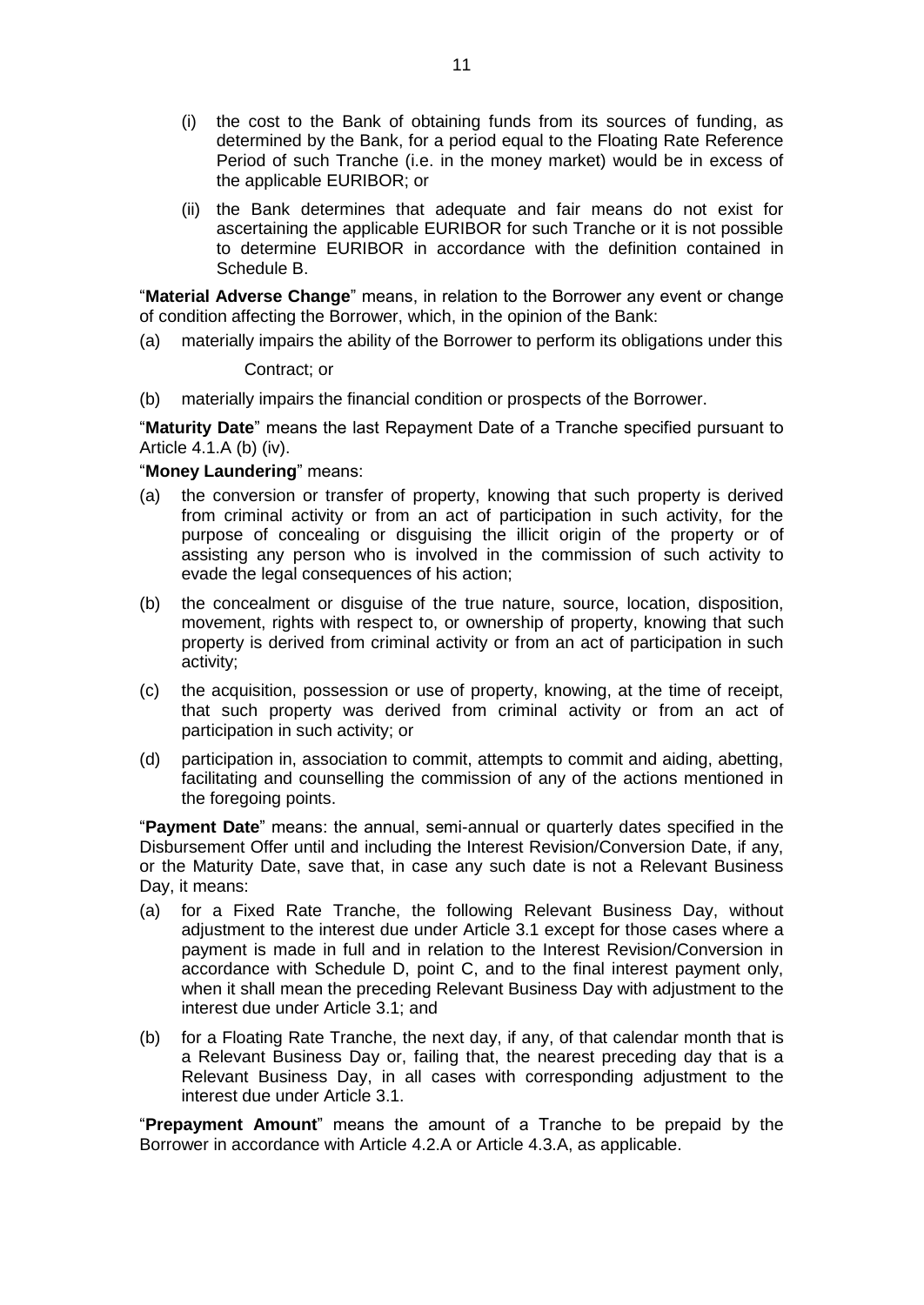"**Prepayment Date**" means the date, which shall be a Payment Date, on which the Borrower proposes to or is requested by the Bank, as applicable, to effect prepayment of a Prepayment Amount.

"**Prepayment Event**" means any of the events described in Article 4.3.A.

"**Prepayment Indemnity**" means in respect of any principal amount to be prepaid or cancelled, the amount communicated by the Bank to the Borrower as the present value (calculated as of the Prepayment Date or the date of cancellation pursuant to Article 1.6.C(2)) of the excess, if any, of:

- (a) the interest that would accrue thereafter on the Prepayment Amount over the period from the Prepayment Date or the date of cancellation pursuant to Article 1.6.C(2) to the Interest Revision/Conversion Date, if any, or the Maturity Date, if it were not prepaid; over
- (b) the interest that would so accrue over that period, if it were calculated at the Redeployment Rate, less 0.15% (fifteen basis points).

The said present value shall be calculated at a discount rate equal to the Redeployment Rate, applied as of each relevant Payment Date.

"**Prepayment Notice**" means a written notice from the Bank to the Borrower in accordance with Article 4.2.C.

"**Prepayment Request**" means a written request from the Borrower to the Bank to prepay all or part of the Loan Outstanding, in accordance with Article 4.2.A.

"**Project Implementation Unit (PIU)**" means all project implementation arrangements, which rely on a group of staff members designated officially to work together full-time or almost full-time, with separate accountability, to coordinate and manage project implementation.

"**Prohibited Conduct**" means any Financing of Terrorism, Money Laundering or Prohibited Practice.

#### "**Prohibited Practice**" means any:

- (a) Coercive Practice, meaning the impairing or harming, or threatening to impair or harm, directly or indirectly, any party or the property of a party to influence improperly the actions of a party;
- (b) Collusive Practice, meaning an arrangement between two or more parties designed to achieve an improper purpose, including to influence improperly the actions of another party;
- (c) Corrupt Practice, meaning the offering, giving, receiving or soliciting, directly or indirectly, of anything of value by a party to influence improperly the actions of another party;
- (d) Fraudulent Practice, meaning any act or omission, including a misrepresentation, that knowingly or recklessly misleads, or attempts to mislead, a party in order to obtain a financial or other benefit or to avoid an obligation; or
- (e) Obstructive Practice, meaning in relation to an investigation into a Coercive, Collusive, Corrupt or Fraudulent Practice in connection with this Loan or the Project, (a) deliberately destroying, falsifying, altering or concealing of evidence material to the investigation; and/or threatening, harassing or intimidating any party to prevent it from disclosing its knowledge of matters relevant to the investigation or from pursuing the investigation, or (b) acts intending to materially impede the exercise of the contractual rights of audit or access to information.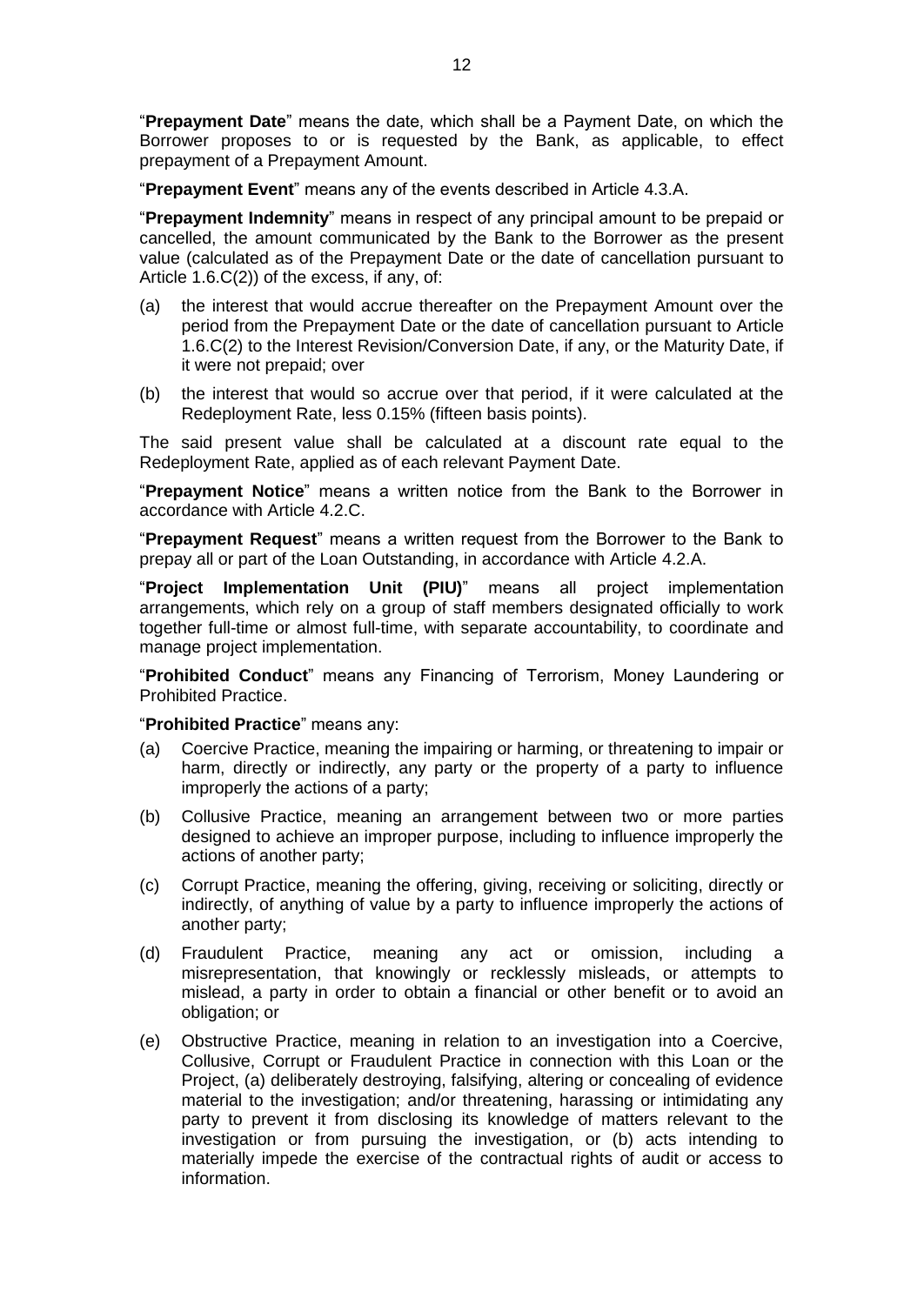"**Project**" has the meaning given to it in Recital (a).

"**Promoter**" has the meaning given to it in Recital (a).

"**Redeployment Rate**" means the fixed annual rate determined by the Bank, being a rate which the Bank would apply on the day of the indemnity calculation to a loan that has the same currency, the same terms for the payment of interest and the same repayment profile to the Interest Revision/Conversion Date, if any, or the Maturity Date as the Tranche in respect of which a prepayment or cancellation is proposed or requested to be made. Such rate shall not be of negative value.

"**Relevant Business Day**" means a day on which the Trans-European Automated Real-time Gross Settlement Express Transfer payment system which utilises a single shared platform and which was launched on 19 November 2007 (TARGET2) is open for the settlement of payments in EUR.

"**Repayment Date**" shall mean each of the Payment Dates specified for the repayment of the principal of a Tranche in the Disbursement Offer, in accordance with the criteria set out in Article 4.1.

"**Requested Deferred Disbursement Date**" has the meaning given to it in Article  $1.5.A(1)(b)$ .

# "**Sanction Lists**" means:

- (a) any economic, financial and trade restrictive measures and arms embargoes issued by the European Union pursuant to Chapter 2 of Title V of the Treaty on European Union as well as Article 215 of the Treaty on the Functioning of the European Union, as available in the official EU websites http://ec.europa.eu/external\_relations/cfsp/sanctions/consol-list\_en.htm and http://eeas.europa.eu/cfsp/sanctions/docs/measures\_en.pdf, as amended and supplemented from time to time or on any successor page; or
- (b) any economic, financial and trade restrictive measures and arms embargoes issued by the United Nations Security Council pursuant to Article 41 of the UN Charter as available in the official UN website http://www.un.org/Docs/sc/committees/INTRO.htm, as amended and supplemented from time to time or on any successor page.

"**Sanctioned Persons**" means any individual or entity listed in one or more Sanction Lists.

"**Scheduled Disbursement Date**" means the date on which a Tranche is scheduled to be disbursed in accordance with Article 1.2.B.

"**Security**" means any mortgage, pledge, lien, charge, assignment, hypothecation, or other security interest securing any obligation of any person or any other agreement or arrangement having a similar effect.

"**Social Law**" means each of:

- (a) any law, rule or regulation applicable in the Republic of Serbia relating to Social Matters;
- (b) any ILO Standards; and
- (c) any United Nations treaty, convention or covenant on human rights signed and ratified by or otherwise applicable and binding on the Republic of Serbia.

"**Social Matters**" means all, or any of, the following: (i) labour and employment conditions, (ii) occupational health and safety, (iii) protection and empowerment of rights and interests of indigenous peoples, ethnic minorities and vulnerable groups, (iv) cultural heritage (tangible and intangible), (v) public health, safety and security, (vi) involuntary physical resettlement and/or economic displacement and loss of livelihood of persons, and (vii) public participation and stakeholder engagement.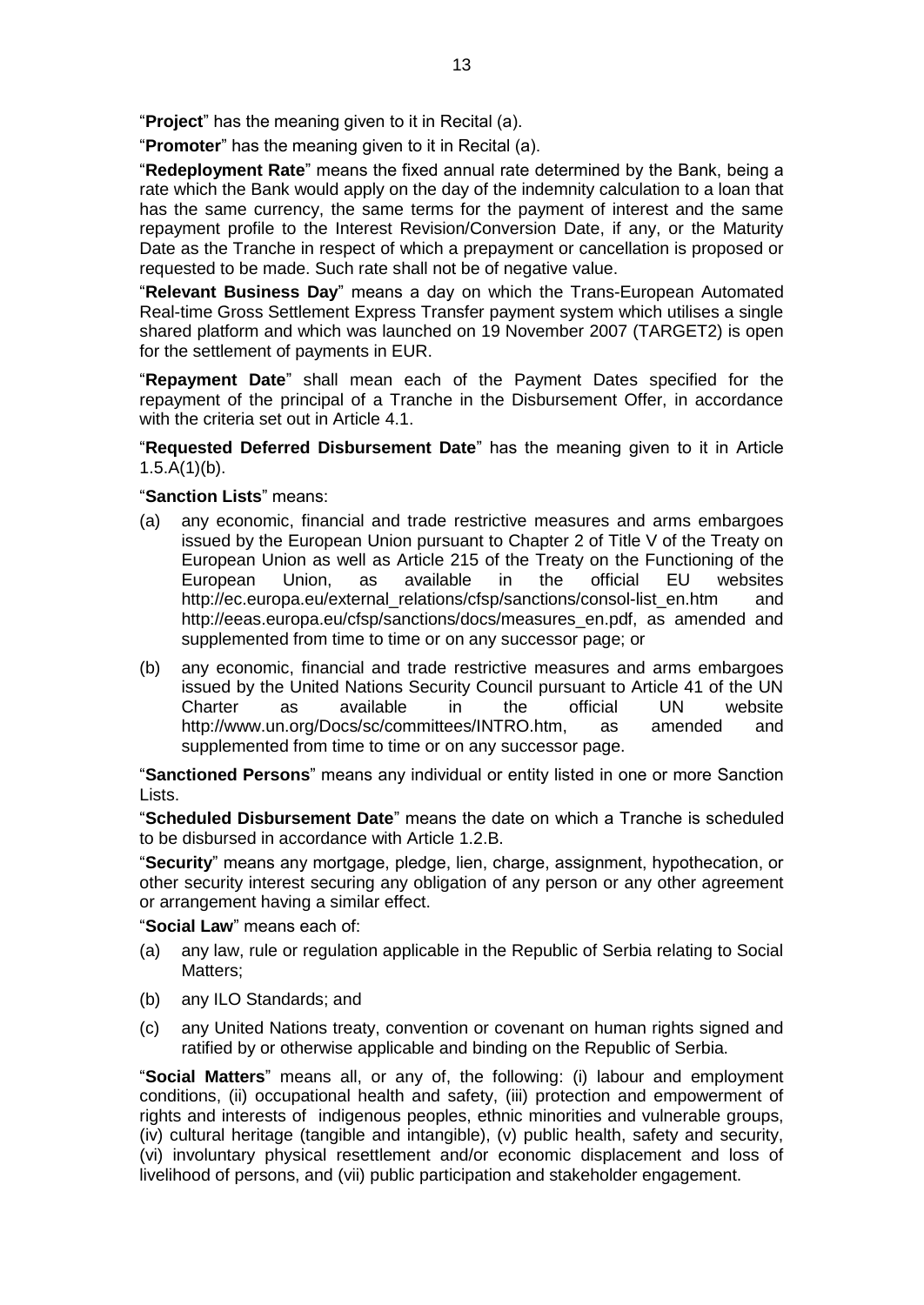"**Spread**" means the fixed spread (being of either positive or negative value) to EURIBOR as determined by the Bank and notified to the Borrower in the relevant Disbursement Offer or Interest Revision/Conversion Proposal.

"**Tax**" means any tax, levy, impost, duty or other charge or withholding of a similar nature (including any penalty or interest payable in connection with any failure to pay or any delay in paying any of the same).

"**Technical Description**" has the meaning given to it in Recital (a).

"**Tranche**" means each disbursement made or to be made under this Contract. In case no Disbursement Acceptance has been received, Tranche shall mean a Tranche as offered under Article 1.2.B.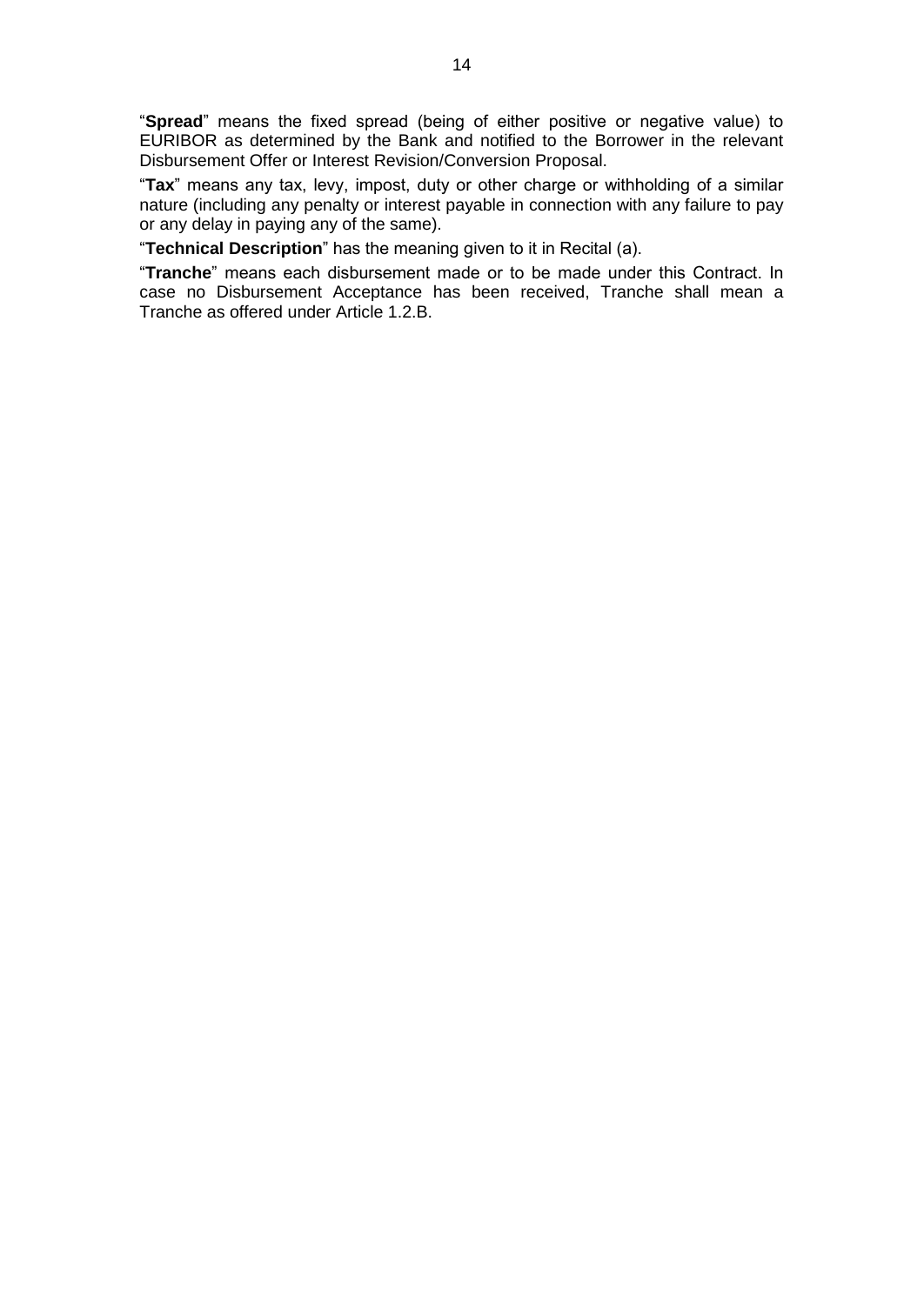### **ARTICLE 1**

# **Credit and Disbursements**

# **1.1 Amount of Credit**

By this Contract the Bank establishes in favour of the Borrower, and the Borrower accepts, a credit in an amount of EUR 25,000,000.00 (twenty five million euros) for the financing of the Project (the "**Credit**").

# **1.2 Disbursement procedure**

# **1.2.A Tranches**

The Bank shall disburse the Credit in up to 10 (ten) Tranches. The amount of each Tranche shall be in a minimum amount of EUR 1,000,000.00 (one million euros) or (if less) the entire undrawn balance of the Credit.

# **1.2.B Disbursement Offer**

Upon request by the Borrower and subject to Article 1.4.A, provided that no event mentioned in Article 1.5 or Article 1.6.B has occurred and is continuing, the Bank shall send to the Borrower within 5 (five) Business Days after the receipt of such request a Disbursement Offer for the disbursement of a Tranche. The latest time for receipt by the Bank of such Borrower's request is 15 (fifteen) Business Days before the Final Availability Date. The Disbursement Offer shall specify:

- (a) the amount of the Tranche in EUR;
- (b) the Scheduled Disbursement Date, which shall be a Relevant Business Day, falling at least 10 (ten) days after the date of the Disbursement Offer and on or before the Final Availability Date;
- (c) the interest rate basis of the Tranche, being: (i) a Fixed Rate Tranche; or (ii) a Floating Rate Tranche, in each case, pursuant to the relevant provisions of Article 3.1;
- (d) the Payment Dates and the first interest Payment Date for the Tranche;
- (e) the terms for repayment of principal for the Tranche, in accordance with the provisions of Article 4.1;
- (f) the Repayment Dates and the first and the last Repayment Date for the Tranche;
- (g) the Interest Revision/Conversion Date, if requested by the Borrower, for the Tranche;
- (h) for a Fixed Rate Tranche, the Fixed Rate and for a Floating Rate Tranche the Spread, applicable until the Interest Revision/Conversion Date, if any, or until the Maturity Date; and
- (i) the Disbursement Acceptance Deadline.

#### **1.2.C Disbursement Acceptance**

The Borrower may accept a Disbursement Offer by delivering a Disbursement Acceptance to the Bank no later than the Disbursement Acceptance Deadline. The Disbursement Acceptance shall be signed by an Authorised Signatory with individual representation right or two or more Authorised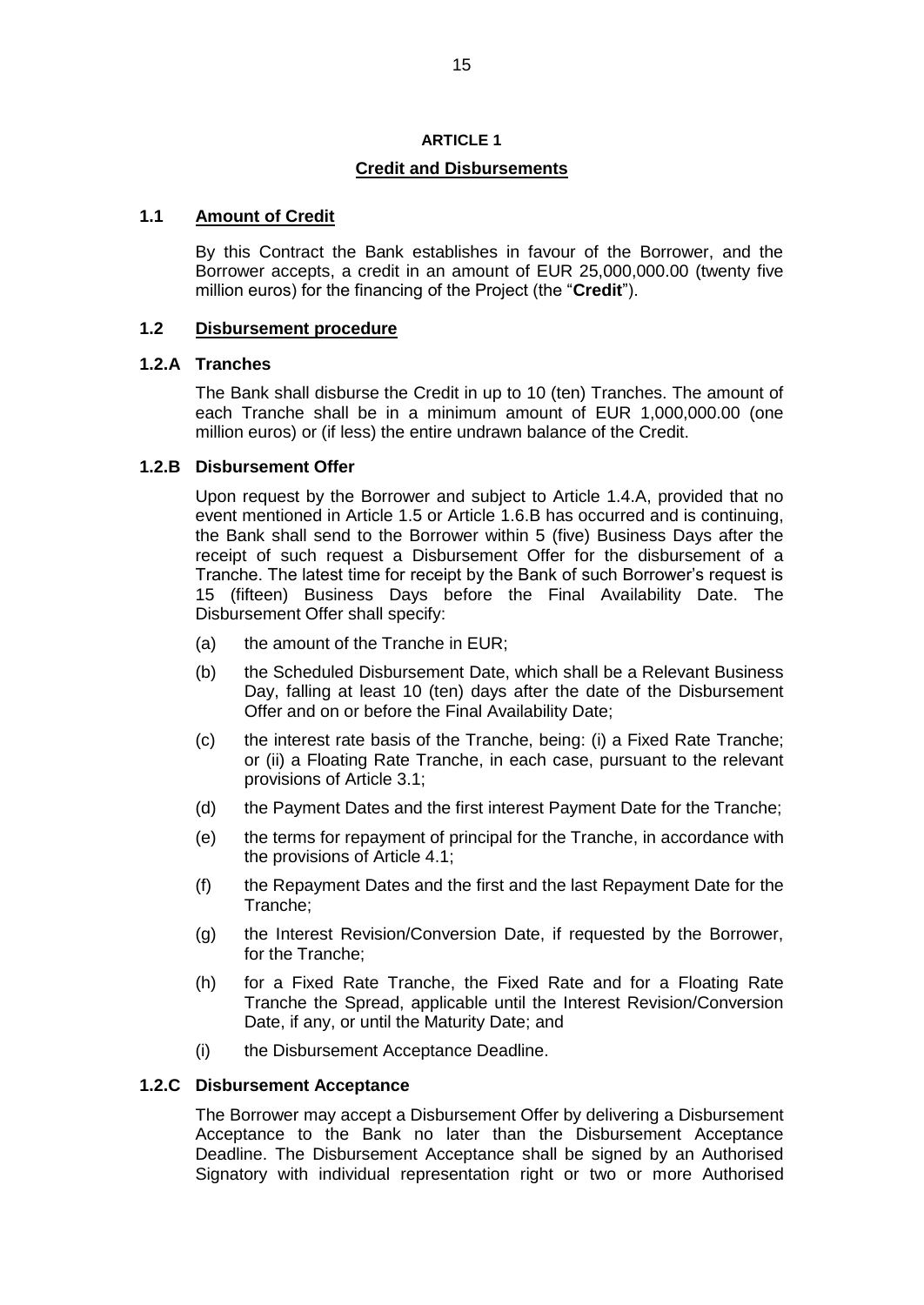Signatories with joint representation right and shall specify the Disbursement Account to which the disbursement of the Tranche should be made in accordance with Article 1.2.D.

If a Disbursement Offer is duly accepted by the Borrower in accordance with its terms on or before the Disbursement Acceptance Deadline, the Bank shall make the Accepted Tranche available to the Borrower in accordance with the relevant Disbursement Offer and subject to the terms and conditions of this Contract.

The Borrower shall be deemed to have refused any Disbursement Offer, which has not been duly accepted in accordance with its terms on or before the Disbursement Acceptance Deadline.

# **1.2.D Disbursement Account**

Disbursement shall be made to the Disbursement Account specified in the relevant Disbursement Acceptance provided that such Disbursement Account is acceptable to the Bank.

Notwithstanding Article 5.2(e), the Borrower acknowledges that payments to a Disbursement Account notified by the Borrower shall constitute disbursements under this Contract as if they had been made to the Borrower's own bank account.

Only one Disbursement Account may be specified for each Tranche.

#### **1.3 Currency of disbursement**

The Bank shall disburse each Tranche in EUR.

#### **1.3.A Condition at the Contract signature**

The Bank has received from the Borrower a letter in form and substance satisfactory to the Bank stating that the final investment decision concerning the Project was taken by Republic of Serbia and Bulgaria and the pipeline will be constructed in full.

# **1.4 Conditions of disbursement**

#### **1.4.A Condition precedent to the first request for Disbursement Offer**

The Bank shall have received from the Borrower in form and substance satisfactory to the Bank:

- (a) evidence that the execution of this Contract by the Borrower has been duly authorised and that the person or persons signing this Contract on behalf of the Borrower is/are duly authorised to do so together with the specimen signature of each such person or persons;
- (b) the List of Authorised Signatories and Accounts;
- (c) The environmental impact assessment (EIA) including appropriate assessment if required, as well as the related authorization processes have to be completed to the satisfaction of the Bank. Concerning the full length of the interconnector, the Borrower shall provide status information about the Bulgarian section; and
- (d) The requirement to develop an E&S management plan (ESMP) should be included in the scope of the Works contract. This plan will need to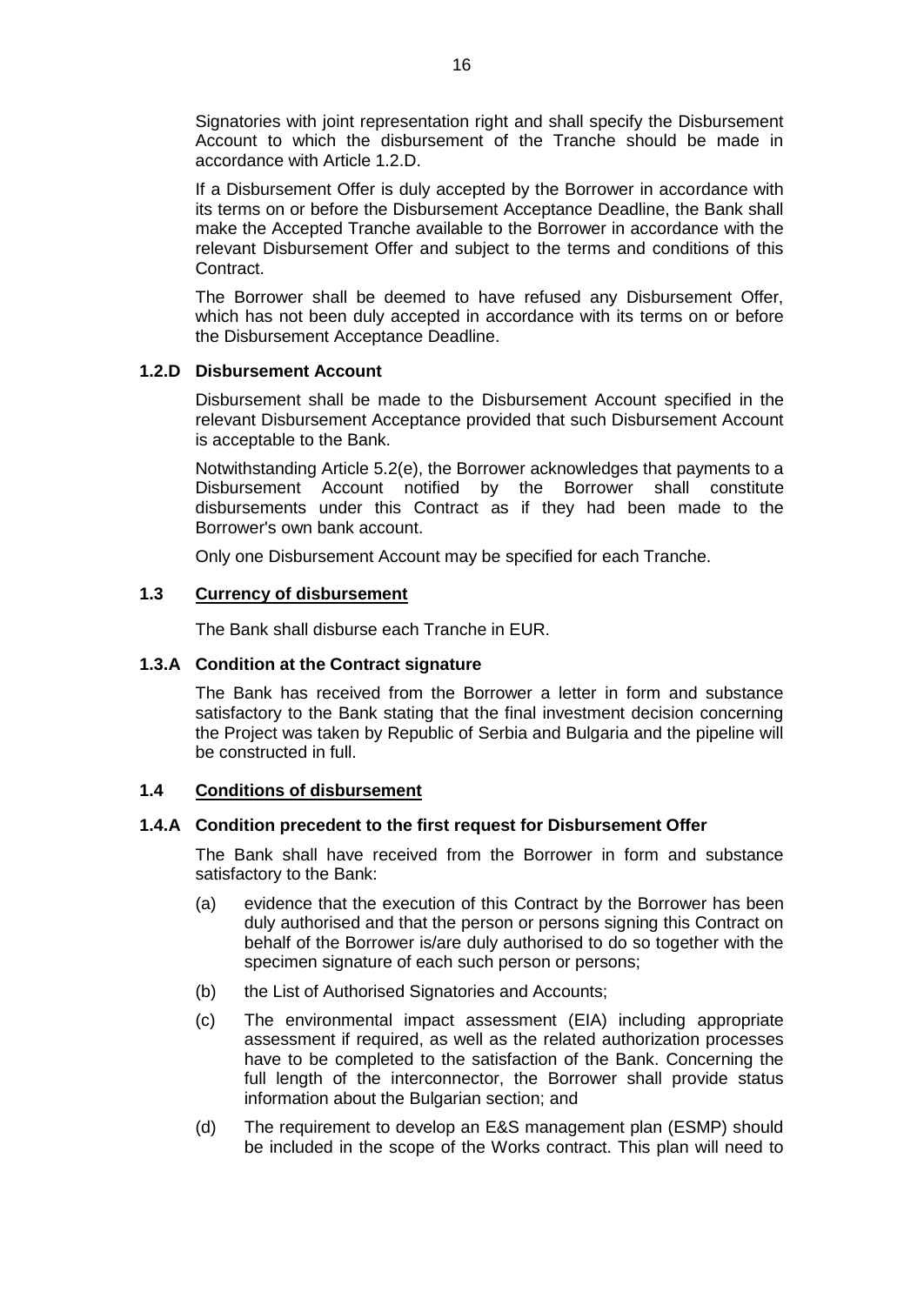be developed to the satisfaction of the EIB prior to the start of any construction works on the sites,

prior to requesting a Disbursement Offer under Article 1.2.B by the Borrower. Any request for a Disbursement Offer made by the Borrower without the above documents having been received by the Bank and to its satisfaction shall be deemed not made.

# **1.4.B First Tranche**

- A. The disbursement of the first Tranche under Article 1.2 is conditional upon receipt by the Bank, in form and substance satisfactory to it, on or before the date falling 5 (five) Business Days before the Scheduled Disbursement Date (and, in the case of deferment under Article 1.5, the Requested Deferred Disbursement Date or the Agreed Deferred Disbursement Date, respectively), of the following documents or evidence of:
	- (a) that the Borrower has obtained all necessary Authorisations, required in connection with this Contract and the Project;
	- (b) a favourable legal opinion issued in English language by the Minister of Justice of the Borrower confirming, inter alia, (i) the authority of persons signing this Contract on behalf of the Borrower; and (ii) this Contract has been duly executed by the Borrower and constitutes valid, binding and enforceable obligations of the Borrower according with its terms; (iii) the valid choice of laws of the Grand Duchy of Luxembourg law and The Court of Justice of the European Union under this Contract, and (iv) the recognition and enforcement of judgments of The Court of Justice of the European Union in any proceedings taken in the Republic of Serbia in relation to this Contract;
	- (c) the Borrower shall have taken all action necessary to exempt from taxation for all payments of principal, interest and other sums due hereunder and to permit the payment of all such sums gross without deduction of tax at source shall have been taken; and
	- (d) any necessary exchange control consents shall have been obtained to permit receipt of disbursements hereunder, repayment of the same and payment of interest and all other amounts due hereunder; such consents must extend to the opening and maintenance of the accounts to which disbursement of the Credit is directed.

# **1.4.C All Tranches**

The disbursement of each Tranche under Article 1.2, including the first, is subject to the following conditions:

- (a) that the Bank has received, in form and substance satisfactory to it, on or before the date falling 5 (five) Business Days before the Scheduled Disbursement Date (and, in the case of deferment under Article 1.5, the Requested Deferred Disbursement Date or the Agreed Deferred Disbursement Date, respectively) for the proposed Tranche, of the following documents or evidence:
	- (i) a certificate from the Borrower in the form of Schedule E signed by an authorised representative of the Borrower and dated no earlier than the date falling 15 (fifteen) days before the Scheduled Disbursement Date (and, in the case of deferment under Article 1.5, the Requested Deferred Disbursement Date or the Agreed Deferred Disbursement Date, respectively);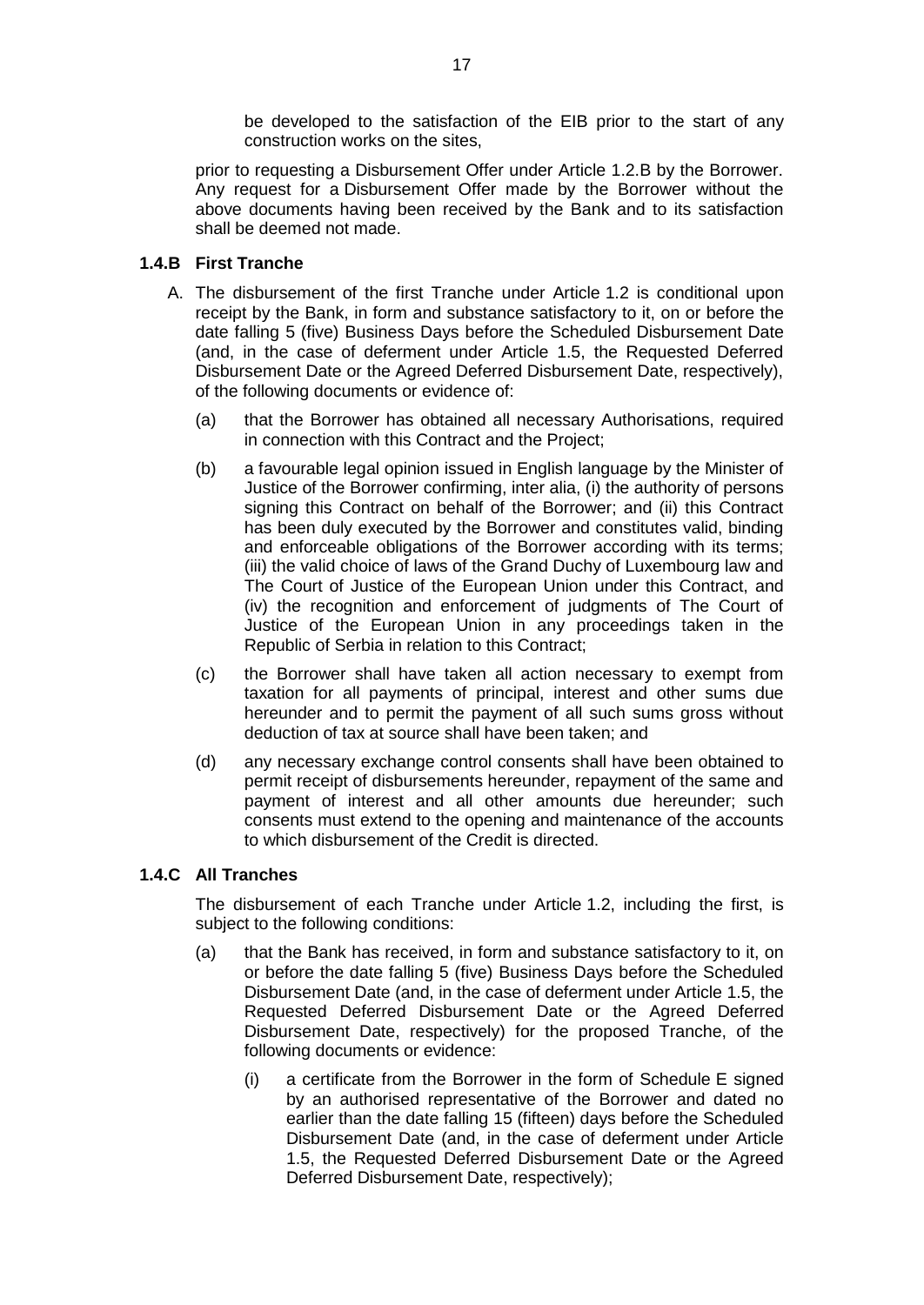- (ii) with the exception of the first Tranche, evidence that the Borrower or the Promoter or the Beneficiaries incurred Eligible Expenditure in an amount of at least equal to the aggregate of 80% (eighty per cent) of the amount of the previously disbursed Tranche and 100% (one hundred per cent) of the amounts of all other Tranches disbursed earlier;
- (iii) evidence that the Borrower or the Promoter or the Beneficiaries will incur Eligible Expenditure in an amount of the Tranche to be disbursed within 180 (hundred and eighty) days following the Scheduled Disbursement Date of the relevant Tranche;
- (iv) a copy of any other authorisation or other document, opinion or assurance which the Bank has notified the Borrower is necessary or desirable in connection with the entry into and performance of, and the transactions contemplated by, this Contract or the legality, validity, binding effect or enforceability of the same;
- (v) all facts and statements contained in the Recitals are true and correct in all respects;
- (vi) the EU Guarantee is legal, valid, binding and enforceable and that no event or circumstance has occurred which could, in the opinion of the Bank, adversely affect the legal, valid, binding and enforceable nature of the EU Guarantee, its applicability to any Tranche under this Contract or the Bank's right to make a demand under the EU Guarantee;
- (vii) Republic of Serbia is an Eligible Country; and
- (viii) the Framework Agreement is legal, valid, binding and enforceable and that no event or circumstance has occurred which could, in the opinion of the Bank, adversely affect the legal, valid, binding and enforceable nature of the Framework Agreement;
- (b) that on the Scheduled Disbursement Date (and, in the case of deferment under Article 1.5, on the Requested Deferred Disbursement Date or the Agreed Deferred Disbursement Date, respectively) for the proposed Tranche:
	- (i) the representations and warranties which are repeated pursuant to Article 6.9 are correct in all respects; and
	- (ii) no event or circumstance which constitutes or would with the passage of time or giving of notice under this Contract constitute:
		- (1) an Event of Default; or
		- (2) a Prepayment Event

has occurred and is continuing unremedied or unwaived or would result from the disbursement of the proposed Tranche.

# **1.5 Deferment of disbursement**

#### **1.5.A Grounds for deferment**

#### 1.5.A(1) BORROWER'S REQUEST

The Borrower may send a written request to the Bank requesting the deferral of the disbursement of an Accepted Tranche. The written request must be received by the Bank at least 5 (five) Business Days before the Scheduled Disbursement Date of the Accepted Tranche and specify: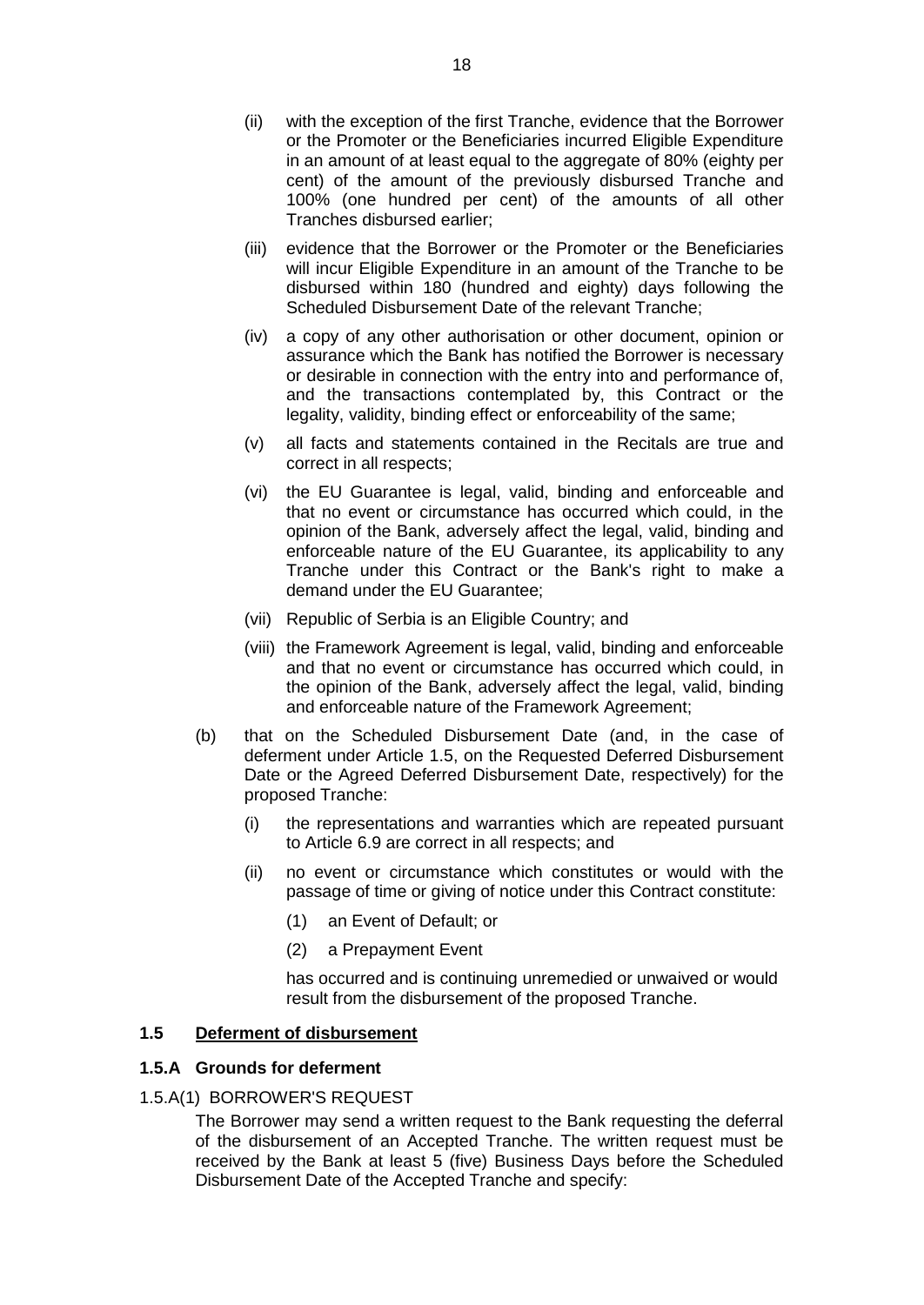- (a) whether the Borrower would like to defer the disbursement in whole or in part and if in part, the amount to be deferred; and
- (b) the date until which the Borrower would like to defer a disbursement of the above amount (the "**Requested Deferred Disbursement Date**"), which must be a date falling not later than:
	- (i) 6 (six) months from its Scheduled Disbursement Date;
	- (ii) 30 (thirty) days prior to the first Repayment Date; and
	- (iii) the Final Availability Date.

Upon receipt of such a written request, the Bank shall defer the disbursement of the relevant amount until the Requested Deferred Disbursement Date.

#### 1.5.A(2) FAILURE TO SATISFY CONDITIONS TO DISBURSEMENT

- (a) The disbursement of an Accepted Tranche shall be deferred if any condition for disbursement of such an Accepted Tranche referred to in Article 1.4 is not fulfilled both:
	- (i) at the date specified for fulfilment of such condition in Article 1.4; and
	- (ii) at its Scheduled Disbursement Date (or, where the Scheduled Disbursement Date has been deferred previously, the date expected for disbursement).
- (b) The Bank and the Borrower shall agree the date until which the disbursement of such an Accepted Tranche shall be deferred (the "**Agreed Deferred Disbursement Date**"), which must be a date falling:
	- (i) not earlier than 5 (five) Business Days following the fulfilment of all conditions of disbursement; and
	- (ii) not later than the Final Availability Date.
- (c) Without prejudice to the Bank's right to suspend and/or cancel the undisbursed portion of the Credit in whole or in part pursuant to Article 1.6.B, the Bank shall defer disbursement of such an Accepted Tranche until the Agreed Deferred Disbursement Date.

#### 1.5.A(3) DEFERMENT INDEMNITY

If disbursement of an Accepted Tranche is deferred pursuant to paragraphs 1.5.A(1) or 1.5.A(2) above, the Borrower shall pay the Deferment Indemnity.

#### **1.5.B Cancellation of a disbursement deferred by 6 (six) months**

If a disbursement has been deferred by more than 6 (six) months in aggregate pursuant to Article 1.5.A, the Bank may notify the Borrower in writing that such disbursement shall be cancelled and such cancellation shall take effect on the date of such written notification. The amount of the disbursement, which is cancelled by the Bank pursuant to this Article 1.5.B shall remain available for disbursement under Article 1.2.

# **1.6 Cancellation and suspension**

#### **1.6.A Borrower's right to cancel**

The Borrower may send a written notice to the Bank requesting the cancellation of the undisbursed portion of the Credit. The written notice: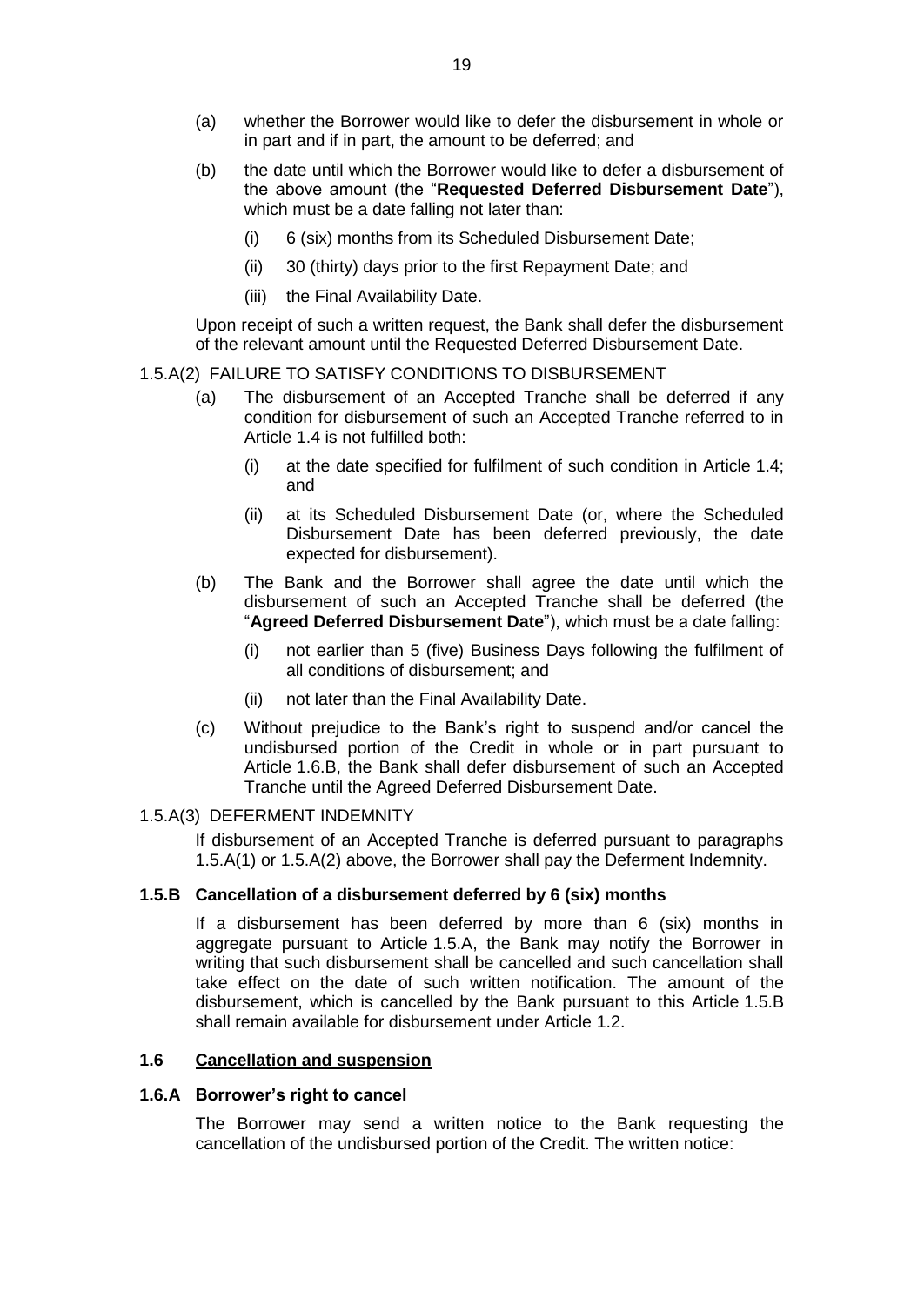- (a) must specify whether the Borrower would like to cancel the undisbursed portion of the Credit in whole or in part and, if in part, the amount of the Credit the Borrower would like to cancel; and
- (b) must not relate to an Accepted Tranche which has a Scheduled Disbursement Date falling within 5 (five) Business Days of the date of the notice.

Upon receipt of such written notice, the Bank shall cancel the requested undisbursed portion of the Credit with immediate effect.

### **1.6.B Bank's right to suspend and cancel**

- (a) At any time upon the occurrence of the following events, the Bank may notify the Borrower in writing that the undisbursed portion of the Credit shall be suspended and/or (apart from on the occurrence of a Market Disruption Event) cancelled in whole or in part:
	- (i) a Prepayment Event;
	- (ii) an Event of Default;
	- (iii) an event or circumstance which would with the passage of time or giving of notice under this Contract constitute a Prepayment Event or an Event of Default;
	- (iv) if the Republic of Serbia is no longer an Eligible Country for operations under the Mandate;
	- (v) a Material Adverse Change; or
	- (vi) a Market Disruption Event provided the Bank has not received a Disbursement Acceptance.
- (b) On the date of such written notification the relevant undisbursed portion of the Credit shall be suspended and/or cancelled with immediate effect. Any suspension shall continue until the Bank ends the suspension or cancels the suspended amount.

# **1.6.C Indemnity for suspension and cancellation of a Tranche**

1.6.C(1) SUSPENSION

If the Bank suspends an Accepted Tranche upon the occurrence of an Indemnifiable Prepayment Event or an Event of Default or upon the occurrence of a Material Adverse Change, the Borrower shall pay to the Bank the Deferment Indemnity calculated on the amount of disbursement suspended.

#### 1.6.C(2) CANCELLATION

- (a) If an Accepted Tranche which is a Fixed Rate Tranche is cancelled:
	- (i) by the Borrower pursuant to Article 1.6.A;
	- (ii) by the Bank upon an Indemnifiable Prepayment Event or upon the occurrence of a Material Adverse Change or pursuant to Article 1.5.B or Article 1.6.B(a)(iv),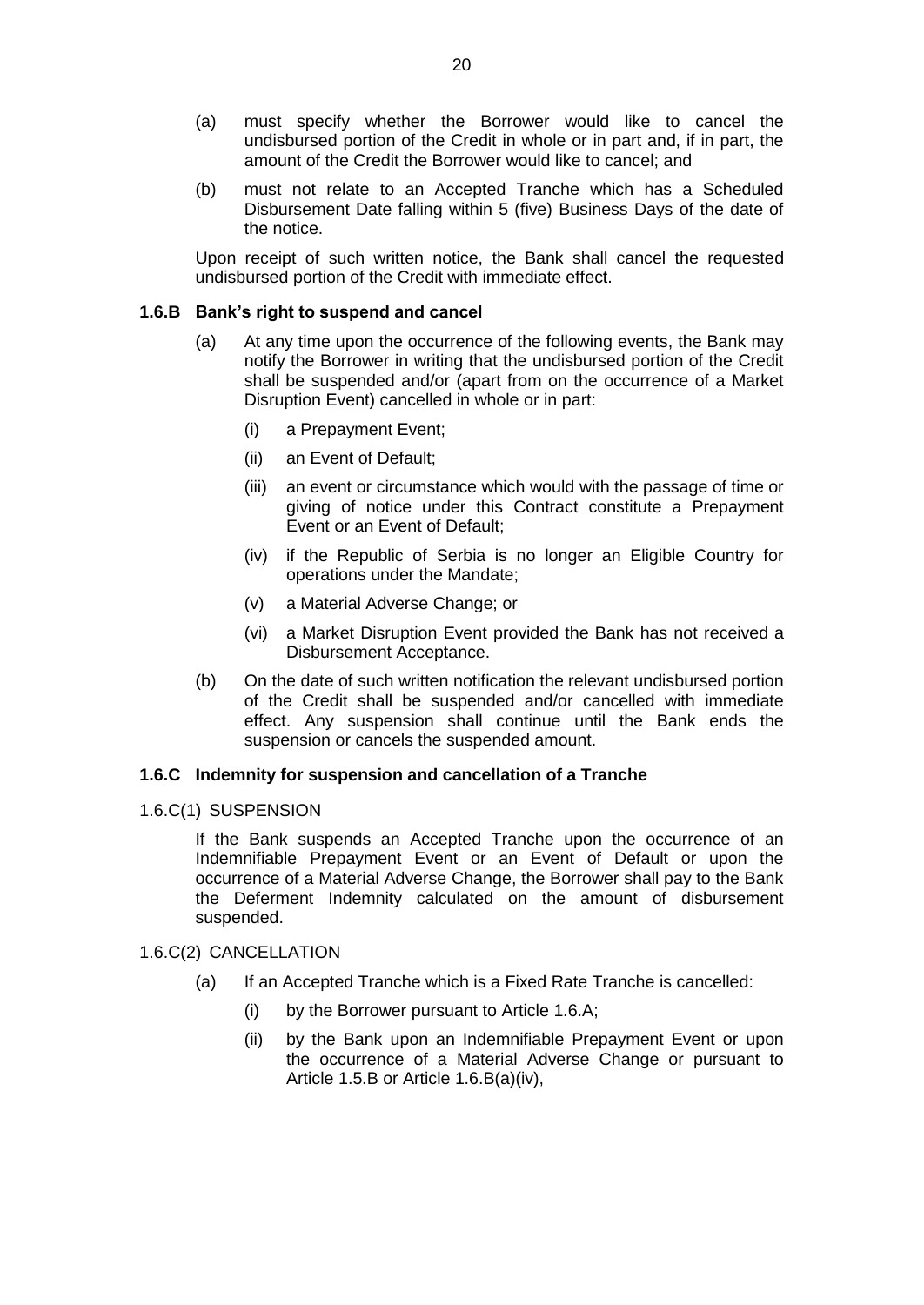the Borrower shall pay to the Bank the Prepayment Indemnity. The Prepayment Indemnity shall be calculated as if the cancelled amount had been disbursed and repaid on the Scheduled Disbursement Date or, to the extent that the disbursement of the Tranche is currently deferred or suspended, on the date of the cancellation notice.

- (b) If the Bank cancels an Accepted Tranche upon the occurrence of an Event of Default, the Borrower shall indemnify the Bank in accordance with Article 10.3.
- (c) Save in the cases (a) or (b) above, no indemnity is payable upon cancellation of a Tranche.

# **1.7 Cancellation after Final Availability Date**

On the day following the Final Availability Date, and unless otherwise specifically agreed to in writing by the Bank, any part of the Credit in respect of which no Disbursement Acceptance has been received in accordance with Article 1.2.C shall be automatically cancelled, without any notice being served by the Bank to the Borrower and without liability arising on the part of either party.

# **1.8 Sums due under Article 1.5 and 1.6**

Sums due under Articles 1.5 and 1.6 shall be payable in EUR. Sums due under Articles 1.5 and 1.6 shall be payable within 15 (fifteen) days of the Borrower's receipt of the Bank's demand or within any longer period specified in the Bank's demand.

#### **ARTICLE 2**

#### **The Loan**

#### **2.1 Amount of Loan**

The Loan shall comprise the aggregate amount of Tranches disbursed by the Bank under the Credit, as confirmed by the Bank pursuant to Article 2.3.

# **2.2 Currency of repayment, interest and other charges**

Interest, repayments and other charges payable in respect of each Tranche shall be made by the Borrower in the currency in which the Tranche is disbursed.

Other payment, if any, shall be made in the currency specified by the Bank having regard to the currency of the expenditure to be reimbursed by means of that payment.

#### **2.3 Confirmation by the Bank**

The Bank shall deliver to the Borrower the amortisation table referred to in Article 4.1, if appropriate, showing the Disbursement Date, currency, the amount disbursed, the repayment terms and the interest rate of and for that Tranche, not later than 10 (ten) calendar days after the Scheduled Disbursement Date for such Tranche.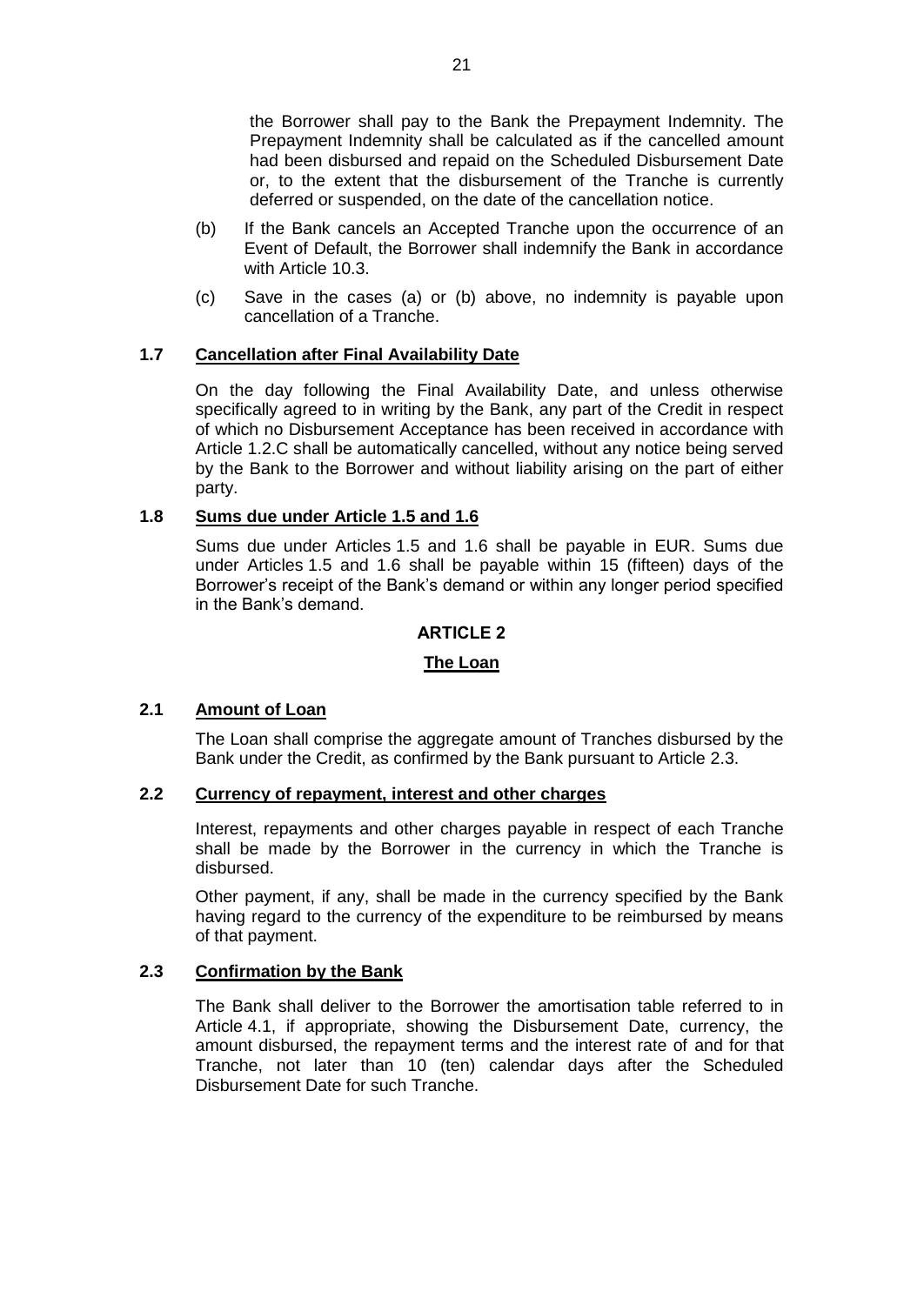# **ARTICLE 3 Interest**

# **3.1 Rate of interest**

# **3.1.A Fixed Rate Tranches**

The Borrower shall pay interest on the outstanding balance of each Fixed Rate Tranche at the Fixed Rate quarterly, semi-annually or annually in arrear on the relevant Payment Dates as specified in the Disbursement Offer, commencing on the first such Payment Date following the Disbursement Date of the Tranche. If the period from the Disbursement Date to the first Payment Date is 15 (fifteen) days or less, then the payment of interest accrued during such period shall be postponed to the following Payment Date.

Interest shall be calculated on the basis of Article 5.1(a).

#### **3.1.B Floating Rate Tranches**

The Borrower shall pay interest on the outstanding balance of each Floating Rate Tranche at the Floating Rate quarterly or semi-annually in arrear on the relevant Payment Dates, as specified in the Disbursement Offer commencing on the first such Payment Date following the Disbursement Date of the Tranche. If the period from the Disbursement Date to the first Payment Date is 15 (fifteen) days or less, then the payment of interest accrued during such period shall be postponed to the following Payment Date.

The Bank shall notify the Borrower of the Floating Rate within 10 (ten) days following the commencement of each Floating Rate Reference Period.

If pursuant to Articles 1.5 and 1.6 disbursement of any Floating Rate Tranche takes place after the Scheduled Disbursement Date EURIBOR applicable to the first Floating Rate Reference Period shall apply as though the disbursement had been made on the Scheduled Disbursement Date.

Interest shall be calculated in respect of each Floating Rate Reference Period on the basis of Article 5.1(b).

## **3.1.C Revision or Conversion of Tranches**

Where the Borrower exercises an option to revise or convert the interest rate basis of a Tranche, it shall, from the effective Interest Revision/Conversion Date (in accordance with the procedure set out in Schedule D) pay interest at a rate determined in accordance with the provisions of Schedule D.

#### **3.2 Interest on overdue sums**

Without prejudice to Article 10 and by way of exception to Article 3.1, if the Borrower fails to pay any amount payable by it under this Contract on its due date, interest shall accrue on any overdue amount payable under the terms of this Contract from the due date to the date of actual payment at an annual rate equal to:

- (a) for overdue sums related to Floating Rate Tranches, the applicable Floating Rate plus 2% (200 basis points);
- (b) for overdue sums related to Fixed Rate Tranches, the higher of
	- (i) the applicable Fixed Rate plus 2% (200 basis points); and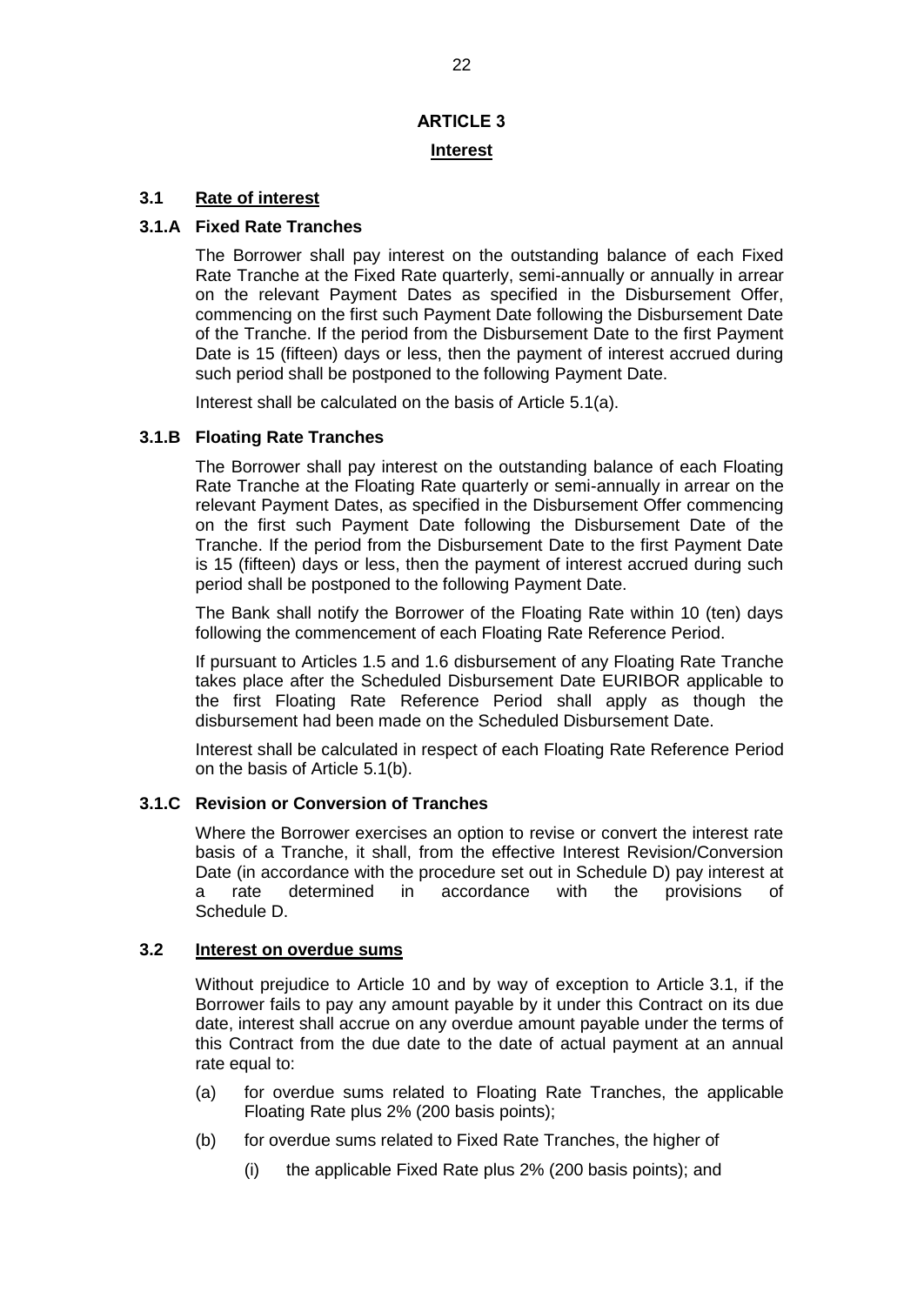- (ii) EURIBOR plus 2% (200 basis points);
- (c) for overdue sums other than under (a) or (b) above, EURIBOR plus 2% (200 basis points),

and shall be payable in accordance with the demand of the Bank. For the purpose of determining the EURIBOR in relation to this Article 3.2, the relevant periods within the meaning of Schedule B shall be successive periods of one month commencing on the due date. Any unpaid but due interest may be capitalised in conformity with article 1154 of the Luxembourg Civil Code. For the avoidance of doubt, capitalisation of interest shall occur only for interest due but unpaid for a period of more than one year. The Borrower hereby agrees in advance to have the unpaid interest due for a period of more than one year compounded and that as of the capitalisation, such unpaid interest will in turn produce interest at the interest rate set out in this Article 3.2.

If the overdue sum is in a currency other than the currency of the Loan, the following rate per annum shall apply, namely the relevant interbank rate that is generally retained by the Bank for transactions in that currency plus 2% (200 basis points), calculated in accordance with the market practice for such rate.

# **3.3 Market Disruption Event**

If at any time from the receipt by the Bank of a Disbursement Acceptance in respect of a Tranche, and until the date falling 30 (thirty) calendar days prior to the Scheduled Disbursement Date, a Market Disruption Event occurs, the Bank may notify to the Borrower that this clause has come into effect. In such case, the following rules shall apply:

(a) The rate of interest applicable to such Accepted Tranche until the Maturity Date or the Interest Revision/Conversion Date if any, shall be the rate (expressed as a percentage rate per annum) which is determined by the Bank to be the all-inclusive cost to the Bank for the funding of the relevant Tranche based upon the then applicable internally generated Bank reference rate or an alternative rate determination method reasonably determined by the Bank.

The Borrower shall have the right to refuse in writing such disbursement within the deadline specified in the notice and shall bear charges incurred as a result, if any, in which case the Bank shall not effect the disbursement and the corresponding portion of the Credit shall remain available for disbursement under Article 1.2.B. If the Borrower does not refuse the disbursement in time, the parties agree that the disbursement and the conditions thereof shall be fully binding for both parties.

(b) The Spread or the Fixed Rate previously accepted by the Borrower shall no longer be applicable for that Tranche.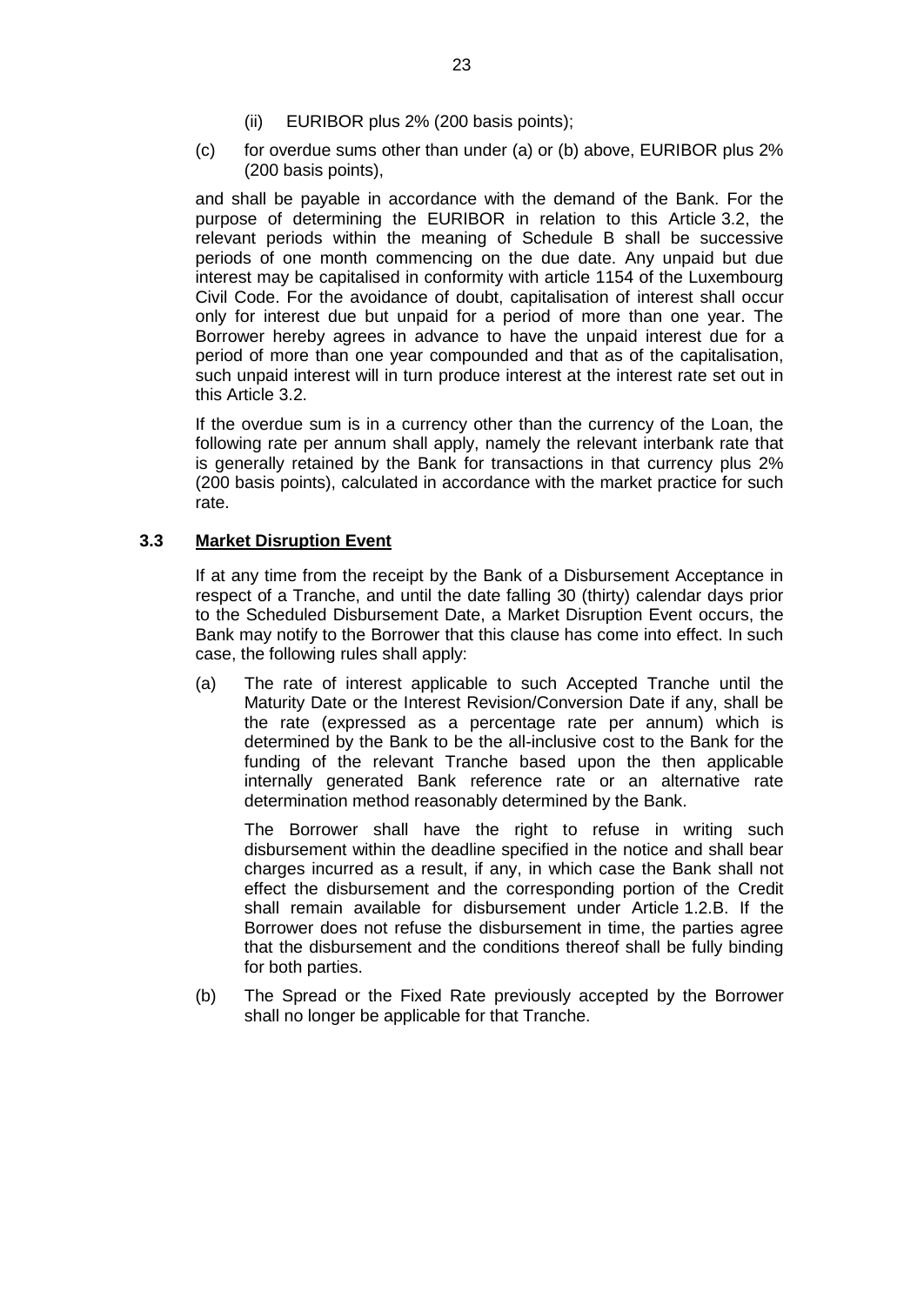# **ARTICLE 4**

# **Repayment**

# **4.1 Normal repayment**

# **4.1.A Repayment by instalments**

- (a) The Borrower shall repay each Tranche by instalments on the Repayment Dates specified in the relevant Disbursement Offer in accordance with the terms of the amortisation table delivered pursuant to Article 2.3.
- (b) Each amortisation table shall be drawn up on the basis that:
	- (i) in the case of a Fixed Rate Tranche without an Interest Revision/Conversion Date, repayment shall be made quarterly, semi-annually or annually by equal instalments of principal or constant instalments of principal and interest;
	- (ii) in the case of a Fixed Rate Tranche with an Interest Revision/Conversion Date or a Floating Rate Tranche, repayment shall be made by equal quarterly, semi-annual or annual instalments of principal;
	- (iii) the first Repayment Date of each Tranche shall be a Payment Date falling not earlier than 30 (thirty) days from the Scheduled Disbursement Date and not later than the first Repayment Date immediately following the 5th (fifth) anniversary of the Scheduled Disbursement Date of the Tranche; and
	- (iv) the last Repayment Date of each Tranche shall be a Payment Date falling not earlier than 4 (four) years and not later than 25 (twenty five) years from the Scheduled Disbursement Date.

# **4.2 Voluntary prepayment**

# **4.2.A Prepayment option**

Subject to Articles 4.2.B, 4.2.C and 4.4, the Borrower may prepay all or part of any Tranche, together with accrued interest and indemnities if any, upon giving a Prepayment Request with at least 30 (thirty) calendar days' prior notice specifying:

- (a) the Prepayment Amount;
- (b) the Prepayment Date;
- (c) if applicable, the choice of application method of the Prepayment Amount in line with Article 5.5.C(a); and
- (d) the Contract Number.

The Prepayment Request shall be irrevocable.

# **4.2.B Prepayment indemnity**

# 4.2.B(1) FIXED RATE TRANCHE

Subject to Article 4.2.B(3) below, if the Borrower prepays a Fixed Rate Tranche, the Borrower shall pay to the Bank on the Prepayment Date the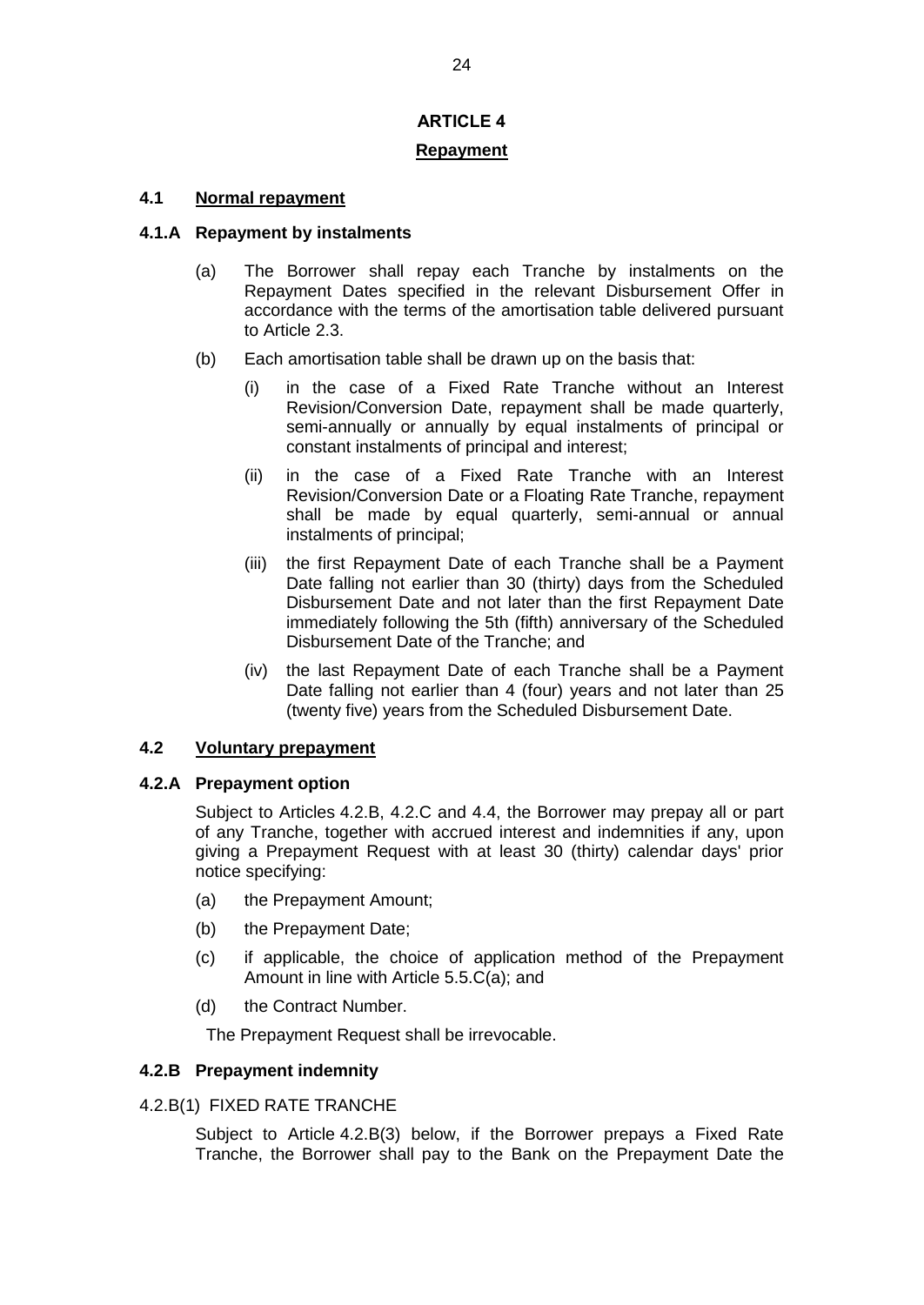Prepayment Indemnity in respect of the Fixed Rate Tranche which is being prepaid.

# 4.2.B(2) FLOATING RATE TRANCHE

Subject to Article 4.2.B(3) below, the Borrower may prepay a Floating Rate Tranche without indemnity on any relevant Payment Date.

### 4.2.B(3) REVISION/CONVERSION

Prepayment of a Tranche on its Interest Revision/Conversion Date may be effected without indemnity unless the Borrower has accepted in writing a Fixed Rate under an Interest Revision/Conversion Proposal, as accepted under Article 1.2.C or pursuant to Schedule D.

# **4.2.C Prepayment mechanics**

Upon presentation by the Borrower to the Bank of a Prepayment Request, the Bank shall issue a Prepayment Notice to the Borrower, not later than 15 (fifteen) days prior to the Prepayment Date. The Prepayment Notice shall specify the Prepayment Amount, the accrued interest due thereon, the Prepayment Indemnity payable under Article 4.2.B or, as the case may be, that no indemnity is due, the method of application of the Prepayment Amount and, if a Prepayment Indemnity is applicable, the deadline by which the Borrower may accept the Prepayment Notice.

If the Borrower accepts the Prepayment Notice no later than by the deadline (if any) specified in the Prepayment Notice, the Borrower shall effect the prepayment. In any other case, the Borrower may not effect the prepayment.

The Borrower shall accompany the payment of the Prepayment Amount by the payment of accrued interest, the Prepayment Indemnity and the fee under Article 4.2.D, if any, due on the Prepayment Amount, as specified in the Prepayment Notice.

# **4.2.D Administrative Fee**

If the Borrower prepays a Tranche on a date other than a relevant Payment Date, or if the Bank exceptionally accepts, solely upon the Bank's discretion, a Prepayment Request with prior notice of less than 30 (thirty) calendar days, the Borrower shall pay to the Bank an administrative fee in such amount as the Bank shall notify to the Borrower.

#### **4.3 Compulsory prepayment**

#### **4.3.A Prepayment Events**

#### 4.3.A(1) PROJECT COST REDUCTION

If the total cost of the Project falls below the figure stated in Recital (b) so that the amount of the Credit exceeds

- (a) 50% (fifty per cent) of such total cost of the Project, or
- (b) when aggregated with the amount of any other funds from the European Union made available for the Project, 90% (ninety per cent), the Bank may forthwith, by notice to the Borrower, cancel the undisbursed portion of the Credit and/or demand prepayment of the Loan Outstanding up to the amount by which the Credit exceeds the limits referred to in (a) or (b) above, together with accrued interest and all other amounts accrued and outstanding under this Contract in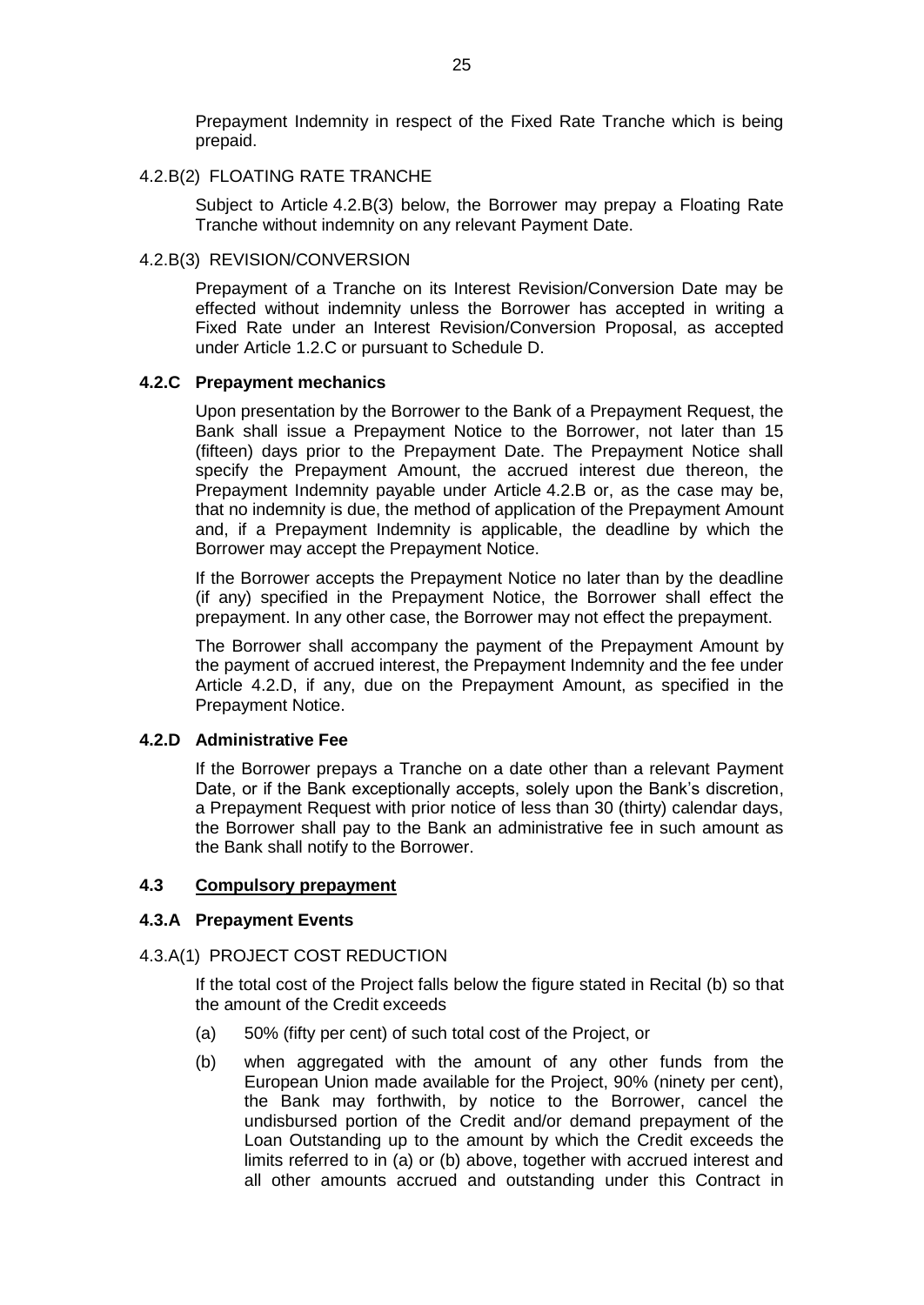relation to the proportion of the Loan Outstanding to be prepaid. The Borrower shall effect payment of the amount demanded on the date specified by the Bank, such date being a date falling not less than 30 (thirty) days from the date of the demand.

# 4.3.A(2) *PARI PASSU* TO NON-EIB FINANCING

If the Borrower voluntarily prepays (for the avoidance of doubt, prepayment shall include a repurchase or cancellation where applicable) a part or the whole of any Non-EIB Financing and:

- (a) such prepayment is not made within a revolving credit facility (save for the cancellation of the revolving credit facility);
- (b) such prepayment is not made out of the proceeds of a loan or other indebtedness having a term at least equal to the unexpired term of the Non-EIB Financing prepaid;

the Bank may, by notice to the Borrower, cancel the undisbursed portion of the Credit and demand prepayment of the Loan Outstanding, together with accrued interest and all other amounts accrued and outstanding under this Contract in relation to the proportion of the Loan Outstanding to be prepaid. The proportion of the Loan Outstanding that the Bank may require to be prepaid shall be the same as the proportion that the prepaid amount of the Non-EIB Financing bears to the aggregate outstanding amount of all Non-EIB Financing.

The Borrower shall effect payment of the amount demanded on the date specified by the Bank, such date being a date falling not less than 30 (thirty) days from the date of the demand.

For the purposes of this Article, "**Non-EIB Financing**" includes any loan (save for the Loan and any other direct loans from the Bank to the Borrower), credit bond or other form of financial indebtedness or any obligation for the payment or repayment of money originally granted to the Borrower for a term of more than 3 (three) years.

#### 4.3.A(3) CHANGE OF LAW

The Borrower shall promptly inform the Bank if a Change-of-Law Event has occurred or is likely to occur. In such case, or if the Bank has reasonable cause to believe that a Change-of-Law Event has occurred or is about to occur, the Bank may request that the Borrower consult with it. Such consultation shall take place within 30 (thirty) days from the date of the Bank's request. If, after the lapse of 30 (thirty) days from the date of such request for consultation the Bank is of the opinion that the effects of the Change-of-Law Event cannot be mitigated to its satisfaction, the Bank may by notice to the Borrower, cancel the undisbursed portion of the Credit and/or demand prepayment of the Loan Outstanding, together with accrued interest and all other amounts accrued and outstanding under this Contract.

The Borrower shall effect payment of the amount demanded on the date specified by the Bank, such date being a date falling not less than 30 (thirty) days from the date of the demand.

For the purposes of this Article "**Change-of-Law Event**" means the enactment, promulgation, execution or ratification of or any change in or amendment to any law, rule or regulation (or in the application or official interpretation of any law, rule or regulation) that occurs after the date of this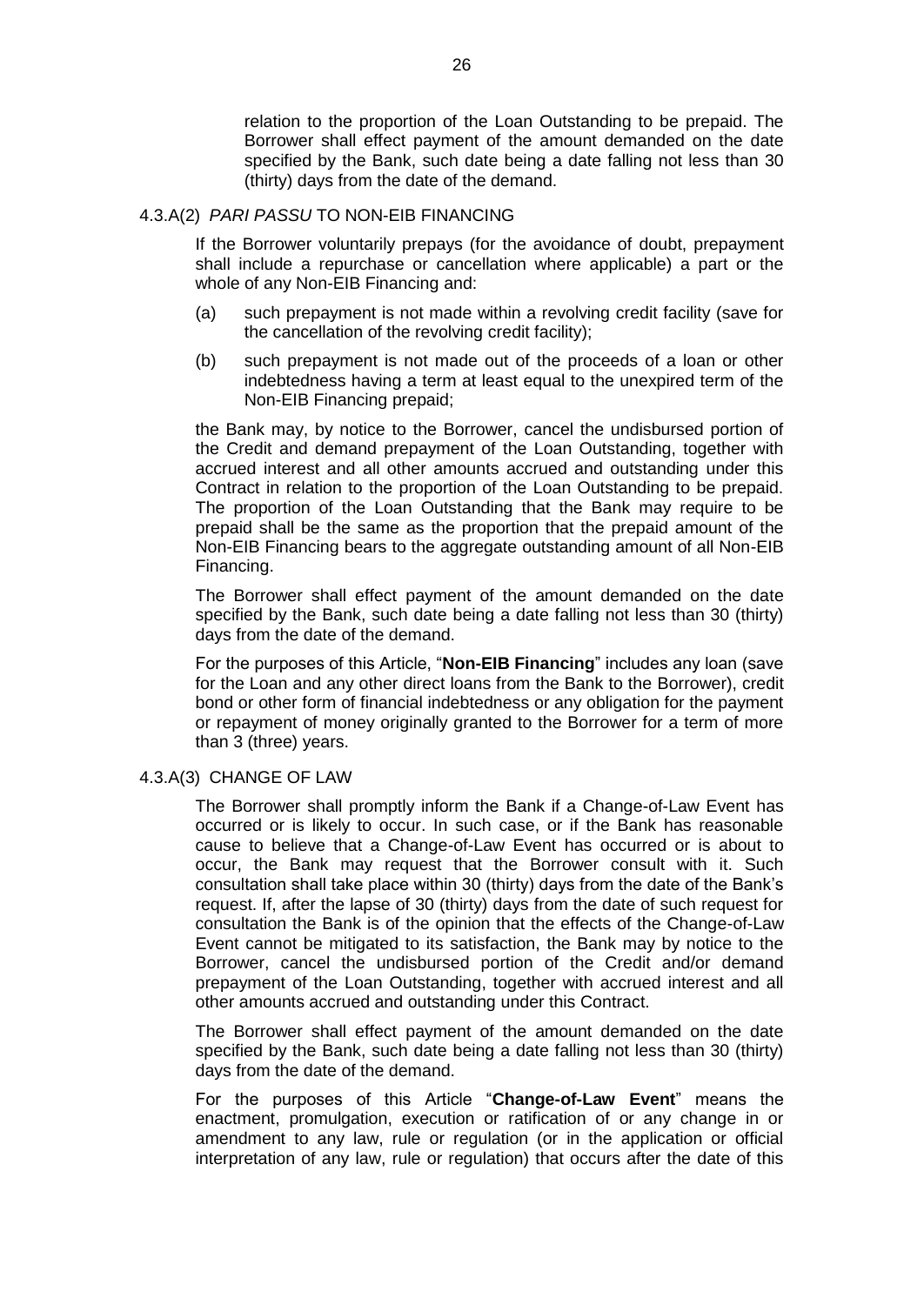Contract and which, in the opinion of the Bank, would materially impair the Borrower's ability to perform its obligations under this Contract.

#### 4.3.A(4) ILLEGALITY

If:

- (a) it becomes unlawful in any applicable jurisdiction for the Bank to perform any of its obligations as contemplated in this Contract or to fund or maintain the Loan;
- (b) the Framework Agreement is or, in the reasonable opinion of the Bank, is likely to be:
	- (i) repudiated or terminated by Republic of Serbia or not binding on Republic of Serbia in any respect;
	- (ii) not effective in accordance with its terms or alleged by Republic of Serbia to be ineffective in accordance with its terms; or
	- (iii) breached as a result of Republic of Serbia ceasing to fulfil any obligation assumed by it in the Framework Agreement with respect to any loan made to any borrower in the territory of Republic of Serbia from the resources of the Bank or the European Union; or
- (c) in relation to the EU Guarantee:
	- (i) it is no longer valid or in full force and effect;
	- (ii) the conditions for cover thereunder are not fulfilled;
	- (iii) it does not apply to any Tranche disbursed or to be disbursed under this Contract; or
	- (iv) it is not effective in accordance with its terms or is alleged to be ineffective in accordance with its terms,

the Bank may by notice to the Borrower immediately (i) suspend or cancel the undisbursed portion of the Credit; and/or (ii) demand prepayment of the Loan, together with accrued interest and all other amounts accrued or outstanding under this Contract on the date indicated by the Bank in its notice to the Borrower.

#### **4.3.B Prepayment mechanics**

Any sum demanded by the Bank pursuant to Article 4.3.A, together with any interest or other amounts accrued or outstanding under this Contract including, without limitation, any indemnity due under Article 4.3.C, shall be paid on the date indicated by the Bank in its notice of demand.

#### **4.3.C Prepayment indemnity**

In the case of an Indemnifiable Prepayment Event, the indemnity, if any, shall be determined in accordance with Article 4.2.B.

#### **4.4 General**

#### **4.4.A No prejudice to Article 10**

This Article 4 shall not prejudice Article 10.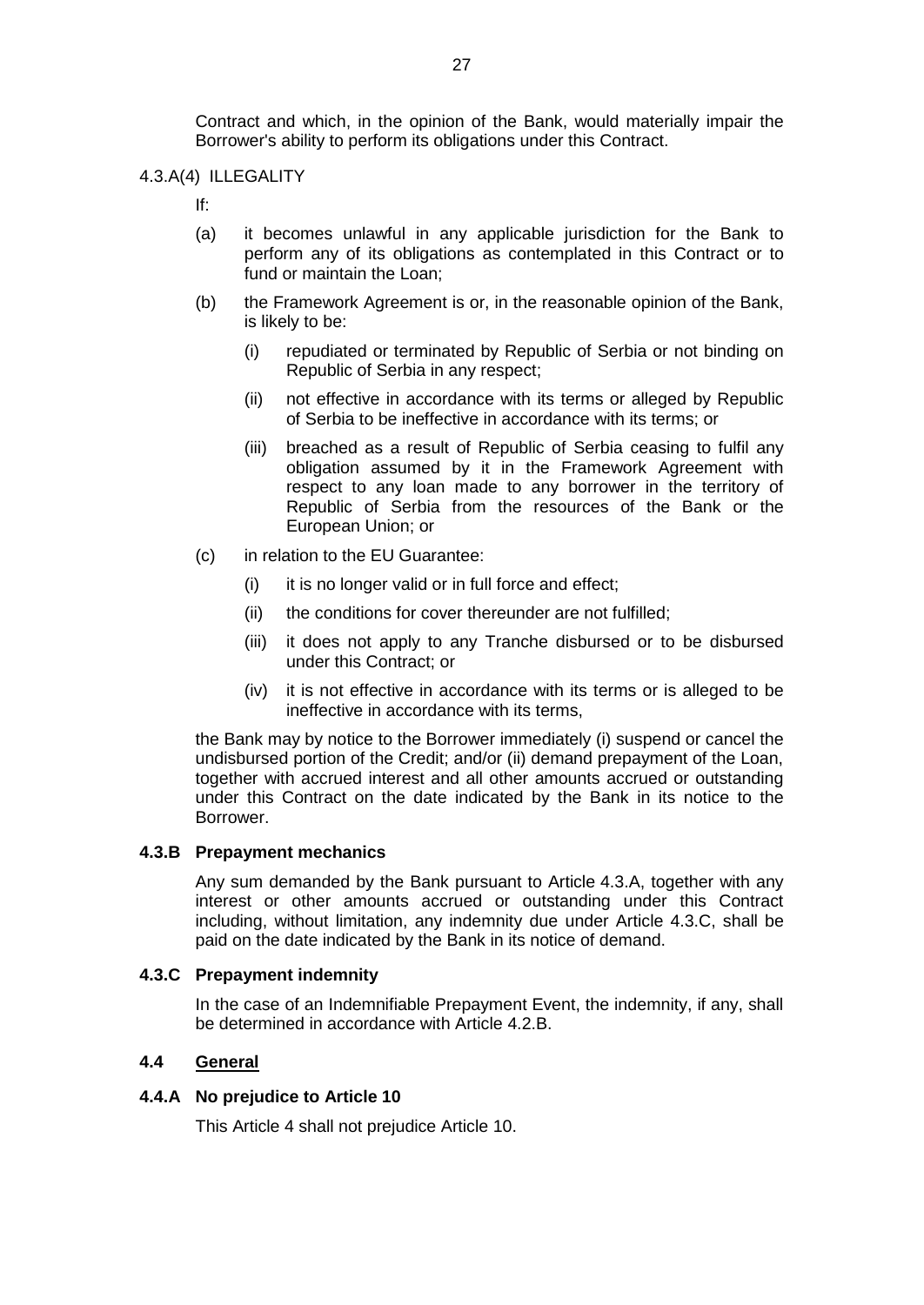# **4.4.B No reborrowing**

A repaid or prepaid amount may not be reborrowed.

# **ARTICLE 5 Payments**

# **5.1 Day count convention**

Any amount due by way of interest or indemnity from the Borrower under this Contract, and calculated in respect of a fraction of a year, shall be determined on the following respective conventions:

- (a) in respect of interest and indemnities due under a Fixed Rate Tranche, a year of 360 (three hundred and sixty) days and a month of 30 (thirty) days; and
- (b) in respect of interest and indemnities due under a Floating Rate Tranche, a year of 360 (three hundred and sixty) days and the number of days elapsed.

# **5.2 Time and place of payment**

- (a) Unless otherwise specified in this Contract or in the Bank's demand, all sums other than sums of interest, indemnity and principal are payable within 15 (fifteen) days of the Borrower's receipt of the Bank's demand.
- (b) Each sum payable by the Borrower under this Contract shall be paid to the relevant account notified by the Bank to the Borrower. The Bank shall notify the account not less than 15 (fifteen) days before the due date for the first payment by the Borrower and shall notify any change of account not less than 15 (fifteen) days before the date of the first payment to which the change applies. This period of notice does not apply in the case of payment under Article 10.
- (c) The Borrower shall indicate the Contract Number in the payment details for each payment made hereunder.
- (d) A sum due from the Borrower shall be deemed paid when the Bank receives it.
- (e) Any disbursements by and payments to the Bank under this Contract shall be made using account(s) acceptable to the Bank. Any account in the name of the Borrower held with a duly authorised financial institution in the jurisdiction where the Borrower is incorporated or where the Project is undertaken is deemed acceptable to the Bank.

# **5.3 No set-off by the Borrower**

All payments to be made by the Borrower under this Contract shall be calculated and be made without (and free and clear of any deduction for) setoff or counterclaim.

# **5.4 Disruption to Payment Systems**

If either the Bank determines (in its discretion) that a Disruption Event has occurred or the Bank is notified by the Borrower that a Disruption Event has occurred: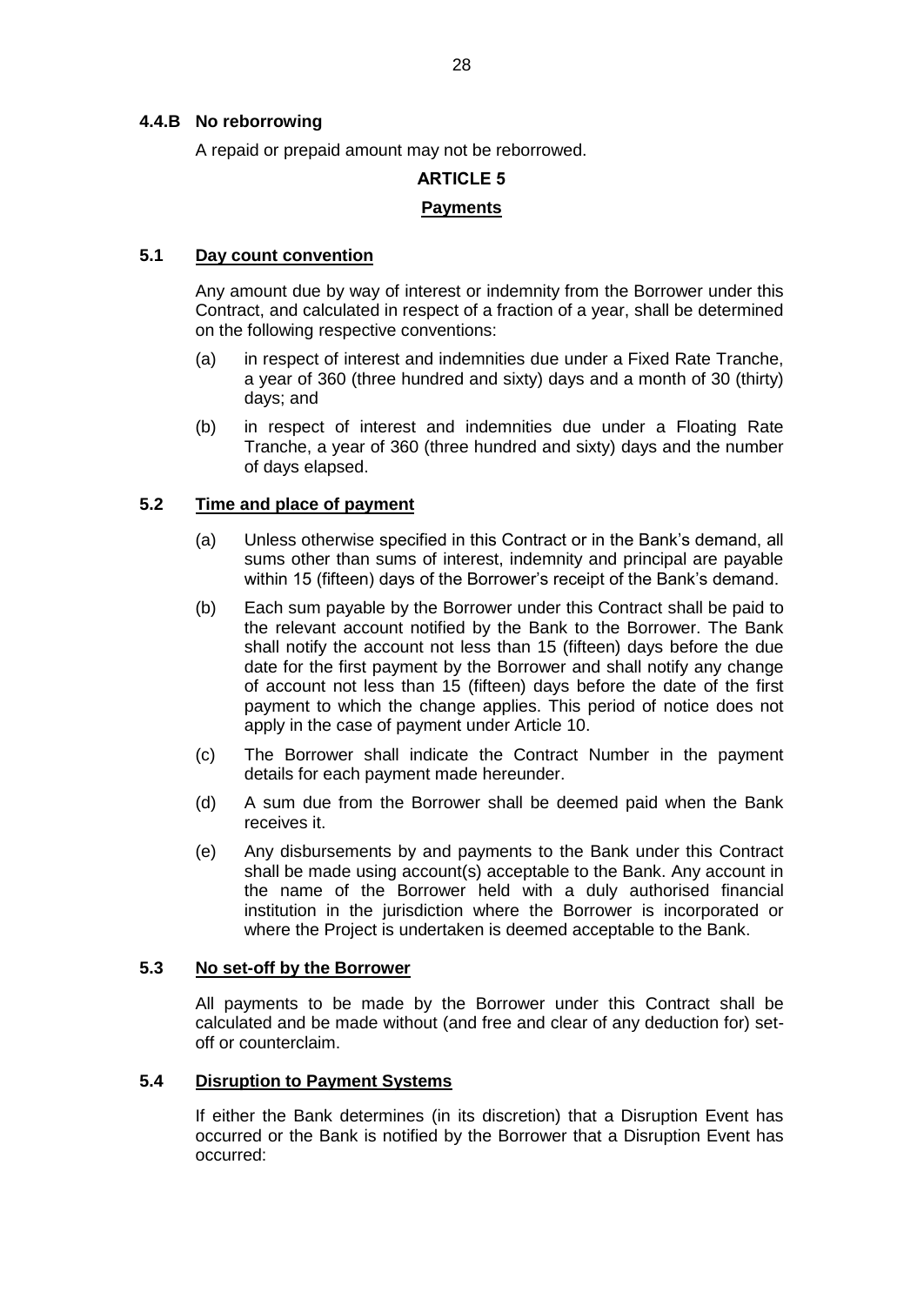- (a) the Bank may, and shall if requested to do so by the Borrower, consult with the Borrower with a view to agreeing with the Borrower such changes to the operation or administration of this Contract as the Bank may deem necessary in the circumstances;
- (b) the Bank shall not be obliged to consult with the Borrower in relation to any changes mentioned in paragraph (a) above if, in its opinion, it is not practicable to do so in the circumstances and, in any event, shall have no obligation to agree to such changes; and
- (c) the Bank shall not be liable for any damages, costs or losses whatsoever arising as a result of a Disruption Event or for taking or not taking any action pursuant to or in connection with this Article 5.4.

# **5.5 Application of sums received**

# **5.5.A General**

Sums received from the Borrower shall only discharge its payment obligations if received in accordance with the terms of this Contract.

# **5.5.B Partial payments**

If the Bank receives a payment that is insufficient to discharge all the amounts then due and payable by the Borrower under this Contract, the Bank shall apply that payment:

- (a) first, in or towards pro rata to each of any unpaid fees, costs, indemnities and expenses due under this Contract;
- (b) secondly, in or towards payment of any accrued interest due but unpaid under this Contract;
- (c) thirdly, in or towards payment of any principal due but unpaid under this Contract; and
- (d) fourthly, in or towards payment of any other sum due but unpaid under this Contract.

# **5.5.C Allocation of sums related to Tranches**

- (a) In case of:
	- (i) a partial voluntary prepayment of a Tranche that is subject to a repayment in several instalments, the Prepayment Amount shall be applied pro rata to each outstanding instalment, or, at the request of the Borrower, in inverse order of maturity; or
	- (ii) a partial compulsory prepayment of a Tranche that is subject to a repayment in several instalments, the Prepayment Amount shall be applied in reduction of the outstanding instalments in inverse order of maturity.
- (b) Sums received by the Bank following a demand under Article 10.1 and applied to a Tranche, shall reduce the outstanding instalments in inverse order of maturity. The Bank may apply sums received between Tranches at its discretion.
- (c) In case of receipt of sums which cannot be identified as applicable to a specific Tranche, and on which there is no agreement between the Bank and the Borrower on their application, the Bank may apply these between Tranches at its discretion.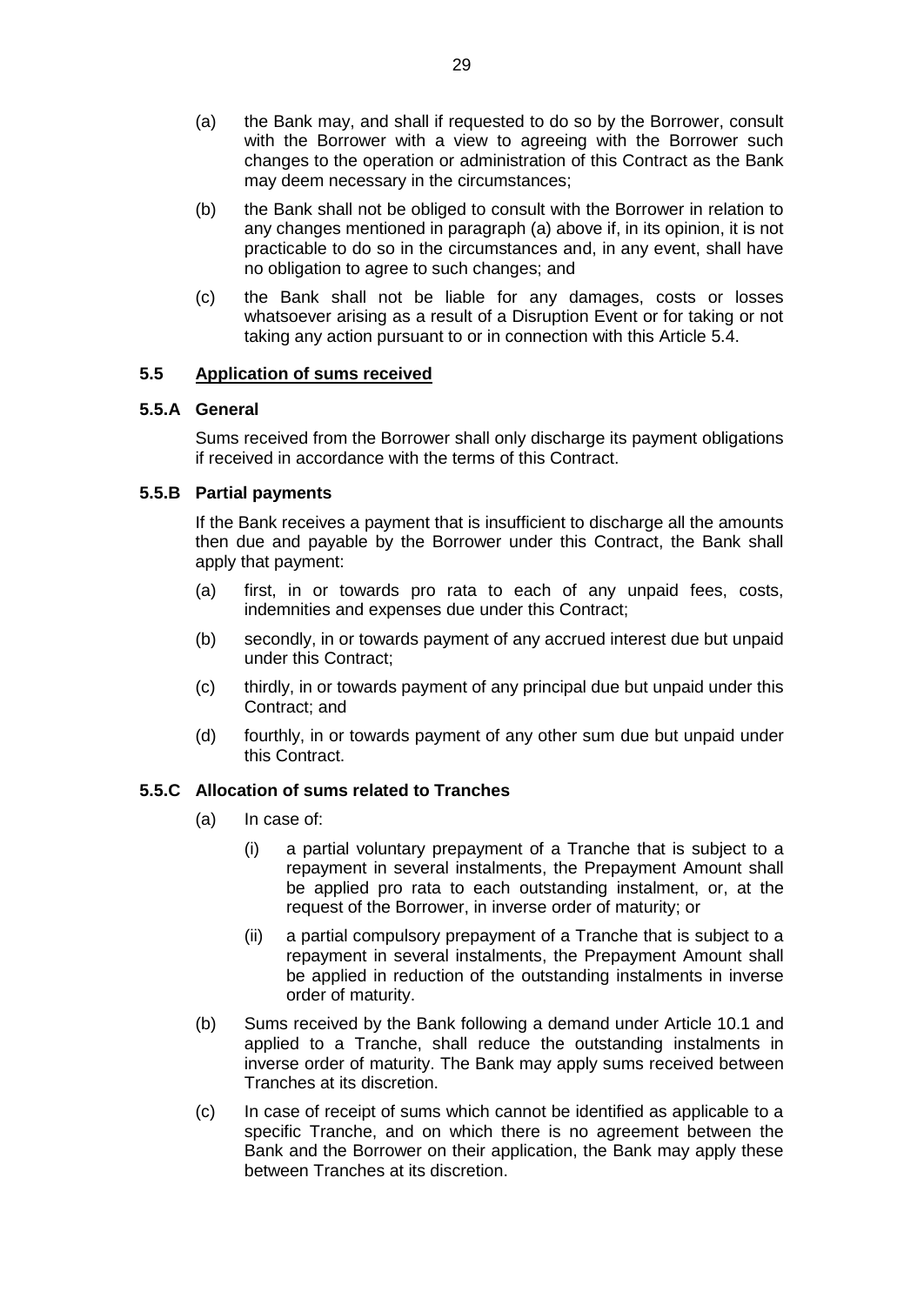# **ARTICLE 6**

# **Borrower undertakings and representations**

The undertakings in this Article 6 remain in force from the date of this Contract for so long as any amount is outstanding under this Contract or the Credit is in force.

# A. PROJECT UNDERTAKINGS

### **6.1 Use of Loan and availability of other funds**

The Borrower shall use all amounts borrowed by it under this Contract for the execution of the Project.

The Borrower shall ensure that it has available to it the other funds listed in Recital (b) and that such funds are expended, to the extent required, on the financing of the Project.

The Loan proceeds shall not be used for the payment of value added tax on sales of goods and services and import of goods and services, costs of customs duties and other import duties, taxes and other impositions occurring in the execution of implementation of the Project.

# **6.2 Completion of Project**

The Borrower shall, and shall ensure that the Promoter or the Beneficiaries will, carry out the Project in accordance with the Technical Description as may be modified from time to time with the approval of the Bank, and complete it by the final date specified therein.

#### **6.3 Increased cost of Project**

If the total cost of the Project exceeds the estimated figure set out in Recital (b), the Borrower shall obtain the finance to fund the excess cost without recourse to the Bank, so as to enable the Project to be completed in accordance with the Technical Description. The plans for funding the excess cost shall be communicated to the Bank without delay.

#### **6.4 Procurement procedure**

The Borrower shall, and shall ensure that the Promoter or the Beneficiaries:

- (i) purchase equipment, secure services and order works for the Project by acceptable procurement procedures complying, to the Bank's satisfaction, with its policy as described in its Guide to Procurement;
- (ii) consult with the Bank regarding the amendment of the contracts financed by the Bank and shall seek the Banks non-objection prior to entering into any material amendments to contracts financed by the Bank.

The review procedures for remedies, as provided for in Serbian law, shall be available to any party having had an interest in obtaining a particular contract and who has been or risk being harmed by an alleged infringement.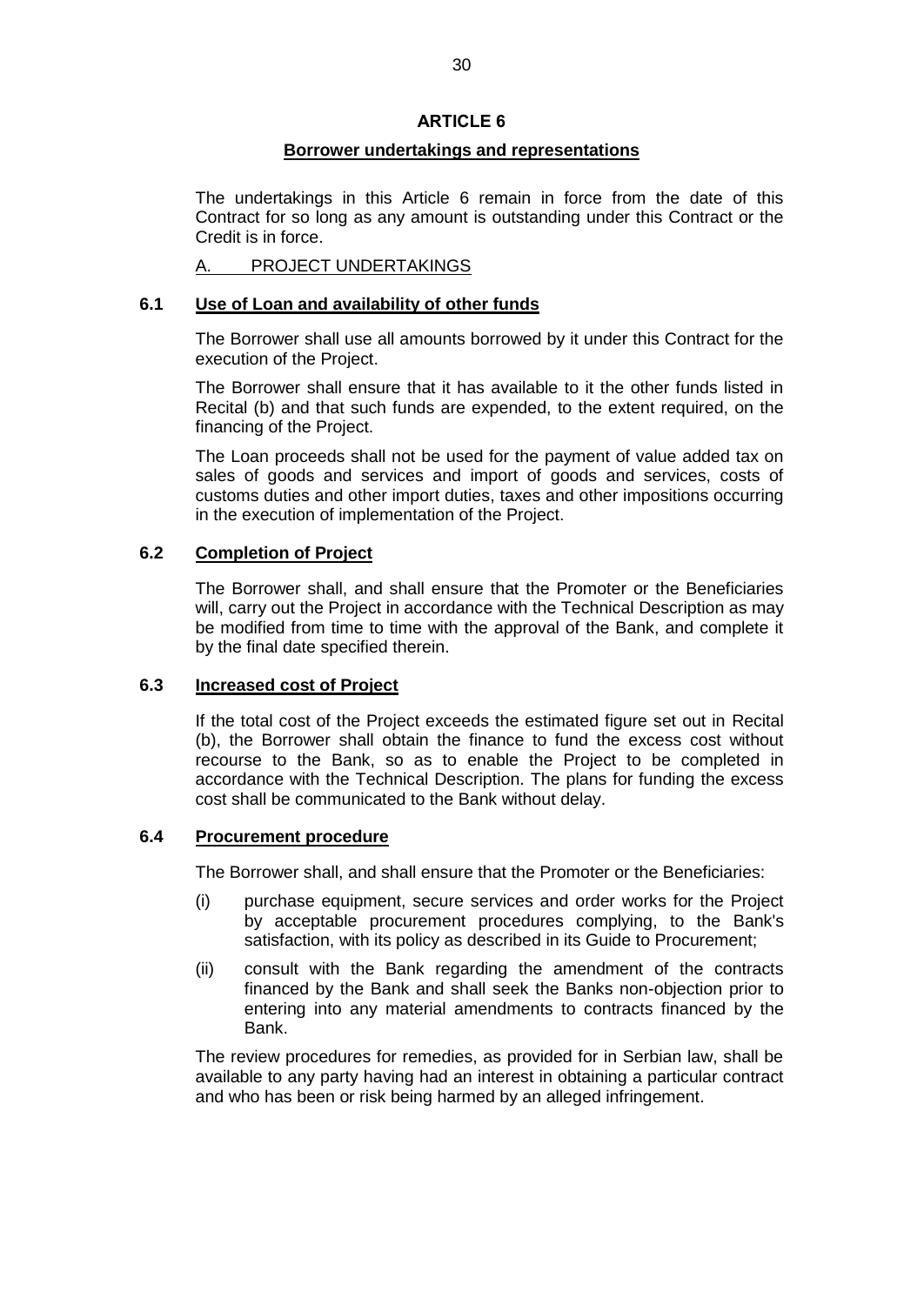# **6.5 Continuing Project undertakings**

The Borrower shall, and ensure that the Promoter or the Beneficiaries shall (as applicable):

- (a) **Maintenance**: maintain, repair, overhaul and renew all property forming part of the Project as required to keep it in good working order;
- (b) **Project assets**: unless the Bank shall have given its prior consent in writing retain title to and possession of all or substantially all the assets comprising the Project or, as appropriate, replace and renew such assets and maintain the Project in substantially continuous operation in accordance with its original purpose; the Bank may withhold its consent only where the proposed action would prejudice the Bank's interests as lender to the Borrower or would render the Project ineligible for financing by the Bank under its Statute or under article 309 of the Treaty on the Functioning of the European Union;
- (c) **Insurance**: insure all works and property forming part of the Project with first class insurance companies in accordance with the most comprehensive relevant industry practice;
- (d) **Rights and Permits**: maintain in force all rights of way or use and all Authorisations necessary for the execution and operation of the Project;
- (e) **Environment and Social**: implement and operate the Project in compliance with Environmental and Social Standards; and obtain, maintain and comply with requisite Environmental or Social Approvals for the Project;
- (f) **EU law**: execute and operate the Project in accordance with the relevant laws of Republic of Serbia and the relevant standards of EU law, save for any general derogation made by the European Union; and
- (g) **Accounts**: ensure that the Promoter or the Beneficiaries requests any disbursements from the Borrower, and the Borrower makes any payments to the Promoter or the Beneficiaries in relation with the Project to a bank account in the name of the Promoter or the Beneficiaries held with a duly authorised financial institution in the jurisdiction where the Promoter or the Beneficiaries is located or where the Project is undertaken by the Promoter. or the Beneficiaries.

# **6.6 Additional Undertakings**

The Borrower, directly or by means of the Promoter or the Beneficiaries, shall:

- (a) Provide evidence in form of a letter listing the legally binding agreement/s to construct the interconnector in Republic of Serbia and Bulgaria;
- (b) send to the Bank the minutes of the regular Working group meetings on Project management (as defined in the MoU signed by the energy ministers on behalf of the two governments) or any other similar Project coordination meetings between the entities involved in the implementation of the interconnector in Republic of Serbia and Bulgaria;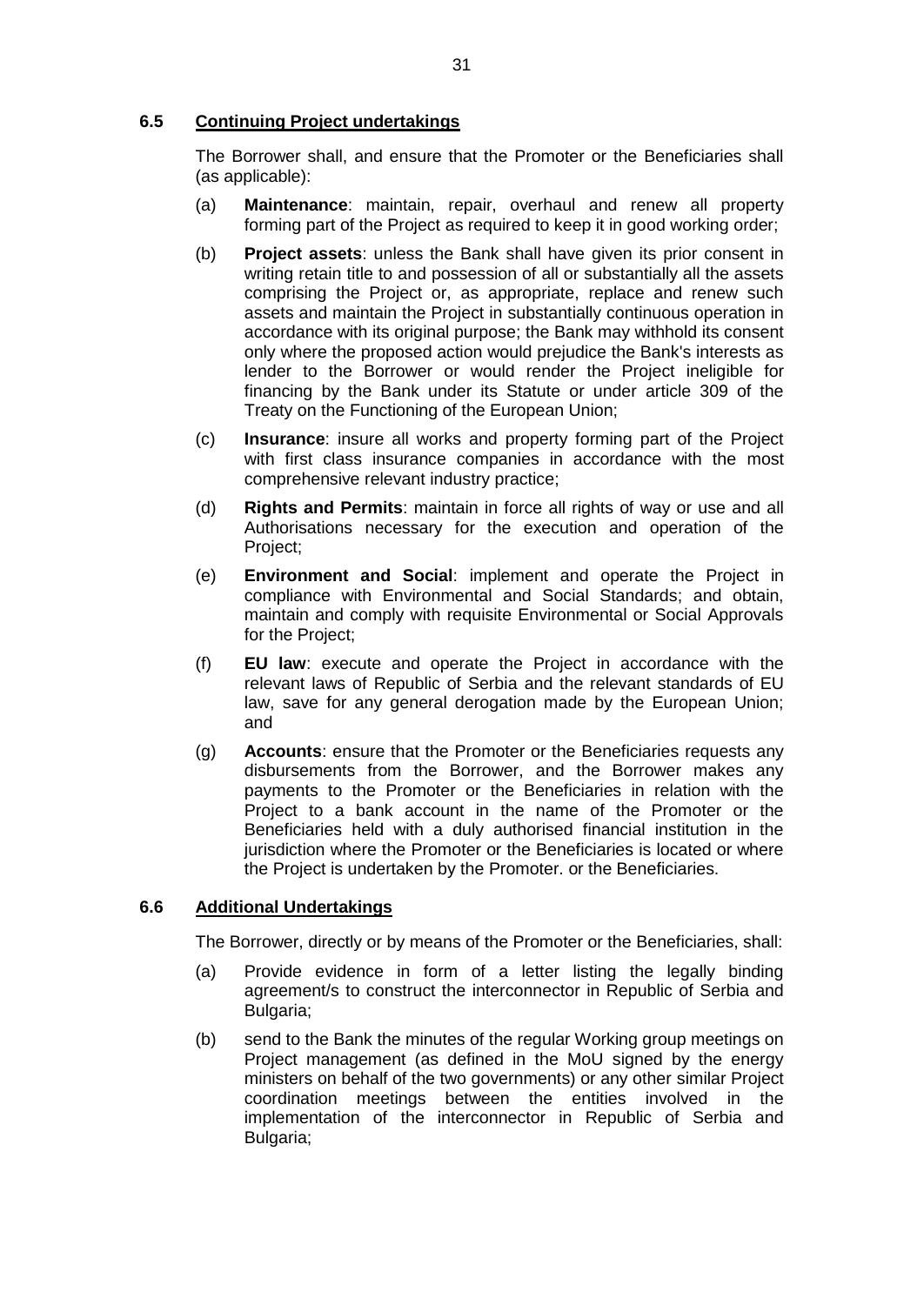- (c) ensure that the construction contractor will prepare comprehensive reinstatement and biodiversity monitoring plans, which identify detailed actions for the bio-restoration of non-critical and critical habitats. This includes specific reinstatement and restoration goals and monitoring parameters for each habitat. The implementation of the monitoring plans should be controlled by the Promoter or the Beneficiaries;
- (d) ensure that the mitigation measures outlined in the EIA Report, in the environmental and construction permits as well as in the E&S management plan (ESMP) will be fulfilled and complied with in all respects as per conditions. The compliance with those requirements should be confirmed in both the Project Progress Reports and the Project Completion Report according to the reporting criteria defined in finance contract;
- (e) ensure that the contractor constructs the Project in accordance with health and safety legislation, applicable standards and design codes. The health and safety measures implemented on construction sites should be in line with Serbian requirements, international good practice and EIB Standards.

# B. GENERAL UNDERTAKINGS

# **6.7 Compliance with laws**

The Borrower shall and shall ensure that the Promoter and the Beneficiaries will comply in all respects with all laws and regulations to which it or the Project is subject.

# **6.8 Integrity**

- (a) Prohibited Conduct:
	- (i) The Borrower shall not and shall procure that the Promoter and the Beneficiaries shall not engage in (and shall not authorise or permit any other Person acting on its behalf to engage in) any Prohibited Conduct in connection with the Project, any tendering procedure for the Project, or any transaction contemplated by the Contract.
	- (ii) The Borrower undertakes and shall procure that the Promoter and the Beneficiaries undertake to take such action as the Bank shall reasonably request to investigate or terminate any alleged or suspected occurrence of any Prohibited Conduct in connection with the Project.
	- (iii) The Borrower undertakes and shall procure that the Promoter and the Beneficiaries shall ensure that contracts financed by this Loan include the necessary provisions to enable the Borrower or the Promoter or the Beneficiaries to investigate or terminate any alleged or suspected occurrence of any Prohibited Conduct in connection with the Project.
- (b) Sanctions: The Borrower shall not and shall procure that the Promoter and the Beneficiaries shall not (i) enter into a business relationship with any Sanctioned Person, or (ii) make any funds available to or for the benefit of, directly or indirectly, any Sanctioned Person;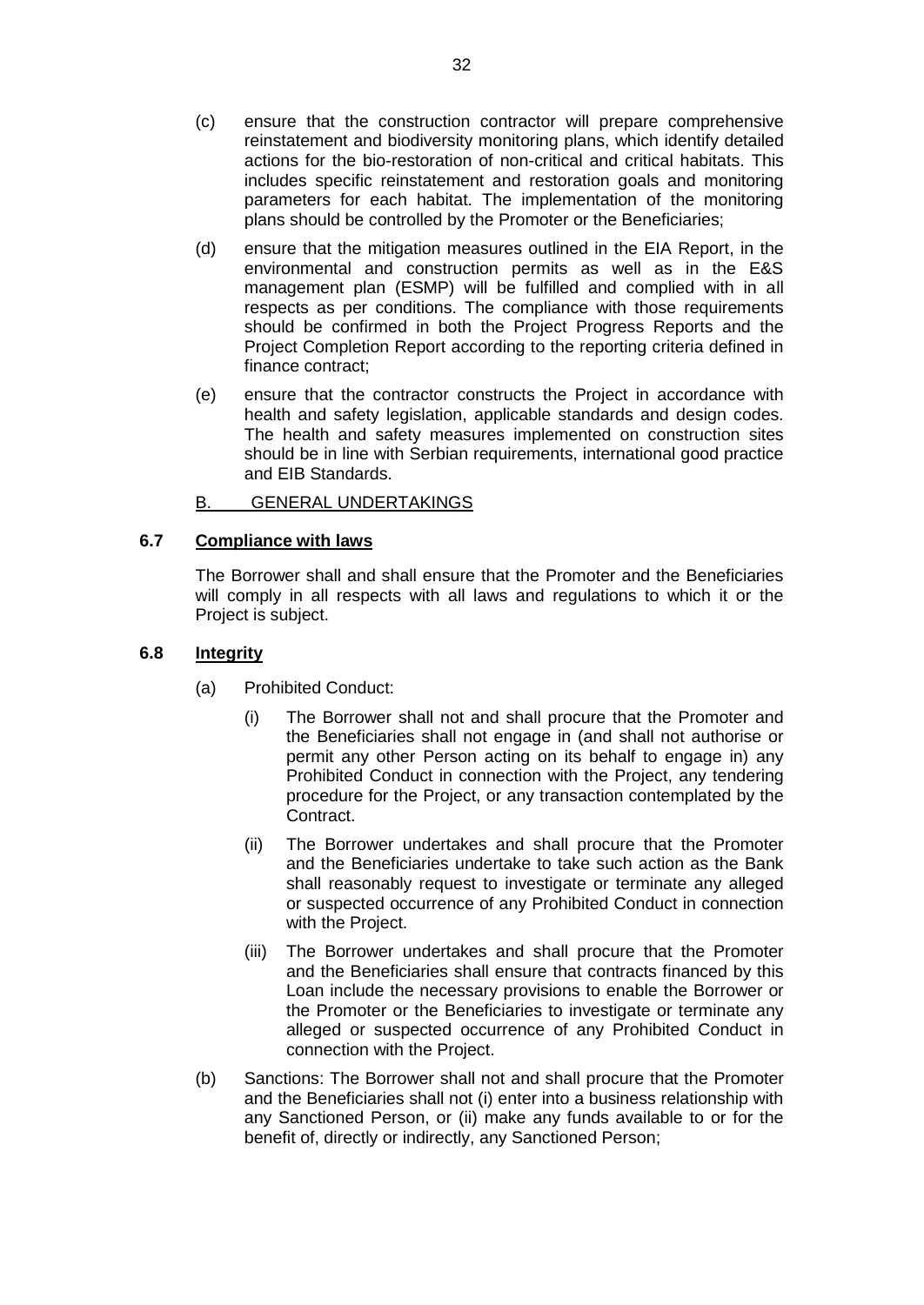- (c) Borrower's and Promoter's and Beneficiaries' Official: The Borrower undertakes and shall procure that the Promoter and the Beneficiaries undertake to take within a reasonable timeframe appropriate measures in respect of any member of its management bodies or senior staff members who:
	- (i) becomes a Sanctioned Person; or
	- (ii) is indicted or is convicted by a court or is subject of the lifting of immunity in connection with Prohibited Conduct;

in order to ensure that such member is suspended, dismissed or in any case excluded from any Borrower's or Promoter's or Beneficiaries' activity in relation to the Loan and to the Project.

#### **6.9 General Representations and Warranties**

The Borrower represents and warrants to the Bank that:

- (a) it has the power to execute, deliver and perform its obligations under this Contract and all necessary governmental and other action have been taken to authorise the execution, delivery and performance of the same by it;
- (b) this Contract constitutes its legally valid, binding and enforceable obligations;
- (c) the execution and delivery of, the performance of its obligations under and compliance with the provisions of this Contract do not and will not contravene or conflict with:
	- (i) any applicable law, statute, rule or regulation, or any judgement, decree or permit to which it is subject; and
	- (ii) any agreement or other instrument binding upon it which might reasonably be expected to have a material adverse effect on its ability to perform its obligations under this Contract;
- (d) there has been no Material Adverse Change since  $5<sup>th</sup>$  May 2020 on which date the Bank's Management Committee approved this loan operation as documented under this Contract;
- (e) no event or circumstance which constitutes a Prepayment Event or an Event of Default has occurred and is continuing unremedied or unwaived;
- (f) no litigation, arbitration, administrative proceedings or investigation is current or to its knowledge is threatened or pending before any court, arbitral body or agency which has resulted or if adversely determined is reasonably likely to result in a Material Adverse Change, nor is there subsisting against it any unsatisfied judgement or award;
- (g) it has obtained all necessary Authorisations in connection with this Contract and in order to lawfully comply with its obligations hereunder, and the Project and all such Authorisations are in full force and effect and admissible in evidence;
- (h) its payment obligations under this Contract rank not less than *pari passu* in right of payment with all other present and future unsecured and unsubordinated obligations under any of its debt instruments except for obligations mandatorily preferred by law;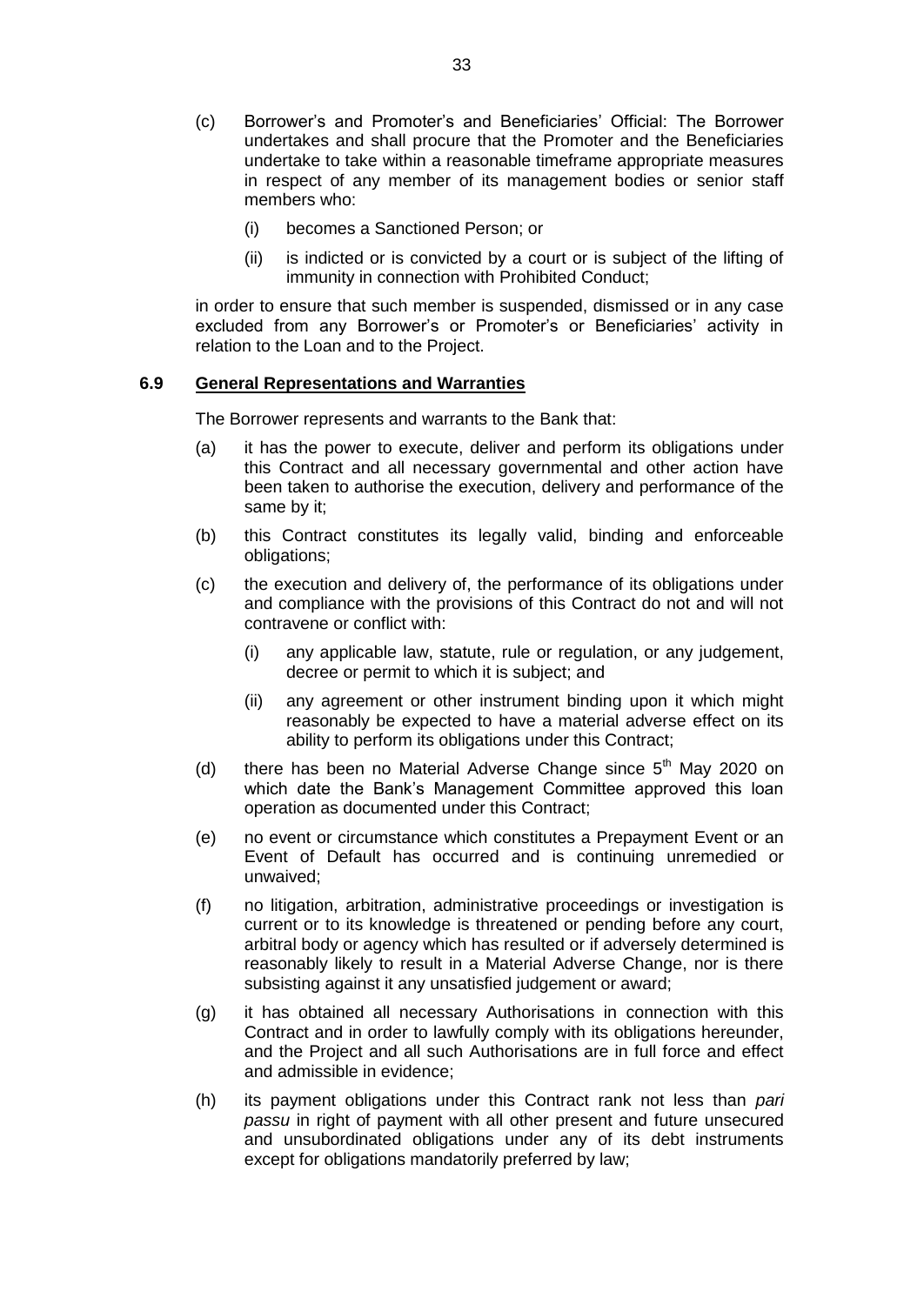- (i) it is in compliance with Article 6.5 (e) and to the best of its knowledge and belief (having made due and careful enquiry) no Environmental or Social Claim has been commenced or is threatened against it;
- $(i)$  it is in compliance with all undertakings under this Article 6;
- (k) to the best of its knowledge, no funds invested in the Project by the Borrower are of illicit origin, including products of Money Laundering or linked to the Financing of Terrorism;
- (l) neither the Borrower its officers and directors nor any other person acting on its or their behalf or under its or their control has committed nor will commit (i) any Prohibited Conduct in connection with the Project or any transaction contemplated by the Contract; or (ii) any illegal activity related to the Financing of Terrorism or Money Laundering; and
- (m) the Project (including without limitation, the negotiation, award and performance of contracts financed or to be financed by the Loan) has not involved or given rise to any Prohibited Conduct.

The representations and warranties set out above shall survive the execution of this Contract and are, with the exception of the representation set out in paragraph (d) above, deemed repeated on each date of Disbursement Acceptance, Disbursement Date and on each Payment Date.

# **ARTICLE 7**

# **Security**

The undertakings in this Article 7 remain in force from the date of this Contract for so long as any amount is outstanding under this Contract or the Credit is in force.

# **7.1** *Pari passu* **ranking**

The Borrower shall ensure that its payment obligations under this Contract rank, and will rank, not less than *pari passu* in right of payment with all other present and future unsecured and unsubordinated obligations under any of its debt instruments except for obligations mandatorily preferred by law.

In particular, if the Bank makes a demand under Article 10.1 or if an event or potential event of default under any unsecured and unsubordinated External Debt Instrument of the Borrower or of any of its agencies or instrumentalities has occurred and is continuing, the Borrower shall not make (or authorize) any payment in respect of any other such External Debt Instrument (whether regularly scheduled or otherwise) without simultaneously paying, or setting aside in a designated account for payment on the next Payment Date a sum equal to, the same proportion of the debt outstanding under this Contract as the proportion that the payment under such External Debt Instrument bears to the total debt outstanding under that External Debt Instrument. For this purpose, any payment of an External Debt Instrument that is made out of the proceeds of the issue of another instrument, to which substantially the same persons as hold claims under the External Debt Instrument have subscribed, shall be disregarded.

In this Contract, "**External Debt Instrument**" means (a) an instrument, including any receipt or statement of account, evidencing or constituting an obligation to repay a loan, deposit, advance or similar extension of credit (including without limitation any extension of credit under a refinancing or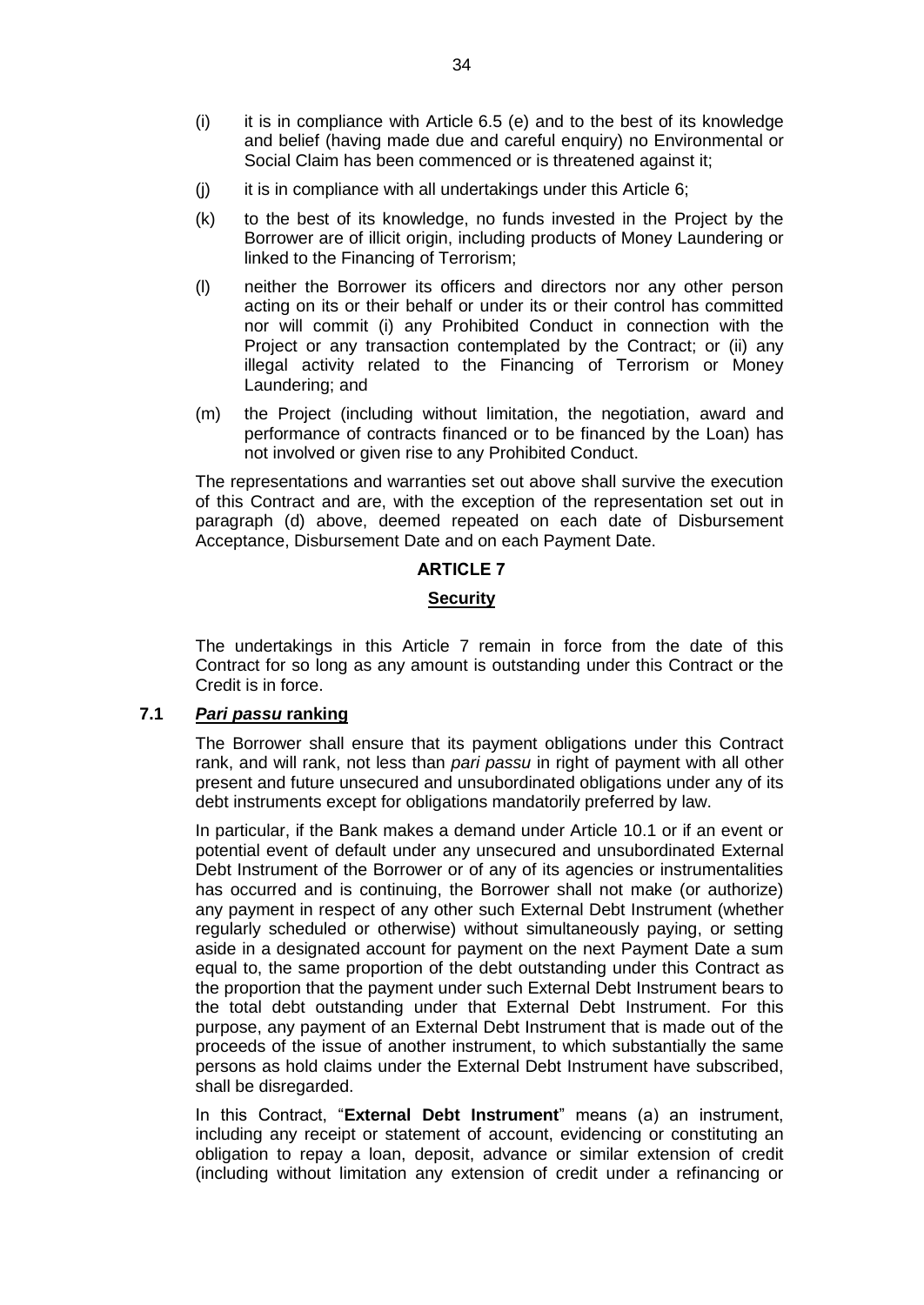rescheduling agreement), (b) an obligation evidenced by a bond, debenture or similar written evidence of indebtedness or (c) a guarantee granted by the Borrower for an obligation of a third party; provided in each case that such obligation is: (i) governed by a system of law other than the law of the Borrower; or (ii) payable in a currency other than the currency of the Borrower's country; or (iii) payable to a person incorporated, domiciled, resident or with its head office or principal place of business outside the Borrower's country.

# **7.2 Additional Security**

If the Borrower grant to a third party any security for the performance of any External Debt Instrument or any preference or priority in respect thereof, the Borrower shall, if so required by the Bank, provide to the Bank equivalent security for the performance of its obligations under this Contract or grant to the Bank equivalent preference or priority.

# **7.3 Clauses by inclusion**

If the Borrower concludes with any other financial creditor a financing agreement that includes a loss-of-rating clause or a covenant or other provision regarding its financial ratios, if applicable, that is not provided for in this Contract or is more favourable to the relevant financial creditor than any equivalent provision of this Contract is to the Bank, the Borrower shall promptly inform the Bank and shall provide a copy of the more favourable provision to the Bank. The Bank may request that the Borrower promptly executes an agreement to amend this Contract so as to provide for an equivalent provision in favour of the Bank.

# **ARTICLE 8**

# **Information and Visits**

# **8.1 Information concerning the Project**

The Borrower shall, and shall procure that the Promoter and the Beneficiaries shall (as applicable):

- (a) deliver to the Bank:
	- (i) the information in content and in form, and at the times, specified in A.2 of Schedule A or otherwise as agreed from time to time by the parties to this Contract; and
	- (ii) any such information or further document concerning the financing, procurement, implementation, operation of the Project and related environmental or social matters as the Bank may reasonably require within a reasonable time;

provided always that if such information or document is not delivered to the Bank on time, and the Borrower does not rectify the omission within a reasonable time set by the Bank in writing, the Bank may remedy the deficiency, to the extent feasible, by employing its own staff or a consultant or any other third party, at the Borrower's expense, as applicable (within the limit of reasonable and duly documented expenses) and the Borrower, as applicable, shall provide such persons with all assistance necessary for the purpose;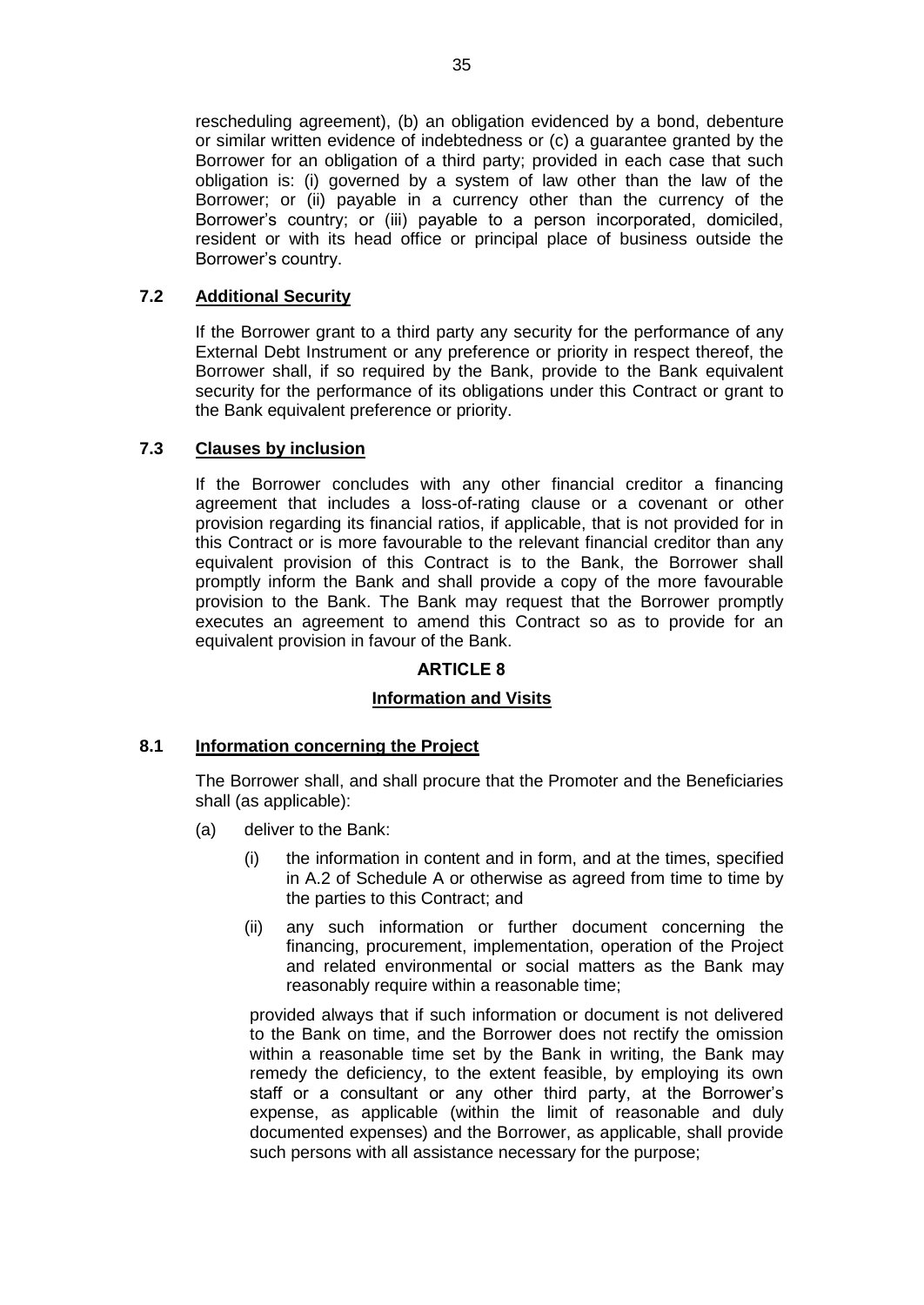- (b) submit for the approval of the Bank without delay any material change to the Project, also taking into account the disclosures made to the Bank in connection with the Project prior to the signing of this Contract, in respect of, inter alia, the price, design, plans, timetable or to the expenditure programme or financing plan for the Project;
- (c) promptly inform the Bank of:
	- (i) any action or protest initiated or any objection raised by any third party or any genuine complaint received by the Borrower or the Promoter or the Beneficiaries or any Environmental or Social Claim that is to its knowledge commenced, pending or threatened against it with regard to any matters affecting the Project;
	- (ii) true copies of contracts financed with the proceeds of the Loan and evidence of expenditures relating to disbursements;
	- (iii) any fact or event known to the Borrower or the Promoter or the Beneficiaries, which may substantially prejudice or affect the conditions of execution or operation of the Project;
	- (iv) any non-compliance by it with any Environmental and Social Standard;
	- (v) any suspension, revocation or modification of any Environmental or Social Approval,
	- (vi) a genuine allegation or complaint with regard to any Prohibited Conduct related to the Project;
	- (vii) should it become aware of any fact or information confirming or reasonably suggesting that (a) any Prohibited Conduct has occurred in connection with the Project, or (b) any of the funds invested in its share capital or in the Project was derived from an illicit origin;
	- (viii) any changes to the initial procurement plan;

and set out the action to be taken with respect to such matters.

#### **8.2 Information concerning the Borrower**

The Borrower shall:

- (a) deliver to the Bank:
	- (i) from time to time, such further information on its general financial situation as the Bank may reasonably require or such certificates of compliance with the undertakings of Article 6 as the Bank may deem necessary; and
	- (ii) any such information or further document concerning customer due diligence matters of or for the Borrower and/or the Promoter and/or the Beneficiaries to comply with "know your customer" (KYC) or similar identification procedures as the Bank may reasonably require within a reasonable time;

as the Bank may deem necessary or may reasonably require to be provided within a reasonable time, and

(b) inform the Bank immediately of: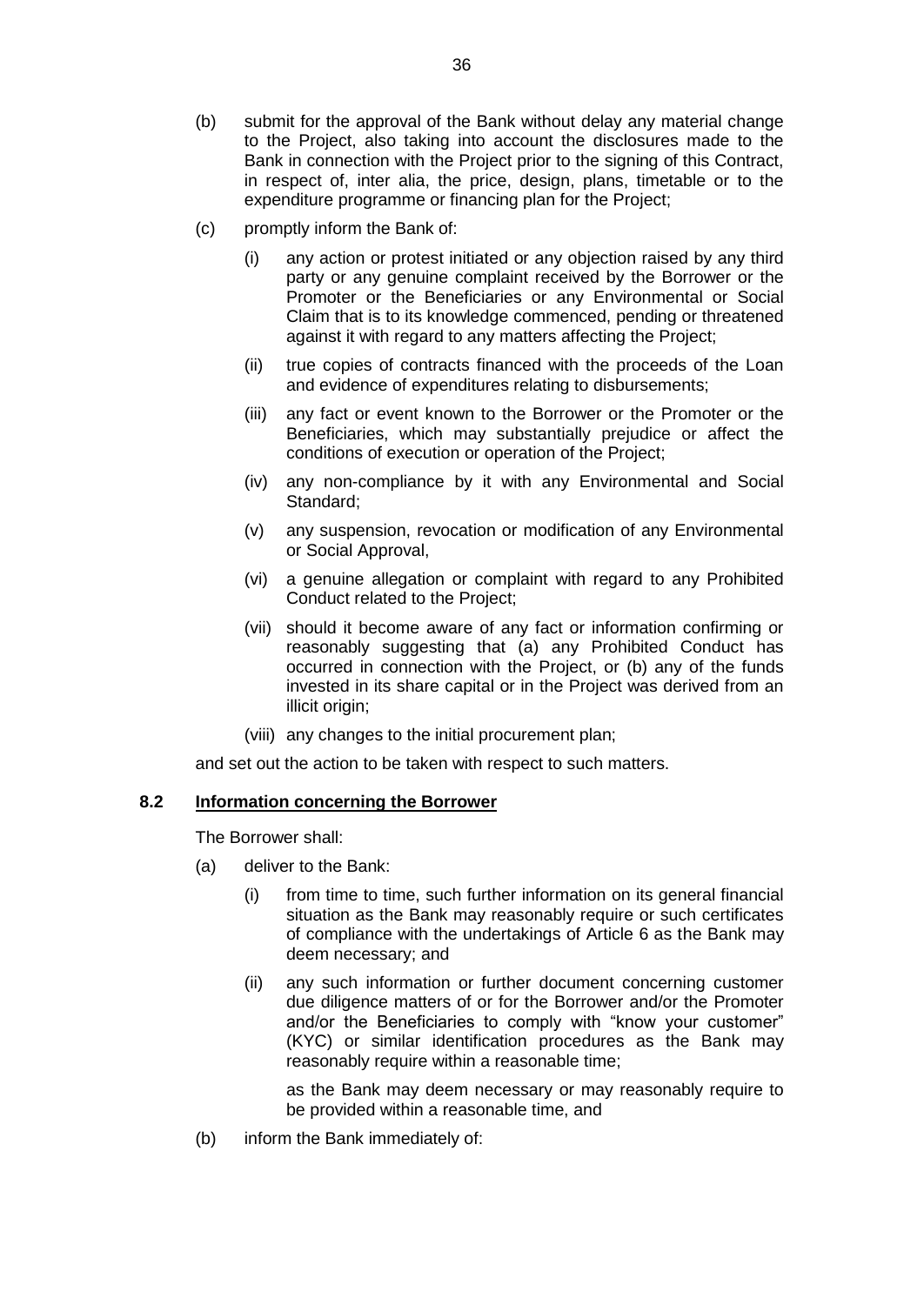- (i) any fact which obliges it to prepay any financial indebtedness or any European Union funding;
- (ii) any event or decision that constitutes or may result in a Prepayment Event;
- (iii) any intention on its part to relinquish ownership of any material component of the Project;
- (iv) any fact or event that is reasonably likely to prevent the substantial fulfilment of any obligation of the Borrower under this Contract;
- (v) any Event of Default having occurred or being threatened or anticipated;
- (vi) any fact or event which results in (a) any member of its or Promoter's or Beneficiaries' management bodies or (b) any of its controlling entities being a Sanctioned Person;
- (vii) to the extent permitted by law, any material litigation, arbitration, administrative proceedings or investigation carried out by a court, administration or similar public authority, which, to the best of its knowledge and belief, is current, imminent or pending against the Borrower, the Promoter, the Beneficiaries or its controlling entities or members of the Borrower's or Promoter's or Beneficiaries' management bodies in connection with Prohibited Conduct related to the Loan or the Project;
- (viii) any measure taken by the Borrower pursuant to Article 6.8 of this Contract;
- (ix) any litigation, arbitration or administrative proceedings or investigation which is current, threatened or pending and which might if adversely determined result in a Material Adverse Change; and
- (x) any material development in relation to any pending litigation, arbitration or administrative proceedings or investigation with respect to tax avoidance.

#### **8.3 Visits, Right of Access and Investigation**

The Borrower acknowledges, and shall ensure that the Promoter and the Beneficiaries will acknowledge, that the Bank may be obliged to communicate information relating to the Borrower, the Promoter, the Beneficiaries and the Project to any competent institution or body of the European Union in accordance with the relevant mandatory provisions of European Union law.

- (a) The Borrower shall allow persons designated by the Bank, as well as persons designated by the competent EU institutions including the European Court of Auditors, the European Commission and the European Anti-Fraud Office to:
	- (i) visit the sites, installations and works comprising the Project and to conduct such checks as they may wish for purposes connected with this Contract and the financing of the Project,
	- (ii) interview representatives of the Borrower and/or Promoter and/or the Beneficiaries, and not obstruct contacts with any other person involved in or affected by the Project; and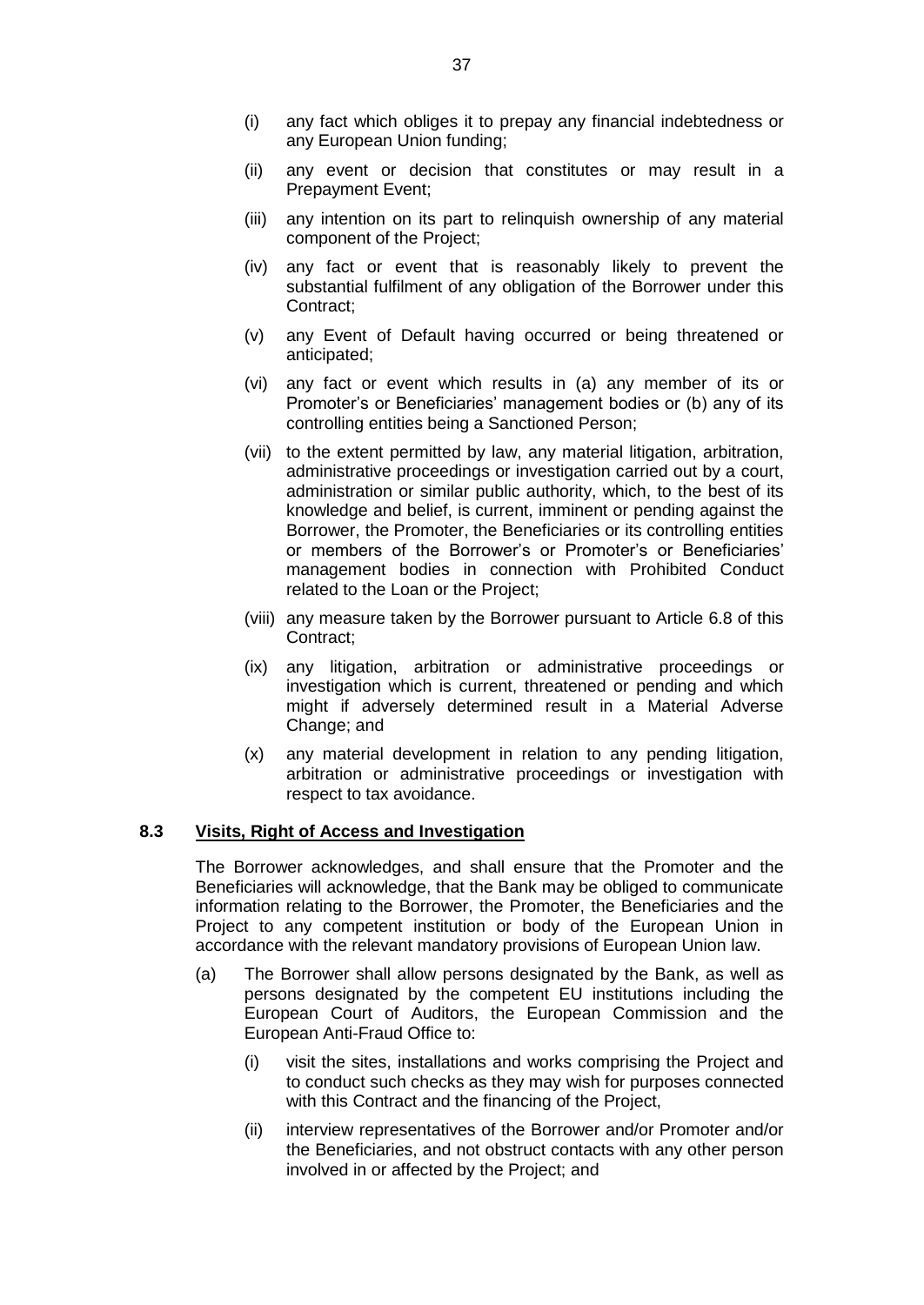- (iii) review the Borrower's and/or Promoter's and/or Beneficiaries' books and records in relation to the execution of the Project and to be able to take copies of related documents to the extent permitted by the law.
- (b) The Borrower shall facilitate investigations by the Bank and by other competent European Union institutions or bodies in connection with any alleged or suspected occurrence of a Prohibited Conduct and shall provide the Bank, or ensure that the Bank is provided, with all necessary assistance for the purposes described in this Article.

## **ARTICLE 9**

## **Charges and expenses**

## **9.1 Taxes, duties and fees**

- (a) The Borrower shall pay all Taxes, duties, fees and other impositions of whatsoever nature, including stamp duty and registration fees, arising out of the execution or implementation of this Contract or any related document and in the creation, perfection, registration or enforcement of any Security for the Loan to the extent applicable.
- (b) The Borrower shall pay all principal, interest, indemnities and other amounts due under this Contract gross without any withholding or deduction of any national or local impositions whatsoever required by law or under an agreement with a governmental authority or otherwise. If the Borrower is obliged to make any such withholding or deduction, it shall gross up the payment to the Bank so that after withholding or deduction, the net amount received by the Bank is equivalent to the sum due.
- (c) In such cases, the Borrower shall ensure that the proceeds of the Loan shall not be used for financing of customs duties and Taxes levied by, or in the territory of, the Borrower in respect of all goods, works and services procured by the Promoter or the Beneficiaries for the purposes of the Project.
- (d) Without prejudice to the provisions of paragraphs (a) above, all goods, e.g. equipment and materials procured by the Promoter or the Beneficiaries for the purposes of the Project implementation if financed from the Loan are exempted from the payment of costs of customs duties and other import duties, payment of value added tax and any other duties occurring in the execution of the Project implementation.

## **9.2 Other charges**

The Borrower shall bear all charges and expenses, including professional, banking or exchange charges incurred in connection with the preparation, execution, implementation, enforcement and termination of this Contract or any related document, any amendment, supplement or waiver in respect of this Contract or any related document, and in the amendment, creation, management, enforcement and realisation of any security for the Loan.

#### **9.3 Increased costs, indemnity and set-off**

(a) The Borrower shall pay to the Bank any costs or expenses incurred or suffered by the Bank as a consequence of the introduction of or any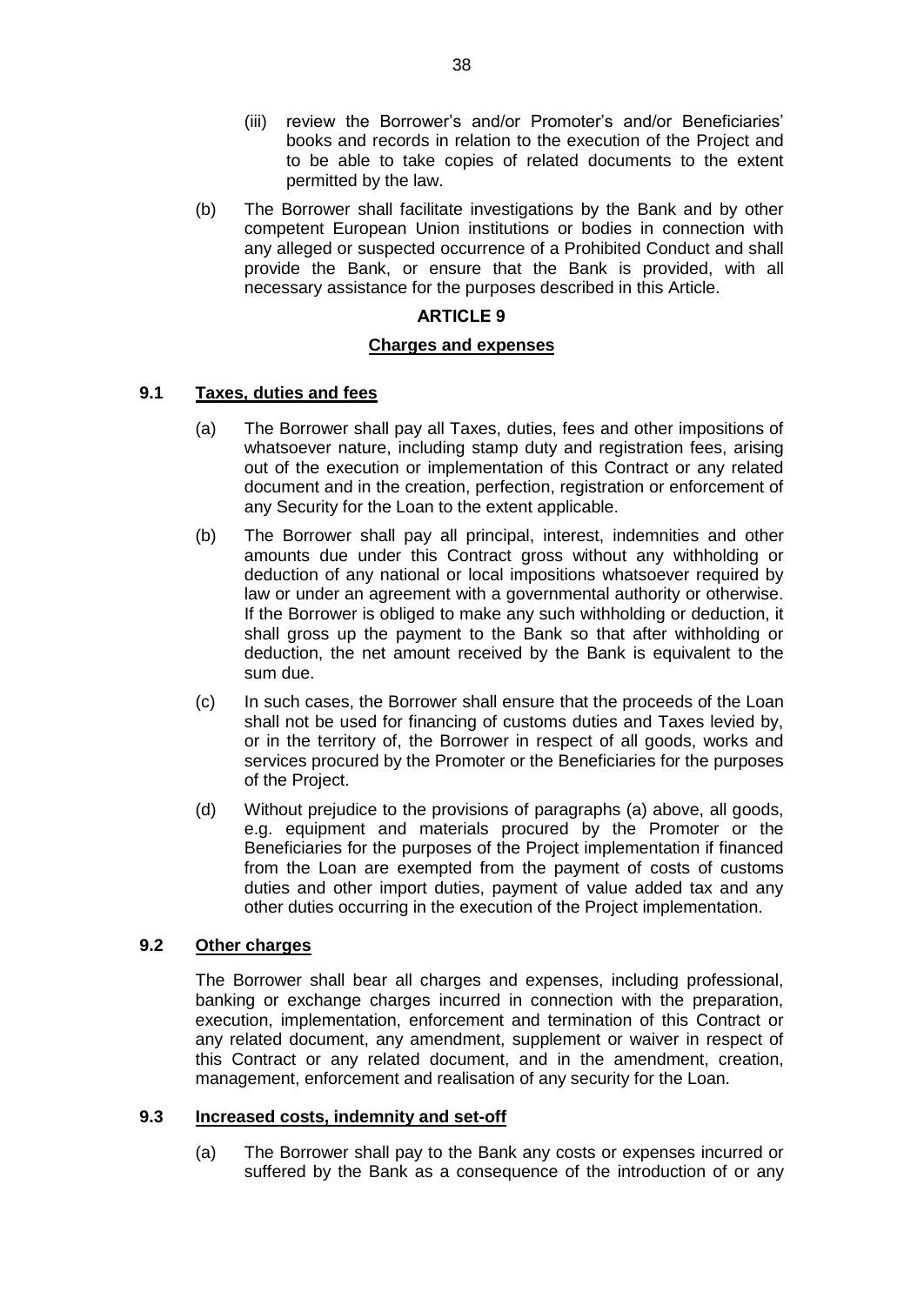change in (or in the interpretation, administration or application of) any law or regulation or compliance with any law or regulation which occurs after the date of signature of this Contract, in accordance with or as a result of which:

- (i) the Bank is obliged to incur additional costs in order to fund or perform its obligations under this Contract, or
- (ii) any amount owed to the Bank under this Contract or the financial income resulting from the granting of the Credit or the Loan by the Bank to the Borrower is reduced or eliminated.
- (b) Without prejudice to any other rights of the Bank under this Contract or under any applicable law, the Borrower shall indemnify and hold the Bank harmless from and against any loss incurred as a result of any full or partial discharge that takes place in a manner other than as expressly set out in this Contract.
- (c) The Bank may set off any matured obligation due from the Borrower under this Contract (to the extent beneficially owned by the Bank) against any obligation (whether or not matured) owed by the Bank to the Borrower regardless of the place of payment, booking branch or currency of either obligation. If the obligations are in different currencies, the Bank may convert either obligation at a market rate of exchange in its usual course of business for the purpose of the set-off. If either obligation is unliquidated or unascertained, the Bank may set off in an amount estimated by it in good faith to be the amount of that obligation.

## **ARTICLE 10**

## **Events of Default**

#### **10.1 Right to demand repayment**

The Borrower shall repay all or part of the Loan Outstanding (as requested by the Bank) forthwith, together with accrued interest and all other accrued or outstanding amounts under this Contract, upon written demand being made by the Bank in accordance with the following provisions.

#### **10.1.A Immediate demand**

The Bank may make such demand immediately without prior notice (*mise en demeure préalable*) or any judicial or extra judicial step:

- (a) if the Borrower does not pay on the due date any amount payable pursuant to this Contract at the place and in the currency in which it is expressed to be payable, unless:
	- (i) its failure to pay is caused by an administrative or technical error or a Disruption Event and
	- (ii) payment is made within 3 (three) Business Days of its due date;
- (b) if any information or document given to the Bank by or on behalf of the Borrower or any representation, warranty or statement made or deemed to be made by the Borrower in or pursuant to this Contract or in connection with the performance of this Contract is or proves to have been incorrect, incomplete or misleading in any material respect;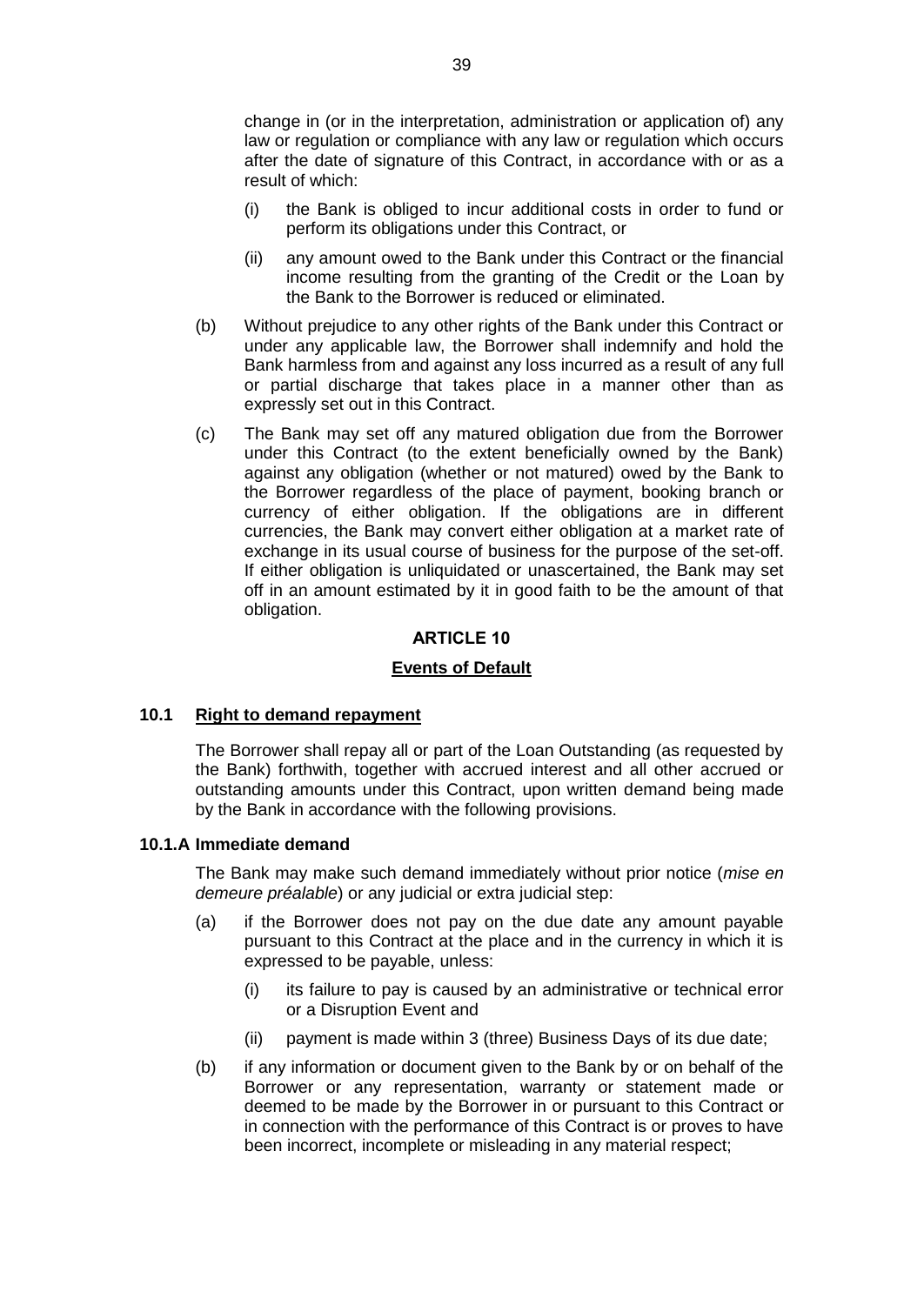- (c) if, following any default of the Borrower in relation to any loan, or any obligation arising out of any financial transaction, other than the Loan:
	- (i) the Borrower is required or is capable of being required or will, following expiry of any applicable contractual grace period, be required or be capable of being required to prepay, discharge, close out or terminate ahead of maturity such other loan or obligation; or
	- (ii) any financial commitment for such other loan or obligation is cancelled or suspended;
- (d) if the Borrower is unable to pay its debts as they fall due, or suspends its debts, or makes or seeks to make a composition with its creditors;
- (e) if an encumbrancer takes possession of, or a receiver, liquidator, administrator, administrative receiver or similar officer is appointed, whether by a court of competent jurisdiction or by any competent administrative authority any property forming part of the Project;
- (f) if the Borrower defaults in the performance of any obligation in respect of any other loan granted by the Bank or financial instrument entered into with the Bank;
- (g) if the Borrower defaults in the performance of any obligation in respect of any other loan made to it from the resources of the Bank or the European Union;
- (h) if any expropriation, attachment, arrestment, distress, execution, sequestration or other process is levied or enforced upon the property of the Borrower or any property forming part of the Project and is not discharged or stayed within 14 (fourteen) days;
- (i) if a Material Adverse Change occurs, as compared with the Borrower's condition at the date of this Contract; or
- (j) if it is or becomes unlawful for the Borrower to perform any of its obligations under this Contract or this Contract is not effective in accordance with its terms or is alleged by the Borrower to be ineffective in accordance with its terms.

#### **10.1.B Demand after notice to remedy**

The Bank may also make such demand without prior notice (*mise en demeure préalable*) or any judicial or extra judicial step (without prejudice to any notice referred to below):

- (a) if the Borrower fails to comply with any provision of this Contract other than those referred to in or Article 10.1.A; or
- (b) if any fact related to the Borrower or the Project stated in the Recitals materially alters and is not materially restored and if the alteration either prejudices the interests of the Bank as lender to the Borrower or adversely affects the implementation or operation of the Project,

unless the non-compliance or circumstance giving rise to the non-compliance is capable of remedy and is remedied within a reasonable period of time specified in a notice served by the Bank on the Borrower.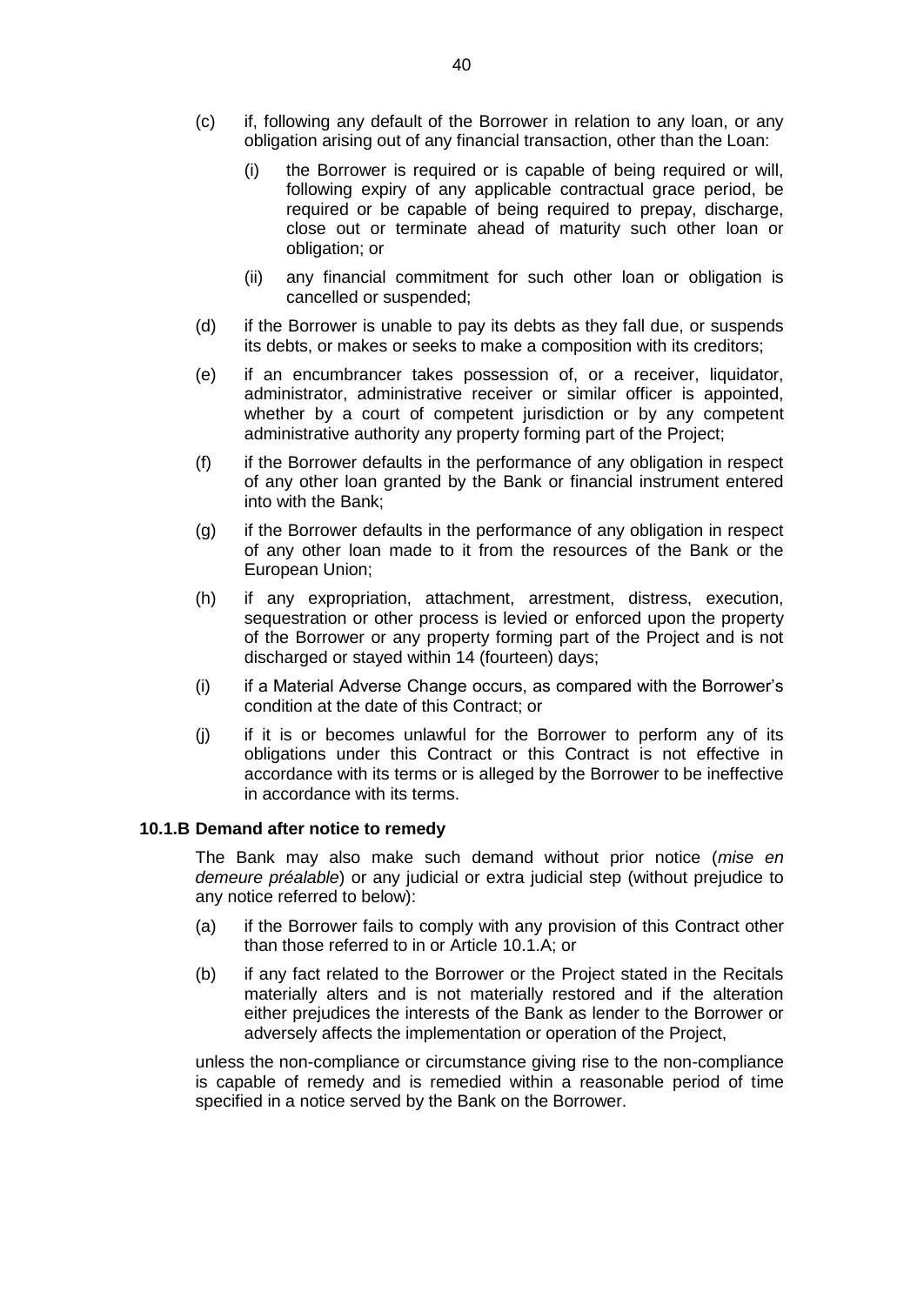## **10.2 Other rights at law**

Article 10.1 shall not restrict any other right of the Bank at law to require prepayment of the Loan Outstanding.

## **10.3 Indemnity**

## **10.3.A Fixed Rate Tranches**

In case of demand under Article 10.1 in respect of any Fixed Rate Tranche, the Borrower shall pay to the Bank the amount demanded together with the indemnity on any amount of principal due to be prepaid. Such indemnity shall (i) accrue from the due date for payment specified in the Bank's notice of demand and be calculated on the basis that prepayment is effected on the date so specified, and (ii) be for the amount communicated by the Bank to the Borrower as the present value (calculated as of the date of the prepayment) of the excess, if any, of:

- (a) the interest that would accrue thereafter on the amount prepaid over the period from the date of prepayment to the Interest Revision/Conversion Date, if any, or the Maturity Date, if it were not prepaid; over
- (b) the interest that would so accrue over that period, if it were calculated at the Redeployment Rate, less 0.15% (fifteen basis points).

The said present value shall be calculated at a discount rate equal to the Redeployment Rate, applied as of each relevant Payment Date of the applicable Tranche.

### **10.3.B Floating Rate Tranches**

In case of demand under Article 10.1 in respect of any Floating Rate Tranche, the Borrower shall pay to the Bank the amount demanded together with a sum equal to the present value of 0.15% (fifteen basis points) per annum calculated and accruing on the amount of principal due to be prepaid in the same manner as interest would have been calculated and would have accrued, if that amount had remained outstanding according to the applicable amortisation schedule of the Tranche, until the Interest Revision/Conversion Date, if any, or the Maturity Date.

The value shall be calculated at a discount rate equal to the Redeployment Rate applied as of each relevant Payment Date.

## **10.3.C General**

Amounts due by the Borrower pursuant to this Article 10.3 shall be payable on the date specified in the Bank's demand.

#### **10.4 Non-Waiver**

No failure or delay or single or partial exercise by the Bank in exercising any of its rights or remedies under this Contract shall be construed as a waiver of such right or remedy. The rights and remedies provided in this Contract are cumulative and not exclusive of any rights or remedies provided by law.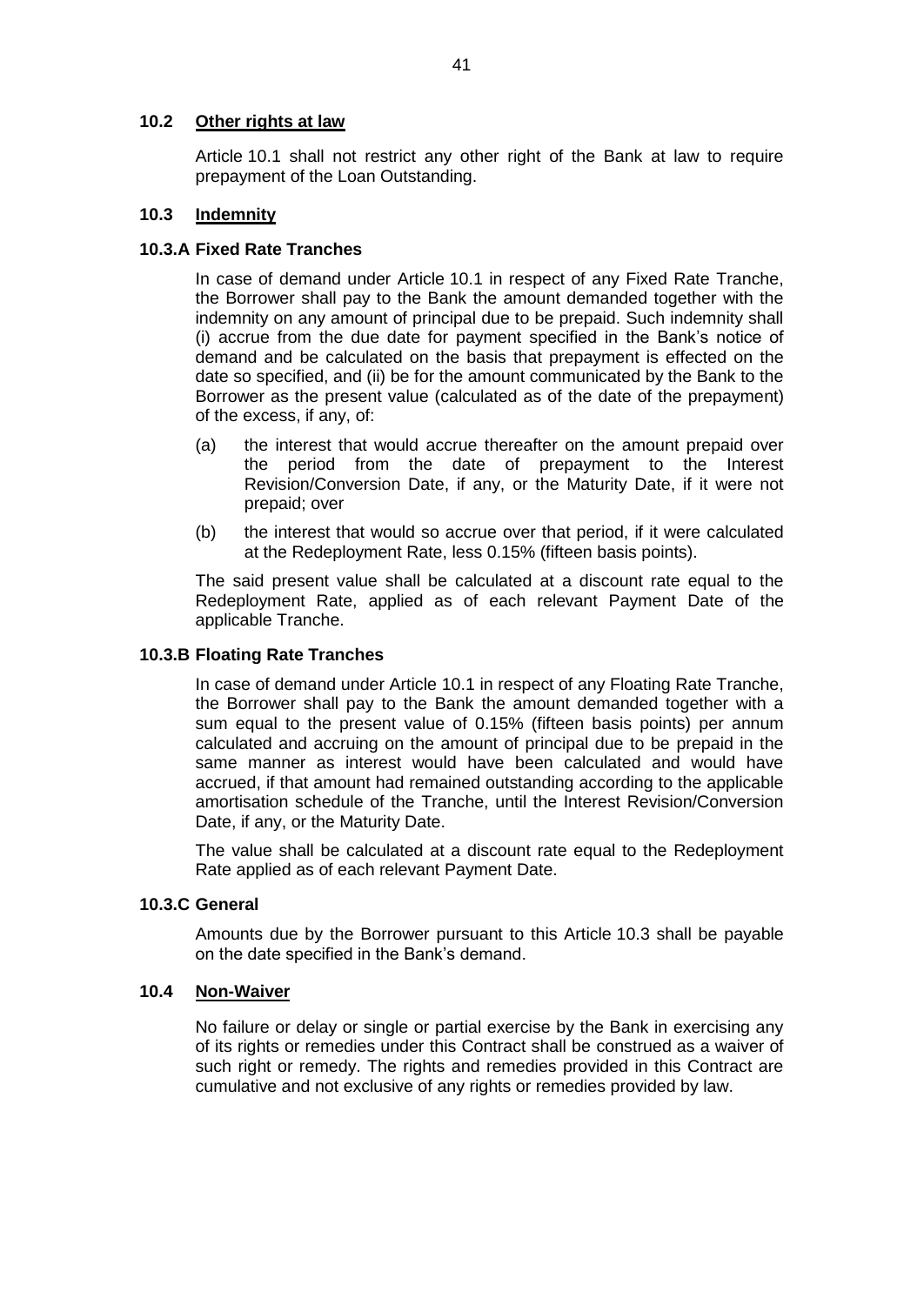## **ARTICLE 11**

## **Law and dispute resolution, miscellaneous**

## **11.1 Governing Law**

This Contract shall be governed by the laws of the Grand Duchy of Luxembourg.

## **11.2 Jurisdiction**

- (a) The Court of Justice of the European Union has exclusive jurisdiction to settle any dispute arising out of or in connection with this Contract (including a dispute regarding the existence, validity or termination of this Contract or the consequences of its nullity).
- (b) The parties agree that the Court of Justice of the European Union is the most appropriate and convenient court to settle any disputes between them and, accordingly, that they will not argue to the contrary.
- (c) The parties to this Contract hereby waive any immunity from or right to object to the jurisdiction of the Court of Justice of the European Union. A decision of the Court of Justice of the European Union given pursuant to this Article shall be conclusive and binding on each party without restriction or reservation.

## **11.3 Place of performance**

Unless otherwise specifically agreed by the Bank in writing, the place of performance under this Contract, shall be the seat of the Bank.

## **11.4 Evidence of sums due**

In any legal action arising out of this Contract the certificate of the Bank as to any amount or rate due to the Bank under this Contract shall, in the absence of manifest be prima facie evidence of such amount or rate.

#### **11.5 Entire Agreement**

This Contract constitutes the entire agreement between the Bank and the Borrower in relation to the provision of the Credit hereunder, and supersedes any previous agreement, whether express or implied, on the same matter.

## **11.6 Invalidity**

If at any time any term of this Contract is or becomes illegal, invalid or unenforceable in any respect, or this Contract is or becomes ineffective in any respect, under the laws of any jurisdiction, such illegality, invalidity, unenforceability or ineffectiveness shall not affect:

- (a) the legality, validity or enforceability in that jurisdiction of any other term of this Contract or the effectiveness in any other respect of this Contract in that jurisdiction; or
- (b) the legality, validity or enforceability in other jurisdictions of that or any other term of this Contract or the effectiveness of this Contract under the laws of such other jurisdictions.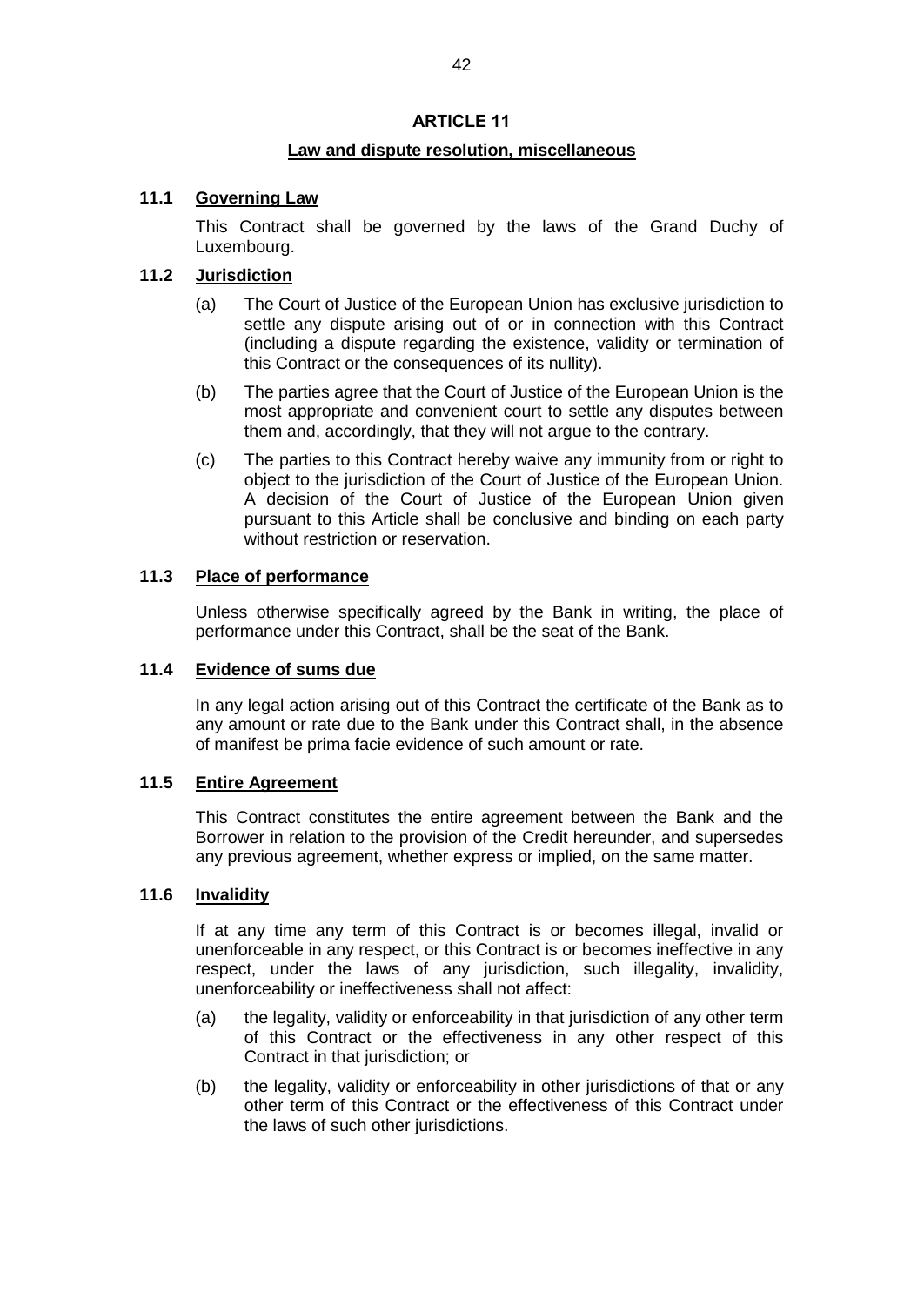## **11.7 Amendments**

Any amendment to this Contract shall be made in writing and shall be signed by the parties hereto.

# **ARTICLE 12**

# **Final clauses**

## **12.1 Notices**

## **12.1.A Form of Notice**

- (a) Any notice or other communication given under this Contract must be in writing and, unless otherwise stated, may be made by letter, electronic mail and facsimile.
- (b) Notices and other communications for which fixed periods are laid down in this Contract or which themselves fix periods binding on the addressee, may be made by hand delivery, registered letter, facsimile or by electronic mail. Such notices and communications shall be deemed to have been received by the other party:
	- (i) on the date of delivery in relation to a hand-delivered or registered letter:
	- (ii) on receipt of transmission in relation to a facsimile;
	- (iii) in the case of any electronic mail sent between the parties to this Contract, only when actually received in readable form and only if it is addressed in such a manner as the other party shall specify for this purpose, or
- (c) Any notice provided by the Borrower to the Bank by electronic mail shall:
	- (i) mention the Contract Number in the subject line; and
	- (ii) be in the form of a non-editable electronic image (pdf, tif or other common non editable file format agreed between the parties) of the notice signed by an Authorised Signatory with individual representation right or by two or more Authorised Signatories with joint representation right of the Borrower as appropriate, attached to the electronic mail.
- (d) Notices issued by the Borrower pursuant to any provision of this Contract shall, where required by the Bank, be delivered to the Bank together with satisfactory evidence of the authority of the person or persons authorised to sign such notice on behalf of the Borrower and the authenticated specimen signature of such person or persons.
- (e) Without affecting the validity of electronic mail or facsimile notices or communication made in accordance with this Article 12.1, the following notices, communications and documents shall also be sent by registered letter to the relevant party at the latest on the immediately following Business Day:
	- (i) Disbursement Acceptance;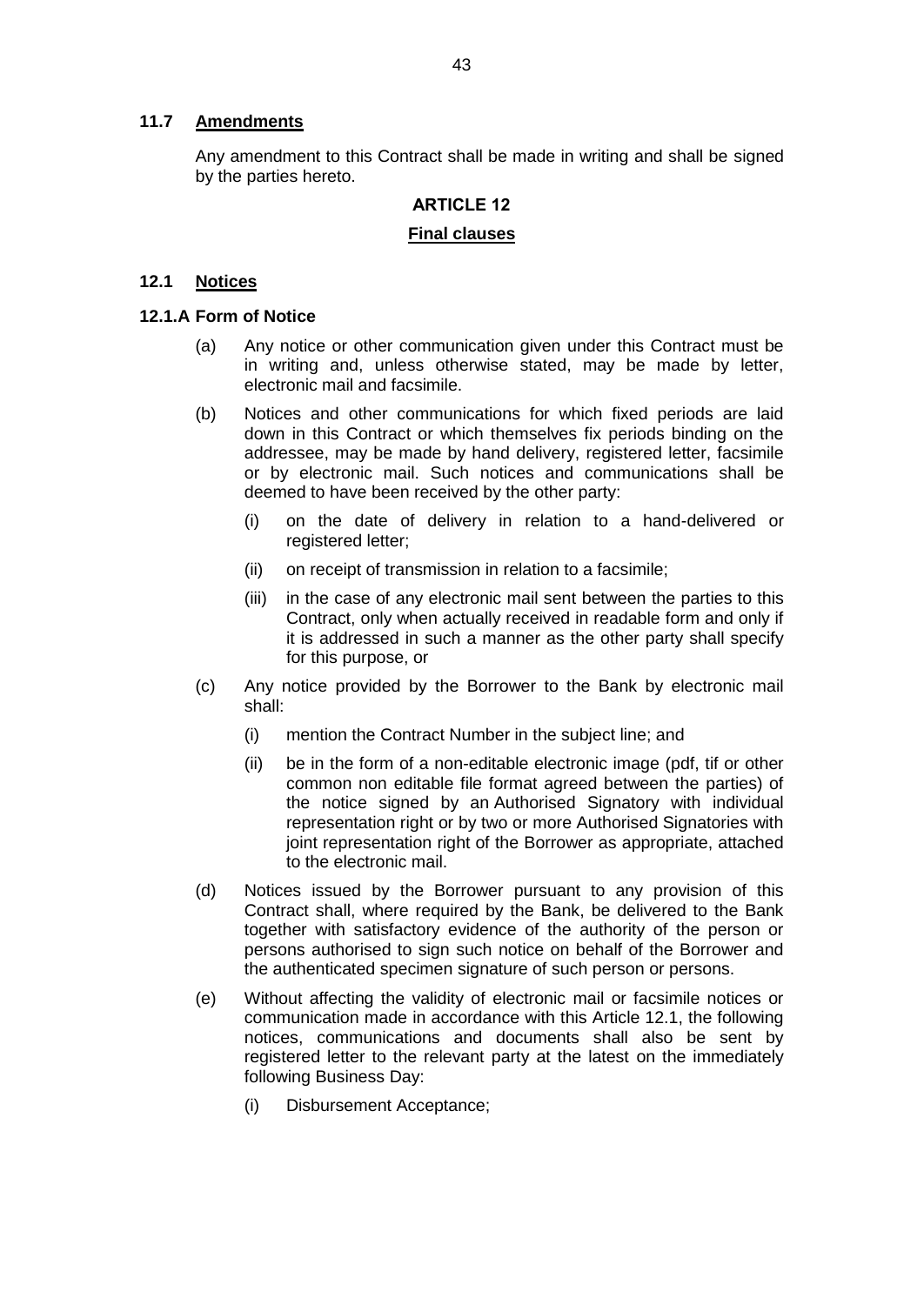- (ii) any notices and communication in respect of the deferment, cancellation and suspension of a disbursement of any Tranche, interest revision or conversion of any Tranche, Market Disruption Event, Prepayment Request, Prepayment Notice, Event of Default, any demand for prepayment, and
- (iii) any other notice, communication or document required by the Bank.
- (f) The parties agree that any above communication (including via electronic mail) is an accepted form of communication, shall constitute admissible evidence in court and shall have the same evidential value as an agreement under hand.

## **12.1.B Addresses**

The address, fax number and electronic mail address (and the department or officer, if any, for whose attention the communication is to be made) of each party for any communication to be made or document to be delivered under or in connection with this Contract is:

| For the Bank     | Attention: OPS/MA-3 PUB SEC<br>(SI, HR, WBs)                          |
|------------------|-----------------------------------------------------------------------|
|                  | 100 boulevard Konrad Adenauer<br>L-2950 Luxembourg                    |
|                  | Facsimile no: +352 4379 55442                                         |
|                  | E-mail address: Ops-MA-<br>Implementation@eib.org                     |
| For the Borrower | Ministry of Finance                                                   |
|                  | 20 Kneza Milosa Street<br>11000 Belgrade<br><b>Republic of Serbia</b> |
|                  | Facsimile no: +381 11 3618 961                                        |
|                  | E-mail address: kabinet@mfin.gov.rs                                   |

#### **12.1C Notification of communication details**

The Bank and the Borrower shall promptly notify the other party in writing of any change in their respective communication details.

## **12.2 English language**

- (a) Any notice or communication given under or in connection with this Contract must be in English.
- (b) All other documents provided under or in connection with this Contract must be:
	- (i) in English; or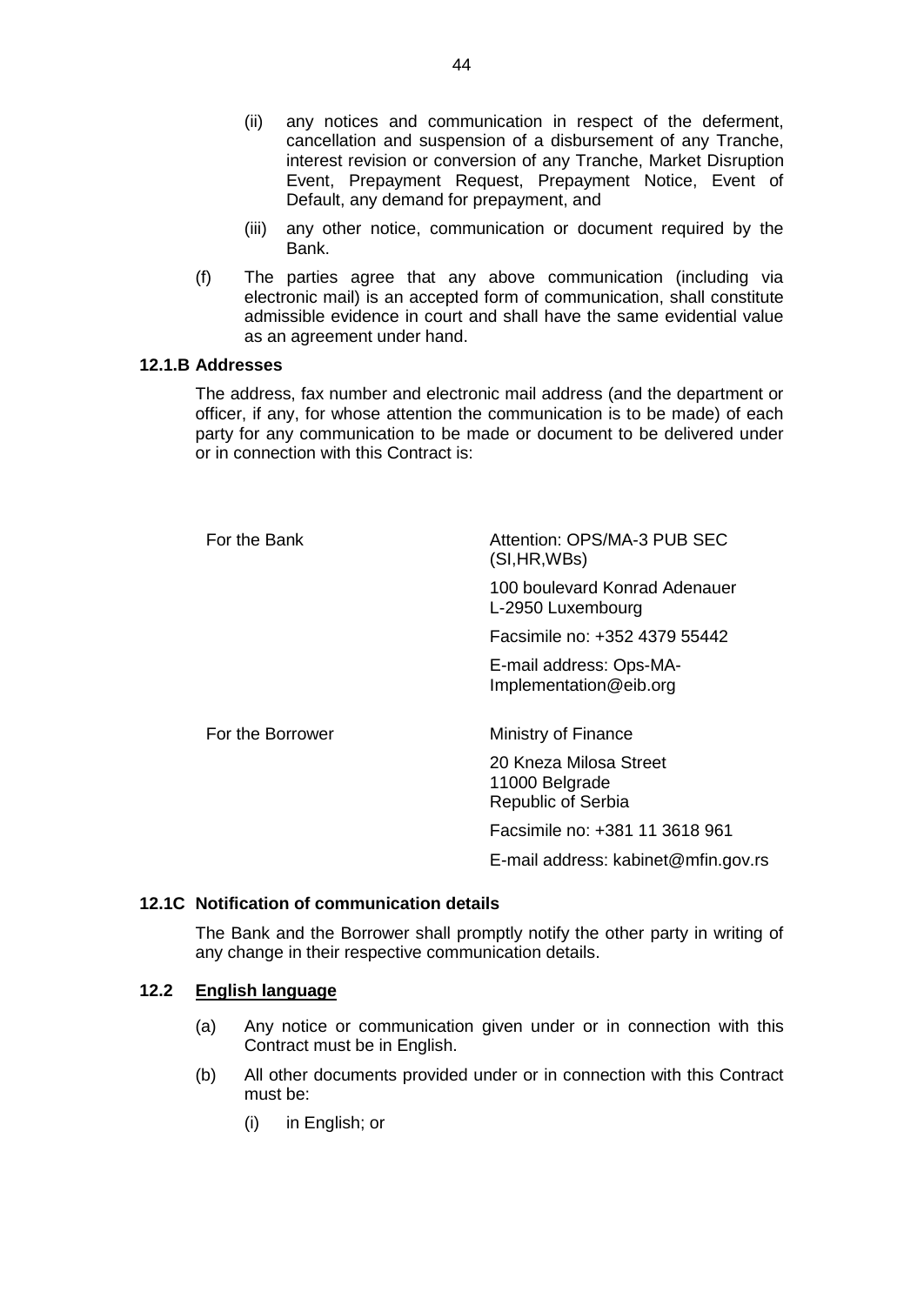(ii) if not in English, and if so required by the Bank, accompanied by a certified English translation and, in this case, the English translation will prevail.

## **12.3 Effective Date**

This Contract shall enter into force ("**Effective Date**") upon confirmation by the Bank to the Borrower that it has received a copy of the Official Gazette of the Republic of Serbia publishing the law on ratification of this Contract by the Parliament of the Republic of Serbia. The Effective Date shall not occur later than 12 (twelve) months after the signing of this Contract. Where the Effective Date does not occur within 12 (twelve) months starting from the Signing Date, this Agreement shall be deemed as automatically and definitively not effective.

## **12.4 Recitals, Schedules**

The Recitals and following Schedules form part of this Contract:

- A. Project Specification and Reporting
- B. Definition of EURIBOR
- C. Forms for Borrower
- D. Interest Rate Revision and Conversion
- E. Certificate to be provided by the Borrower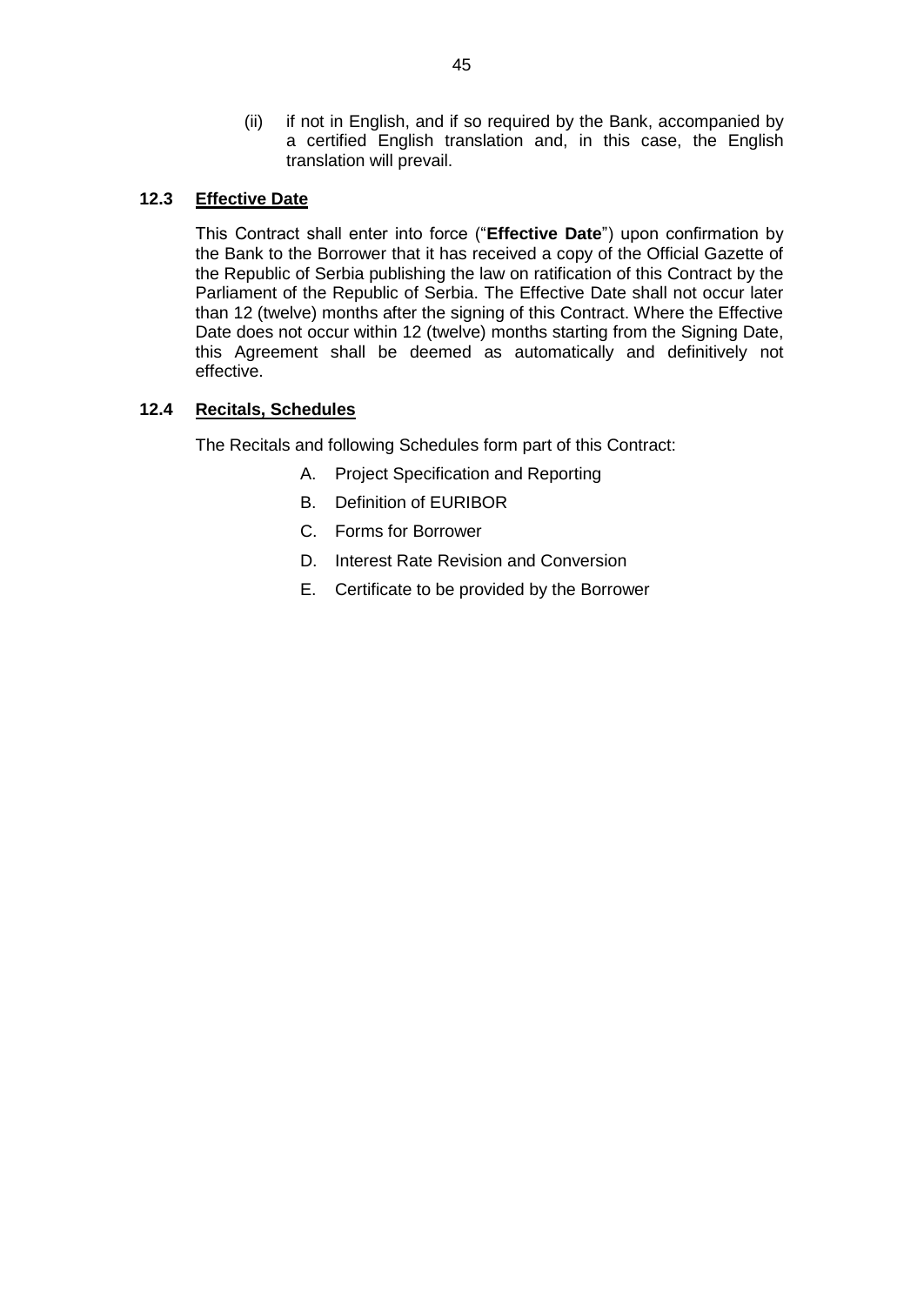The parties hereto have caused this Contract to be executed in 6 (six) originals in the English language.

At Belgrade, this 20 May 2021 At Luxembourg, this 20 May 2021

Signed for and on behalf of **THE REPUBLIC OF SERBIA**

Signed for and on behalf of **EUROPEAN INVESTMENT BANK**

Minister of Finance

## Vice-President

Siniša MALI

Lilyana PAVLOVA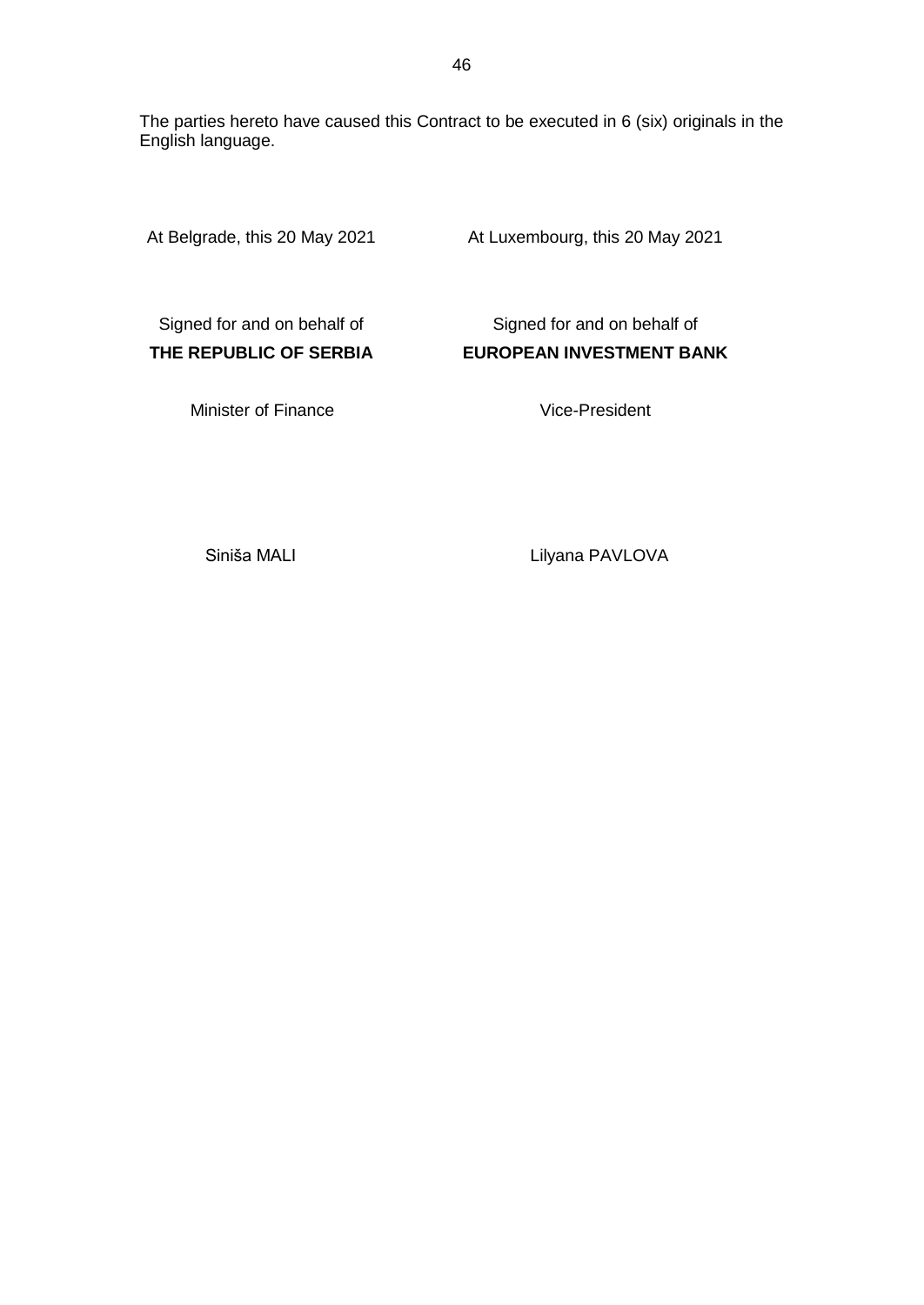#### **Schedule A**

## **Project Specification and Reporting**

#### **A.1 TECHNICAL DESCRIPTION**

#### **1. Purpose, Location**

The Project consists of the Serbian section of the Interconnector Bulgaria-Serbia (IBS), which is planned to connect the natural gas transmission systems of Serbia and Bulgaria. The Project includes a bi-directional underground natural gas transmission pipeline with an approximate length of 109 km and the related aboveground infrastructure. The projected capacity of the new pipeline is 1.8 bcm annually ("bcm/a") towards Serbia and 0.15 bcm annually in the direction of Bulgaria.

The starting point of Serbian section of the gas pipeline is at the border of the Republic of Serbia and the Republic of Bulgaria, at about 1000 m North East of the border crossing Gradina, in the municipality of Dimitrovgrad. The end point is the connection to the main gas pipeline MG 09 in the complex of the scraper trap station "Niš", west of the settlement Čamurlija on the territory of the city of Niš. The pipeline route is located outside populated areas on the territory of the city of Niš and the city of Pirot and the municipalities of Bela Palanka and Dimitrovgrad.

#### **2. Description**

Works includes construction of gas pipeline infrastructure with the following technical parameters:

- Bidirectional gas pipeline: length of pipeline is cca 109 km, maximum operating pressure (MOP) 55 bar, diameter DN700;
- Custody transfer station "Trupale", where the flow is measured, as well as analyzes of composition and thermal power of the natural gas are performed. Qmax = 350 000 Nm3/h; pin = 20-55 bar, MOP = 55 bar; DP  $= 55$  bar;
- Metering regulating stations (MRS) which provide connection of the main transmission pipeline to the secondary gas network through safe reduction of gas pressure from 55 bar to 6-12 bar:
	- o MRS "Niš 2": Qmax = 35 000 Nm3/h; pin/pout = 20-55 bar/6-16 bar, MOPin = 55 bar; DPin = 55 bar; MOPout =  $16$ bar: DPout  $= 16$  bar:
	- o MRS "Pirot": Qmax = 35 000 Nm3/h; pin/pout = 20-55 bar/6- 16 bar, MOPin = 55 bar; DPin = 55 bar; MOPout = 16 bar; DPout  $= 16$  bar:
	- o MRS "Bela Palanka": Qmax = 7 000 Nm3/h; pin/pout = 20- 55 bar/6-16 bar, MOPin = 55 bar; DPin = 55 bar; MOPout = 16 bar; DPout =  $16$  bar;
	- o MRS "Dimitrovgrad": Qmax = 10 000 Nm3/h; pin/pout = 20- 55 bar/6-16 bar, MOPin = 55 bar; DPin = 55 bar; MOPout = 16 bar: DPout =  $16$  bar.
- Two Block Valve Stations (BVS) that provide controlled and automatic closing of gas flow and, if necessary, emptying of certain parts/sections of the pipeline;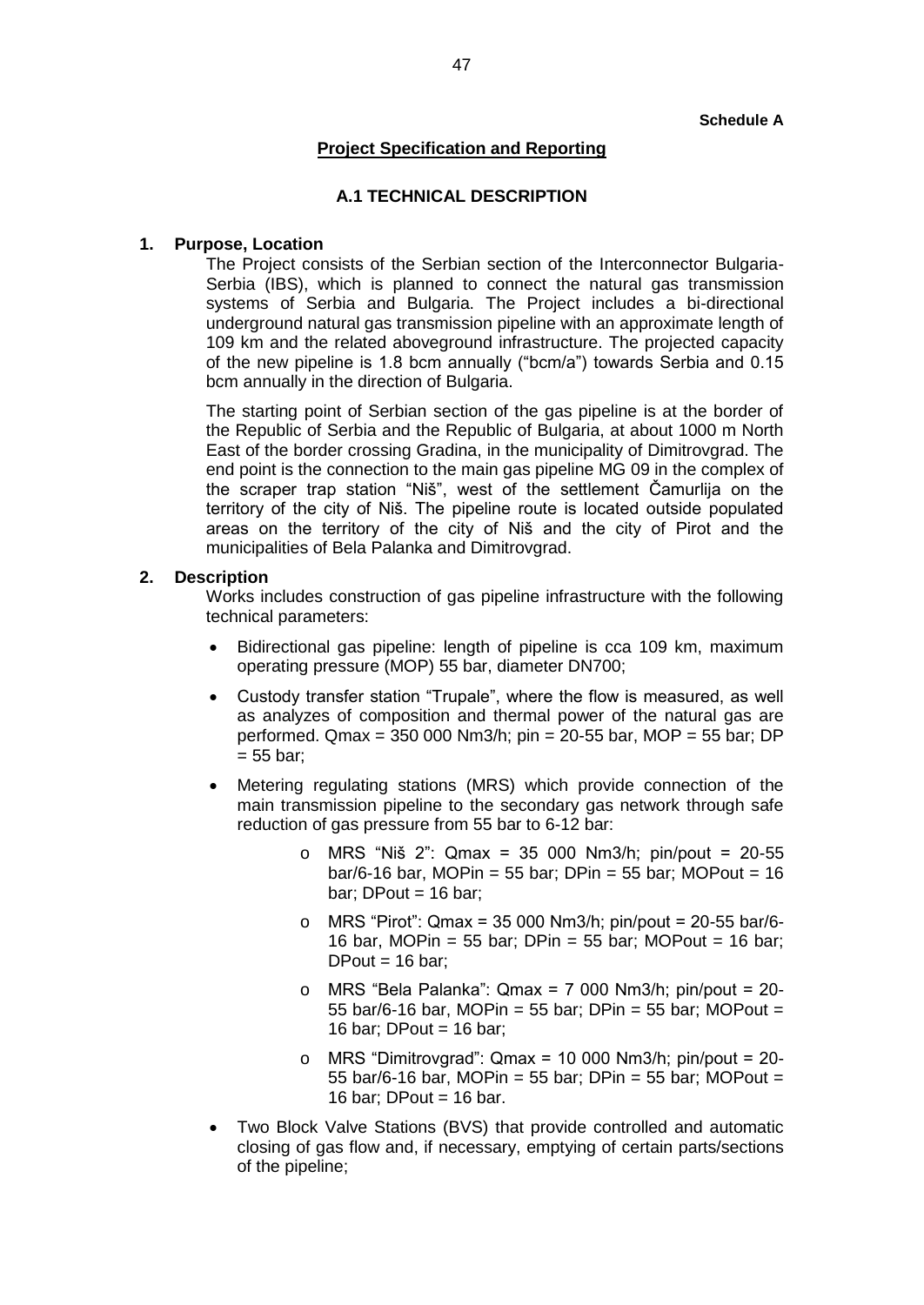- Scraper traps (pig launching and receiving stations) "Knjaževac" and "Dimitrovgrad" designed for cleaning and diagnostics of the inside of the pipe;
- Cathodic protection system, which provides protection against corrosion during the entire projected exploitation period;
- Access roads:
- Optical cable for remote monitoring and control to be laid parallel to the pipeline. The optical cable is intended for data transmission along the entire route. It connects all the gas facilities and associated nodes with business branches that will perform the management of the pipeline.

#### **Calendar**

The construction is planned from Q4 2021 to Q4 2023. After the necessary commissioning activities and tests, the operation is planned to start in Q4 2023.

## **A.2 PROJECT INFORMATION TO BE SENT TO THE BANK AND METHOD OF TRANSMISSION**

1. Dispatch of information: designation of the person responsible

The information below has to be sent to the Bank under the responsibility of:

|                                                          | <b>Financial Contact</b>                   | <b>Technical Contact</b>              |
|----------------------------------------------------------|--------------------------------------------|---------------------------------------|
| Ministry/Company                                         | Ministry of Mining and Energy              | PE Srbijagas                          |
| Contact person                                           | Milana Ninković                            | Vladimir Likić                        |
| Title                                                    | B.Sc. and M.Sc in Spatial Planning         | M.Sc.M.E.                             |
| <b>Function</b><br>Department financial<br>and technical | Associate in Department for oil and<br>gas | Director at Development Department    |
| <b>Address</b>                                           | Kralja Milana st.36,11000 Belgrade         | Autoput 11, 11070 Belgrade            |
| Phone                                                    | +381 11 36 04 435<br>+381 64 80 94 766     | +381 11 3539 225<br>+381 64 888 36 36 |
| Fax                                                      |                                            |                                       |
| Email                                                    | milana.ninkovic@mre.gov.rs                 | vladimir.likic@srbijagas.com          |

The above-mentioned contact person(s) is (are) the responsible contact(s) for the time being.

The Promoter or the Beneficiaries shall inform the EIB immediately in case of any change.

2. Information on specific subjects

The Borrower shall ensure that the Promoter or the Beneficiaries delivers to the Bank the following information at the latest by the deadline indicated below.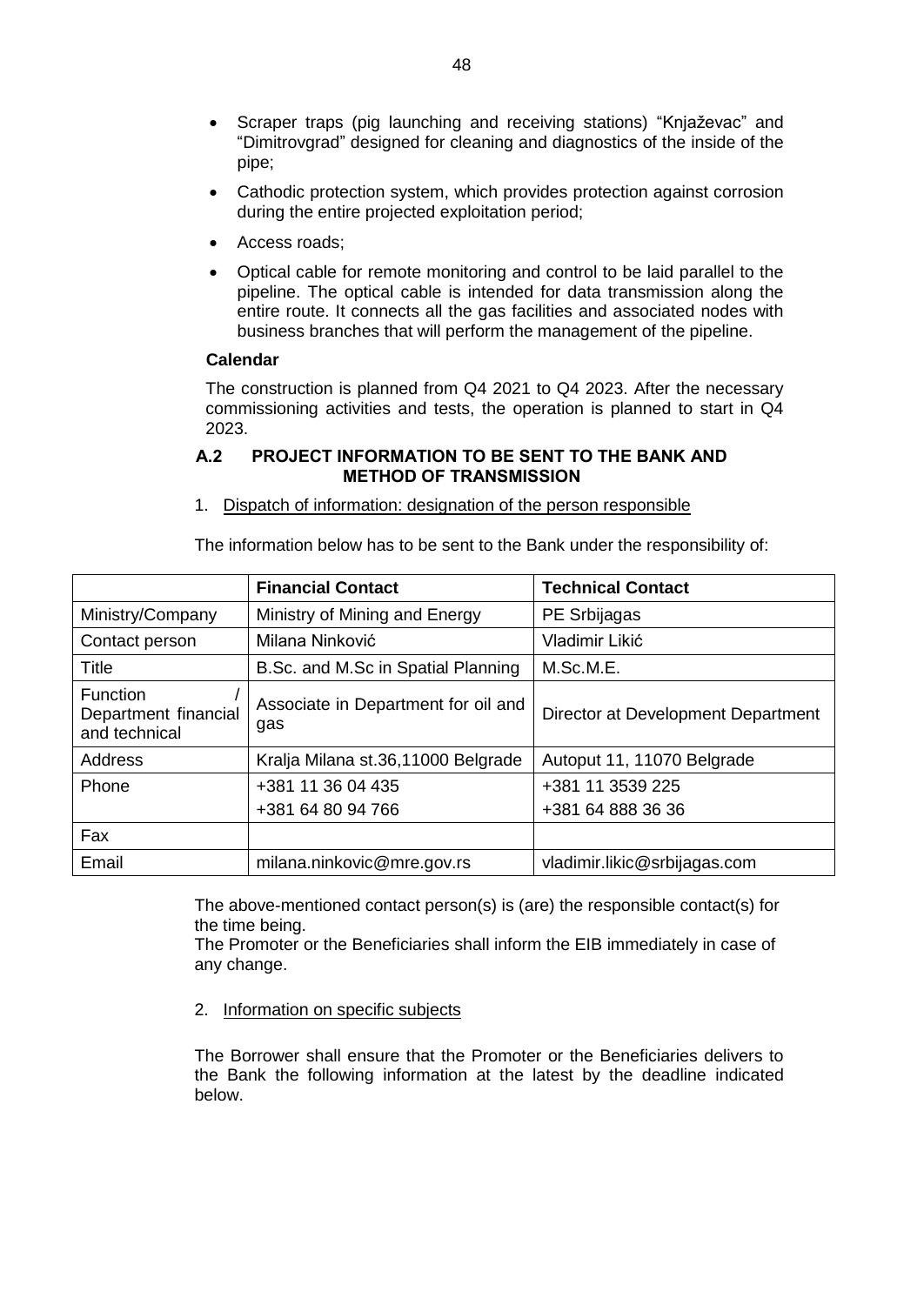| <b>Document / information</b>                                                                                                                                                                                                                                                                                                                    | <b>Deadline</b>                                             |  |
|--------------------------------------------------------------------------------------------------------------------------------------------------------------------------------------------------------------------------------------------------------------------------------------------------------------------------------------------------|-------------------------------------------------------------|--|
| Evidence in form of a letter from the Borrower stating that the<br>Final Investment Decision concerning IBS was taken by<br>Republic of Serbia and Bulgaria and the pipeline will be<br>constructed in full length.                                                                                                                              | Before contract signature                                   |  |
| Evidence in form of a letter listing the legally binding<br>agreement/s to construct the interconnector signed in Serbia<br>and Bulgaria.                                                                                                                                                                                                        | Before first disbursement                                   |  |
| Evidence that the environmental impact assessment (EIA)<br>including appropriate assessment if required, as well as the<br>related authorization processes have been completed.<br>Concerning the full length of the interconnector status<br>information about the Bulgarian section should be provided.                                        | Before first disbursement                                   |  |
| Works contract for construction.                                                                                                                                                                                                                                                                                                                 | Before first disbursement                                   |  |
| The minutes of the regular Working group meetings on Project<br>management (as defined in the MoU signed by the energy<br>ministers on behalf of the two governments) or any other<br>similar Project coordination meetings between the entities<br>involved in the implementation of the interconnector in<br>Republic of Serbia and Bulgaria). | Attached<br>Project<br>to<br>the<br><b>Progress Reports</b> |  |
| Environmental and Social Management Plan, including among<br>others:<br>comprehensive reinstatement and biodiversity<br>monitoring<br>plans, which<br>identify detailed actions for the bio-restoration of non-critical<br>and critical habitats, specific reinstatement and restoration                                                         | Before construction starts                                  |  |
| goals and monitoring parameters for each habitat.                                                                                                                                                                                                                                                                                                |                                                             |  |

## 3. Information on the Project's implementation

The Borrower shall ensure that the Promoter or the Beneficiaries delivers to the Bank the following information on project progress during implementation at the latest by the deadline indicated below.

| <b>Document / information</b>                                                                                                                                                                                                                                                                                                                                                                               | <b>Deadline</b>                                                                            | <b>Frequency</b><br>Οf<br>reporting |
|-------------------------------------------------------------------------------------------------------------------------------------------------------------------------------------------------------------------------------------------------------------------------------------------------------------------------------------------------------------------------------------------------------------|--------------------------------------------------------------------------------------------|-------------------------------------|
| <b>Project Progress Report</b><br>Reference Data<br>Name of the project:<br>Promoter:<br>Contract number:<br>Period of operation covered in this report: $mm/yyy - mm/yyyy$<br>Author/contact:<br>1) Project implementation<br>a. An update on project implementation progress, including<br>dates of start and completion of works for each main<br>Project component listed in the Technical Description, | 31<br>March<br>30<br>and<br>September in<br>each<br>year<br>Project<br>until<br>completion | Semi<br>annually                    |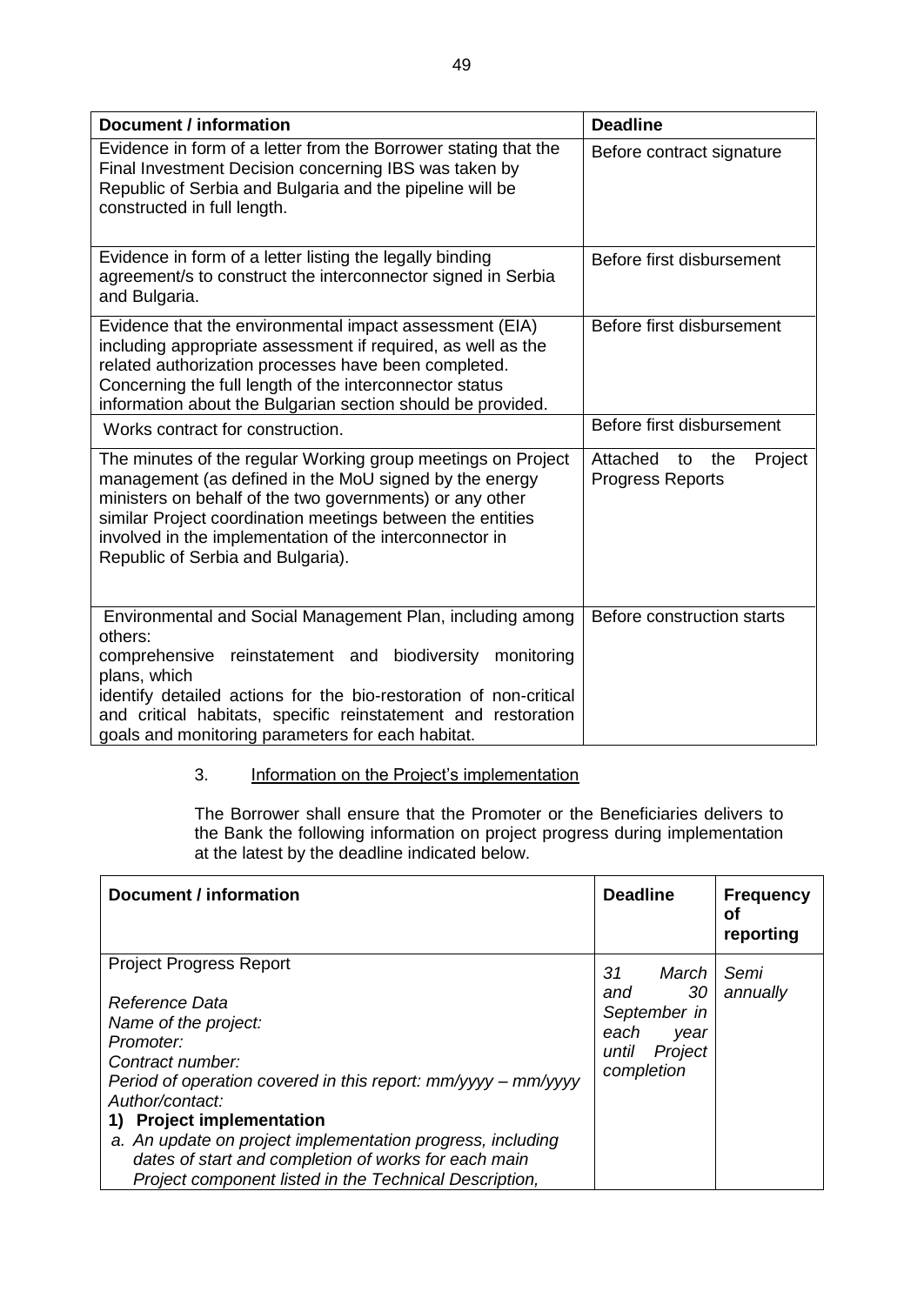|                                                                  | explaining reasons for any possible deviation in comparison                                                    |         |  |
|------------------------------------------------------------------|----------------------------------------------------------------------------------------------------------------|---------|--|
|                                                                  | to original time schedule;                                                                                     |         |  |
|                                                                  | b. An update of cost of the Project components, explaining                                                     |         |  |
|                                                                  | reasons for any possible cost variations vs. initial budgeted                                                  |         |  |
|                                                                  | cost;<br>c. Statistics on the Project's health and safety performance                                          |         |  |
|                                                                  | during implementation (fatalities and long term injuries $\geq 30$                                             |         |  |
|                                                                  | days);                                                                                                         |         |  |
|                                                                  | d. An update of the procurement plan;                                                                          |         |  |
|                                                                  | e. Any procurement complaint concerning the Project that has                                                   |         |  |
|                                                                  | or may be on-going or expected;                                                                                |         |  |
|                                                                  | f. Any action or protest initiated or any objection raised by any                                              |         |  |
|                                                                  | third party or any genuine complaint (including                                                                |         |  |
|                                                                  | compensation cases) received by the Promoter that is to its                                                    |         |  |
|                                                                  | knowledge commenced, pending or threatened against it or                                                       |         |  |
|                                                                  | the Project.                                                                                                   |         |  |
|                                                                  | 2) Project scope and characteristics                                                                           |         |  |
|                                                                  | a. Explain the reasons for significant changes vs. initial scope,                                              |         |  |
|                                                                  | if any.                                                                                                        |         |  |
|                                                                  | 3) Environmental and social aspects                                                                            |         |  |
|                                                                  | a. An update of the status of fulfilment of the mitigation                                                     |         |  |
|                                                                  | measures outlined in the EIA and environmental permit,                                                         |         |  |
|                                                                  | including information about the effectiveness of                                                               |         |  |
|                                                                  | environmental and social management measures;                                                                  |         |  |
|                                                                  | b. An update of fulfilment of any environmental and social                                                     |         |  |
|                                                                  | conditions and undertakings as stipulated in the finance                                                       |         |  |
|                                                                  | contract:                                                                                                      |         |  |
|                                                                  | c. A description of any major issue with impact on the<br>environment, in particular issues related to Project |         |  |
|                                                                  | components located within environmentally sensitive areas;                                                     |         |  |
|                                                                  | d. A description of any major social issue (e.g. public                                                        |         |  |
|                                                                  | acceptance, resettlements) during the implementation of                                                        |         |  |
|                                                                  | the Project components.                                                                                        |         |  |
|                                                                  | 4) Regulation                                                                                                  |         |  |
| An update on the regulatory framework applicable to the          |                                                                                                                |         |  |
| Project and the Beneficiaries, e.g. if any parameter with impact |                                                                                                                |         |  |
| on returns was updated.                                          |                                                                                                                |         |  |
|                                                                  | Language of the reports                                                                                        | English |  |
|                                                                  |                                                                                                                |         |  |

4. Information on the end of works and first year of operation

The Borrower shall ensure that the Promoter or the Beneficiaries delivers to the Bank the following information on Project completion and initial operation at the latest by the deadline indicated below.

| Document / information                                                                       | Date of<br>delivery<br>to the Bank             |  |
|----------------------------------------------------------------------------------------------|------------------------------------------------|--|
| Project Completion Report, including:<br>Reference Data<br>Name of the project:<br>Promoter: | months<br>15<br>Project<br>after<br>completion |  |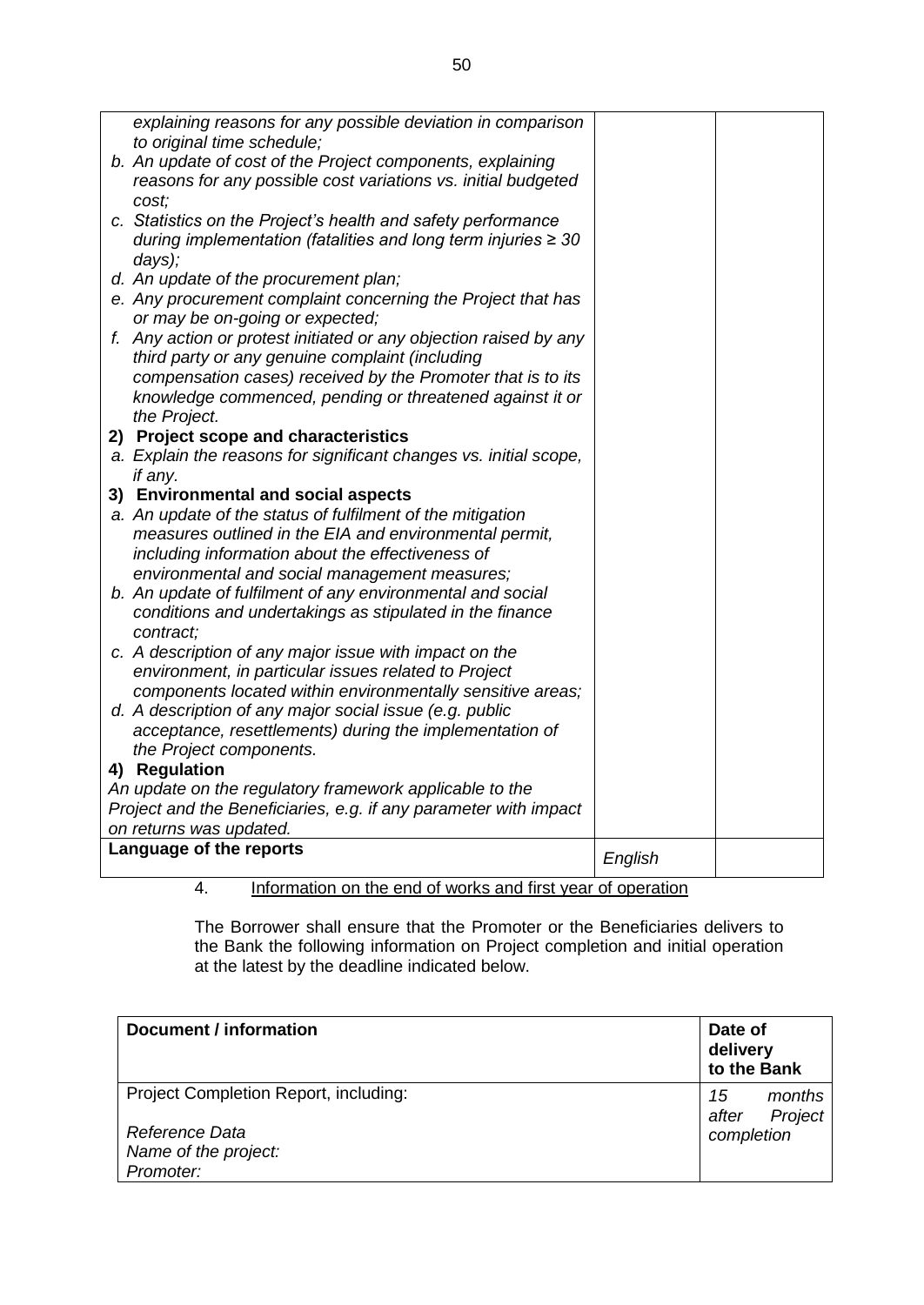*Contract number: Commercial Operation Date: dd/mm/yyyy Period of operation covered in this report: mm/yyyy – mm/yyyy Author/contact:*

## **1) Project implementation**

- *a. Technical summary of the full Project implementation process, including the dates of start and completion of works for each main Project component listed in the Technical Description, explaining reasons for any possible deviation in comparison to original time schedule;*
- *b. The final cost of the Project (net of VAT), explaining reasons for any possible cost variations vs. initial budgeted cost. This should also break-down the proportion of costs allocated to security and surveillance, as well as the proportion of costs allocated to climate adaptation measures (landslides securing and monitoring, mitigation of flooding and wildfire risks);*
- *c. The employment impact of the Project, including temporary effect during implementation (in person-year) and permanent new jobs created (full time equivalent) in operation;*
- *d. Any procurement complaint concerning the Project that has or may be on-going or expected;*
- *e. Any action or protest initiated or any objection raised by any third party or any genuine complaint (including compensation cases) received by the Promoter that is to its knowledge commenced, pending or threatened against it or the Project;*
- *f. Description of compliance with specific Project conditions and undertakings as given in the Finance Contract if applicable;*
- *g. Confirmation of successfully completed acceptance tests.*

## **2) Technical scope and characteristics**

*a. A description of the technical characteristics of the Project as completed, explaining the reasons for significant changes vs. initial scope, if any.*

## **3) Operation**

- *a. Annual amount of energy transmitted during the first year of operation [GWh/y], explaining reasons for any deviation from original forecast;*
- *b. Annual energy flows at countries' borders during the first year of operation and long-term forecast, explaining reasons for any deviation from original forecast [GWh/y];*
- *c. Average utilisation factor (load factor), over the first year of operation;*
- *d. Reliability indicators (annual amount of gas not supplied and equivalent outage time), unplanned maintenance over the first year of operation;*
- *e. Describe any differences between the planned operational expenditures and the actual incurred;*
- *f. Report on technical issues (or any significant risk) which may materially and adversely affect the Project's operation;*
- *g. Statistics on the Project's health and safety performance during implementation and first year of operation (fatalities and long-term injuries ≥ 30 days);*
- *h. Report the emissions (in terms of tCO2 equivalent per year) for the first year of operation and the long-term forecast; level of gas losses;*

## **4) Market and regulatory framework**

*a. Any relevant change of the regulatory framework and tariff setting that*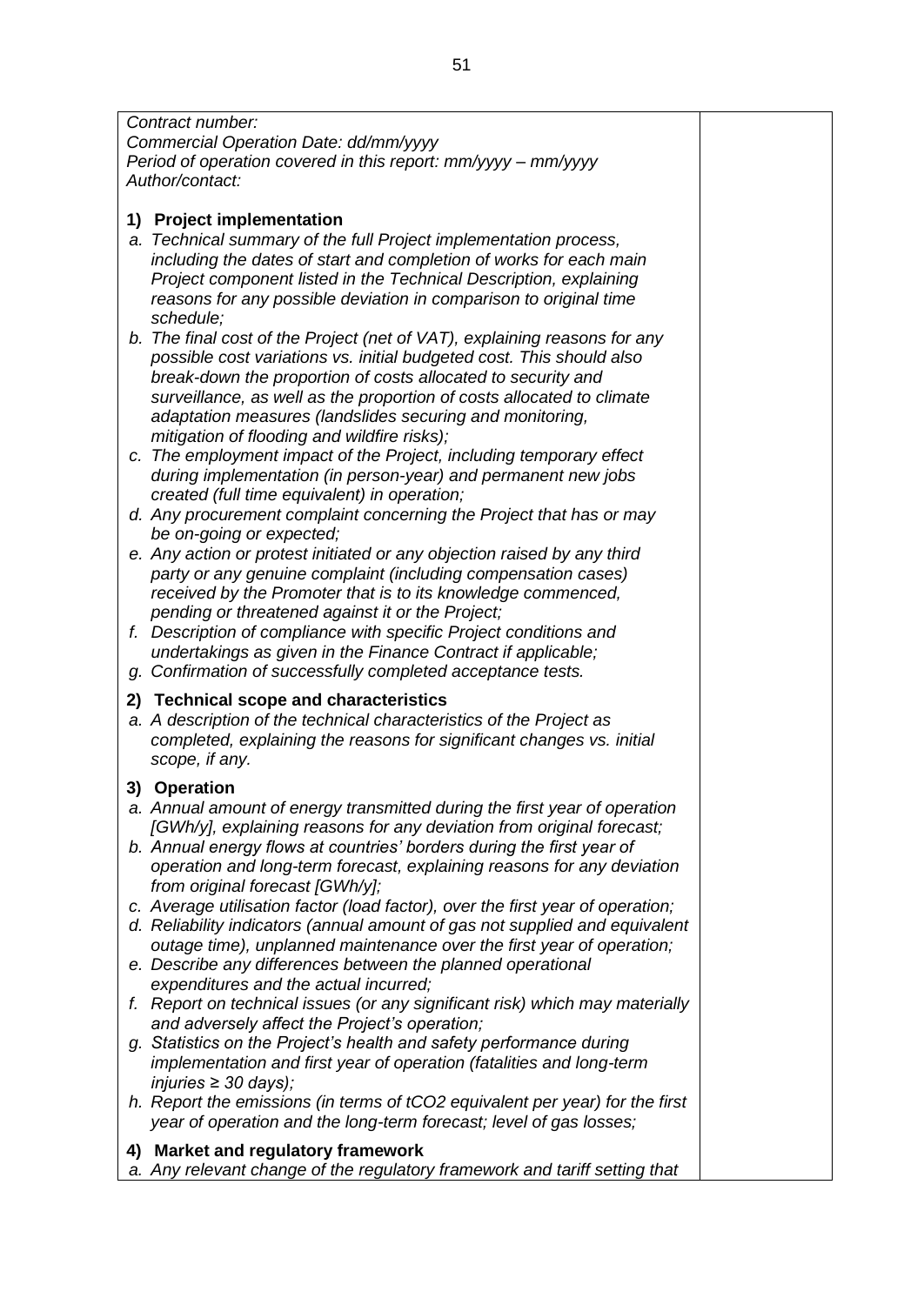| has occurred;<br>b. Average transmission tariff in the first year of operation;<br>c. Update on the market situation in Serbia and Bulgaria, which affects<br>the use of the interconnector;                                                                                                                                                 |         |
|----------------------------------------------------------------------------------------------------------------------------------------------------------------------------------------------------------------------------------------------------------------------------------------------------------------------------------------------|---------|
| 5) Environmental and social aspects<br>a. An update of the status of fulfilment of the mitigation measures outlined<br>in the EIA, environmental and social management plan and<br>environmental permit, including information about the effectiveness of<br>environmental and social management measures;                                   |         |
| b. An update on fulfilment of the environmental and social conditions as<br>stipulated in the finance contract;                                                                                                                                                                                                                              |         |
| c. A description of any major issue with impact on the environment, in<br>particular issues related to Project components located within<br>environmentally sensitive area, and residual impacts;<br>A description of any major social issue (e.g. public acceptance,<br>resettlements) during the implementation of the Project components. |         |
| Language of the report                                                                                                                                                                                                                                                                                                                       | English |

The financing for this project benefits from an EU guarantee to the Bank under DECISION No 466/2014/EU of the European Parliament and of the Council. Pursuant to Article 9 (2) of this Decision, the Bank "shall require the project promoters to carry out thorough monitoring during project implementation until completion, inter alia, on the economic, development, social, environmental and human rights impact of the investment project. The EIB shall verify on a regular basis the information provided by the project promoters and make it publicly available if the project promoter agrees. Where possible, project completion reports related to EIB financing operations shall be published excluding confidential information."

Accordingly, and without prejudice to the Bank's obligation to make publicly available any project related environmental information under Aarhus Convention, the Bank shall make publicly available all information provided by the Promoter or the Beneficiaries in the Project Progress Reports and Project Completion Report provided that such information is expressly marked by the Promoter as "for publication on the EIB website".

Alternatively, the Borrower and/or the Promoter and/or the Beneficiaries may also decide to publish this information on its own website and provide the EIB with the corresponding link (URL) which will be used as a source for EIB publication.

The EIB will not take any responsibility for the content of such information made public on its website. Documents marked as "for publication on the EIB website" will be published as received and will not be edited by the EIB. Only functioning URLs that link to the relevant project-related information will be published by the EIB.

## 5. Information required 3 years after the Project Completion Report

The Borrower shall ensure that the Promoter or the Beneficiaries delivers to the Bank the following information 3 years after the Project Completion Report at the latest by the deadline indicated below.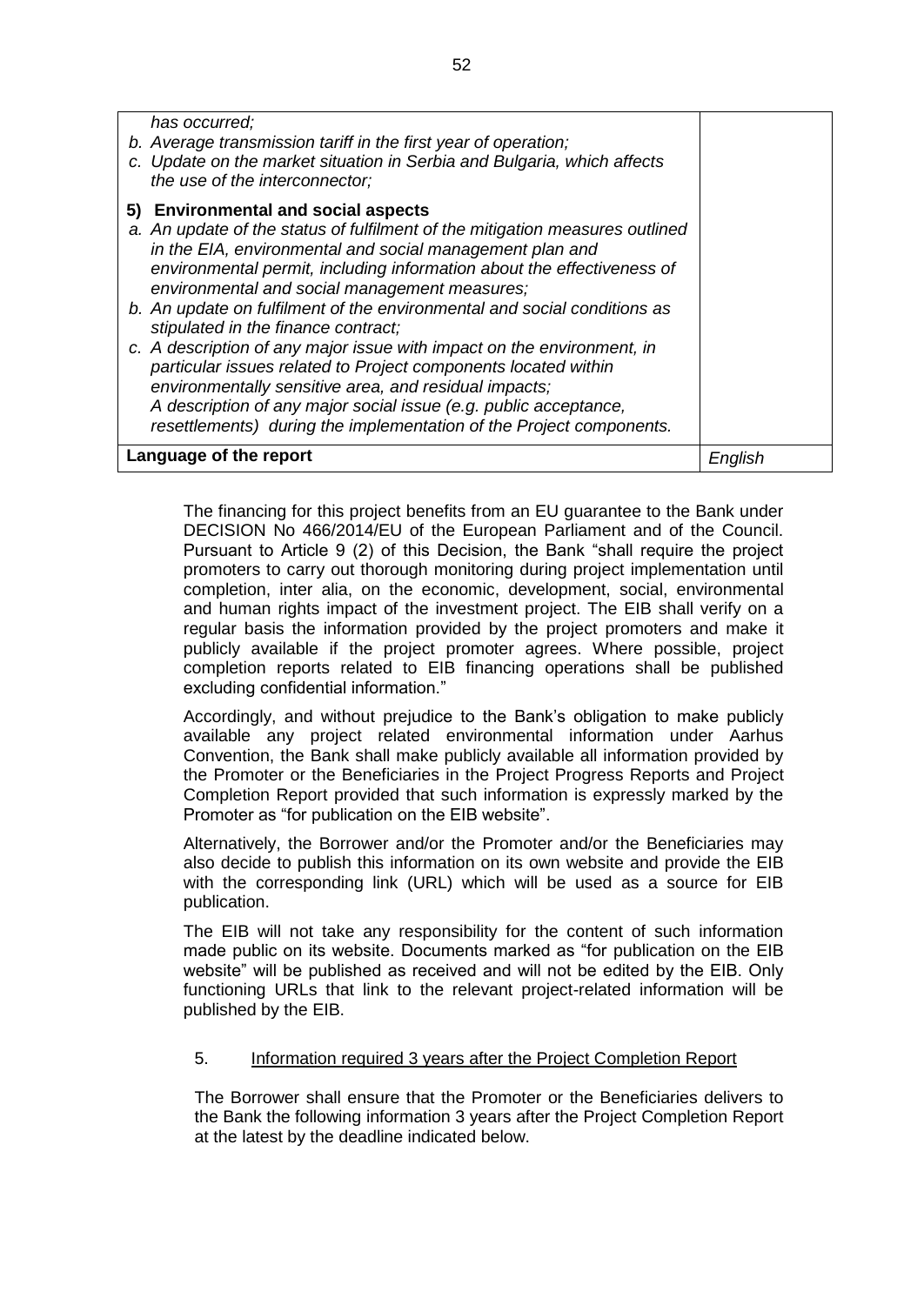| Document / information                                                                                                                                                                                                                | Date of delivery<br>to the Bank |
|---------------------------------------------------------------------------------------------------------------------------------------------------------------------------------------------------------------------------------------|---------------------------------|
| Update on the following Monitoring Indicators:<br>a) Pipelines constructed (km)<br>Project maximum transport capacity (Mm3/d)<br>Quantity of energy transported annually (GWh/year)<br>C)<br>Annual capacity utilization factor<br>d) | Three years after<br><b>PCR</b> |
| Language of report                                                                                                                                                                                                                    | English                         |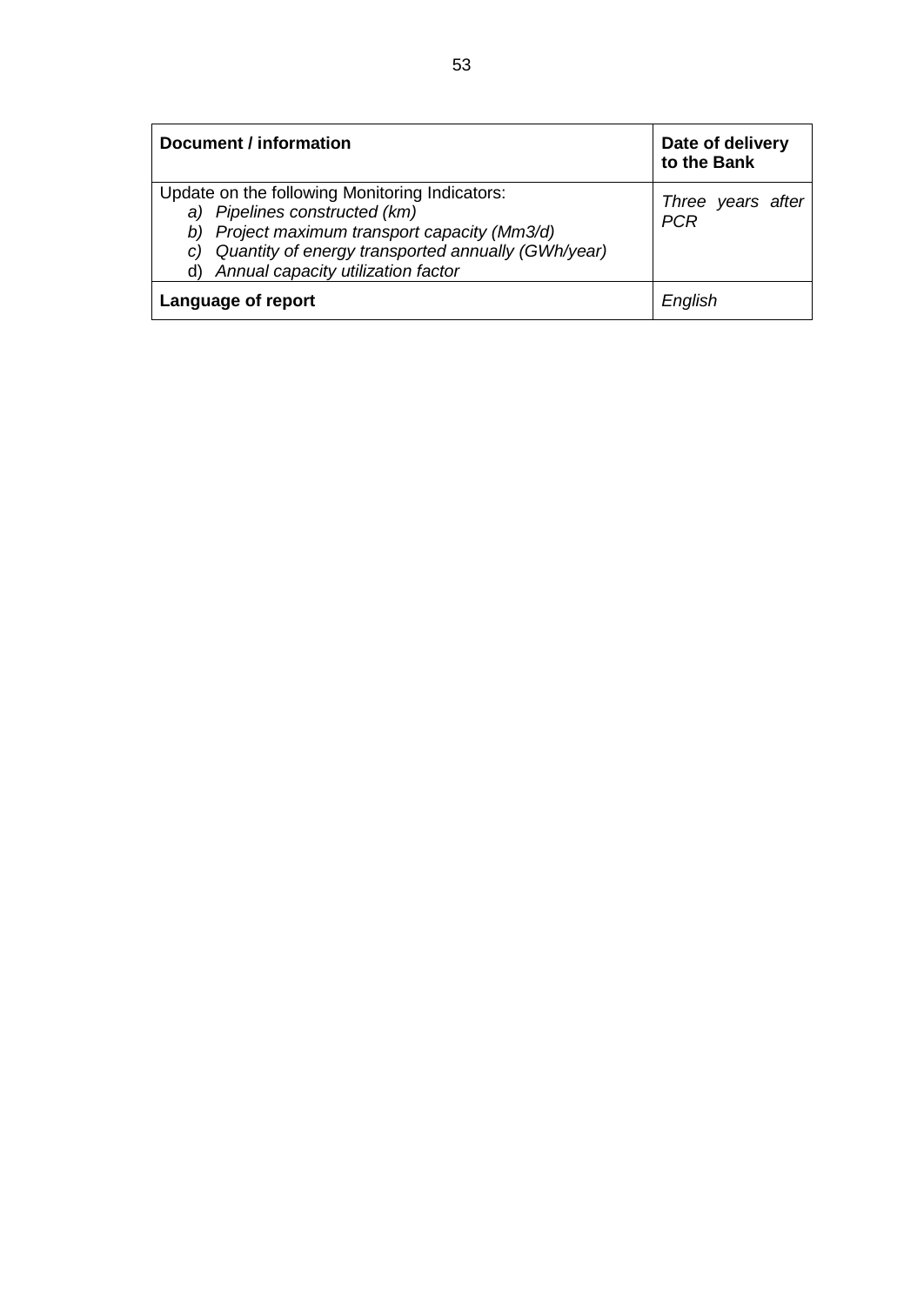## **Definition of EURIBOR**

#### "**EURIBOR**" means:

- (a) in respect of a relevant period of less than one month, the Screen Rate (as defined below) for a term of one month;
- (b) in respect of a relevant period of one or more months for which a Screen Rate is available, the applicable Screen Rate for a term for the corresponding number of months; and
- (c) in respect of a relevant period of more than one month for which a Screen Rate is not available, the rate resulting from a linear interpolation by reference to two Screen Rates, one of which is applicable for a period next shorter and the other for a period next longer than the length of the relevant period,

(the period for which the rate is taken or from which the rates are interpolated being the "**Representative Period**").

For the purposes of paragraphs (a) to(c) above:

- (i) "**available**" means the rates, for given maturities, that are calculated and published by Global Rate Set Systems Ltd (GRSS), or such other service provider selected by the European Money Markets Institute (EMMI), or any successor to that function of EMMI, as determined by the Bank; and
- (ii) "**Screen Rate**" means the rate of interest for deposits in EUR for the relevant period as published at 11:00 a.m., Brussels time, or at a later time acceptable to the Bank on the day (the "**Reset Date**") which falls 2 (two) Relevant Business Days prior to the first day of the relevant period, on Reuters page EURIBOR 01 or its successor page or, failing which, by any other means of publication chosen for this purpose by the Bank.

If such Screen Rate is not so published, the Bank shall request the principal offices of four major banks in the euro-zone, selected by the Bank, to quote the rate at which EUR deposits in a comparable amount are offered by each of them, as at approximately 11:00 a.m., Brussels time on the Reset Date to prime banks in the euro-zone interbank market for a period equal to the Representative Period. If at least 2 (two) quotations are provided, the rate for that Reset Date will be the arithmetic mean of the quotations. If no sufficient quotations are provided as requested, the rate for that Reset Date will be the arithmetic mean of the rates quoted by major banks in the euro-zone, selected by the Bank, at approximately 11:00 a.m., Brussels time, on the day which falls 2 (two) Relevant Business Days after the Reset Date, for loans in EUR in a comparable amount to leading European banks for a period equal to the Representative Period. The Bank shall inform the Borrower without delay of the quotations received by the Bank.

All percentages resulting from any calculations referred to in this Schedule will be rounded, if necessary, to the nearest one thousandth of a percentage point, with halves being rounded up.

If any of the foregoing provisions becomes inconsistent with provisions adopted under the aegis of EMMI (or any successor to that function of EMMI as determined by the Bank) in respect of EURIBOR, the Bank may by notice to the Borrower amend the provision to bring it into line with such other provisions.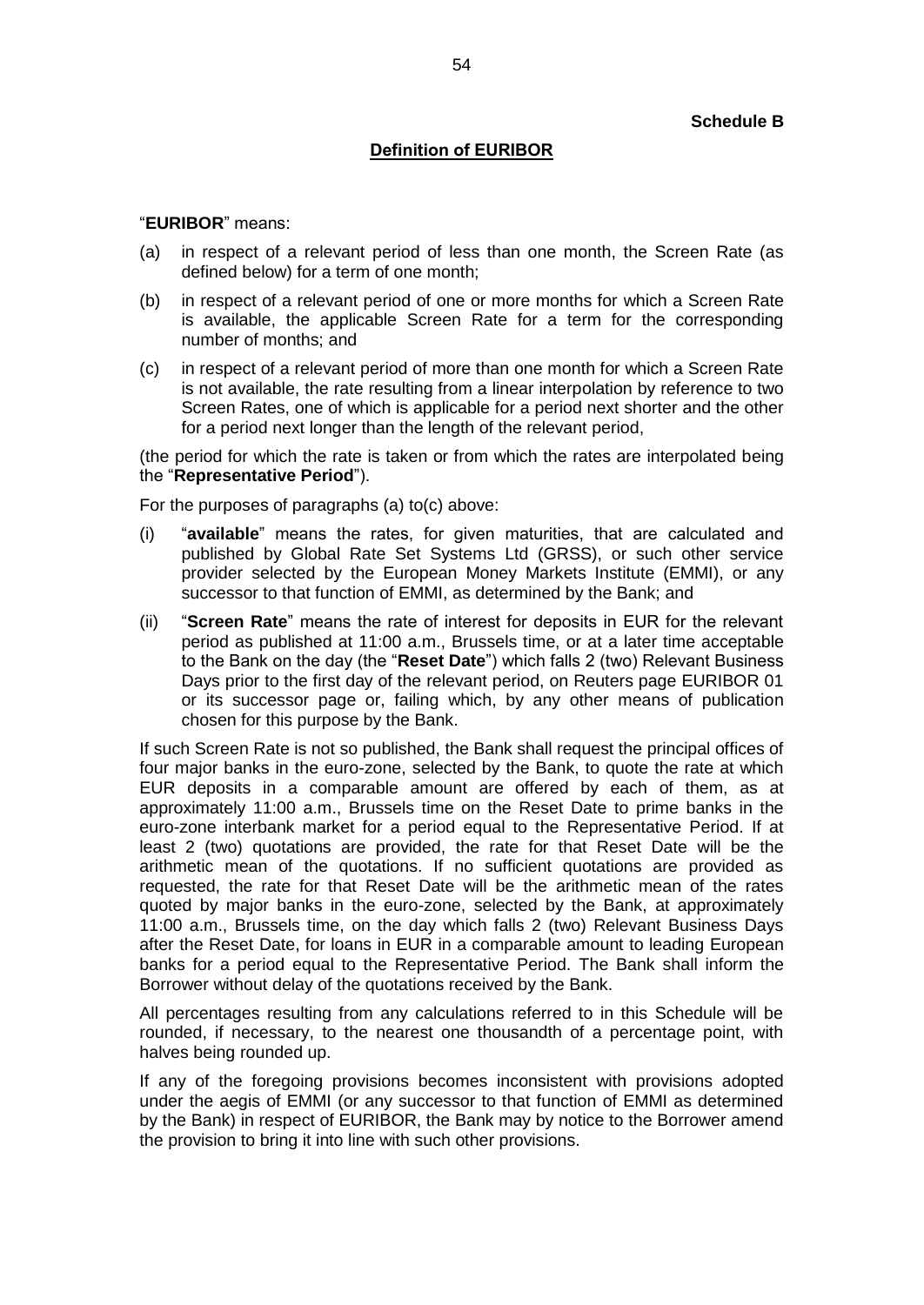If the Screen Rate becomes permanently unavailable, the EURIBOR replacement rate will be the rate (inclusive of any spreads or adjustments) formally recommended by (i) the working group on euro risk-free rates established by the European Central Bank (ECB), the Financial Services and Markets Authority (FSMA), the European Securities and Markets Authority (ESMA) and the European Commission, or (ii) the European Money Market Institute, as the administrator of EURIBOR, or (iii) the competent authority responsible under Regulation (EU) 2016/1011 for supervising the European Money Market Institute, as the administrator of the EURIBOR, or (iv) the national competent authorities designated under Regulation (EU) 2016/1011, or (v) the European Central Bank.

If no Screen Rate and/or the EURIBOR replacement rate is available as provided above, EURIBOR shall be the rate (expressed as a percentage rate per annum) which is determined by the Bank to be the all-inclusive cost to the Bank for the funding of the relevant Tranche based upon the then applicable internally generated Bank reference rate or an alternative rate determination method reasonably determined by the Bank.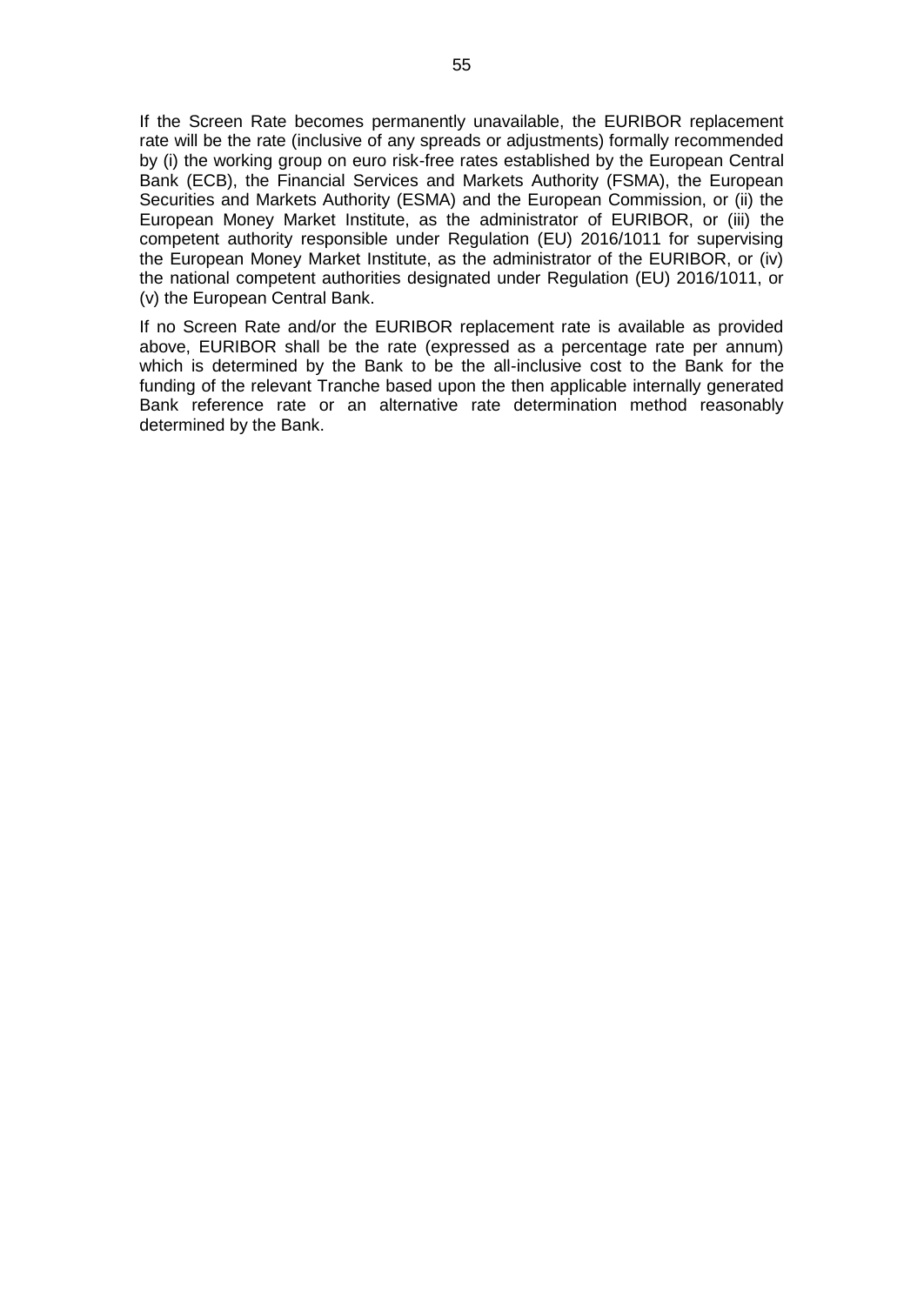#### **Schedule C**

#### **Forms for Borrower**

#### C.1 Form of Disbursement Offer/Acceptance (Articles 1.2.B and 1.2.C.)

To: The Republic of Serbia

From: European Investment Bank

Date:

Subject: Disbursement Offer/Acceptance for the Finance Contract between European Investment Bank and The Republic of Serbia dated \_\_\_\_\_\_\_\_\_\_\_\_\_ (the "**Finance Contract**")

Serapis number 2017-0205 FI number 87.616

Dear Sirs,

We refer to the Finance Contract. Terms defined in the Finance Contract have the same meaning when used in this letter.

Following your request for a Disbursement Offer from the Bank, in accordance with Article 1.2.B of the Finance Contract, we hereby offer to make available to you the following Tranche:

- (a) Amount to be disbursed in EUR:
- (b) Scheduled Disbursement Date:
- (c) Interest rate basis:
- (d) Interest payment periodicity:
- (e) Payment Dates:
- (f) Terms for repayment of principal:
- (g) The Repayment Dates and the first and the last Repayment Date for the Tranche:
- (h) The Interest Revision/Conversion Date:
- (i) The Fixed Rate or Spread, applicable until the Interest Revision/Conversion Date if any, or until the Maturity Date.

To make the Tranche available subject to the terms and conditions of the Finance Contract, the Bank must receive a Disbursement Acceptance in the form of a copy of this Disbursement Offer duly signed on your behalf, to the following fax number +352 4379 58417 or e-mail OPS\_MA-3\_SecDiv@eib.org, no later than the Disbursement Acceptance Deadline of [time] Luxembourg time on [date].

The Disbursement Acceptance below must be signed by an Authorised Signatory and must be fully completed as indicated, to include the details of the Disbursement Account.

If not duly accepted by the above stated time, the offer contained in this document shall be deemed to have been refused and shall automatically lapse.

If you do accept the Tranche as described in this Disbursement Offer, all the related terms and conditions of the Finance Contract shall apply, in particular, the provisions of Article 1.4.

Yours faithfully,

EUROPEAN INVESTMENT BANK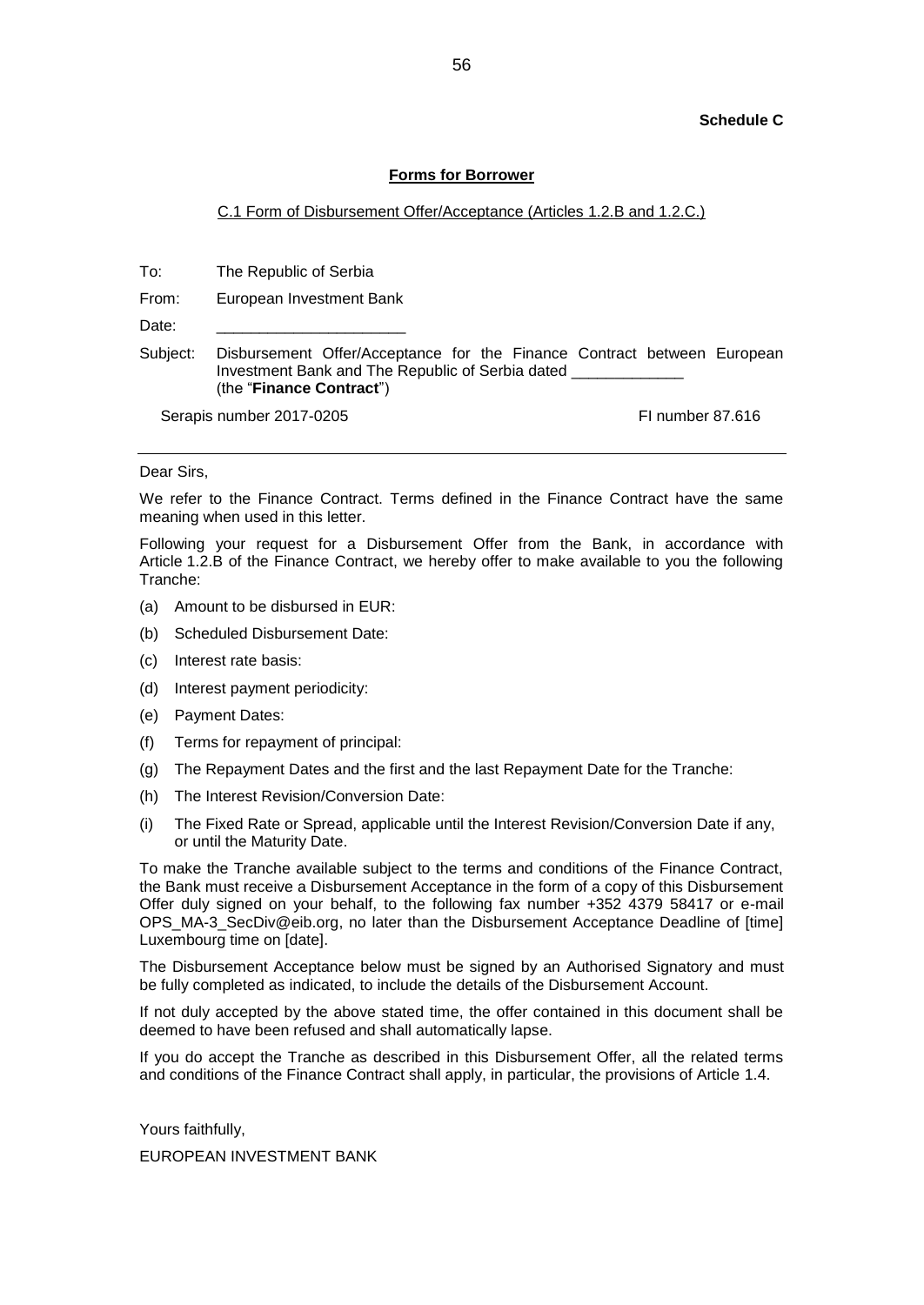We hereby accept the above Disbursement Offer:

\_\_\_\_\_\_\_\_\_\_\_\_\_\_\_\_\_\_\_\_\_\_\_\_\_\_\_\_\_\_\_\_\_\_\_\_\_\_\_\_\_

for and on behalf of The Republic of Serbia Date:

Account to be credited: Account N°: …………………………………………………………………………………………….

Account Holder/Beneficiary: …………………………………………………………………………

(please, provide IBAN format if the country is included in IBAN Registry published by SWIFT, otherwise an appropriate format in line with the local banking practice should be provided)

Bank name and address: ……………………………………………..……………………………... Bank identification code (BIC): ………………………………………………………………………

Payment details to be provided: …………………………………………………………………….

Please transmit information relevant to:

Name(s) of the Borrower's Authorised Signatory(ies):

Signature(s) of the Borrower's Authorised Signatory(ies):

#### **IMPORTANT NOTICE TO THE BORROWER:**

**BY COUNTERSIGNING ABOVE, YOU CONFIRM THAT THE LIST OF AUTHORISED SIGNATORIES AND ACCOUNTS PROVIDED TO THE BANK WAS DULY UPDATED PRIOR TO THE PRESENTATION OF THE ABOVE DISBURSEMENT OFFER BY THE BANK.** 

**IN THE EVENT THAT ANY SIGNATORIES OR ACCOUNTS APPEARING IN THIS DISBURSEMENT ACCEPTANCE ARE NOT INCLUDED IN THE LATEST LIST OF AUTHORISED SIGNATORIES AND ACCOUNTS RECEIVED BY THE BANK, THE ABOVE DISBURSEMENT OFFER SHALL BE DEEMED AS NOT HAVING BEEN MADE.**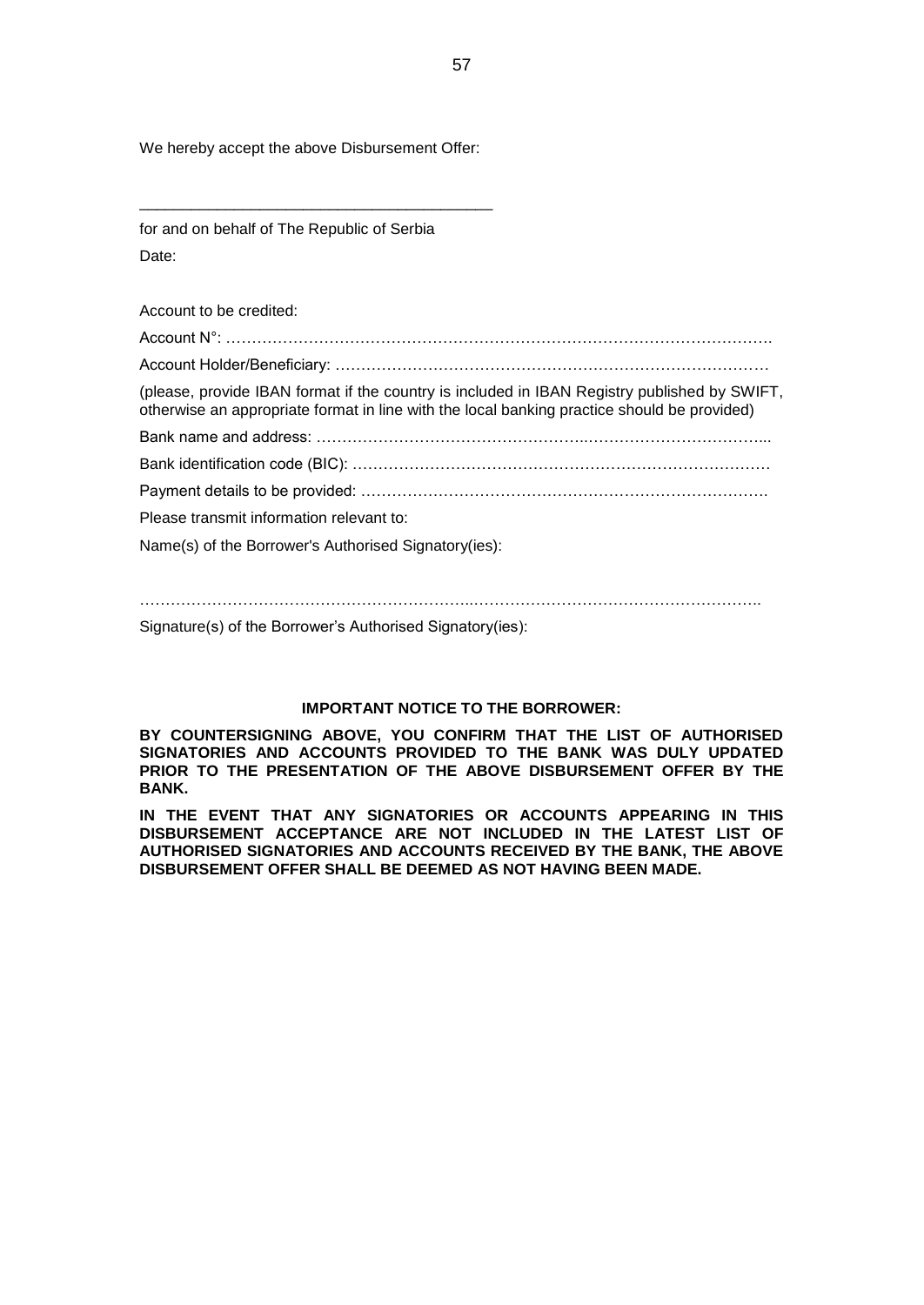## **Interest Rate Revision and Conversion**

If an Interest Revision/Conversion Date has been included in the Disbursement Offer for a Tranche, the following provisions shall apply.

## **A. Mechanics of Interest Revision/Conversion**

Upon receiving an Interest Revision/Conversion Request the Bank shall, during the period commencing 60 (sixty) days and ending 30 (thirty) days before the Interest Revision/Conversion Date, deliver to the Borrower an Interest Revision/Conversion Proposal stating:

- (a) the Fixed Rate and/or the Spread that would apply to the Tranche, or of its part indicated in the Interest Revision/Conversion Request pursuant to Article 3.1; and
- (b) that such rate shall apply until the Maturity Date or until a new Interest Revision/Conversion Date, if any, and that interest is payable quarterly, semi-annually or annually in accordance with Article 3.1, in arrear on designated Payment Dates.

The Borrower may accept in writing an Interest Revision/Conversion Proposal by the deadline specified therein.

Any amendment to this Contract requested by the Bank in this connection shall be effected by an agreement to be concluded not later than 15 (fifteen) days prior to the relevant Interest Revision/Conversion Date.

Fixed Rates and Spreads are available for periods of not less than 4 (four) years or, in the absence of a repayment of principal during that period, not less than 3 (three) years.

## **B. Effects of Interest Revision/Conversion**

If the Borrower duly accepts in writing a Fixed Rate or a Spread in respect of an Interest Revision/Conversion Proposal, the Borrower shall pay accrued interest on the Interest Revision/Conversion Date and thereafter on the designated Payment Dates.

Prior to the Interest Revision/Conversion Date, the relevant provisions of this Contract and Disbursement Offer and Disbursement Acceptance shall apply to the Tranche in its entirety. From and including the Interest Revision/Conversion Date onwards, the provisions contained in the Interest Revision/Conversion Proposal relating to the new Fixed Rate or the new Spread shall apply to the Tranche (or any part thereof, as indicated in the Interest Revision/Conversion Request) until the new Interest Revision/Conversion Date, if any, or until the Maturity Date.

#### **C. No or Partial Interest Revision/Conversion**

If the Borrower does not submit an Interest Revision/Conversion Request or does not accept in writing the Interest Revision/Conversion Proposal for the Tranche or if the parties fail to effect an amendment requested by the Bank pursuant to paragraph A above, the Borrower shall repay the Tranche (or the part thereof, as indicated in the Interest Revision/Conversion Request) on the Interest Revision/Conversion Date, without indemnity.

In case of a partial Interest Revision/Conversion, the Borrower will repay, without indemnity, on the Interest Revision/Conversion Date any part of the Tranche which was not covered by the Interest Revision/Conversion Request and which is therefore not subject to the Interest Revision/Conversion.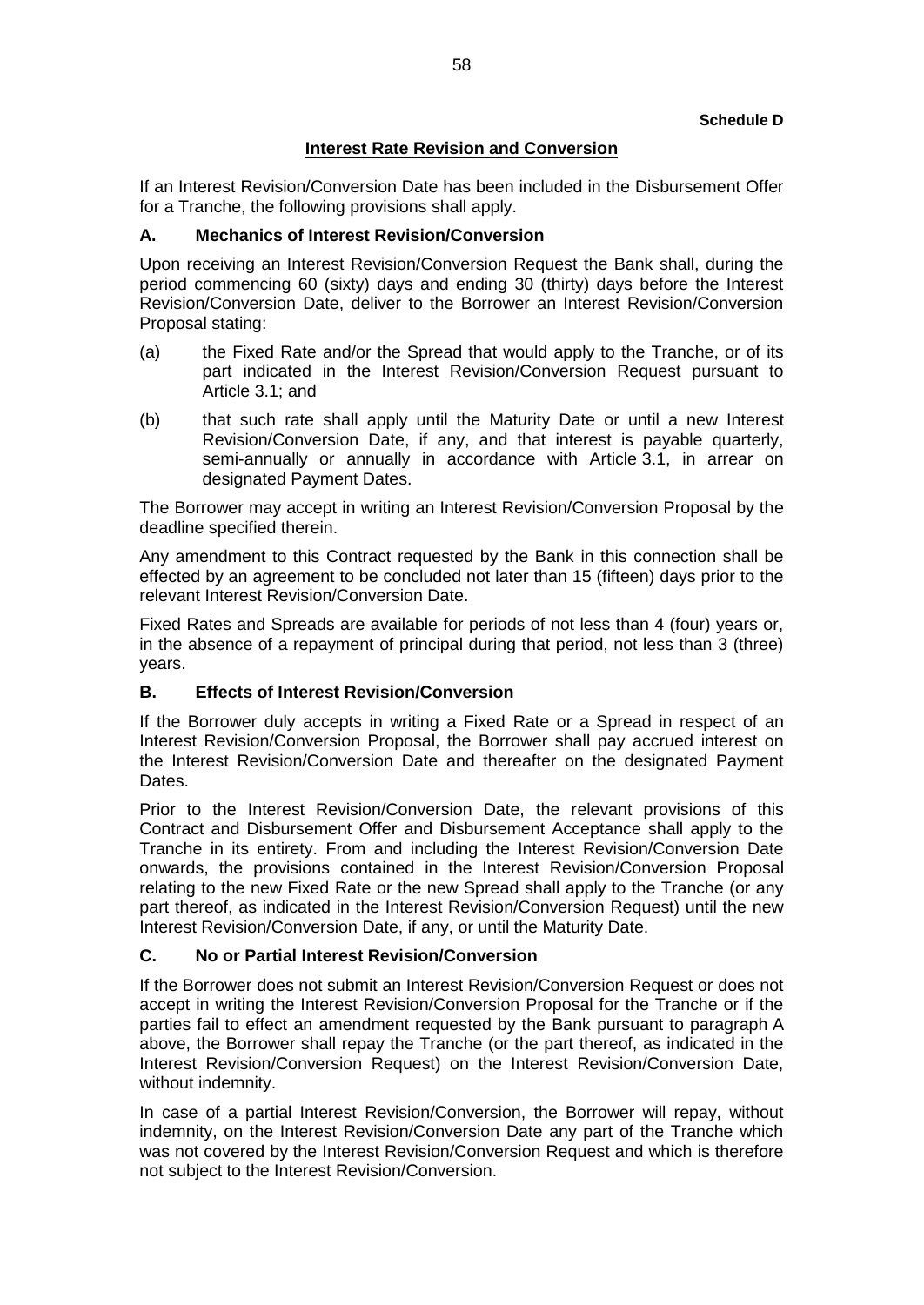### **Schedule E**

## **Certificates to be provided by the Borrower**

## E.1 Form of Certificate from Borrower (Article 1.4.C)

To: European Investment Bank

From: The Republic of Serbia

Date:

Subject: GAS INTERCONNECTOR NIS-DIMITROVGRAD-BULGARIA (BORDER) Finance Contract between European Investment Bank and The Republic of Serbia dated \_\_\_\_\_\_\_\_\_\_\_\_\_ (the "**Finance Contract**")

Contract Number 87.616 Operation Number 2017-0205

Dear Sirs,

Terms defined in the Finance Contract have the same meaning when used in this letter.

For the purposes of Article 1.4 of the Finance Contract we hereby certify to you as follows:

- a) no Prepayment Event has occurred and is continuing unremedied or unwaived;
- b) no security of the type prohibited under Article 7.1 has been created or is in existence;
- c) there has been no material change to any aspect of the Project or in respect of which we are obliged to report under Article 8.1, save as previously communicated by us;
- d) we have sufficient funds available to ensure the timely completion and implementation of the Project in accordance with the Technical Description;
- e) no event or circumstance which constitutes or would with the passage of time or giving of notice under the Finance Contract constitute an Event of Default has occurred and is continuing unremedied or unwaived;
- f) no litigation, arbitration administrative proceedings or investigation is current or to our knowledge is threatened or pending before any court, arbitral body or agency which has resulted or if adversely determined is reasonably likely to result in a Material Adverse Change, nor is there subsisting against us any unsatisfied judgement or award;
- g) the representations and warranties to be made or repeated by us under Article 6.9 are true in all respects; and
- h) no Material Adverse Change has occurred, as compared with the situation at the date of the Finance Contract.

Yours faithfully,

For and on behalf of The Republic of Serbia Date: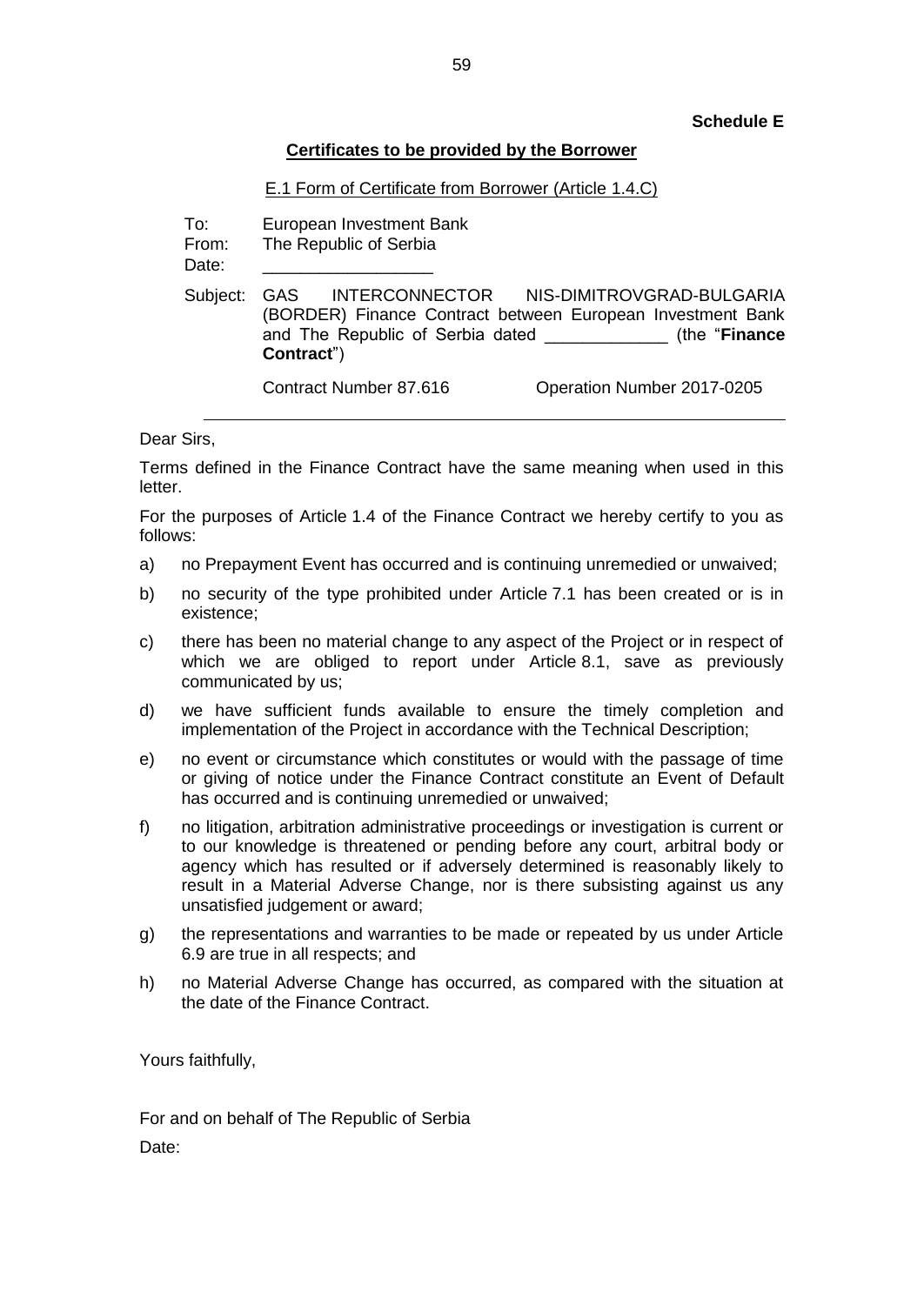FIN° 87616 Serapis br. 2017-0205

# **GASNI INTERKONEKTOR NIŠ – DIMITROVGRAD – BUGARSKA (GRANICA)**

*Finansijski ugovor između*

# Republike Srbije

*i*

# Evropske investicione banke

Beograd, 20. maj 2021. godine Luksemburg, 20. maj 2021. godine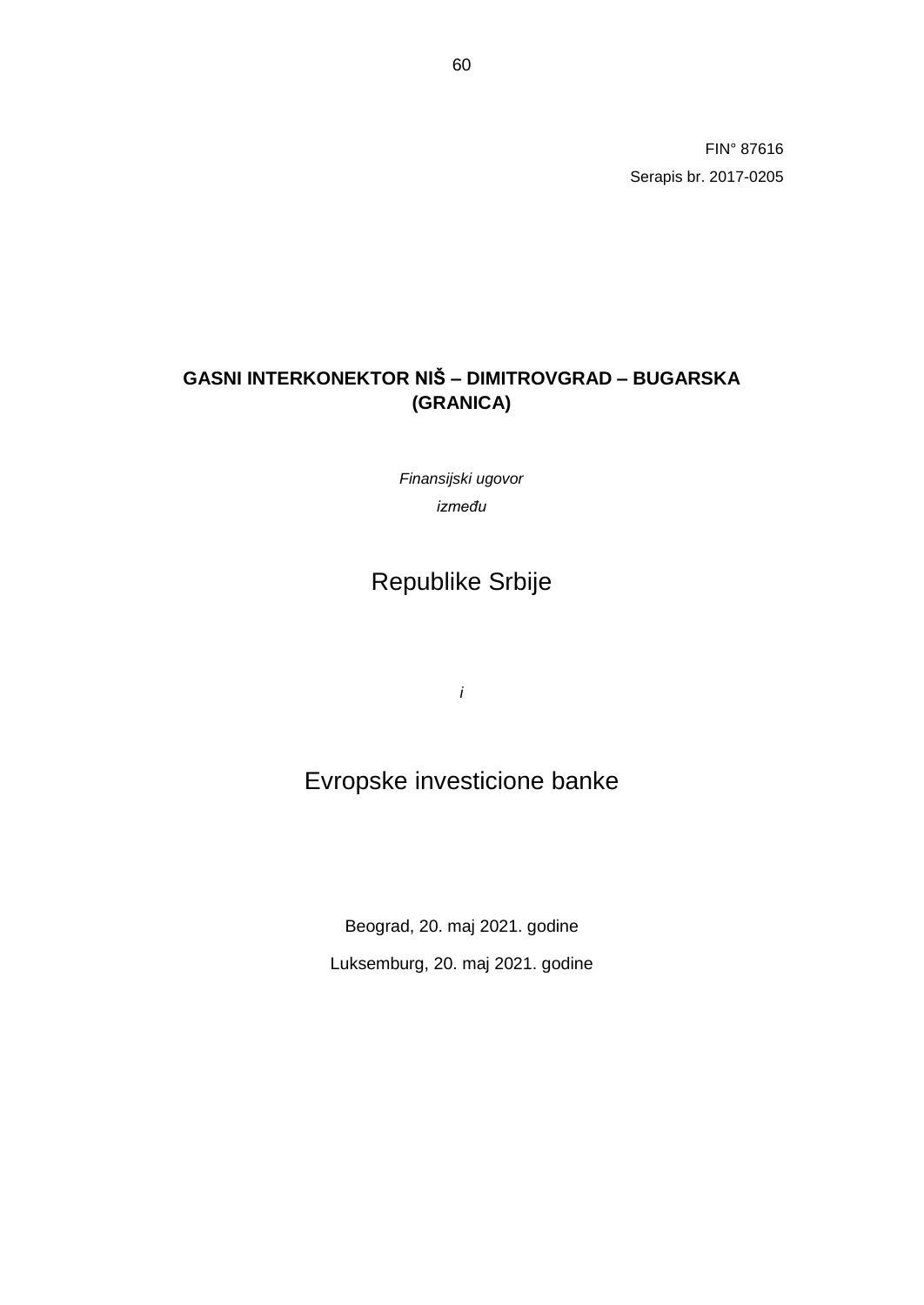## **OVAJ UGOVOR ZAKLjUČUJU:**

Republika Srbija, koju predstavlja Siniša Mali, ("**Zajmoprimac**") ministar finansija, u ime Vlade kao zastupnika Republike Srbije

sa jedne strane, i

Evropska investiciona banka, **Executional Executor ("Banka**") sa sedištem u Luksemburgu, Bulevar Konrada Adenauera 100, L-2950, koju zastupa Lilyana Pavlova, zamenik predsednika

sa druge strane.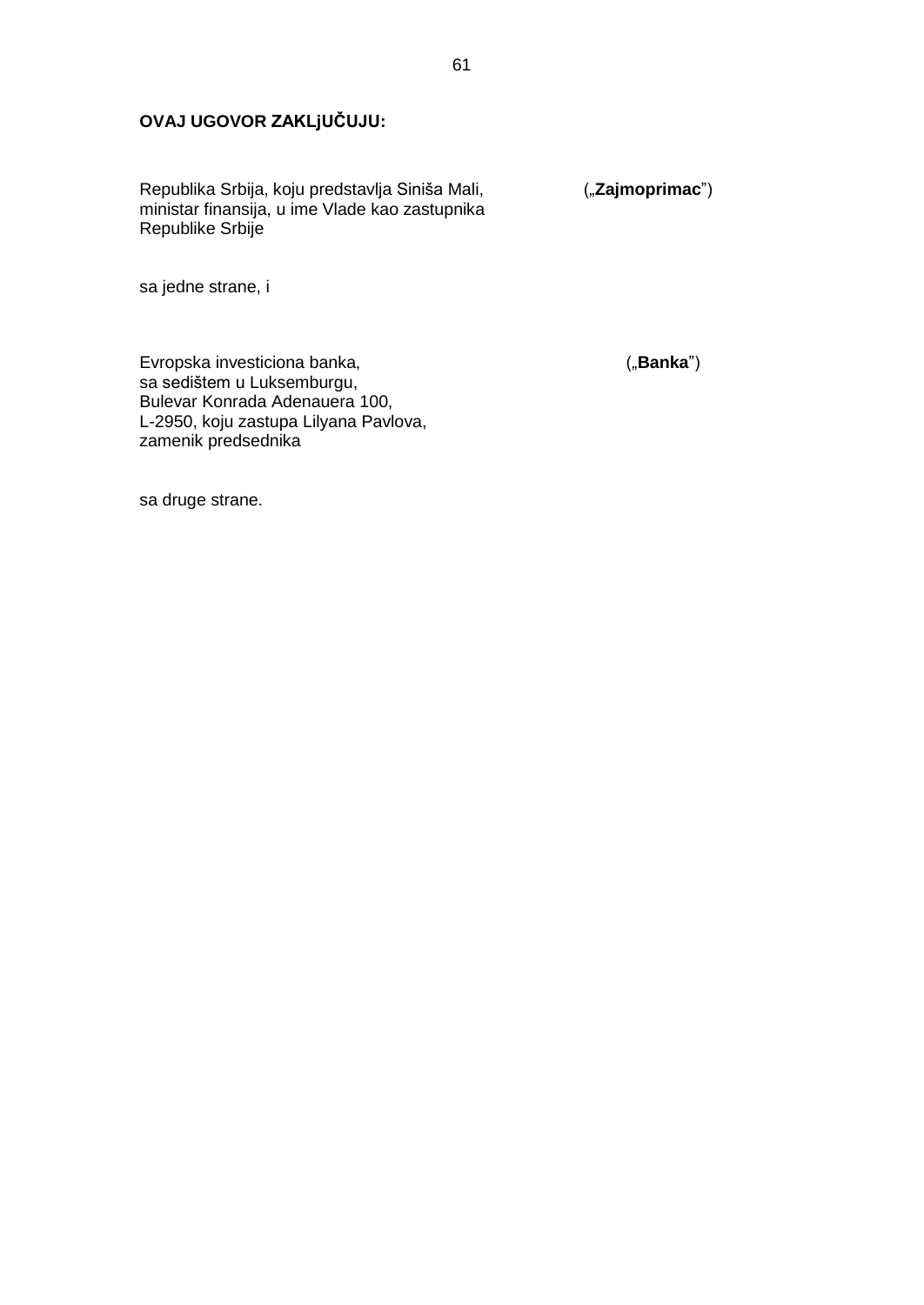## **S OBZIROM NA TO DA:**

- a) Je Zajmoprimac naveo da, preko Centralne jedinice za ugovaranje i finansiranje (CFCU) pri Ministarstvu finansija ("**Promoter**") i Ministarstva rudarstva i energetike i JP "Srbijagas" Novi Sad kao korisnika ("Korisnici") preduzima projekat koji se sastoji od izgradnje srpske deonice interkonektora Bugarska-Srbija (IBS), koja je planirana za povezivanje prenosnih sistema prirodnog gasa Srbije i Bugarske. Projekat obuhvata dvosmerni podzemni cevovod za prenos prirodnog gasa približne dužine od 109 km i pripadajuću nadzemnu infrastrukturu, kao što je posebno opisano u tehničkom opisu ("**Tehnički opis**") navedenom u Prilogu A ("**Projekat**").
- b) Ukupan trošak Projekta, isključujući PDV, kako Banka procenjuje, iznosi 85.500.000,00 EUR (osamdeset pet miliona pet stotina hiljada evra) i Zajmoprimac je izjavio da namerava da finansira Projekat kako sledi:

| Izvor                                                                                     | Iznos (EUR mln) |
|-------------------------------------------------------------------------------------------|-----------------|
| <b>Kredit Banke</b>                                                                       | 25,00           |
| Drugi izvori finansiranja<br>(uključujući druge zajmove,<br>državni budžet i EU donacije) | 60.50           |
| <b>UKUPNO</b>                                                                             | 85.50           |

- c) Je Zajmoprimac, u cilju realizacije finansijskog plana navedenog u stavu b) Preambule, zatražio od Banke da kredit u iznosu do 25.000.000,00 EUR (dvadeset pet miliona evra) bude stavljen na raspolaganje iz sopstvenih sredstava Banke i u skladu sa mandatom Banke za pozajmljivanje van EU za period 2014-2020. godina po osnovu Odluke, kako je definisano niže u tekstu ("**Mandat**").
- d) U skladu sa: (i) Odlukom br. 466/2014/EU, objavljenom u "Službenom glasniku EU", broj L 135 od 8. maja 2014. godine, Evropski parlament i Savet Evropske unije su odlučili da Banci odobre garanciju za pokriće gubitaka po osnovu finansijskih operacija kojima se pruža podrška investicionim projektima van Evropske unije ("**Odluka**"); i (ii) sporazumom, zaključenim između Evropske unije koju predstavlja Evropska komisija i Banke, o sprovođenju sprovođenju te odluke, u slučaju neplaćanja, Evropska unija, garancijom, pokriva određena plaćanja koja Banka nije primila, dospela po osnovu obaveza prema Banci iz finansijskih operacija koje je Banka zaključila, između ostalog, sa Zajmoprimcem. ("**Garancija EU**"). Republika Srbija je na datum ovog ugovora država koja ispunjava kriterijume, (kako je definisano niže).
- e) Su Republika Srbija i Banka 11. maja 2009. godine zaključile Okvirni sporazum koji reguliše aktivnosti Banke u Republici Srbiji ("**Okvirni sporazum**"). Banka stavlja Kredit (kao što je definisano niže) na raspolaganje pod uslovom da je Okvirni sporazum i dalje na snazi i efektivan tokom trajanja ovog ugovora.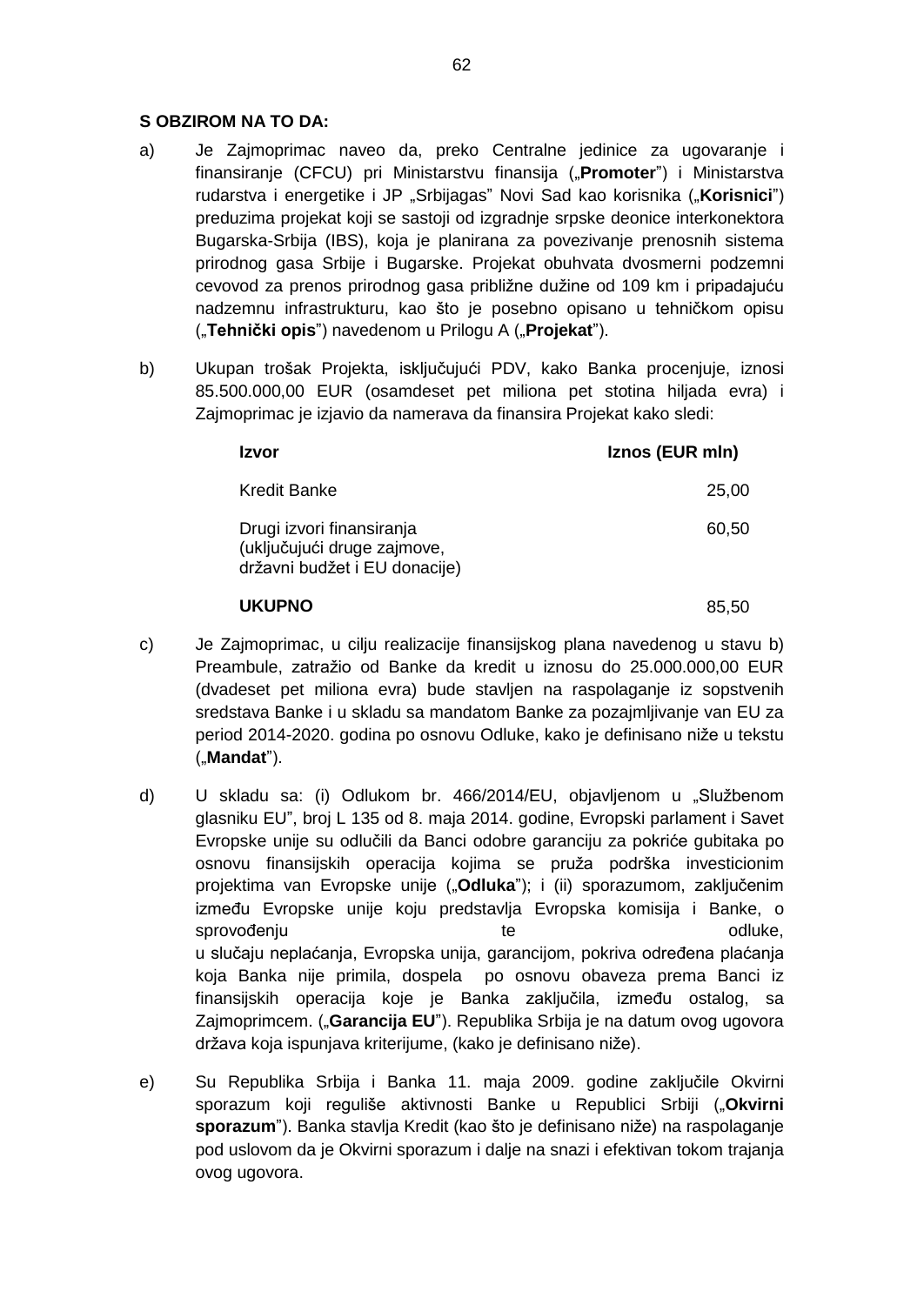- f) Je Republika Srbija dopisom od 27. marta 2017. godine, zatražila finansiranje Projekta (kao što je definisano niže), i kao takav, ovaj projekat potpada pod delokrug Okvirnog sporazuma. Banka stavlja Kredit na raspolaganje Zajmoprimcu pod uslovom da date izjave ostaju tačne i ispravne u svakom pogledu tokom trajanja ovog ugovora.
- g) Je Banka, imajući u vidu da finansiranje Projekta potpada pod delokrug njenih funkcija i da je u skladu sa ciljevima Mandata, uzimajući u obzir izjave i činjenice navedene u ovoj preambuli, donela odluku da odobri zahtev Zajmoprimca dajući mu kredit u iznosu od 25.000.000,00 EUR (dvadeset pet miliona evra) po osnovu ovog finansijskog ugovora ("**Ugovor**"); pod uslovom da iznos zajma Banke ni u kom slučaju ne sme premašiti 50% (pedeset procenata) ukupnog troška Projekta, navedenog u stavu b) Preambule, niti zbirno sa svim bespovratnim sredstima EU raspoloživim za Projekat, 90% (devedeset procenata) ukupnog troška Projekta navedenog u stavu b) Preambule.
- h) Zajmoprimac je odobrio zaduživanje u iznosu od 25.000.000,00 EUR (dvadeset pet miliona evra) koje predstavlja ovaj kredit pod uslovima datim u ovom ugovoru.
- i) Statut Banke predviđa da će Banka obezbediti da se njena sredstva koriste što racionalnije i u interesu Evropske unije; i, u skladu s tim, termini i uslovi zajmovnih operacija Banke moraju biti usklađeni sa odgovarajućim politikama Evropske unije.
- j) Banka smatra da pristup informacijama igra suštinsku ulogu u smanjenju ekoloških i socijalnih rizika, uključujući i kršenja ljudskih prava, vezano za projekte koje ona finansira i stoga je utvrdila svoju politiku transparentnosti, čija je svrha da unapredi odgovornost grupacije Banke prema svojim akcionarima.
- k) Obradu ličnih informacija vrši Banka u skladu sa primenjljivim zakonodavstvom Evropske unije o zaštiti pojedinaca u pogledu obrade ličnih podataka od strane institucija i tela Evropske unije i o slobodnom protoku takvih podataka.
- l) Banka će alocirati svoja sredstva pogodnim programima koji su ekonomski, tehnički i finansijski opravdani, ali i u skladu sa zaštitom životne sredine.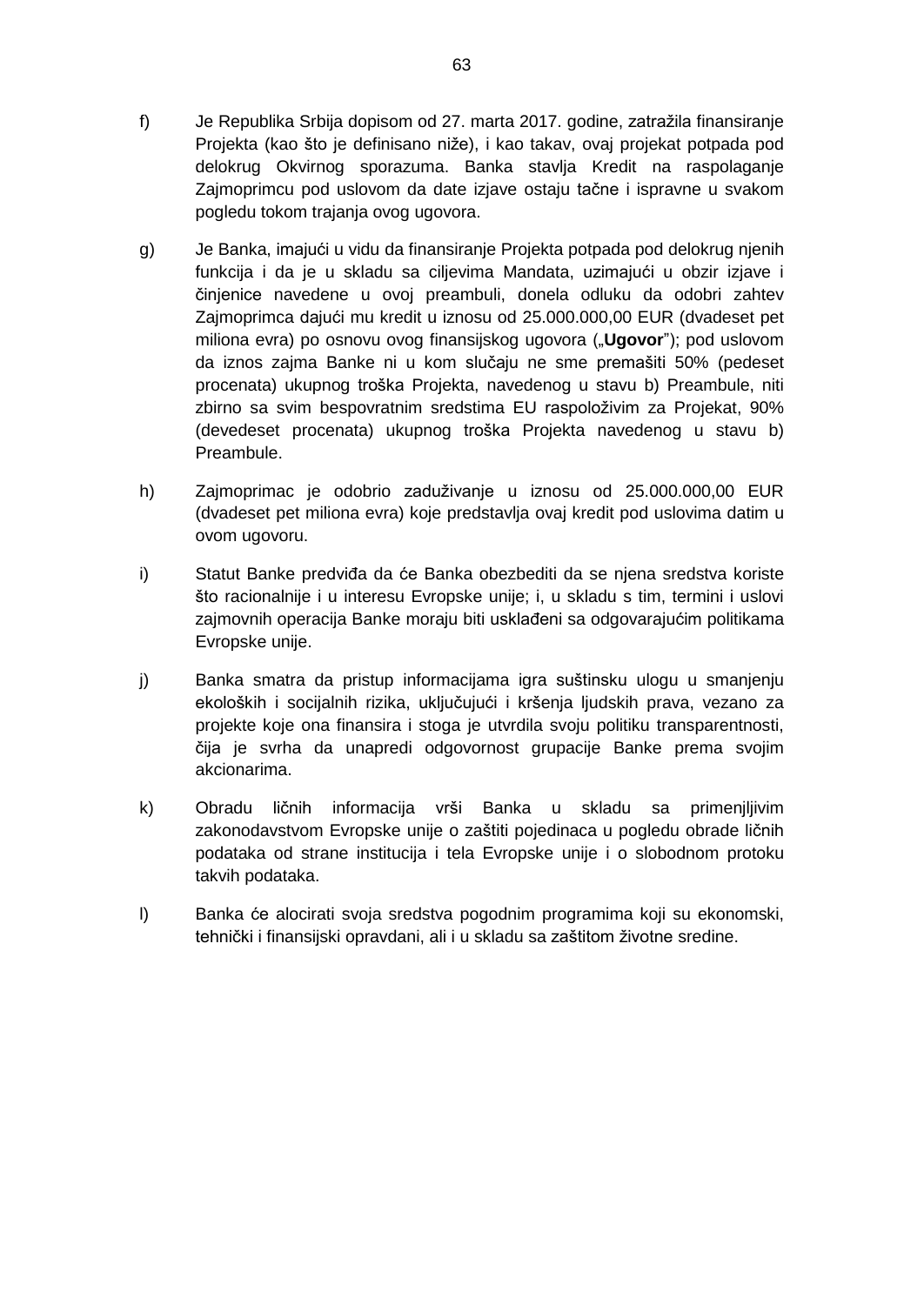## **I S TIM U VEZI je dogovoreno sledeće:**

## **TUMAČENjE I DEFINICIJE**

## **Tumačenje**

U ovom ugovoru:

- (a) pozivanja na članove, Preambulu, priloge i anekse su, ukoliko nije izričito drugačije navedeno, upućivanja na članove i preambulu, priloge i anekse ovog ugovora;
- (b) pozivanja na "zakon" ili "zakone" znači:
	- (i) bilo koji važeći zakon i bilo koji sporazum, ustav, statut, zakonodavstvo, dekret, normativni akt, propis, pravilo, presuda, odredba, spis, naredba, odluka, dodela ili druga zakonodavna ili administrativna mera ili sudska ili arbitražna odluka u bilo kojoj nadležnosti koja je obavezujuća ili primenjivoj sudskoj praksi; i
	- (ii) EU zakonodavstvo;
- (c) pozivanja na "primenjiv zakon", "primenjive zakone" ili "primenjivu nadležnost" znači:
	- (i) zakon ili nadležnost primenjivi na Zajmoprimca, njegova prava i/ili obaveze (u svakom slučaju koji proističu ili su u vezi sa ovim ugovorom), njegov kapacitet i/ili imovinu i/ili Projekat; i/ili, kada je primenjivo; ili
	- (ii) zakon ili nadležnost (uključujući u svakom slučaju statut Banke) primenjiv na Banku, njena prava, obaveze, kapacitet i/ili imovinu;
- (d) pozivanja na odredbu zakona su upućivanja na tu odredbu i onako kako je izmenjena i dopunjena ili ponovno doneta;
- (e) pozivanja na bilo koji drugi sporazum ili instrument su upućivanja na taj drugi sporazum ili instrument onako kako je izmenjen, noviran, dopunjen, proširen ili ponovljen; i
- (f) reči i izrazi u množini uključuju jedninu i obrnuto.

## **Definicije**

U ovom ugovoru:

"**Prihvaćena tranša**" označava tranšu za koju je Zajmoprimac blagovremeno prihvatio Ponudu za isplatu u skladu sa njenim uslovima na ili pre Roka za prihvatanje isplate.

"**Dogovoreni odloženi datum isplate**" ima značenje koje mu je dato u članu  $1.5.A(2)(b)$ .

"**Odobrenje**" znači odobrenje, dozvola, saglasnost, pristanak, odluka, licenca, izuzeće, podnesak, notarizacija ili registracija.

"**Ovlašćeni potpisnik**" označava lice ovlašćeno da potpisuje individualno ili zajednički (zavisno od slučaja) Prihvatanja isplate u ime Zajmoprimca i naveden je u poslednjoj Listi ovlašćenih potpisnika i računa koju je Banka primila pre prijema relevantnog Prihvatanja isplate.

"Korisnici" ima značenje navedeno u stavu a) Preambule.

"**Radni dan**" znači dan (koji nije subota ili nedelja) na koji su Banka i poslovne banke otvorene za redovno poslovanje u Luksemburgu i Beogradu.

"**Slučaj izmene zakona**" ima značenje navedeno u članu 4.3.A(3).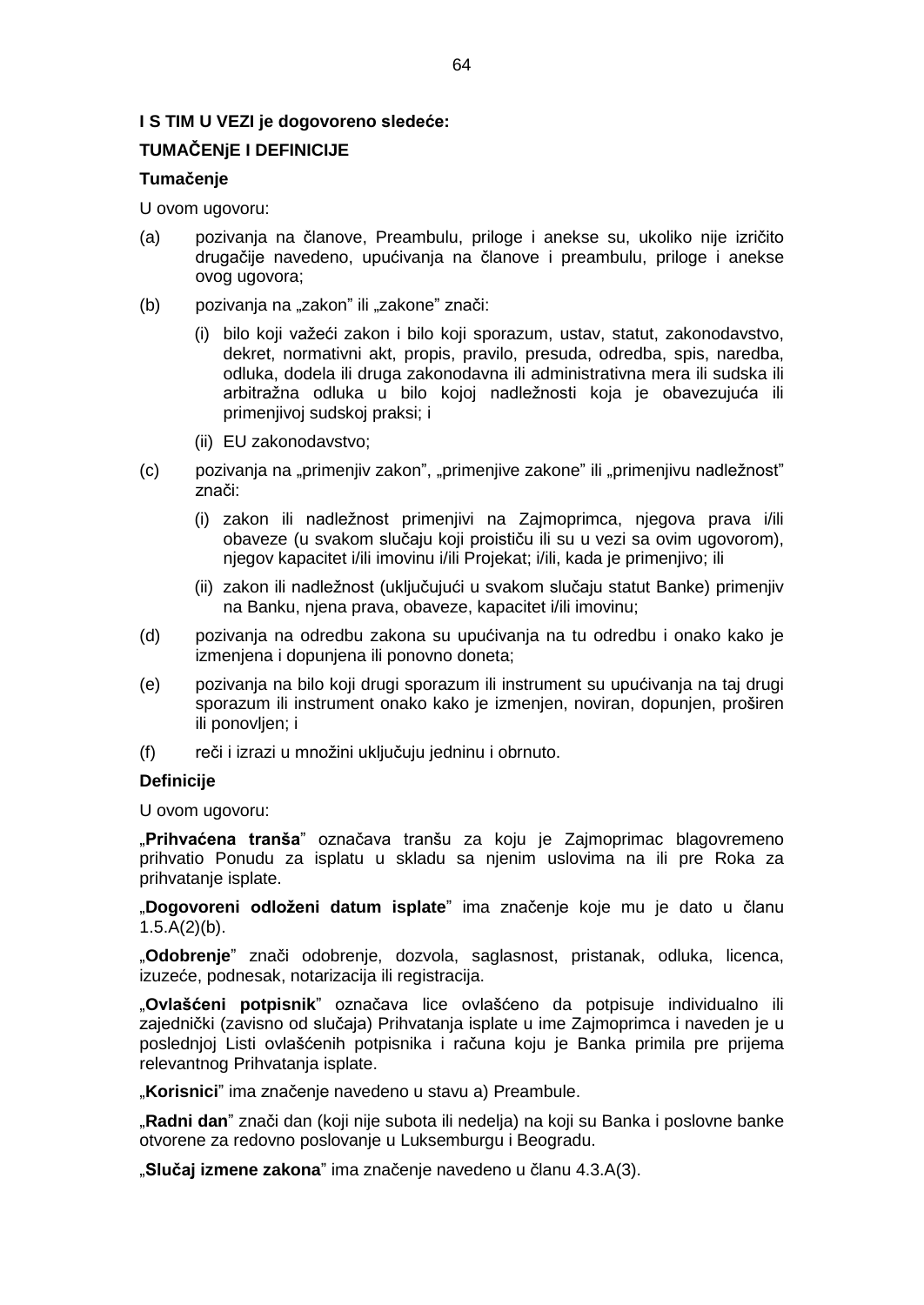"**Ugovor**" ima značenje navedeno u stavu g) Preambule.

"**Broj Ugovora**" označava generisani broj kojim je Banka identifikovala ovaj ugovor i na naslovnoj strani ovog ugovora ga naznačila posle slova "FI N°".

"**Kredit**" ima značenje navedeno u članu 1.1.

"**Obeštećenje za odlaganje**" znači obeštećenje obračunato na iznos odložene ili obustavljene isplate koje je više od:

- (a) 0,125% (12,5 baznih poena), godišnje, i
- (b) procentualne stope kojom se:
	- (i) kamatna stopa, koja bi bila primenjiva na takav iznos da je isplaćen Zajmoprimcu na Zakazani datum isplate, prevazilazi
	- (ii) EURIBOR (jednomesečna stopa) umanjena za 0,125% (12,5 baznih poena), osim ako je ova vrednost manja od nule, u tom slučaju ona iznosi nula.

Takvo obeštećenje će se obračunavati od Zakazanog datuma isplate do Datuma isplate ili, kao što može biti slučaj, do datuma otkazivanja Prihvaćene tranše u skladu sa ovim ugovorom.

"**Prihvatanje isplate**" označava primerak Ponude za isplatu uredno supotpisane od strane Zajmoprimca.

"**Rok za prihvatanje isplate**" označava datum i rok kada ističe Ponuda za isplatu, onako kako je ponudom definisano.

"**Račun za isplatu**" označava, u pogledu svake Tranše, račun naznačen u poslednjoj Listi ovlašćenih potpisnika i računa.

"**Datum isplate**" označava datum kada je Banka izvršila isplatu Tranše.

"**Ponuda za isplatu**" označava pismo koje je suštinski u formi propisanoj Prilogom C.

"**Spor**" ima značenje koje mu je dato u članu 11.2.

"**Slučaj poremećaja**" ima jedno od sledeća dva značenja ili oba:

- a) materijalni poremećaj onih sistema plaćanja ili komunikacionih sistema ili finansijskih tržišta, čije je funkcionisanje potrebno za izvršavanje plaćanja vezanih za ovaj ugovor; ili
- b) bilo koji drugi događaj koji ima za rezultat poremećaj funkcionisanja (tehničke ili sistemske prirode) trezora ili plaćanja bilo Banke, bilo Zajmoprimca, koji ih sprečava da:
	- (i) izvrše svoje obaveze plaćanja prema ovom ugovoru; ili
	- (ii) komuniciraju sa drugim stranama,

i kada poremećaj (bilo u slučaju (a) ili (b) gore navedenim) nije uzrokovan od, odnosno van kontrole je, strane čiji je rad poremećen.

"**Izjava EIB-a o ekološkim i socijalnim principima i standardima**" označava izjavu objavljenu na sajtu EIB-a koja ističe standarde koje Banka zahteva od projekata koje finansira kao i odgovornosti različitih strana.

"**Datum efektivnosti**" ima značenje koje mu je dato u članu 12.3.

"**Država koja ispunjava kriterijume**" znači bilo koju državu navedenu u Aneksu III Odluke, što se može povremeno izmeniti i dopuniti od strane Evropske komisije u skladu sa čl. 4(2) i 18. Odluke, ili bilo koju drugu državu u pogledu koje su Evropski parlament i Savet EU usvojili odluku prema članu 4(1) Odluke.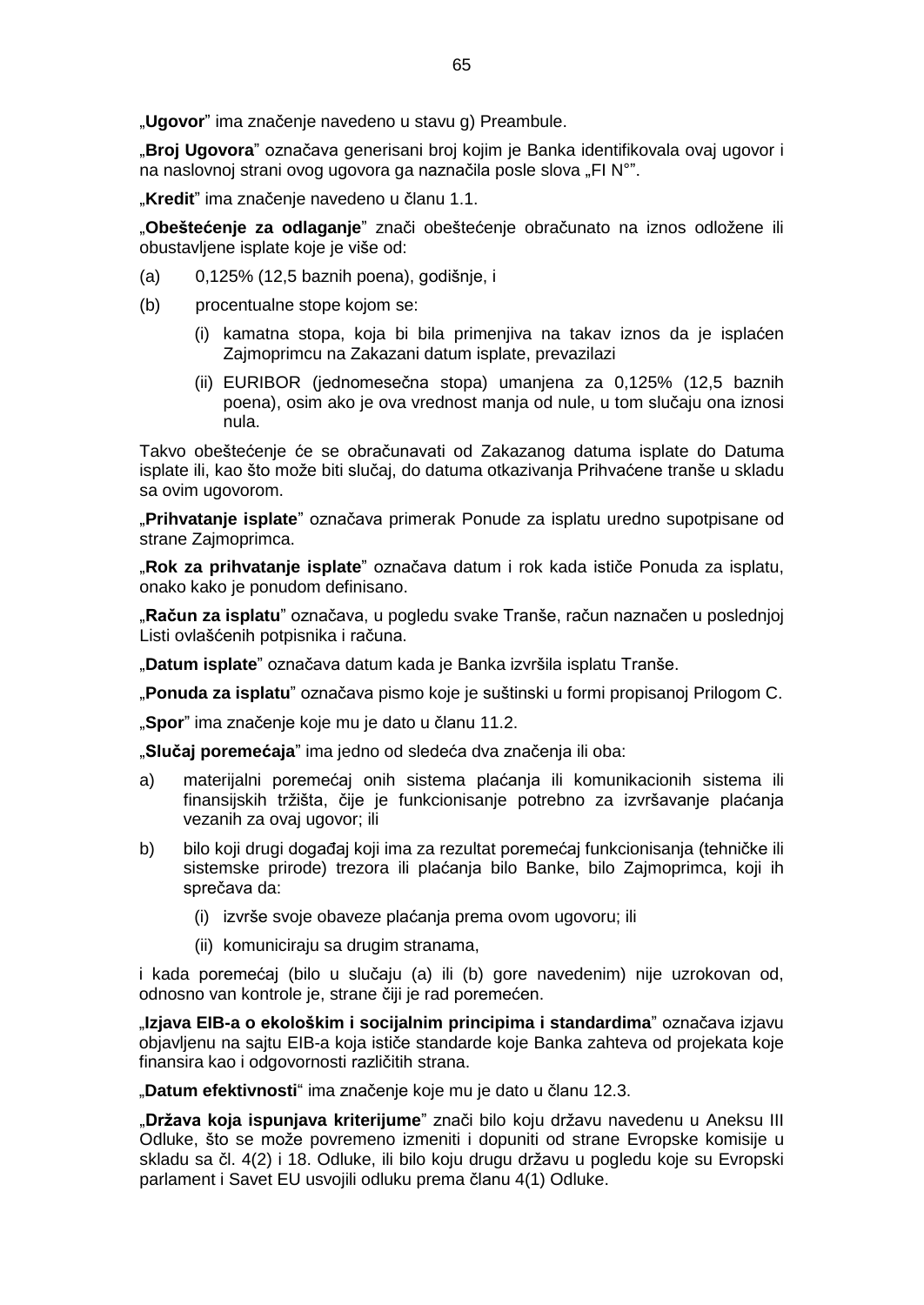"**Prihvatljivi troškovi**" označava ukupne troškove (uključujući troškove projektovanja i nadzora, ako je potrebno, i bez poreza i dažbina koje plaća Zajmoprimac) koje je Zajmoprimac napravio za Projekat, u pogledu radova, roba i usluga koje se odnose na komponente Projekta navedenih u Tehničkom opisu kao prihvatljivi za finansiranje u okviru Kredita, koji su predmet jednog ili više ugovora i koji su realizovani pod uslovima prihvatljivim za Banku, imajući u vidu najnovije izdanje Vodiča za nabavke Banke, kako je objavljeno na njenom sajtu. Za potrebe izračunavanja ekvivalenta u evrima bilo koje sume potrošene u drugoj valuti, Banka primenjuje referentni devizni kurs obračunat i objavljen za tu valutu od strane Evropske centralne banke na datum koji pada 15 (petnaest) dana pre datuma isplate, o čemu će odlučiti Banka (ili, u nedostatku takvog kursa, odgovarajući devizni kurs ili kurseve, koji su tada važili na bilo kom finansijskom tržištu razumno odabranom od strane Banke).

"**Životna sredina**" označava sledeće, u meri u kojoj utiče na zdravlje i dobrobit društva:

- (a) faunu i floru;
- (b) zemljište, vodu, vazduh, klimu i prirodnu sredinu;
- (c) kulturnu baštinu; i
- (d) izgrađenu okolinu.

"**Ekološka i sociološka studija procene uticaja**" označava studiju koja predstavlja rezultat ekološke i sociološke studije procene uticaja identifikujući i procenjujući potencijalne ekološke i socijalne uticaje koji se odnose na predloženi projekat i preporučujući mere da se izbegne, smanji i/ili otkloni bilo koji uticaj. Ova studija predmet je javnih konsultacija sa direktnim i indirektnim učesnicima projekta.

"**Ekološki i socijalni standardi**" označavaju:

- (a) Ekološke zakone i socijalne zakone primenjive na Projekat ili Zajmoprimca;
- (b) Izjavu EIB-a o ekološkim i socijalnim principima i standardima; i
- (c) Ekološku i sociološku studiju procene uticaja.

"**Ekološka ili socijalna dozvola**" znači bilo koja dozvola, licenca, ovlašćenje, saglasnost ili drugo odobrenje potrebnih u skladu sa Zakonom o zaštiti životne sredine ili Socijalnim zakonom, a u vezi sa izgradnjom ili funkcionisanjem Projekta.

"**Ekološka ili sociološka tužba**" znači bilo koja tužba, postupak, zvanično obaveštenje ili istraga od strane bilo kog lica u pogledu bilo kojih ekoloških ili socijalnih pitanja koja utiču na Projekat, uključujući bilo koji prekršaj ili navodni prekršaj bilo kog Ekološkog i socijalnog standarda.

#### "**Zakon o zaštiti životne sredine**" označava:

- (a) zakonodavstvo Evropske unije, uključujući standarde i načela, osim bilo kog odstupanja koje Banka prihvati za potrebe ovog ugovora, koje se zasniva na bilo kom sporazumu između Republike Srbije i EU;
- (b) zakone i propise Republike Srbije; i
- (c) međunarodne sporazume i konvencije potpisane i ratfikovane ili na drugi način primenljive i obavezujuće za Republiku Srbiju,

u svakom od ovih slučajeva i čiji je glavni cilj očuvanje, zaštita ili unapređenje životne sredine.

"**Garancija EU**" ima značenje definisano u stavu d) Preambule.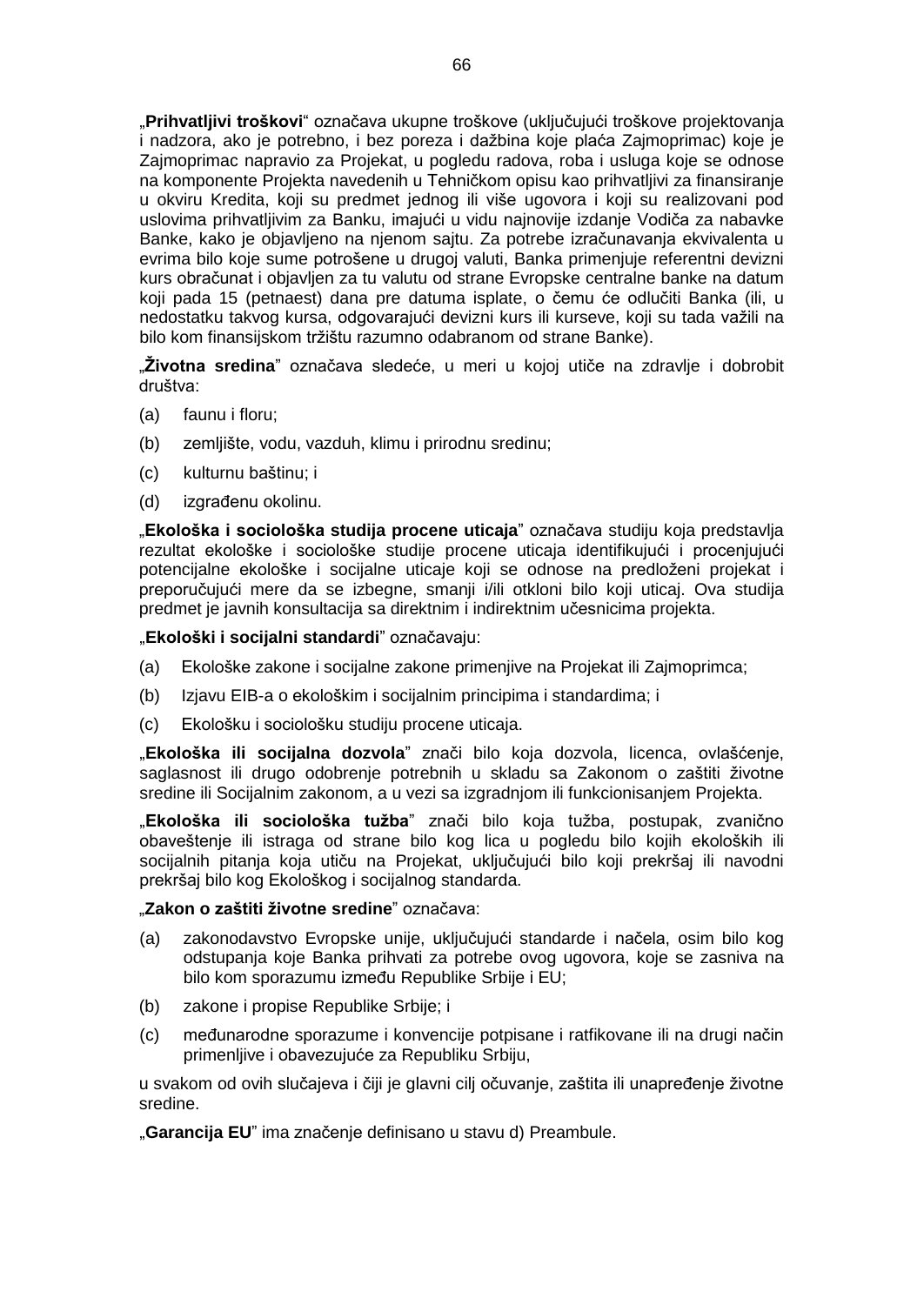"**Pravo EU**" označava pravnu tekovinu (*acquis communautaire*) Evropske unije kao što je to izraženo kroz sporazume Evropske unije, propise, direktive, delegirana akta, akta za implementaciju i sudsku praksu Suda pravde Evropske unije.

"**EUR**" **ili** "**evro**" označava zakonitu valutu država članica Evropske unije koju usvajaju ili su usvojile kao njihovu valutu, u skladu sa odgovarajućim odredbama Ugovora o Evropskoj uniji i Ugovora o funkcionisanju Evropske unije, odnosno ugovora koji ih zamenjuju.

"**EURIBOR**" ima značenje koje mu je dato u Prilogu B.

"**Slučaj neispunjenja obaveza**" znači bilo koju od okolnosti, događaja ili dešavanja navedenih u članu 10.1.

"**Krajnji datum raspoloživosti**" označava datum koji pada 60 (šezdeset) meseci od Datuma efektivnosti ovog ugovora ili kasniji datum ukoliko bude odobren od strane Banke u pisanoj formi, nakon formalnog zahteva u pisanoj formi od strane Zajmoprimca.

"**Finansiranje terorizma**" označava obezbeđivanje ili prikupljanje finansijskih sredstava, direktno ili indirektno, sa namerom da se koriste ili sa saznanjem da će se koristiti, u potpunosti ili delimično, u cilju vršenja prekršaja u smislu članova 1 do 4 Okvirne odluke Saveta EU 2002/475/JHA od 13. juna 2002. godine o borbi protiv terorizma.

"**Fiksna stopa**" označava godišnju kamatnu stopu koju utvrdi Banka u skladu sa važećim principima povremeno propisanim od strane upravnih tela Banke, za zajmove date po fiksnoj kamatnoj stopi, izražene u valuti Tranše i koji nose jednake uslove za otplatu glavnice i plaćanje kamate. Takva stopa neće imati negativnu vrednost.

"**Tranša sa fiksnom stopom**" označava Tranšu na koju se primenjuje Fiksna stopa.

"**Varijabilna stopa**" označava varijabilnu godišnju kamatnu stopu sa fiksnim rasponom koju određuje Banka za svaki sledeći referentni period varijabilne kamatne stope, jednaku EURIBOR-u uvećanom za raspon. Ako je izračunata varijabilna kamatna stopa za bilo koji referentni period varijabilne kamatne stope ispod nule, biće određeno da je nula.

"**Referentni period za varijabilnu stopu**" označava svaki period od jednog Datuma plaćanja do sledećeg odgovarajućeg Datuma plaćanja; prvi Referentni period za varijabilnu stopu će započeti na datum isplate Tranše.

"**Tranša sa varijabilnom stopom**" označava Tranšu na koju se primenjuje Varijabilna stopa.

"**Okvirni sporazum**" ima značenje definisano u stavu e) Preambule.

"**Vodič za nabavku**" označava Vodič za nabavku objavljen na sajtu Evropske investicione banke, koji informiše promotere projekata finansiranih u potpunosti ili delimično od strane Evropske investicione banke o aranžmanima koji treba da se sačine u cilju nabavke radova, dobara i usluga potrebnih za Projekat.

"**MOR**" označava Međunarodnu organizaciju rada.

"**MOR standardi**" označavaju svaki ugovor, konvenciju ili sporazum MOR-a koji je potpisan i ratifikovan od strane Republike Srbije ili je na drugi način primenljiv na i obavezuje Republiku Srbiju, kao i Ključne standarde u oblasti rada (kako je definisano Deklaracijom MOR-a o osnovnim načelima i pravima na radu).

"**Slučaj prevremenog plaćanja sa naknadom**" označava slučaj prevremene otplate kredita drugačiji od onih navedenih u stavovima 4.3.A(2) ili 4.3.A(4).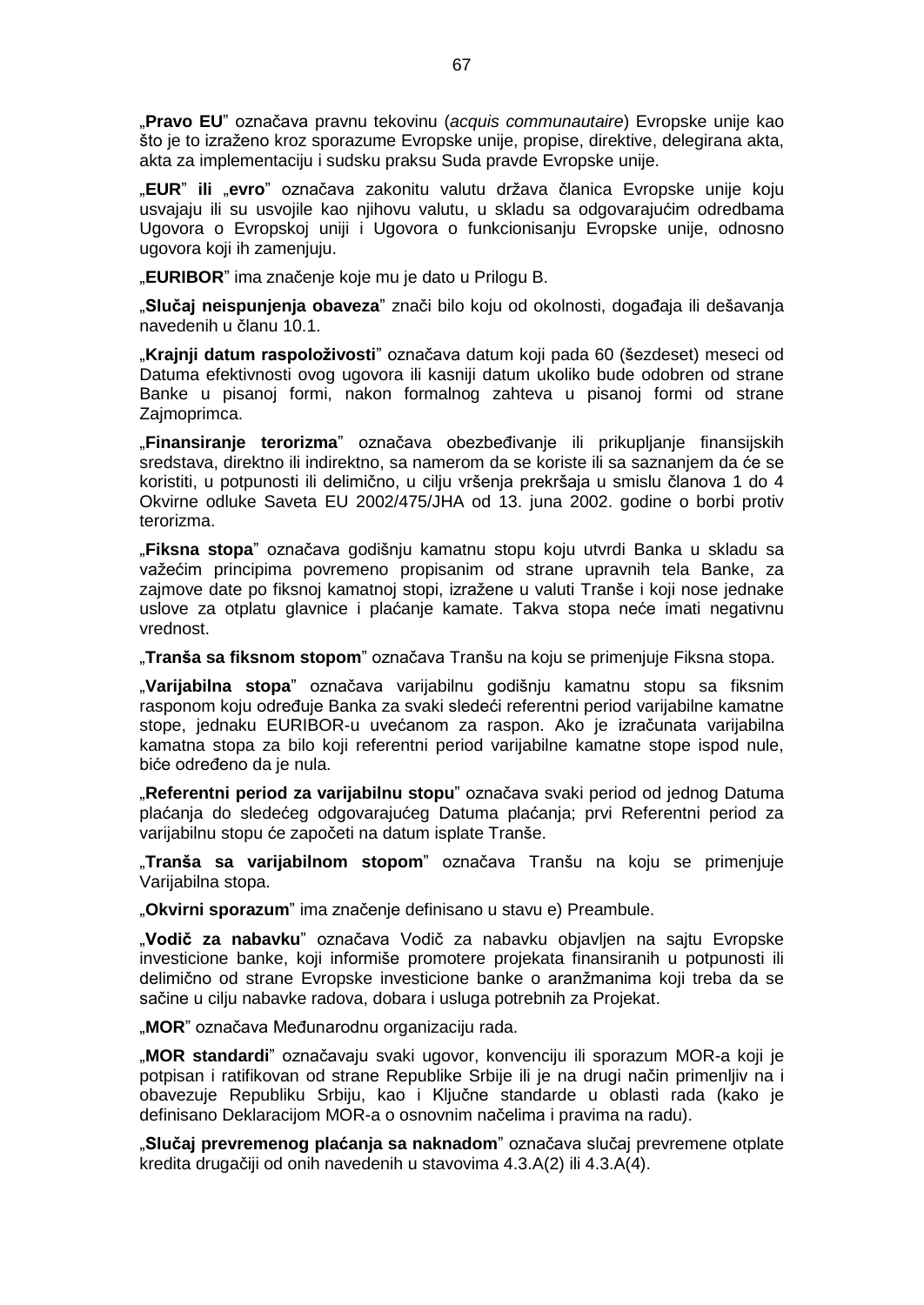"**Revizija/konverzija kamate**" označava utvrđivanje novih finansisjkih uslova u vezi sa kamatnom stopom, posebno reviziju osnovice iste kamatne stope ("revizija") ili promenu osnovice kamatne stope ("**konverzija**") koja se može ponuditi za preostali period Tranše ili do narednog Datuma revizije/konverzije kamate, ukoliko bude potrebe.

"**Datum revizije/konverzije kamate**" označava datum koji predstavlja Datum plaćanja a koji Banka navede u skladu sa članom 1.2.B u Ponudi za isplatu.

"**Predlog za reviziju/konverziju kamate**" označava predlog Banke u skladu sa Prilogom D.

"**Zahtev za reviziju/konverziju kamate**" označava pisano obaveštenje od strane Zajmoprimca dostavljeno najmanje 75 (sedamdeset pet) dana pre Datuma revizije/konverzije kamate kojim se od Banke zahteva da dostavi Predlog za reviziju/konverziju kamate. U Zahtevu za reviziju/konverziju kamate takođe će biti navedeno:

- (a) Datumi plaćanja izabrani u skladu sa odredbama člana 3.1;
- (b) iznos Tranše na koju će se primenjivati revizija/konverzija kamate; i
- (c) svi dodatni Datumi revizije/konverzije kamate izabrani u skladu sa članom 3.1.

"**Lista ovlašćenih potpisnika i računa**" označava listu, u formi koja je zadovoljavajuća za Banku, kojom su određeni:

- (a) Ovlašćeni potpisnici, praćeni dokazom za odobrenje potpisivanja lica navedenih u listi, uz navođenje da li imaju individualno ili kolektivno ovlašćenje;
- (b) uzorci potpisa tih lica, i
- (c) bankarski račun(i) preko koga se vrše isplate po ovom ugovoru (određena IBAN šifra ukoliko je država uključena u IBAN registar objavljen od strane SWIFT, ili odgovarajući format računa u skladu sa lokalnom bankarskom praksom), BIC/SWIFT šifra banke i naziv korisnika bankarskog(ih) računa.

"**Zajam**" označava ukupan iznos koji Banka s vremena na vreme isplaćuje prema ovom ugovoru.

"**Neizmireni zajam**" označava ukupan iznos koji Banka s vremena na vreme isplaćuje prema ovom ugovoru, a koji je neizmiren.

"**Mandat**" ima značenje definisano u stavu c) Preambule.

"**Slučaj poremećaja na tržištu**" označava bilo koju od sledećih okolnosti:

- (a) postoje, po razumnom uverenju Banke, događaji ili okolnosti koji negativno utiču na pristup Banke njenim izvorima finansiranja;
- (b) po uverenju Banke, sredstva iz njihovih uobičajenih izvora finansiranja nisu na raspolaganju da bi se na odgovarajući način finansirala Tranša u odgovarajućoj valuti i/ili za odgovarajuće dospeće i/ili u odnosu na profil otplate takve Tranše; ili
- (c) u vezi sa Tranšom na koju kamata jeste ili će biti plativa po Varijabilnoj stopi:
	- (i) trošak za Banku za pribavljanje sredstava iz njenih izvora finansiranja, kako je određen od strane Banke, za period jednak Referentnom periodu za varijabilnu stopu takve Tranše (odnosno, na tržištu novca) će prevazići primenljivi EURIBOR; ili
	- (ii) Banka određuje da ne postoje odgovarajuća i fer sredstva za određivanje primenljivog EURIBOR-a za odgovarajuću valutu takve Tranše ili nije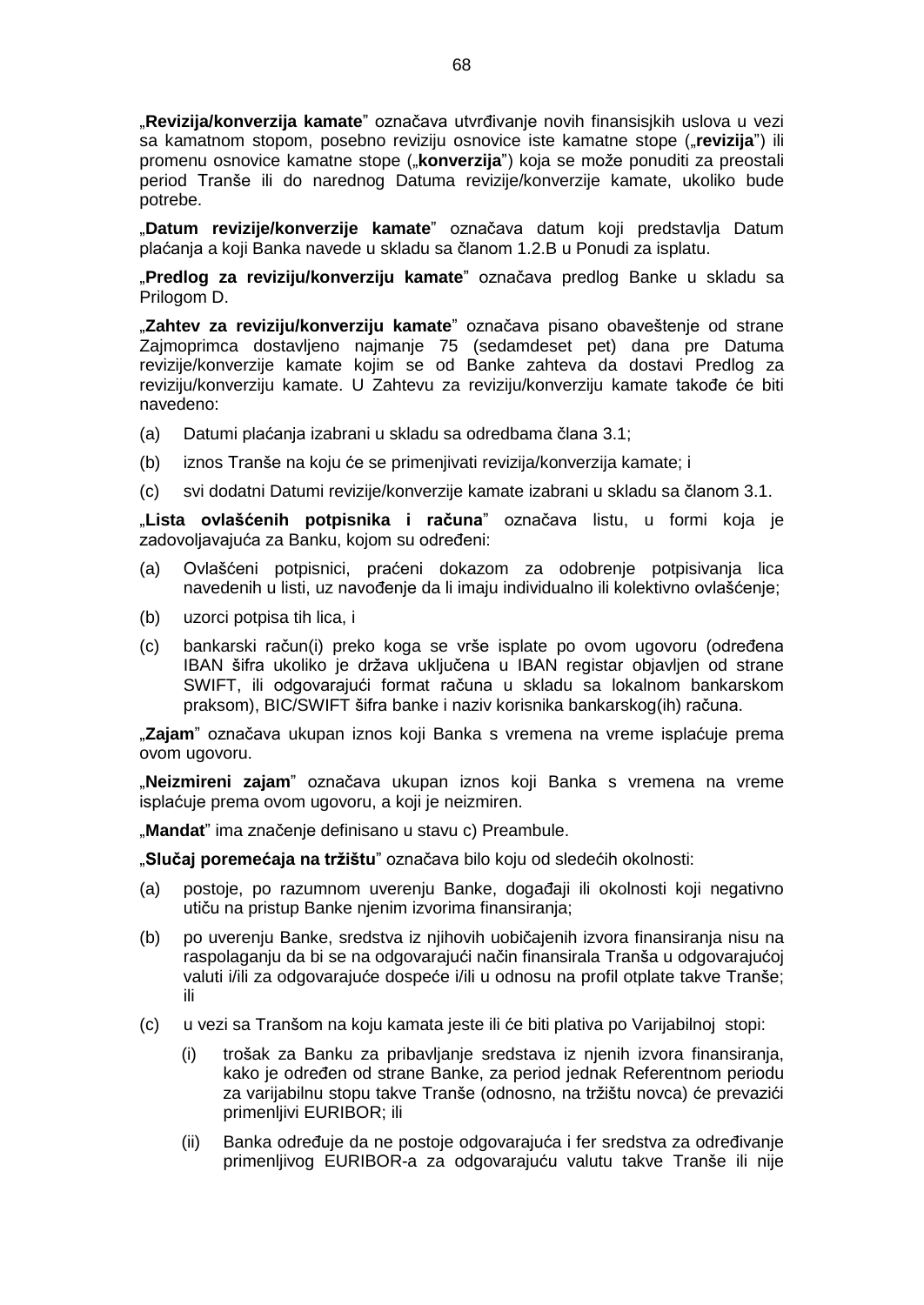moguće odrediti EURIBOR u skladu sa definicijom sadržanom u Prilogu B.

"**Materijalno štetna promena**" označava, u vezi sa Zajmoprimcem, bilo koji događaj ili promenu stanja koja utiče na Zajmoprimca, po uverenju Banke:

- (a) materijalno šteti sposobnosti Zajmoprimca da izvršava svoje obaveze prema ovom ugovoru; ili
- (b) materijalno šteti finansijskim uslovima ili očekivanjima Zajmoprimca.

"**Datum dospeća**" znači poslednji datum otplate Tranše navedene saglasno članu 4.1.A(b)(iv).

## "**Pranje novca**" označava:

- (a) konverziju ili prenos imovine, znajući da ista proizilazi iz kriminalnih radnji ili iz čina učestvovanja u istim, radi sakrivanja ili prikrivanja nezakonitog porekla imovine ili pružanja pomoći licu koje učestvuje u vršenju takve radnje da izbegne zakonske posledice svog postupka;
- (b) sakrivanje ili prikrivanje prave prirode, izvora, lokacije, pozicije, kretanja, prava u pogledu, ili vlasništva nad imovinom, znajući da data imovina proizilazi iz kriminalne radnje, ili iz čina učešća u istoj;
- (c) pribavljanje, posedovanje ili korišćenje imovine, znajući, u trenutku primanja, da je takva imovina proizašla iz kriminalne radnje ili iz čina učešća u istoj; ili
- (d) učešća u, udruživanje radi vršenja, pokušaja vršenja i pomaganje, podsticanje, olakšavanje i savetovanje da se izvrši bilo koja od radnji pomenutih u prethodnim tačkama.

"**Datum plaćanja**" označava: godišnje, polugodišnje ili kvartalne datume navedene u Ponudi za isplatu do i uključujući Datum revizije/konverzije kamate, ukoliko postoji, ili Datuma dospeća, osim u slučaju da bilo koji takav datum nije Odgovarajući radni dan, to znači:

- (a) za Tranšu sa fiksnom stopom, sledeći Odgovarajući radni dan, bez korekcije kamate dospele prema članu 3.1 osim u onim slučajevima kada je plaćanje izvršeno u celosti i u odnosu na Reviziju/konverziju kamate u skladu sa Prilogom D, tačka C, i do konačne isplate kamate, kada se označava prethodni Odgovarajući radni dan sa korekcijom kamate dospele prema članu 3.1; i
- (b) za Tranšu sa varijabilnom stopom, sledeći dan, ako postoji, tog kalendarskog meseca koji je Odgovarajući radni dan ili, u nedostatku toga, najbliži prethodni dan koji je Odgovarajući radni dan, u svim slučajevima sa odgovarajućom korekcijom kamate dospele prema članu 3.1.

"**Iznos prevremene otplate**" označava iznos Tranše koji Zajmoprimac prevremeno otplaćuje u skladu sa članom 4.2.A ili članom 4.3.A, po potrebi.

"**Datum prevremene otplate**" označava datum, koji će biti Datum plaćanja, na koji Zajmoprimac predlaže ili mu Banka tako naloži, po potrebi, da izvrši prevremeno plaćanje Iznosa prevremene otplate.

"**Slučaj prevremene otplate**" označava bilo koji od događaja opisanih u članu 4.3.A.

"**Obeštećenje za prevremenu otplatu**" označava u odnosu na bilo koji iznos glavnice koji se prevremeno otplaćuje ili otkazuje, iznos saopšten od strane Banke Zajmoprimcu kao sadašnju vrednost (obračunat na Datum prevremene otplate ili na datum otkazivanja u skladu sa članom 1.6.C(2)) viška, ako postoji, za:

(a) kamatu koja bi se pripisala posle toga na Iznos prevremene otplate kredita tokom perioda od Datuma prevremene otplate kredita ili datuma otkazivanja u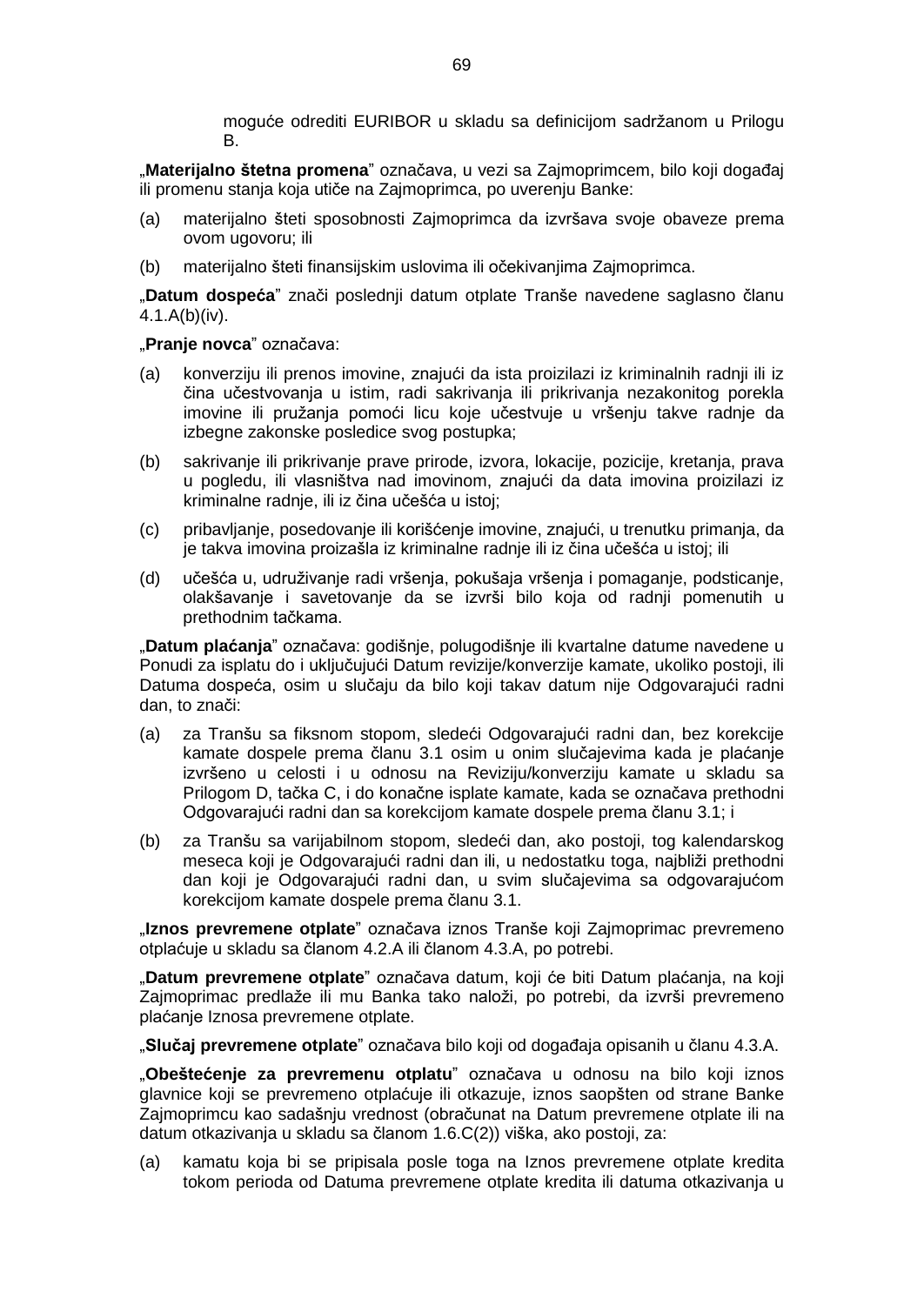skladu sa članom 1.6.C(2) do Datuma revizije/konverzije kamate, ukoliko postoji, ili Datuma dospeća, da on nije prevremeno otplaćen; preko

(b) kamate koja bi se pripisala tokom tog perioda, da je obračunata po Stopi za prebacivanje, umanjenoj za 0,15% (petnaest baznih poena).

Navedena sadašnja vrednost će biti obračunata po diskontnoj stopi jednakoj Stopi za prebacivanje, primenjenoj na svaki odgovarajući Datum plaćanja.

"**Obaveštenje o prevremenoj otplati**" označava pisano obaveštenje od strane Banke Zajmoprimcu u skladu sa članom 4.2.C.

"**Zahtev za prevremenu otplatu**" označava pisani zahtev od strane Zajmoprimca Banci za prevremenu otplatu celog ili dela Neizmirenog zajma, u skladu sa članom 4.2.A.

"**Jedinica za implementaciju projekta (JIP)**" označava sve aranžmane za sprovođenje projekta, koji se oslanjaju na grupu zaposlenih zvanično određenih da rade zajedno puno radno vreme ili skoro puno radno vreme, sa različitom odgovornošću, radi koordiniranja i upravljanja sprovođenjem projekta.

"**Nedozvoljeno ponašanje**" označava svako Finansiranje terorizma, Pranje novca ili Nedozvoljene radnje.

"**Nedozvoljene radnje**" znače svaku od sledećih radnji:

- (a) prisila u smislu pogoršavanja ili nanošenje štete, ili pretnje da će se pogoršati ili naneti šteta, direktno ili indirektno, bilo kojoj strani ili imovini bilo koje strane, sa ciljem nepravilnog vršenja uticaja na postupke druge strane;
- (b) udruživanje u smislu sporazuma između dve ili više strana, koji je osmišljen tako da postigne neispravan cilj, uključujući nepravilno vršenje uticaja na postupke druge strane;
- (c) korupcija u smislu davanja, primanja ili traženja, direktno ili indirektno, bilo koje vrednosti, sa ciljem nepravilnog vršenja uticaja na postupke druge strane;
- (d) prevara u smislu bilo kog postupka ili propusta, uključujući pogrešno predstavljanje, koje namerno ili nepažnjom dovodi u zabludu, ili pokušava da dovede u zabludu, stranu zarad dobijanja finansijske ili druge koristi ili izbegavanja obaveze; ili
- (e) opstrukcija u vezi sa istragom prisile, udruživanja, korupcije ili prevare u vezi sa ovim zajmom u smislu (a) namernog uništavanja falsifikovanja, menjanja ili skrivanja dokaznog materijala za istragu; i/ili pretnje, uznemiravanja ili zastrašivanja bilo koje strane, kako bi se sprečila u otkrivanju saznanja o stvarima koje su bitne za istragu ili za nastavak istrage, ili (b) postupaka koji za cilj imaju ometanje sprovođenja ugovornih prava revizije ili pristupa informacijama.

"**Projekat**" ima značenje koje mu je dato u stavu a) Preambule.

"**Promoter**" ima značenje koje mu je dato u stavu a) Preambule.

"**Stopa za prebacivanje**" označava fiksnu godišnju kamatnu stopu koju Banka određuje, odnosno kamatnu stopu koju bi Banka primenjivala na dan obračuna obeštećenja za zajam izražen u istoj valuti, koji ima jednake uslove plaćanja kamate i jednak profil otplate do Datuma revizije/konverzije kamate, ako takav postoji, ili Datuma dospeća kao i tranša za koju je predložena ili zahtevana prevremena otplata ili otkazivanje. Ovakva stopa neće imati negativnu vrednost.

"**Odgovarajući radni dan**" znači dan na koji je Trans-European Automated Realtime Gross Settlement Express Transfer payment system, koji koristi jedinstvenu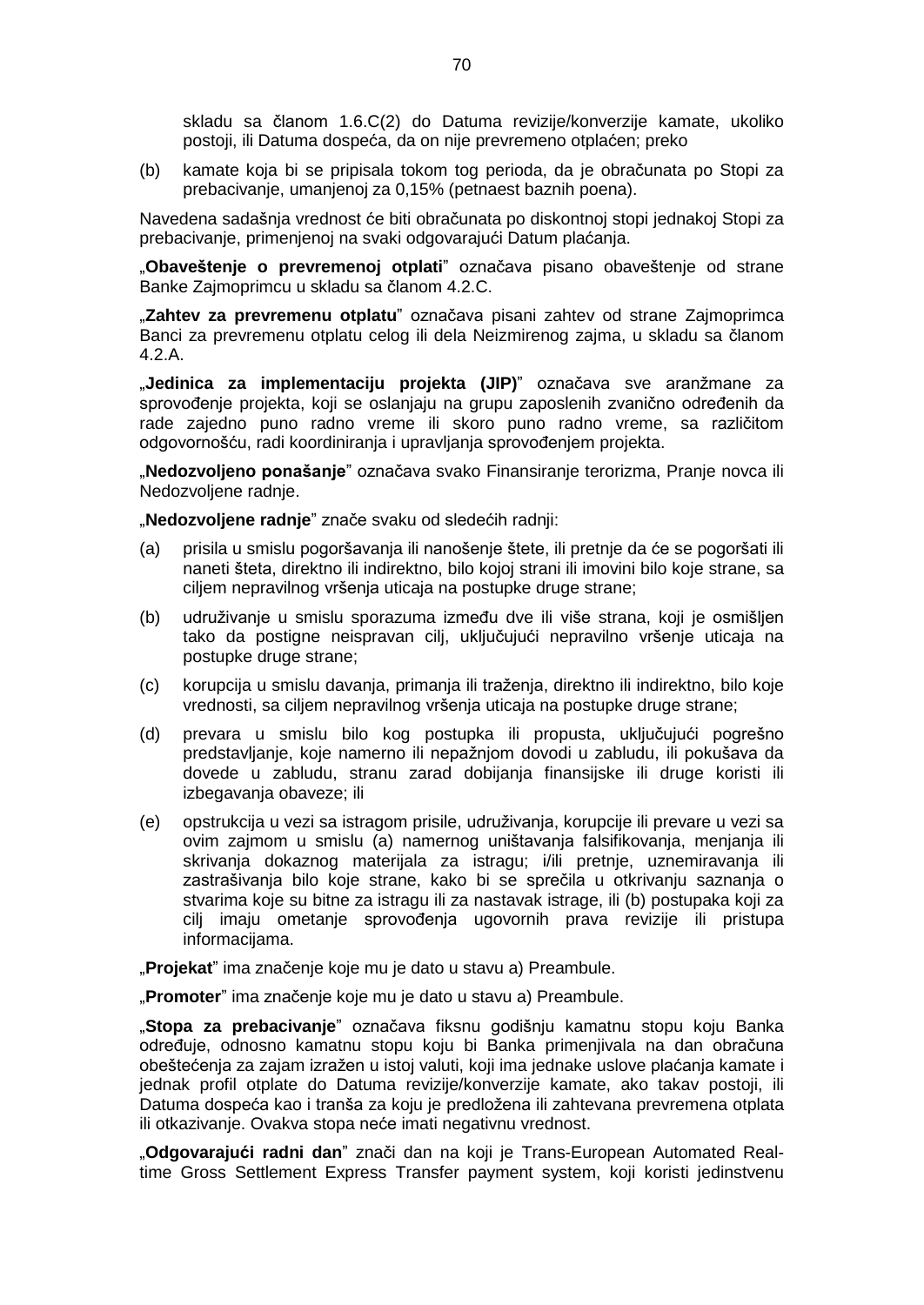zajedničku platformu i koji je pokrenut 19. novembra 2007. godine (TARGET2), otvoren za izmirenje plaćanja u evrima.

"**Datum otplate**" označavaće svaki Datum plaćanja određen za otplatu glavnice Tranše u Ponudi za isplatu, u skladu sa kriterijumima navedenih u članu 4.1.

"**Traženi odloženi datum isplate**" ima značenje koje mu je dato u članu 1.5.A(1)(b).

"**Lista sankcija**" označava:

- (a) sve ekonomske, finansijske i trgovinske restriktivne mere i embargo na oružje izrečene od strane Evropske unije u skladu sa Poglavljem 2 Odeljka V Ugovora o Evropskoj uniji kao i člana 215. Ugovora o funkcionisanju Evropske unije, dostupne na zvaničnim sajtovima EU http://ec.europa.eu/external\_relations/cfsp/sanctions/consol-list\_en.htm i http://eeas.europa.eu/cfsp/sanctions/docs/measures\_en.pdf, kako povremeno mogu biti izmenjene i dopunjene ili izdate na novijim stranicama; ili
- (b) sve ekonomske, finansijske i trgovinske restriktivne mere i embargo na oružje izrečene od strane Saveta bezbednosti Ujedinjenih nacija u skladu sa članom<br>41. Povelie UN. dostupne na zvaničnom saitu UN 41. Povelje UN, dostupne na zvaničnom sajtu UN http://www.un.org/Docs/sc/committees/INTRO.htm, kako povremeno mogu biti izmenjene i dopunjene ili izdate na novijim stranicama.

"**Sankcionisana lica**" označava pojedinca ili subjekat koji je naveden u jednoj ili više Lista sankcija.

"**Zakazani datum isplate**" znači datum na koji je Tranša zakazana za isplatu u skladu sa članom 1.2.B.

"**Obezbeđenje**" znači bilo koju hipoteku, zalog, založno pravo, opterećenje, prenos imovine, stavljanje pod hipoteku, ili drugo sredstvo obezbeđenja kojim se obezbeđuje bilo koja obaveza bilo kog lica, ili bilo koji drugi sporazum ili aranžman koji ima slično dejstvo.

"**Socijalni zakon**" označava svaki od:

- (a) zakona, pravila ili propisa primenljivih u Republici Srbiji koji se odnose na socijalna pitanja;
- (b) bilo kojeg MOR standarda; i
- (c) bilo kog ugovora Ujedinjenih nacija, konvencije ili sporazuma o ljudskim pravima potpisanog i ratifikovanog ili na drugi način važećeg i obavezujućeg za Republiku Srbiju.

"**Socijalna pitanja**" označavaju sve, ili bilo koje od sledećeg: (i) uslovi rada i zapošljavanja (ii) zdravlje i bezbednost na radu, (iii) zaštita i osnaživanje prava i interesa autohtonih naroda, etničkih manjina i ranjivih grupa, (iv) kulturno nasleđe (materijalno i nematerijalno), (v) javno zdravlje, sigurnost i bezbednost, (vi) nevoljno fizičko preseljenje i/ili raseljavanje iz ekonomskih razloga i gubitak prihoda lica, i (vii) javno učešće i angažovanje zainteresovanih strana.

"Raspon" znači fiksni raspon za EURIBOR (bilo da je plus ili minus) određen od strane Banke i o čemu je Zajmoprimac obavešten u odgovarajućoj Ponudi za isplatu ili Predlogu za reviziju/konverziju kamate.

"**Porez**" znači bilo koji porez, namet, dažbinu, carinu ili drugu naknadu ili zadržavanje slične prirode (uključujući bilo koji penal ili kamatu koja se plaća u vezi sa bilo kakvim neplaćanjem, ili odlaganjem u plaćanju istih).

"**Tehnički opis**" ima značenje koje mu je dato u Prembuli (a).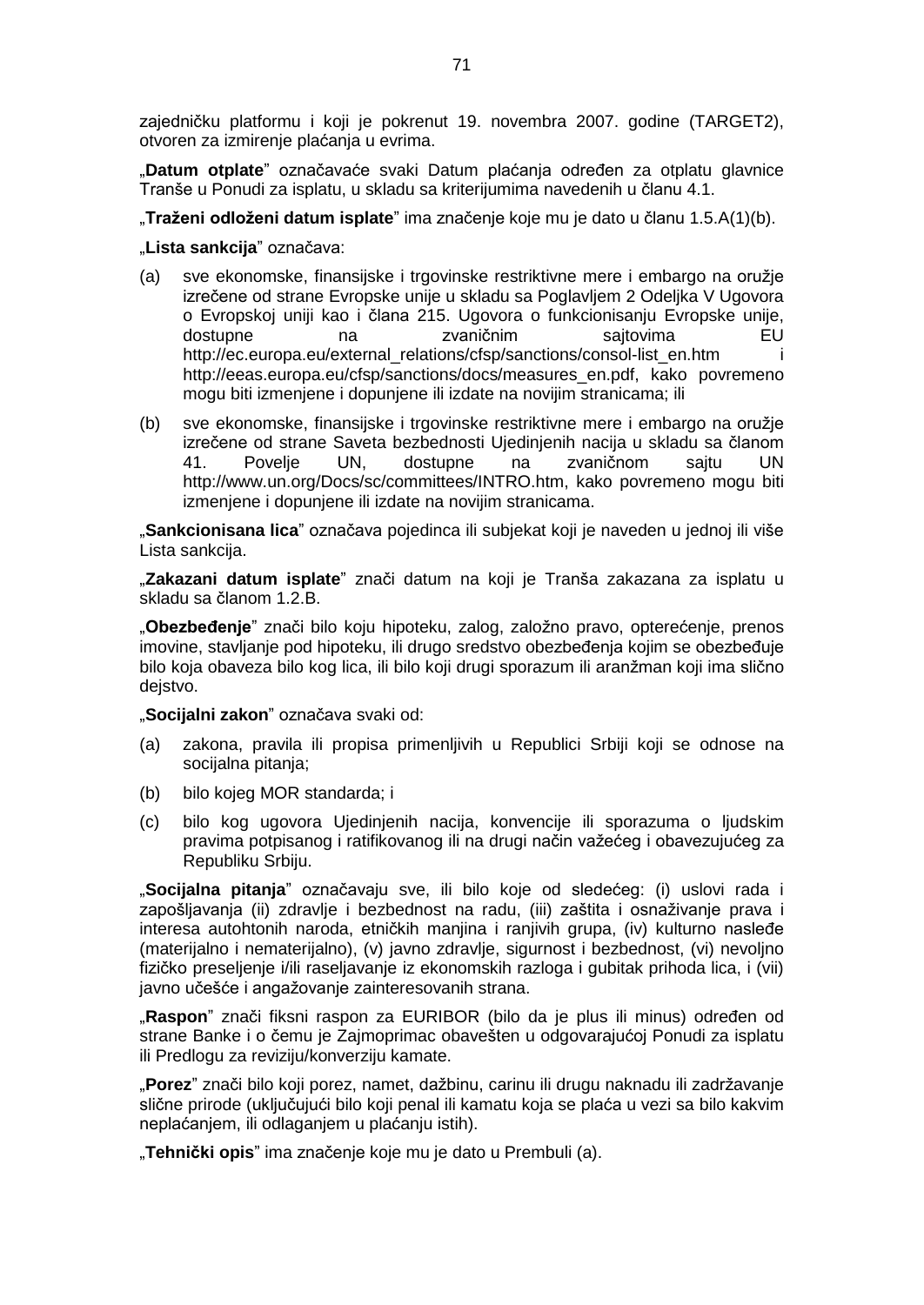"**Tranša**" znači svaku isplatu koja je izvršena ili treba da se izvrši prema ovom ugovoru. U slučaju da Prihvatanje isplate nije primljeno, Tranša označava Tranšu kako je ponuđena prema članu 1.2.B.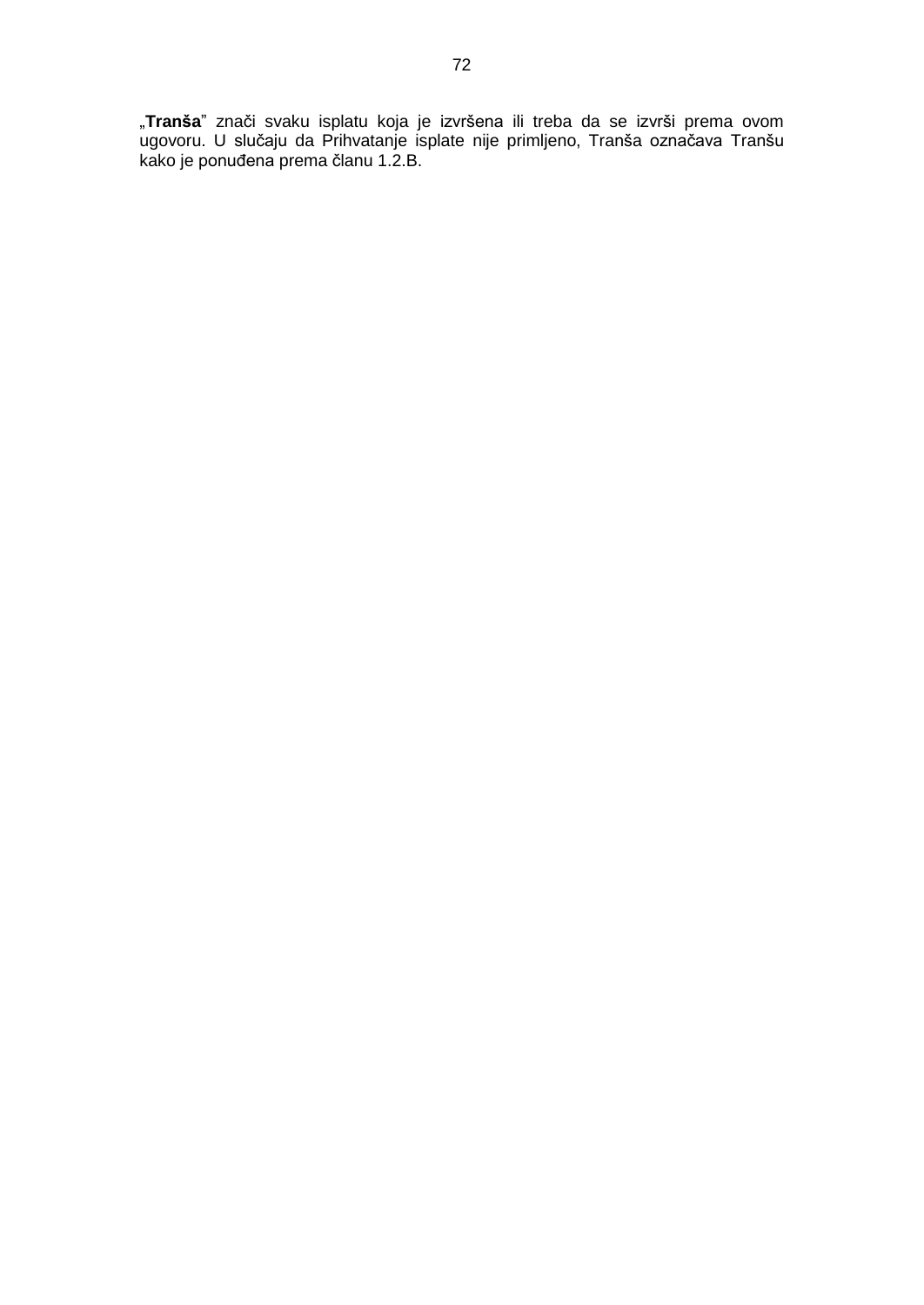# **Član 1.**

## **Kredit i isplata**

## **1.1 Iznos kredita**

Ovim ugovorom Banka odobrava Zajmoprimcu, a Zajmoprimac prihvata, kredit u iznosu od 25.000.000,00 EUR (dvadeset pet miliona evra) za finansiranje Projekta (u daljem tekstu: "**Kredit**").

# **1.2 Postupak isplate**

## **1.2.A Tranše**

Banka isplaćuje Kredit u 10 (deset) Tranši. Iznos svake Tranše, pod uslovom da to nije nepovučeni ostatak Kredita, biće u minimalnom iznosu od 1.000.000,00 EUR (jedan milion evra).

## **1.2.B Ponuda za isplatu**

Na zahtev Zajmoprimca i prema članu 1.4.A, pod uslovom da se nijedan događaj naveden u članu 1.5 ili članu 1.6.B ne desi i ne traje, Banka šalje Zajmoprimcu u roku od 5 (pet) Radnih dana nakon prijema takvog zahteva Ponudu za isplatu Tranše. Najkasniji datum za prijem od strane Banke takvog zahteva Zajmoprimca je 15 (petnaest) Radnih dana pre Krajnjeg datuma raspoloživosti kredita. Ponuda za isplatu definiše sledeće:

- a) iznos Tranše u EUR;
- b) Zakazani datum isplate, koji treba da bude Odgovarajući radni dan i koji pada najmanje 10 (deset) dana nakon datuma Ponude za isplatu i na dan ili pre Krajnjeg datuma raspoloživosti kredita;
- c) osnovu kamatne stope za Tranšu, koja može biti: (i) Tranša sa fiksnom stopom ili (ii) Tranša sa varijabilnom stopom, obe u skladu sa relevantnim odredbama člana 3.1;
- d) Datume plaćanja i prvi Datum plaćanja kamate za Tranšu;
- e) uslove otplate glavnice za Tranšu, u skladu sa odredbama člana 4.1;
- f) Datume otplata, kao i datume prve i poslednje otplate za Tranšu;
- g) Datum revizije/konverzije kamate, ukoliko to zahteva Zajmoprimac, za Tranšu;
- h) u slučaju Tranše sa fiksnom stopom fiksnu kamatnu stopu a u slučaju Tranše sa varijabilnom stopom Raspon, primenljiv do Datuma revizije/konverzije kamate, ukoliko je ima, ili do Datuma dospeća; i
- i) Rok za prihvatanje isplate.

# **1.2.C Prihvatanje isplate**

Zajmoprimac može da prihvati Ponudu za isplatu tako što će Banci dostaviti Obaveštenje o prihvatanju isplate ne kasnije od Roka za prihvatanje isplate. Obaveštenje o prihvatanju isplate će biti potpisano od strane Ovlašćenog potpisnika sa pravom pojedinačnog predstavljanja ili dva ili više Ovlašćenih potpisnika sa pravom zajedničkog predstavljanja i odrediće Račun za isplatu na koji će se izvršiti isplata Tranše u skladu sa članom 1.2.D

Ukoliko Ponudu za isplatu Zajmoprimac propisno prihvati u skladu sa njenim uslovima i odredbama ili na dan ili pre Roka za prihvatanje isplate, Banka će Prihvaćenu tranšu učiniti raspoloživom Zajmoprimcu u skladu sa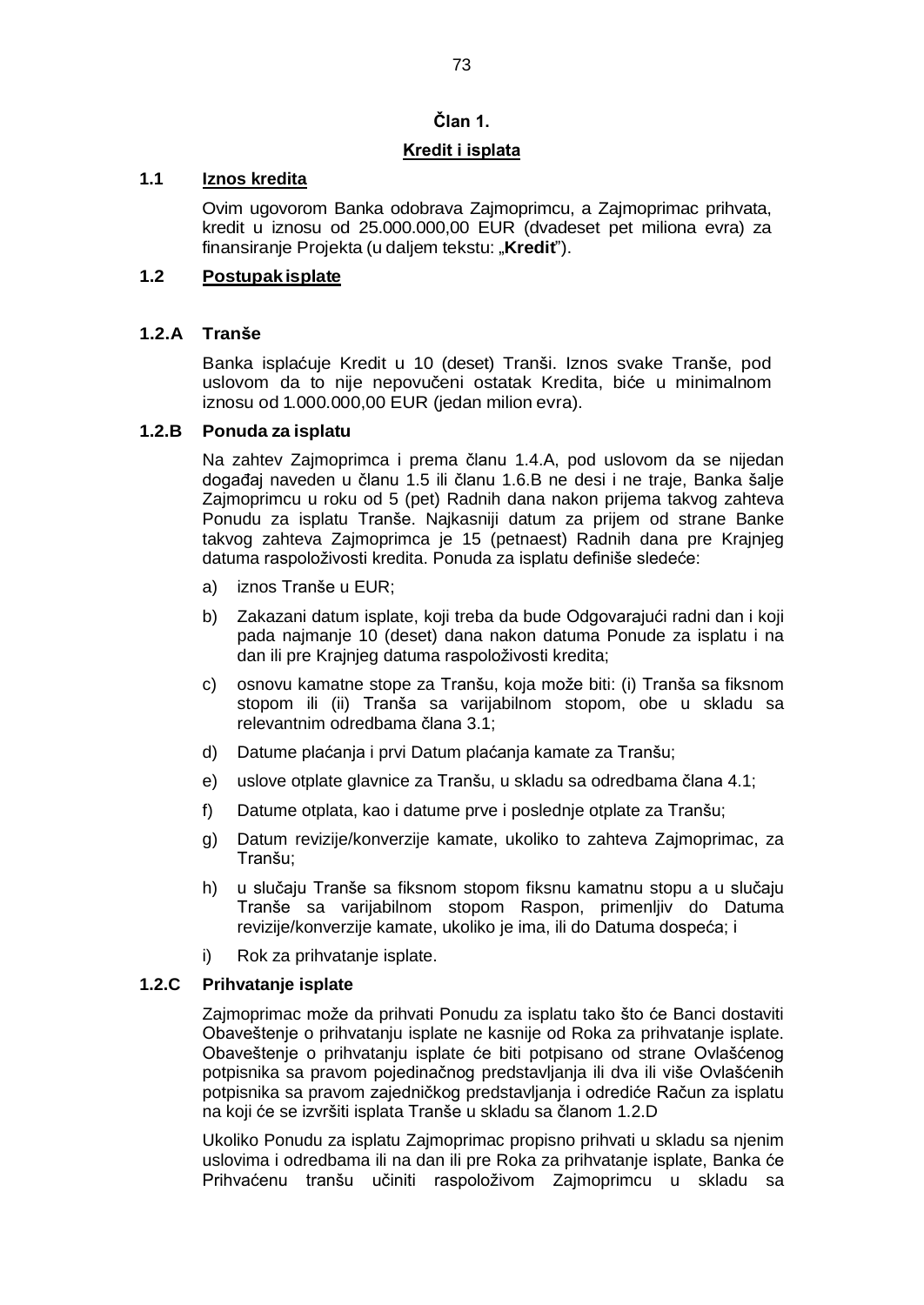relevantnom Ponudom za isplatu i podložno odredbama i uslovima ovog ugovora.

Smatra se da je Zajmoprimac odbio Ponudu za isplatu koja nije propisno prihvaćena u skladu sa njenim uslovima na dan ili pre Roka za prihvatanje isplate.

## **1.2.D Račun za isplatu**

Isplata se vrši na Račun za isplatu koji je naveden u određenom Prihvatanju isplate, pod uslovom da je takvo Prihvatanje isplate prihvatljivo za Banku.

Ne dovodeći u pitanje član 5.2(e), Zajmoprimac potvrđuje da plaćanja na Račun za isplatu predstavljaju isplate na osnovu ovog ugovora jednako kao da su izvršene na sopstveni bankarski račun Zajmoprimca.

Samo jedan Račun za isplatu može biti naveden za svaku pojedinačnu Tranšu.

## **1.3 Valuta isplate**

Banka isplaćuje svaku tranšu u EUR.

#### **1.3.A Uslovi za potpisivanje ugovora**

Banka je primila pismo od Zajmoprimca, u formi i sadržaju koji Banka smatra zadovoljavajućim, da su Republika Srbija i Bugarska donele konačnu odluku o ulaganju u vezi sa Projektom i da će cevovod biti izgrađen u celosti.

## **1.4 Uslovi isplate**

#### **1.4.A Uslovi koji prethode prvom zahtevu za Ponudu za isplatu**

Banka je primila od Zajmoprimca u formi i sadržaju koji Banka smatra zadovoljavajućim:

- a) dokaz da je potpisivanje ovog ugovora od strane Zajmoprimca propisno odobreno i da je/su lica koja potpisuju ugovor u ime Zajmoprimca propisno ovlašćena za to, sa uzorkom potpisa svakog takvog lica; i
- b) Listu ovlašćenih potpisnika i računa;
- c) Procenu uticaja na životnu sredinu (EIA), uključujući odgovarajuću ocenu, ukoliko je potrebna, kao i povezane procedure odobrenja koje treba da se izvrše na način koji Banka smatra zadovoljavajućim. Za celu dužinu interkonektora, Zajmoprimac će pružiti informacije o statusu bugarske deonice; i
- d) Zahtev za izradu potrebnog ekološkog i sociološkog plana upravljanja (ESMP) koji treba da bude obuhvaćen Ugovorom o radovima. Ovaj plan, treba da se razradi na način koji je zadovoljavajući za EIB pre početka bilo kakvih građevinskih radova na lokacijama.

pre zahteva za Ponudom za isplatu prema članu 1.2.B od strane Zajmoprimca. Bilo koji zahtev za Ponudom za isplatu koji uputi Zajmoprimac pre nego što Banka primi gore navedena dokumenta i na način kako to Banka zahteva, smatraće se da nije upućen.

#### **1.4.B Prva Tranša**

A. Isplata prve Tranše prema članu 1.2 je uslovljena prijemom od strane Banke, u obliku i sadržaju za nju zadovoljavajućim, na dan ili pre datuma koji pada 5 (pet) Radnih dana pre Zakazanog datuma isplate (i u slučaju odlaganja prema članu 1.5, Traženog odloženog datuma isplate ili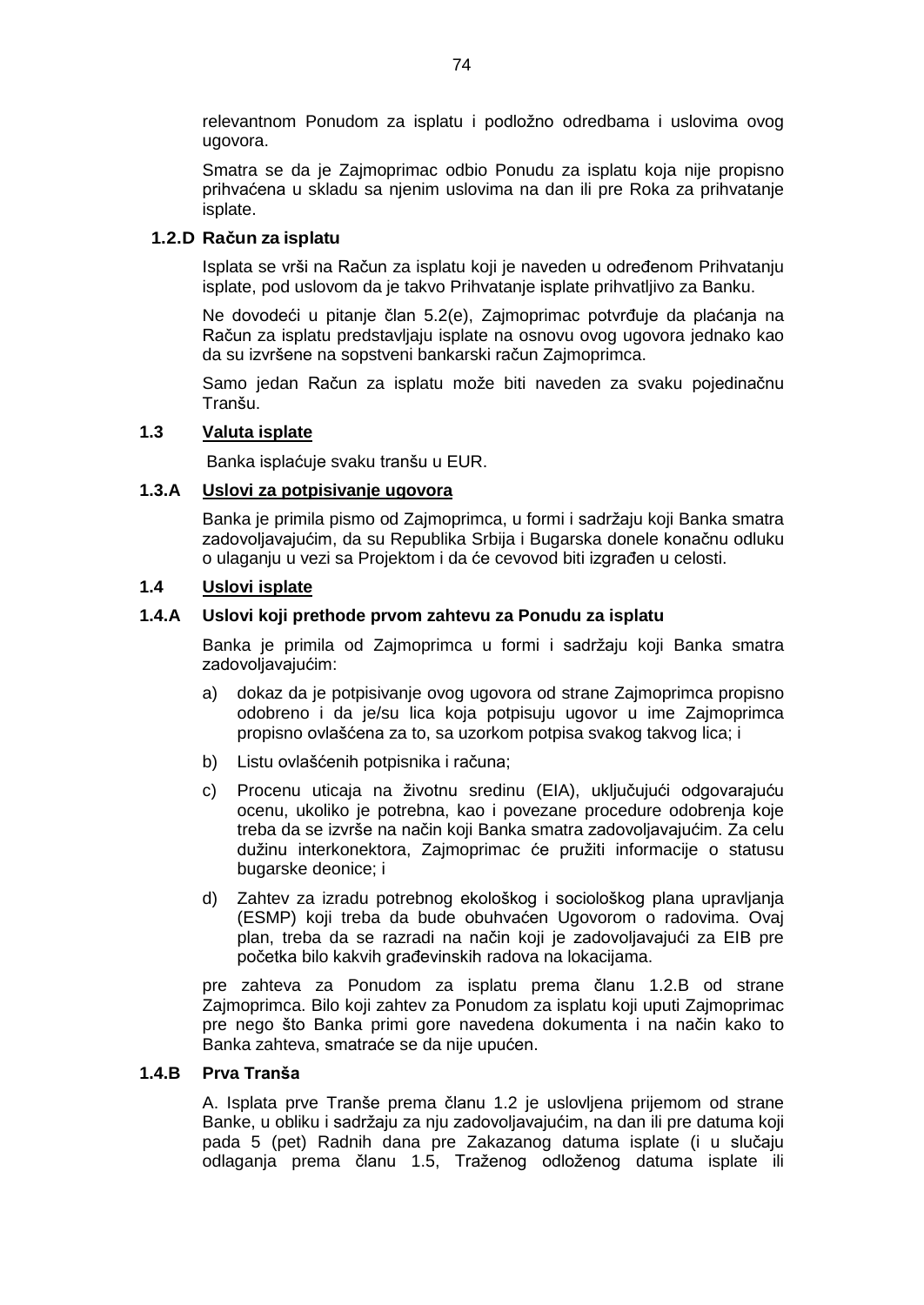Dogovorenog odloženog datuma isplate, prema potrebi), sledeće dokumente ili dokaze:

- (a) dokaz da je Zajmoprimac dobio sva neophodna Odobrenja, zahtevana u vezi sa ovim ugovorom i Projektom;
- (b) povoljno pravno mišljenje izdato na engleskom jeziku Ministra pravde Zajmoprimca kojim se potvrđuje, između ostalog (i) ovlašćenje lica koja potpisuju ovaj ugovor u ime Zajmoprimca; (ii) da je Ugovor propisno potpisan od strane Zajmoprimca i da predstavlja zakonitu, važeću i obavezujuću obavezu Zajmoprimca u skladu sa uslovima istog; (iii) validni izbor zakona Velikog Vojvodstva Luksemburga i Suda pravde Evropske unije po ovom ugovoru; i (iv) priznavanje i pravosnažnost presuda Suda pravde Evropske unije u bilo kom postupku koji se sprovodi u Republici Srbiji u vezi sa ovim ugovorom;
- (c) da je Zajmoprimac preduzeo sve aktivnosti neophodne za izuzimanje od oporezivanja za sva plaćanja glavnice, kamate i ostalih iznosa koji dospevaju na plaćanje po ovom ugovoru, kao i da se dozvoli isplata svih iznosa bruto bez odbitka poreza na izvoru;
- (d) da su dobijene sve neophodne saglasnosti u pogledu devizne kontrole kako bi se omogućio prijem isplate kako je predviđeno ovim ugovorom, otplata zajma i plaćanje kamate i svih ostalih iznosa koji dospevaju po ovom ugovoru; takve saglasnosti moraju se odnositi i na otvaranje i vođenje računa na koji se uplaćuju sredstva Kredita.

#### **1.4.C Sve Tranše**

Isplata svake Tranše u skladu sa članom 1.2, uključujući i prvu, zavisi od ispunjenja sledećih uslova:

- (a) da je Banka primila, u formi i sadržaju za nju prihvatljivim, na dan ili pre datuma koji pada 5 (pet) Radnih dana pre Zakazanog datuma isplate (i u slučaju odlaganja prema članu 1.5, Traženog odloženog datuma isplate ili Dogovorenog odloženog datuma isplate, prema potrebi) za predloženu Tranšu, sledeće dokumente ili dokaze:
	- (i) potvrdu Zajmoprimca u formi iz Priloga E potpisanu od strane ovlašćenog predstavnika Zajmoprimca i datiranu ne ranije od datuma koji pada 15 dana pre Zakazanog datuma isplate (i, u slučaju odlaganja prema članu 1.5, Traženog odloženog datuma isplate ili Dogovorenog odloženog datuma isplate, prema potrebi);
	- (ii) sa izuzetkom Prve tranše, dokaz da Zajmoprimac ili Promoter ili Korisnici ima/imaju Prihvatljivih troškova u iznosu koji je barem jednak iznosu od 80% (osamdeset procenata) iznosa prethodno isplaćene Tranše i 100% (sto procenata) od iznosa svih prethodno isplaćenih Tranši;
	- (iii) dokaz da će Zajmoprimac ili Promoter ili Korisnici isplatiti Prihvatljive troškove, u iznosu Tranše u okviru 180 (sto osamdeset) dana nakon Zakazanog datuma isplate odgovarajuće Tranše;
	- (iv) primerak svakog drugog ovlašćenja ili drugog dokumenta, mišljenja ili tvrdnje za koji je Banka obavestila Zajmoprimca da je neophodan ili poželjan u vezi sa zaključenjem i realizacijom i aktivnostima predviđenim ovim ugovorom ili zakonitošću, važenjem, obaveznošću i sprovodivošću istih; i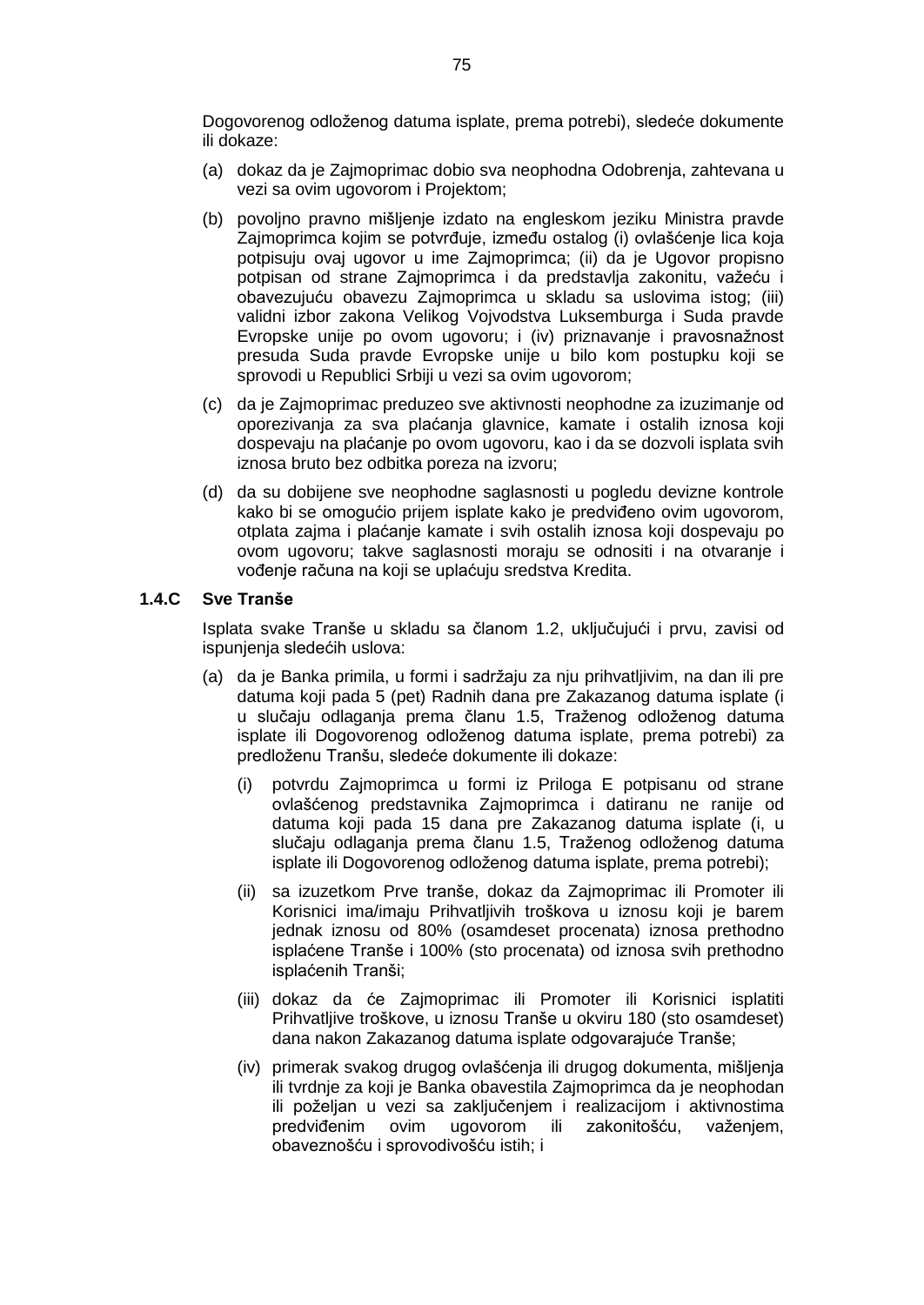- (v) da su sve činjenice i izjave, sadržane u Preambuli, tačne i ispravne u svakom pogledu;
- (vi) da je Garancija EU važeća, obavezujuća i pravosnažna i da nisu nastupili događaji ili okolnosti koji bi po mišljenju Banke mogli štetno da utiču na pravnu, važeću, obavezujuću i pravosnažnu prirodu Garancije EU, njenu primenljivost na bilo koju Tranšu po ovom ugovoru ili na pravo Banke da zahteva po EU garanciji;
- (vii) da je Republika Srbija Država koja ispunjava kriterijume;
- (viii) da je Okvirni sporazum važeći, obavezujući i pravosnažan i nisu nastupili događaji ili okolnosti koji bi po mišljenju Banke mogli štetno da utiču na pravnu, važeću, obavezujuću i pravosnažnu prirodu Okvirnog sporazuma;
- (b) da na Zakazani datum isplate (i, u slučaju odlaganja prema članu 1.5, na Traženi odloženi datum isplate ili Dogovoreni odloženi datum isplate, prema potrebi) za predloženu Tranšu:
	- (i) tvrdnje i garancije koje se ponavljaju u skladu sa članom 6.9 su ispravne u svakom pogledu; i
	- (ii) nisu nastupili niti jedan događaj ili okolnost koji predstavljaju ili bi protokom vremena ili davanjem obaveštenja po ovom ugovoru predstavljali:
		- (1) Slučaj neispunjenja obaveze; ili
		- (2) Slučaj prevremene otplate

i da se ne nastavljaju neotklonjeni ili bez odricanja ili bi proistekli iz isplate predložene Tranše.

## **1.5 Odlaganje isplate**

#### **1.5.A Osnov za odlaganje**

1.5.A(1) ZAHTEV ZAJMOPRIMCA

Zajmoprimac može da pošalje pisani zahtev Banci tražeći odlaganje isplate Prihvaćene tranše. Pisani zahtev mora biti primljen od strane Banke najmanje 5 (pet) Radnih dana pre Zakazanog datuma za isplatu Prihvaćene tranše i u njemu će navesti:

- (a) ukoliko Zajmoprimac želi da odloži isplatu u celosti ili delimično i ukoliko se odluči za delimično odlaganje, iznos koji je potrebno odložiti; i
- (b) datum do kojeg Zajmoprimac želi da odloži isplatu gorenavedenog iznosa ("**Traženi odloženi datum isplate**ˮ), koji mora biti datum koji pada ne kasnije od:
	- (i) 6 (šest) meseci od njegovog Zakazanog datuma isplate;
	- (ii) 30 (trideset) dana pre prvog Datuma otplate Tranše; i
	- (iii) Krajnjeg datuma raspoloživosti.

Nakon prijema takvog pisanog zahteva, Banka će odložiti isplatu određenog iznosa do Traženog odloženog datuma isplate.

- 1.5.A(2) NEISPUNjAVANjE USLOVA ZA ISPLATU
	- (a) Isplata Prihvaćene tranše biće odložena ukoliko bilo koji od uslova za isplatu takve Prihvaćene tranše koji se pominju u članu 1.4 nisu ispunjeni: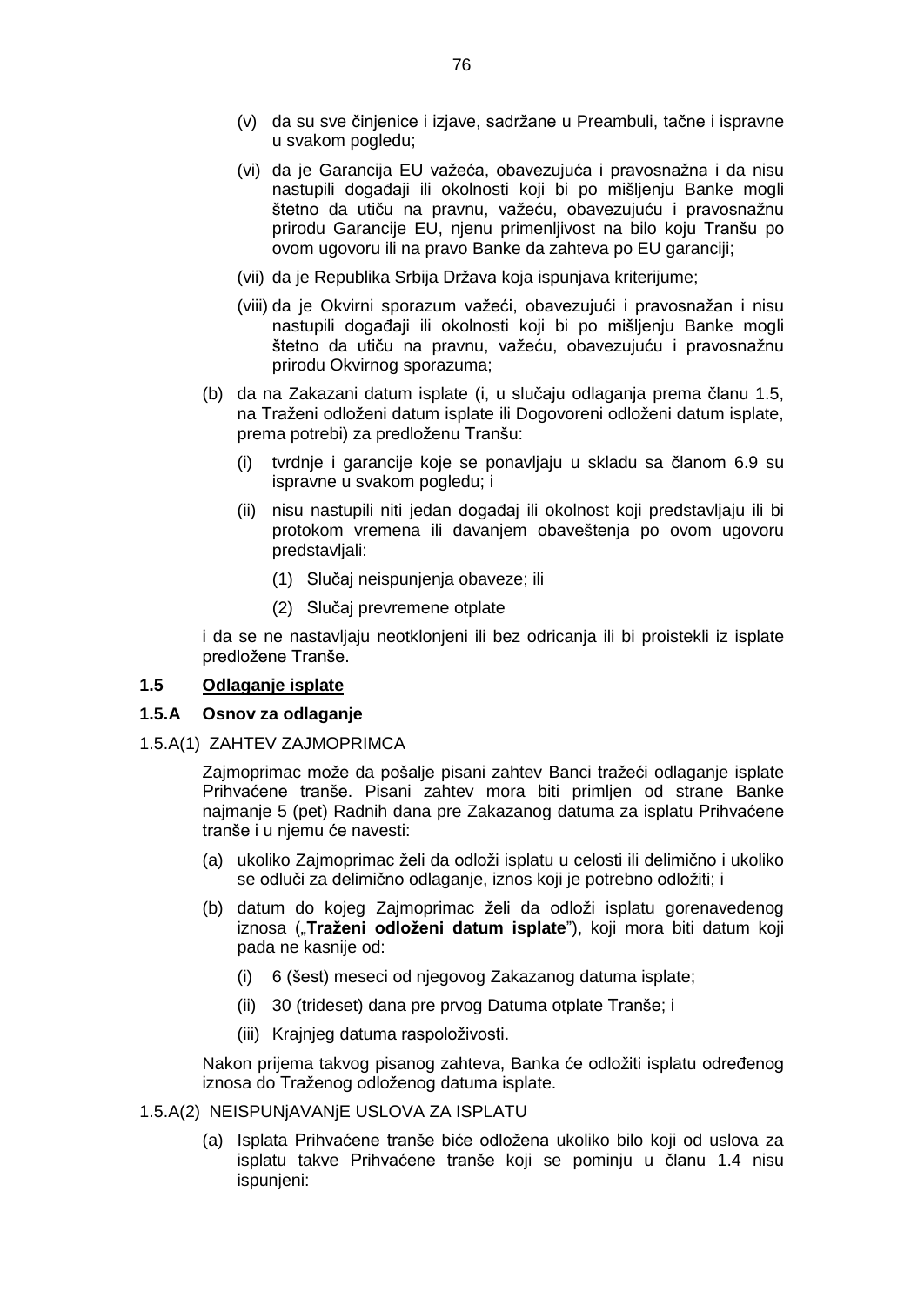- (i) na datum određen za ispunjenje takvog uslova u članu 1.4; i
- (ii) na njegov Zakazani datum isplate (ili, tamo gde je Zakazani datum isplate prethodno bio odložen, očekivani datum za isplatu).
- (b) Banka i Zajmoprimac će dogovoriti datum do kojeg će isplata takve Prihvaćene tranše biti odložena ("**Dogovoreni odloženi datum isplate**"), koji mora biti datum koji pada:
	- (i) ne ranije od 5 (pet) Radnih dana nakon ispunjenja svih uslova za isplatu; i
	- (ii) ne kasnije od Krajnjeg datuma raspoloživosti.
- (c) Ne dovodeći u pitanje pravo Banke da suspenduje i/ili otkaže nepovučeni deo Kredita u celini ili delimično prema članu 1.6.B, Banka će odložiti isplatu takve Prihvaćene tranše do Dogovorenog odloženog datuma isplate.

#### 1.5.A(3) OBEŠTEĆENjE ZA ODLAGANjE

Ukoliko je isplata Prihvaćene tranše odložena u skladu sa stavovima 1.5.A(1) ili 1.5.A(2) iznad, Zajmoprimac će platiti Obeštećenje za odlaganje.

#### **1.5.B Otkazivanje isplate odložene za 6 (šest) meseci**

Ukoliko je isplata odložena za više od 6 (šest) meseci ukupno u skladu sa članom 1.5.A, Banka može dostavljanjem pisanog obaveštenja Zajmoprimcu da otkaže isplatu i taj otkaz će stupiti na snagu na datum naznačen u tom obaveštenju. Iznos isplate koju je Banka otkazala prema ovom članu 1.5.B ostaće na raspolaganju za isplatu prema članu 1.2.

#### **1.6 Otkazivanje i obustava**

#### **1.6.A Pravo Zajmoprimca na otkazivanje**

Zajmoprimac može pisanim obaveštenjem koje šalje Banci da otkaže neisplaćeni deo Kredita. Pisano obaveštenje:

- (a) mora da precizira ukoliko Zajmoprimac želi da otkaže neisplaćeni deo Kredita u celosti ili delimično i ukoliko se odluči za delimično otkazivanje, iznos Kredita koji Zajmoprimac želi da otkaže; i
- (b) ne sme se odnositi na Prihvaćenu tranšu koja ima Zakazani datum isplate koji pada u roku od 5 (pet) Radnih dana nakon datuma ovog obaveštenja.

Nakon prijema takvog pisanog obaveštenja, Banka će otkazati traženi neisplaćeni deo Kredita sa trenutnim dejstvom.

#### **1.6.B Pravo Banke na obustavu i otkazivanje**

- (a) Obaveštenjem Zajmoprimcu u pisanoj formi, Banka može u celosti ili delimično u bilo kom trenutku da obustavi i/ili (nezavisno od situacije ukoliko se desi Slučaj poremećaja na tržištu) otkaže neisplaćeni deo Kredita ukoliko se dogode sledeći slučajevi:
	- (i) Slučaj prevremene otplate;
	- (ii) Slučaj neispunjenja obaveza;
	- (iii) događaj ili okolnost koji bi protokom vremena ili davanjem obaveštenja prema ovom ugovoru predstavljala Slučaj prevremene otplate ili Slučaj neispunjenja obaveza;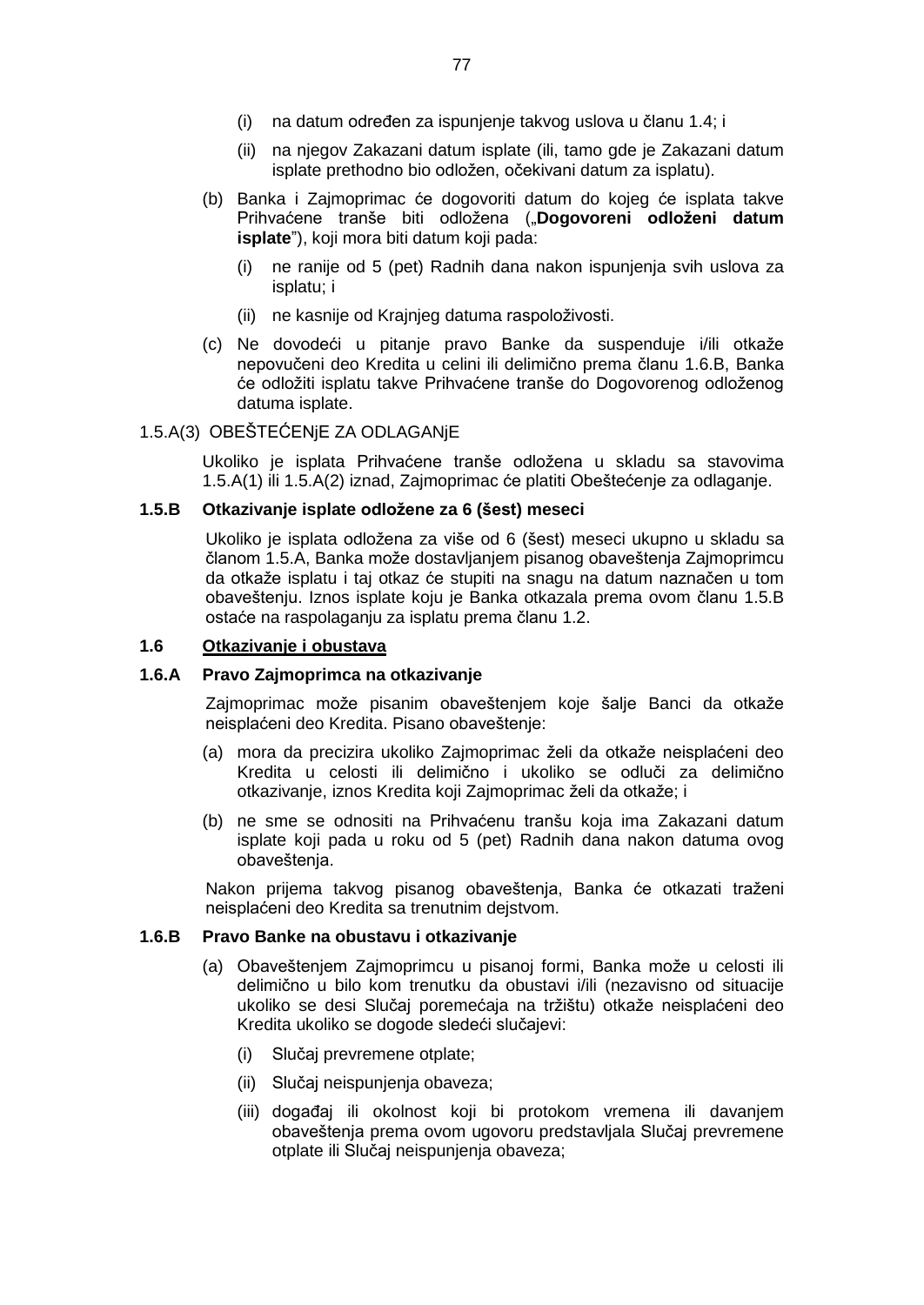- (iv) ukoliko Republika Srbija više nije Država koja ispunjava kriterijume po Mandatu;
- (v) Materijalno štetna promena; ili
- (vi) Slučaj poremećaja na tržištu pod uslovom da Banka nije primila Prihvatanje isplate.
- (b) Na datum takvog pisanog obaveštenja određeni neisplaćeni deo Kredita biće obustavljen i/ili otkazan sa trenutnim dejstvom. Bilo koja obustava se nastavlja dok Banka ne završi obustavu ili ne otkaže obustavljeni iznos.

#### **1.6.C Obeštećenje za obustavu i otkazivanje Tranše**

1.6.C(1) OBUSTAVA

Ako Banka obustavi Prihvaćenu tranšu, nakon Slučaja prevremenog plaćanja sa naknadom ili Slučaja neispunjenja obaveza ili nakon što se desi Materijalno štetna promena, Zajmoprimac plaća Banci Obeštećenje za odlaganje, obračunato na iznos obustavljene isplate.

- 1.6.C(2) OTKAZIVANjE
	- (a) Ukoliko se otkaže Prihvaćena tranša koja je Tranša sa fiksnom stopom:
		- (i) od strane Zajmoprimca u skladu sa članom 1.6.A;
		- (ii) od strane Banke nakon što nastupi Slučaj prevremenog plaćanja sa naknadom ili nakon što se desi Materijalno štetna promena ili u skladu sa članom 1.5.B ili članom 1.6.B(a)(iv).

Zajmoprimac će platiti Banci Obeštećenje za prevremenu otplatu. Obeštećenje za prevremenu otplatu biće obračunato kao da je otkazani iznos bio isplaćen i otplaćen na Zakazani datum isplate ili kao da je isplata Tranše trenutno odložena ili obustavljena na datum obaveštenja o otkazu.

- (b) Ako Banka otkaže Prihvaćenu tranšu nakon što nastupi Slučaj neispunjenja obaveza, Zajmoprimac će obeštetiti Banku u skladu sa članom 10.3.
- (c) Osim u slučajevima navedenim pod (a) ili (b) iznad, nikakvo obeštećenje se ne plaća nakon otkazivanja Tranše.

#### **1.7 Otkazivanje nakon Krajnjeg datuma raspoloživosti**

Na datum nakon Krajnjeg datuma raspoloživosti, i ukoliko nije drugačije posebno dogovoreno od strane Banke u pisanoj formi, bilo koji deo Kredita za koji nije primljeno Prihvatanje isplate u skladu sa članom 1.2.C, automatski se otkazuje, bez bilo kakvog obaveštenja koje Banka uručuje Zajmoprimcu i bez obaveze koja nastaje za bilo koju ugovornu stranu.

## **1.8 Iznosi dospeli prema članu 1.5 i 1.6**

Iznosi dospeli prema članovima 1.5 i 1.6 plaćaće se u EUR. Oni su plativi u roku od 15 (petnaest) dana od kada Zajmoprimac primi zahtev Banke ili u bilo kom dužem roku navedenom u zahtevu Banke.

#### **Član 2.**

#### **Zajam**

#### **2.1 Iznos Zajma**

Zajam se sastoji od ukupnih iznosa Tranši koje je Banka isplatila po Kreditu, kako je potvrđeno od strane Banke, saglasno članu 2.3.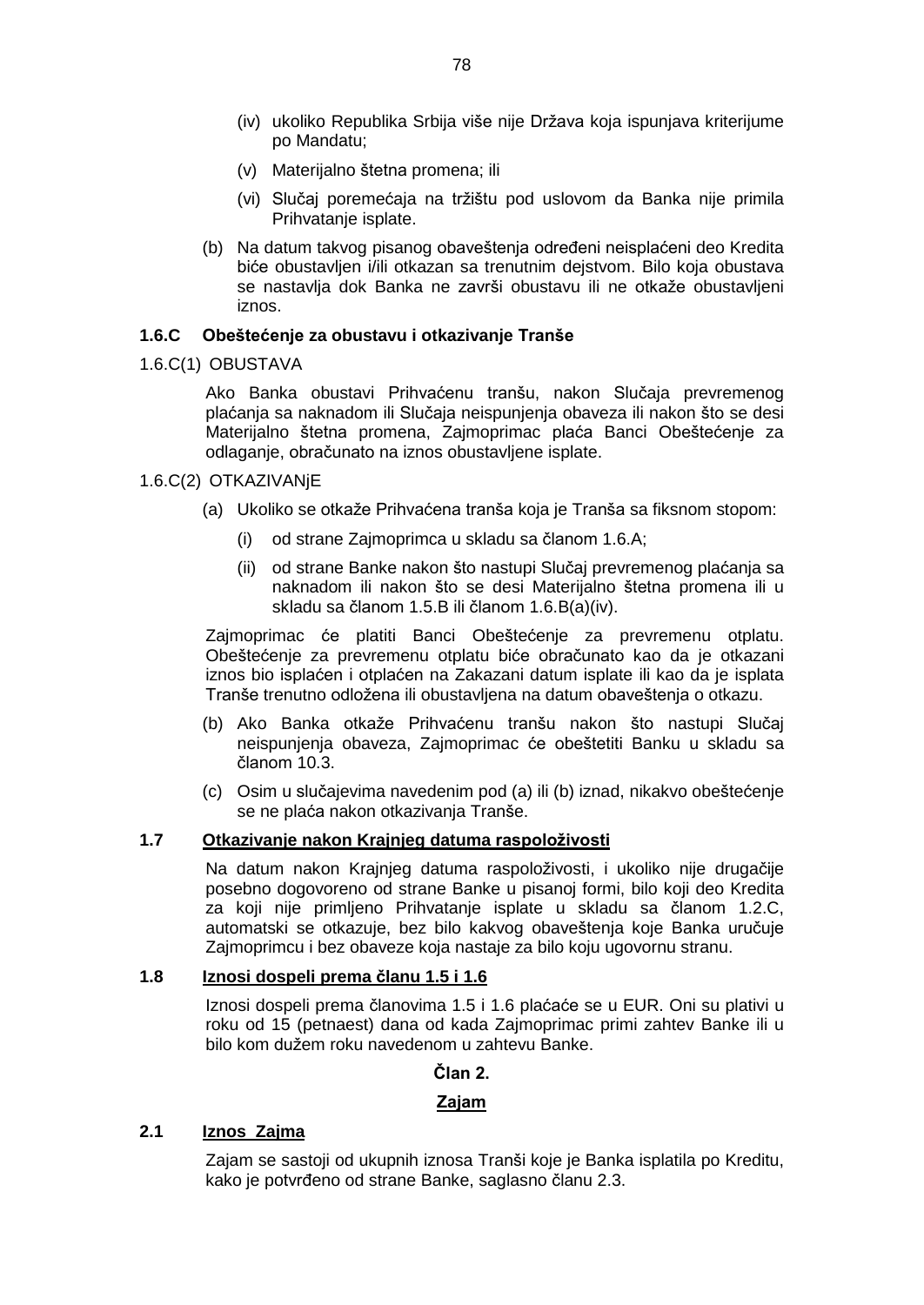#### **2.2 Valuta otplate, kamata i drugi troškovi**

Kamatu, otplate i druge troškove koji se plaćaju u vezi sa svakom Tranšom, Zajmoprimac je dužan da plaća u valuti u kojoj se Tranša isplaćuje.

Bilo koje drugo plaćanje, ukoliko ga bude, vrši se u valuti koju određuje Banka, uzimajući u obzir valutu rashoda koji će biti plaćen tom isplatom.

## **2.3 Potvrda Banke**

Banka dostavlja Zajmoprimcu plan otplate koji se navodi u članu 4.1, ukoliko je to potrebno, koja prikazuje Datum isplate, valutu, isplaćeni iznos, uslove otplate i kamatnu stopu za tu Tranšu, ne kasnije od 10 (deset) kalendarskih dana nakon Zakazanog datuma isplate za svaku Tranšu.

#### **Član 3.**

## **Kamata**

### **3. Kamatna stopa**

### **3.1.A Tranše sa fiksnom stopom**

Zajmoprimac plaća kamatu na neizmireni iznos svake Tranše sa fiksnom stopom po Fiksnoj stopi kvartalno, polugodišnje ili godišnje na odgovarajuće Datume plaćanja kako je navedeno u Ponudi za isplatu, počev od prvog takvog Datuma plaćanja nakon Datuma isplate Tranše. Ako je period od Datuma isplate do prvog Datuma plaćanja 15 (petnaest) dana ili manje, onda se plaćanje kamate obračunate u tom periodu odlaže do sledećeg Datuma plaćanja.

Kamata se obračunava na osnovu člana 5.1.(a).

#### **3.1.B Tranše sa varijabilnom stopom**

Zajmoprimac plaća kamatu na neizmireni iznos svake Tranše sa varijabilnom stopom po Varijabilnoj stopi kvartalno, polugodišnje ili godišnje, na odgovarajuće Datume plaćanja, kako je navedeno u Ponudi za isplatu, počev od prvog takvog Datuma plaćanja nakon Datuma isplate Tranše. Ako je period od Datuma isplate do prvog Datuma plaćanja 15 (petnaest) dana ili manje, onda se plaćanje kamate obračunate u tom periodu odlaže do sledećeg Datuma plaćanja.

Banka obaveštava Zajmoprimca o Varijabilnoj stopi u roku od 10 (deset) dana nakon početka svakog Referentnog perioda za varijabilnu stopu.

Ako se, saglasno članovima 1.5 i 1.6 isplata bilo koje Tranše sa varijabilnom stopom dogodi posle Zakazanog datuma isplate, EURIBOR koji se primenjuje za prvi Referentni period za varijabilnu stopu primenjuje se kao da je isplata izvršena na Zakazani datum isplate.

Kamata se obračunava za svaki Referentni period za varijabilnu stopu na osnovu člana 5.1.(b).

## **3.1.C Revizija ili konverzija Tranši**

Kada Zajmoprimac izabere opciju da izvrši reviziju ili konverziju osnovice kamatne stope Tranše, on će, od efektivnosti Datuma revizije/konverzije kamate (u skladu sa postupkom opisanim u Prilogu D), platiti kamatu po stopi utvrđenoj u skladu sa odredbama Priloga D.

#### **3.2 Kamata na neizmirene iznose**

Ne dovodeći u pitanje član 10. i kao izuzetak od člana 3.1, ako Zajmoprimac ne plati bilo koji iznos koji je dospeo prema ovom ugovoru na datum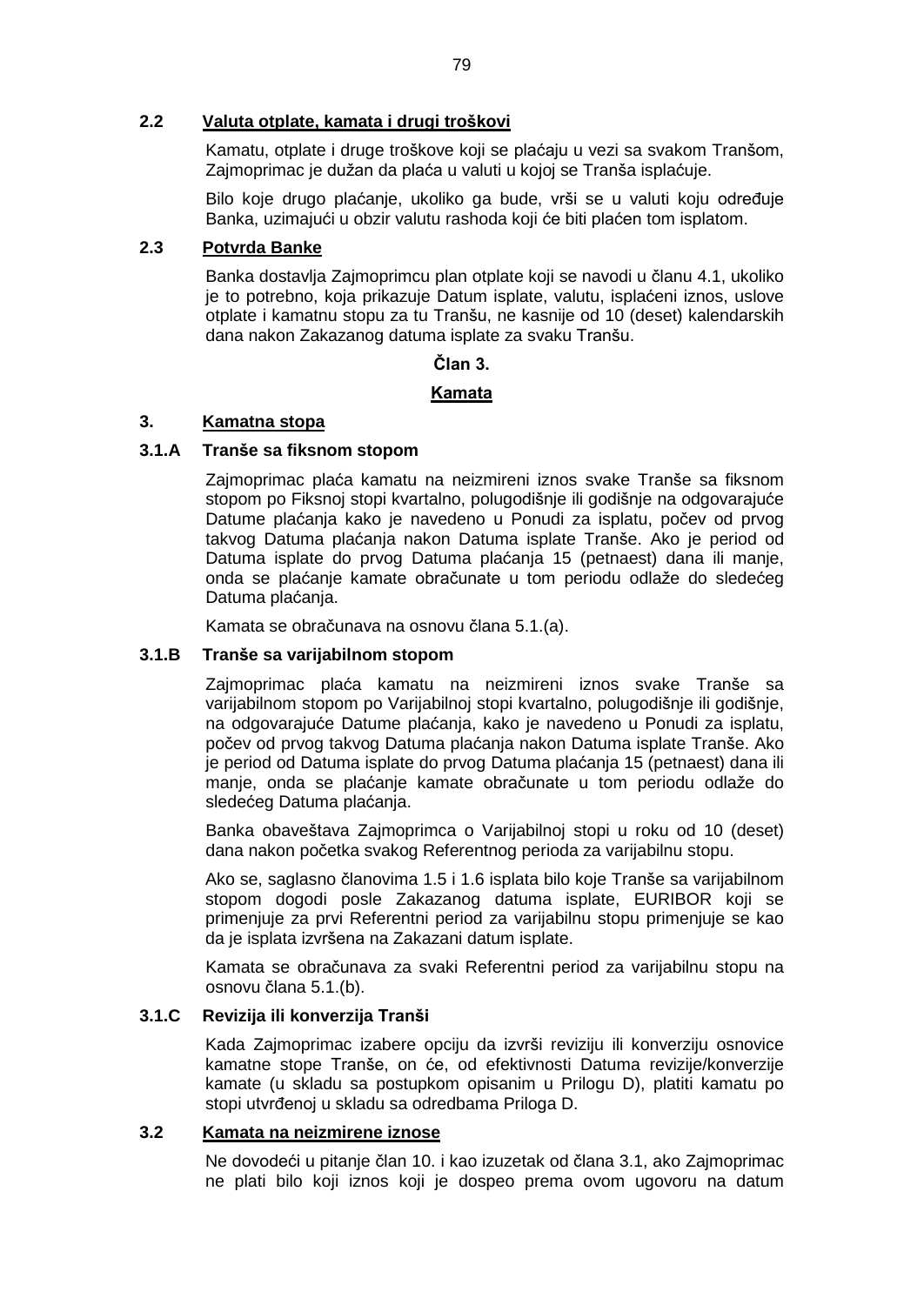dospeća obaveze, obračunavaće se kamata, na bilo koji neizmireni iznos koji dospeva pod uslovima ovog ugovora, od datuma dospeća do datuma stvarnog plaćanja, po godišnjoj stopi jednakoj:

- (a) za neizmirene iznose u pogledu Tranše sa varijabilnom kamatnom stopom, plaćaće se Varijabilna kamatna stopa plus 2% (200 baznih poena);
- (b) za neizmirene iznose u pogledu Tranše sa fiksnom kamatnom stopom, plaćaće će veći iznos od
	- (i) primenljive Fiksne kamatne stope plus 2% (200 baznih poena); i
	- (ii) EURIBOR plus 2% (200 baznih poena);
- (c) za neizmirene iznose osim navedenih pod (a) i (b), EURIBOR plus 2% (200 baznih poena),

i plaćaće se u skladu sa zahtevom Banke. U svrhu određivanja EURIBOR-a u vezi sa ovim članom 3.2, odgovarajući periodi u smislu Priloga B su uzastopni periodi u trajanju od jednog meseca koji počinju na datum dospeća. Bilo koja dospela neplaćena kamata može biti kapitalizovana u skladu sa članom 1154 Građanskog zakonika Luksemburga. Kako bi se izbegla sumnja, kapitalizacija kamate će se desiti samo za dospelu neplaćenu kamatu koja nije izmirivana više od godinu dana. Zajmoprimac ovim daje unapred saglasnost da se dospela neizmirena kamata za period duži od godinu dana obračuna kao složena kamata i da će, posle kapitalizacije, takva neizmirena kamata proizvesti kamatu po kamatnoj stopi koja je data u članu 3.2.

Ukoliko je neizmireni iznos u valuti drugačijoj od valute Zajma, sledeća godišnja stopa se primenjuje, naime odgovarajuća međubankarska stopa koju banka generalno koristi za transakcije u toj valuti plus 2% (200 baznih poena), obračunato u skladu sa tržišnom praksom za svaku stopu.

## **3.3 Slučaj poremećaja na tržištu**

Ako se u bilo koje vreme od prijema Prihvatanja isplate od strane Banke u vezi sa Tranšom, i do datuma koji pada 30 (trideset) kalendarskih dana pre Zakazanog datuma isplate, dogodi Slučaj poremećaja na tržištu, Banka može obavestiti Zajmoprimca da je ova klauzula stupila na snagu. U tom slučaju, sledeća pravila će se primenjivati:

(a) kamatna stopa koja se primenjuje za takvu Prihvaćenu tranšu do Datuma dospeća ili Datuma revizije/konverzije kamate, ukoliko postoji, biće stopa (izražena kao procentualna godišnja stopa) za koju Banka utvrdi da je njen ukupni trošak za finansiranje odgovarajuće Tranše, na osnovu tada primenjive interno kreirane referentne stope Banke ili alternativnog metoda za određivanje te stope, koji Banka delujući razumno utvrdi.

Zajmoprimac ima pravo da pisanim putem odbije takvu isplatu unutar krajnjeg roka navedenog u obaveštenju i snosiće rezultirajuće troškove, ako postoje, u kom slučaju Banka neće izvršiti isplatu i odgovarajući deo Kredita ostaje na raspolaganju za isplatu prema članu 1.2.B. Ako Zajmoprimac ne odbije isplatu na vreme, ugovorne strane su saglasne da su isplata i uslovi iste u potpunosti obavezujući za obe ugovorne strane.

(b) Raspon ili Fiksna stopa koje je Zajmoprimac prethodno prihvatio, više se neće primenjivati za tu Tranšu.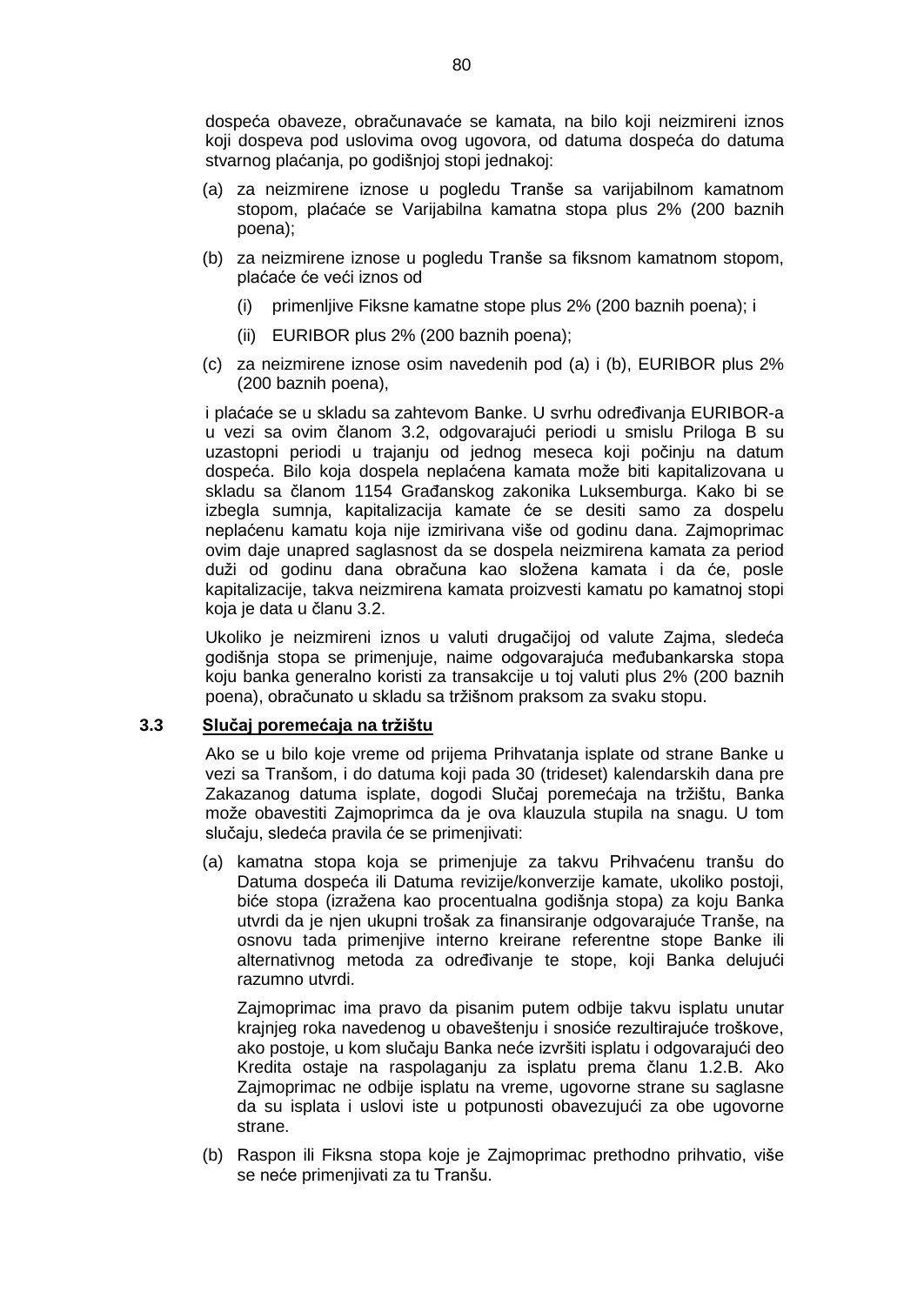# **Član 4.**

# **Otplata**

# **4.1 Redovna otplata**

## **4.1.A Otplata u ratama**

- (a) Zajmoprimac otplaćuje svaku Tranšu u ratama na Datume plaćanja navedene u odgovarajućoj Ponudi za isplatu u skladu sa uslovima plana otplate dostavljenog saglasno članu 2.3.
- (b) Svaki plan otplate izradiće se na osnovu sledećeg:
	- (i) u slučaju Tranše sa fiksnom stopom, bez Datuma revizije/konverzije kamate, otplata se vrši kvartalno, polugodišnje ili godišnje, jednakim ratama glavnice ili stalnim ratama glavnice i kamate;
	- (ii) u slučaju Tranše sa fiksnom stopom, sa Datumom revizije/konverzije kamate ili Tranše sa varijabilnom stopom, otplata se vrši u jednakim kvartalnim, polugodišnjim ili godišnjim ratama glavnice;
	- (iii) prvi Datum otplate svake Tranše je Datum plaćanja koji pada ne ranije od 30 (trideset) dana od Zakazanog datuma isplate i ne kasnije od prvog Datuma otplate, odmah posle 5. (pete) godišnjice Zakazanog datuma isplate Tranše; i
	- (iv) poslednji Datum otplate svake Tranše biće Datum plaćanja koji pada ne ranije od 4 (četiri) godine i ne kasnije od 25 (dvadesetpet) godina od Zakazanog datuma isplate.

## **4.2 Dobrovoljna prevremena otplata**

## **4.2.A Izbor prevremene otplate**

Zavisno od članova 4.2.B, 4.2.C i 4.4, Zajmoprimac može da izvrši prevremeno plaćanje svih ili dela bilo koje Tranše, zajedno sa obračunatom kamatom i obeštećenjima ako postoje, dajući Zahtev za prevremenu otplatu najmanje 30 (trideset) kalendarskih dana ranije, precizirajući:

- a) Iznos prevremene otplate;
- b) Datum prevremene otplate;
- c) ako je primenljivo, izbor metoda primene Iznosa prevremene otplate kredita u skladu sa članom 5.5.C(a); i
- d) broj ugovora.

Zahtev za prevremenu otplatu je neopoziv.

#### **4.2.B Obeštećenje za prevremenu otplatu**

#### 4.2.B(1) TRANŠA SA FIKSNOM STOPOM

U skladu sa članom 4.2.B(3) niže u tekstu, ako Zajmoprimac prevremeno otplati Tranšu sa fiksnom stopom, Zajmoprimac plaća Banci na Datum prevremene otplate Obeštećenje za prevremenu otplatu kredita u odnosu na Tranšu sa fiksnom stopom koja je prevremeno otplaćena.

4.2.B(2) TRANŠA SA VARIJABILNOM STOPOM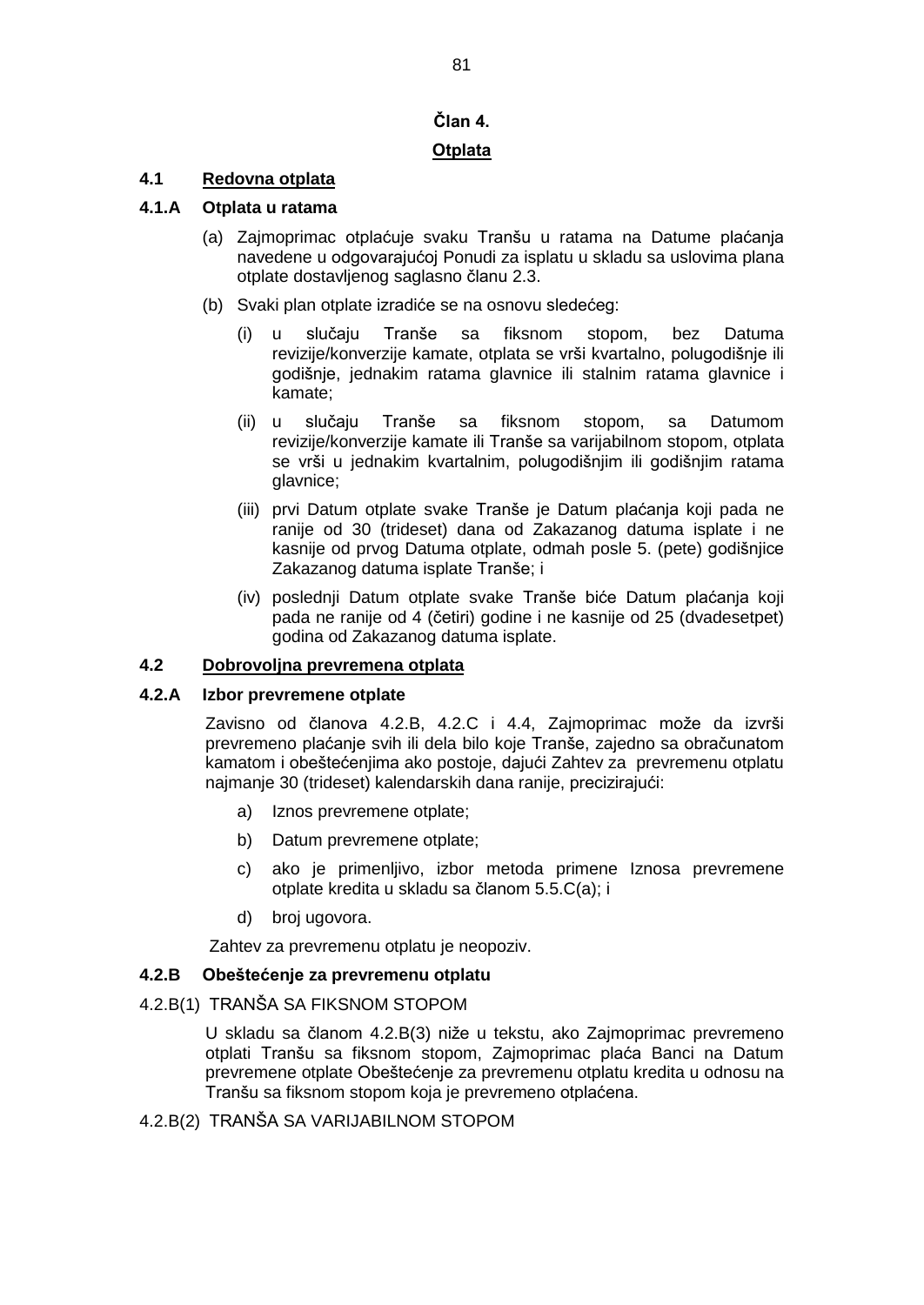U skladu sa članom 4.2.B(3) niže u tekstu, Zajmoprimac može prevremeno otplatiti neku Tranšu sa varijabilnom stopom bez obeštećenja, na bilo koji odgovarajući Datum plaćanja.

#### 4.2.B(3) REVIZIJA/KONVERZIJA

Prevremena otplata Tranše na njen Datum Revizije/Konverzije kamate može biti izvršena bez obeštećenja osim ukoliko Zajmoprimac u pisanoj formi nije prihvatio Fiksnu kamatnu stopu u pogledu Predloga Revizije/Konverzije kamate, kao što je prihvaćeno u članu 1.2.C ili u skladu sa Prilogom D.

### **4.2.C Mehanizmi prevremene otplate**

Po predaji od strane Zajmoprimca Banci Zahteva za prevremenu otplatu, Banka će izdati Obaveštenje o prevremenoj otplati Zajmoprimcu, najkasnije 15 (petnaest) dana pre Datuma prevremene otplate. Obaveštenje o prevremenoj otplati će sadržati Iznos prevremene otplate, obračunatu kamatu dospelu do tada, Obeštećenje za prevremenu otplatu, plativo prema članu 4.2.B, ili, ako je slučaj, da nikakvo obeštećenje nije dospelo, metod primene iznosa prevremene otplate kredita i ukoliko je Obeštećenje za prevremenu otplatu primenljivo, rok do kojeg Zajmoprimac može da prihvati Obaveštenje o prevremenoj otplati.

Ako Zajmoprimac prihvati Obaveštenje o prevremenoj otplati ne kasnije od roka (ukoliko postoji) preciziranog u Obaveštenju o prevremenoj otplati, Zajmoprimac će izvršiti prevremenu otplatu. U bilo kom drugom slučaju, Zajmoprimac ne može izvršiti prevremenu otplatu.

Zajmoprimac će uz Iznos prevremene otplate platiti obračunatu kamatu, Obeštećenje za prevremenu otplatu i naknadu iz člana 4.2.D, ako postoji, dospelih na Iznos prevremene otplate, kako je navedeno u Obaveštenju o prevremenoj otplati.

## **4.2.D Administrativna naknada**

Ukoliko Zajmoprimac prevremeno otplati Tranšu na datum koji nije određeni Datum plaćanja, ili ukoliko Banka vanredno prihvati, isključivo u zavisnosti od odluke Banke, Zahtev za prevremenu otplatu uz prethodno obaveštenje koje je kraće od 30 (trideset) kalendarskih dana, Zajmoprimac će platiti Banci administrativnu naknadu u iznosu koji Banka saopšti Zajmoprimcu.

#### **4.3 Obavezna prevremena otplata**

#### **4.3.A Slučajevi prevremene otplate**

## 4.3.A(1) SMANjENjE TROŠKA PROJEKTA

Ako ukupan trošak Projekta padne ispod cifre navedene u stavu b) Preambule tako da iznos Kredita prevazilazi:

- (a) 50% (pedeset posto) od takvog ukupnog troška Projekta, ili
- (b) 90% (devedeset posto) zbirnog iznosa sa bilo kojim drugim sredstvima Evropske unije koja su na raspolaganju za Projekat,

Banka može odmah, obaveštenjem Zajmoprimcu, da otkaže neisplaćen deo Kredita i/ili zahtevati prevremenu otplatu Neizmirenog zajma do iznosa kojim Kredit prevazilazi limite napred navedene pod (a) i (b), zajedno sa obračunatom kamatom i svim drugim iznosima obračunatim i neizmirenim prema ovom ugovoru u vezi sa proporcijom Neizmirenog duga koji treba da se prevremeno otplati. Zajmoprimac vrši plaćanje tražene sume na datum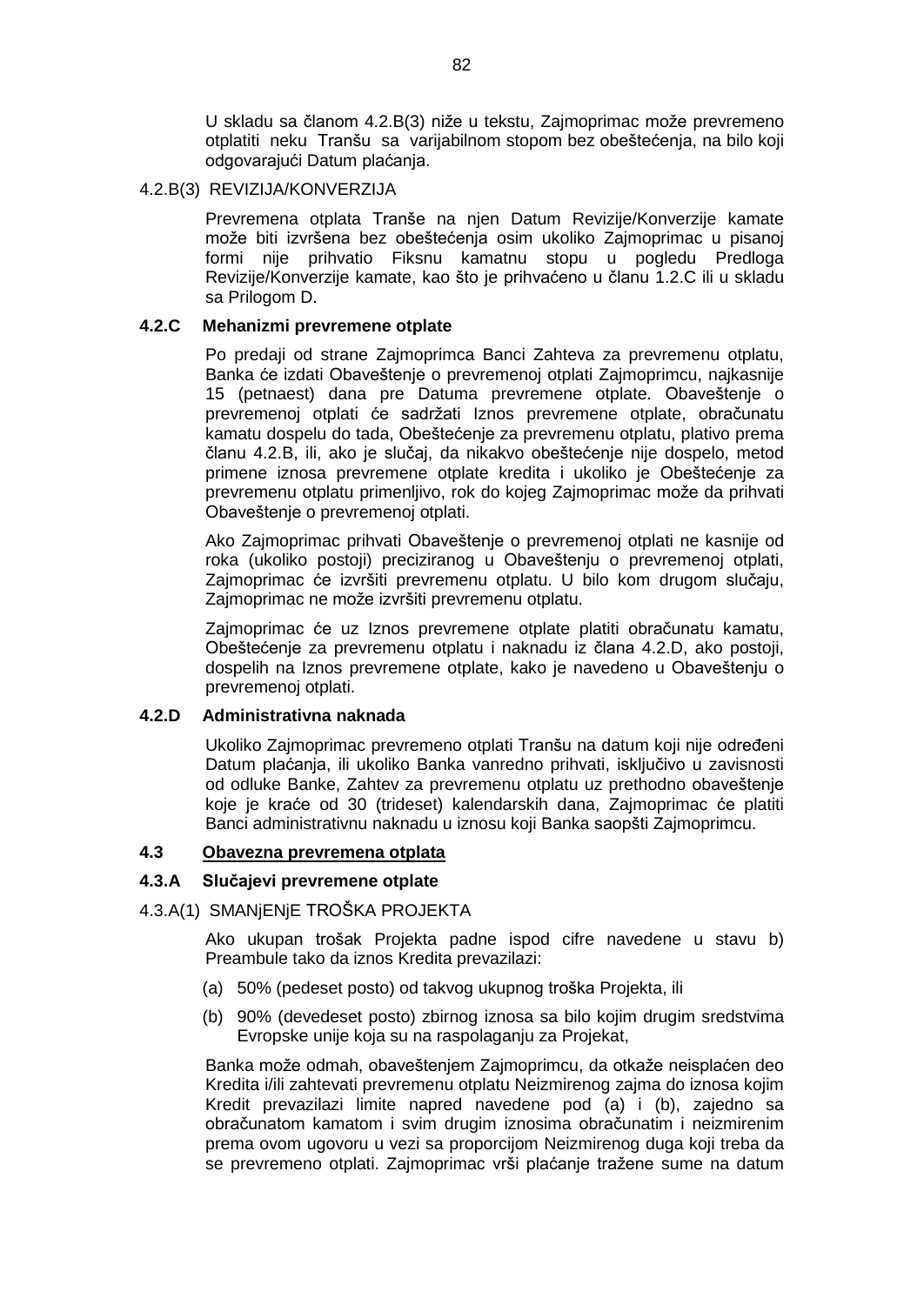koji je navela Banka, taj datum je datum koji pada ne ranije od 30 (trideset) dana od datuma zahteva.

#### 4.3.A(2) *PARI PASSU* U ODNOSU NA FINANSIRANjE KOJE NIJE OD EIB-a

Ako Zajmoprimac dobrovoljno prevremeno otplati (radi izbegavanja sumnje, prevremena otplata će uključiti otkup ili otkaz gde je to primenljivo) delimično ili u celosti bilo koji iznos finansiranja koje nije od strane EIB-a i:

- (a) takva prevremena otplata se ne obavlja iz sredstava revolving kreditne linije (izuzev otkazivanja revolving kreditne linije);
- (b) takva prevremena otplata se ne obavlja iz sredstava nekog zajma ili drugog zaduženja, sa rokom barem jednakim preostalom roku prevremeno otplaćenog iznosa finansiranja koje nije od strane EIB-a;

Banka može obaveštenjem Zajmoprimcu otkazati neisplaćeni deo Kredita i zahtevati prevremenu otplatu Neizmirenog Zajma, zajedno sa obračunatom kamatom i svim drugim iznosima koji su obračunati i neizmireni po ovom ugovoru u vezi sa proporcijom Neizmirenog zajma koji se prevremeno otplaćuje. Proporcija Neizmirenog zajma koji Banka može da zahteva da se prevremeno otplati biće ista kao i proporcija koju prevremeno otplaćeni iznos finansiranja koji nije od strane EIB-a snosi u ukupnom neisplaćenom iznosu svih finansiranja koja nisu od strane EIB-a.

Zajmoprimac izvršava plaćanje traženog iznosa na datum naveden od strane Banke, takav datum je datum koji pada ne ranije od 30 (trideset) dana od datuma zahteva.

U svrhe ovog člana, "**Finansiranje koje nije od EIB-a**" uključuje bilo koji zajam, (osim Zajma i bilo kog drugog direktnog zajma Banke Zajmoprimcu), obveznicu ili drugi oblik finansijskog zaduženja ili bilo koju obavezu za plaćanje ili otplatu novčanih obaveza, koja je prvobitno odobrena Zajmoprimcu na rok duži od 3 (tri) godine.

#### 4.3.A(3) SLUČAJ PROMENE ZAKONA

Zajmoprimac će bez odlaganja obavestiti Banku o nastupanju Slučaja promene zakona ili verovatnoći nastupanja. U takvom slučaju, ili ako Banka ima opravdan razlog da veruje da je došlo ili da predstoji Slučaj promene zakona, Banka može zahtevati da je Zajmoprimac konsultuje. Do takve konsultacije mora doći u roku od 30 (trideset) dana od datuma zahteva Banke. Ako je, po isteku 30 (trideset) dana od datuma takvog zahteva za konsultacije, mišljenje Banke da posledice Slučaja promene zakona ne mogu biti ublažene na zadovoljavajući način, Banka može obaveštenjem Zajmoprimcu, da otkaže neisplaćeni deo Kredita i/ili zahtevati prevremenu otplatu Neizmirenog zajma, zajedno sa obračunatom kamatom i svim drugim obračunatim i neizmirenim iznosima prema ovom ugovoru.

Zajmoprimac izvršava plaćanje zahtevanog iznosa na datum koji precizira Banka, taj datum je datum koji pada ne manje od 30 (trideset) dana od datuma zahteva.

U smislu ovog člana "**Slučaj promene zakona**" znači donošenje zakona, proglašavanje, potpisivanje ili ratifikaciju ili bilo koju promenu ili izmenu i dopunu bilo kog zakona, pravila ili propisa (ili u primeni ili u zvaničnom tumačenju bilo kog zakona, pravila ili propisa) koji nastaju posle datuma ovog ugovora i koji bi, po uverenju Banke, materijalno smanjio sposobnost Zajmoprimca da izvrši svoje obaveze prema ovom ugovoru.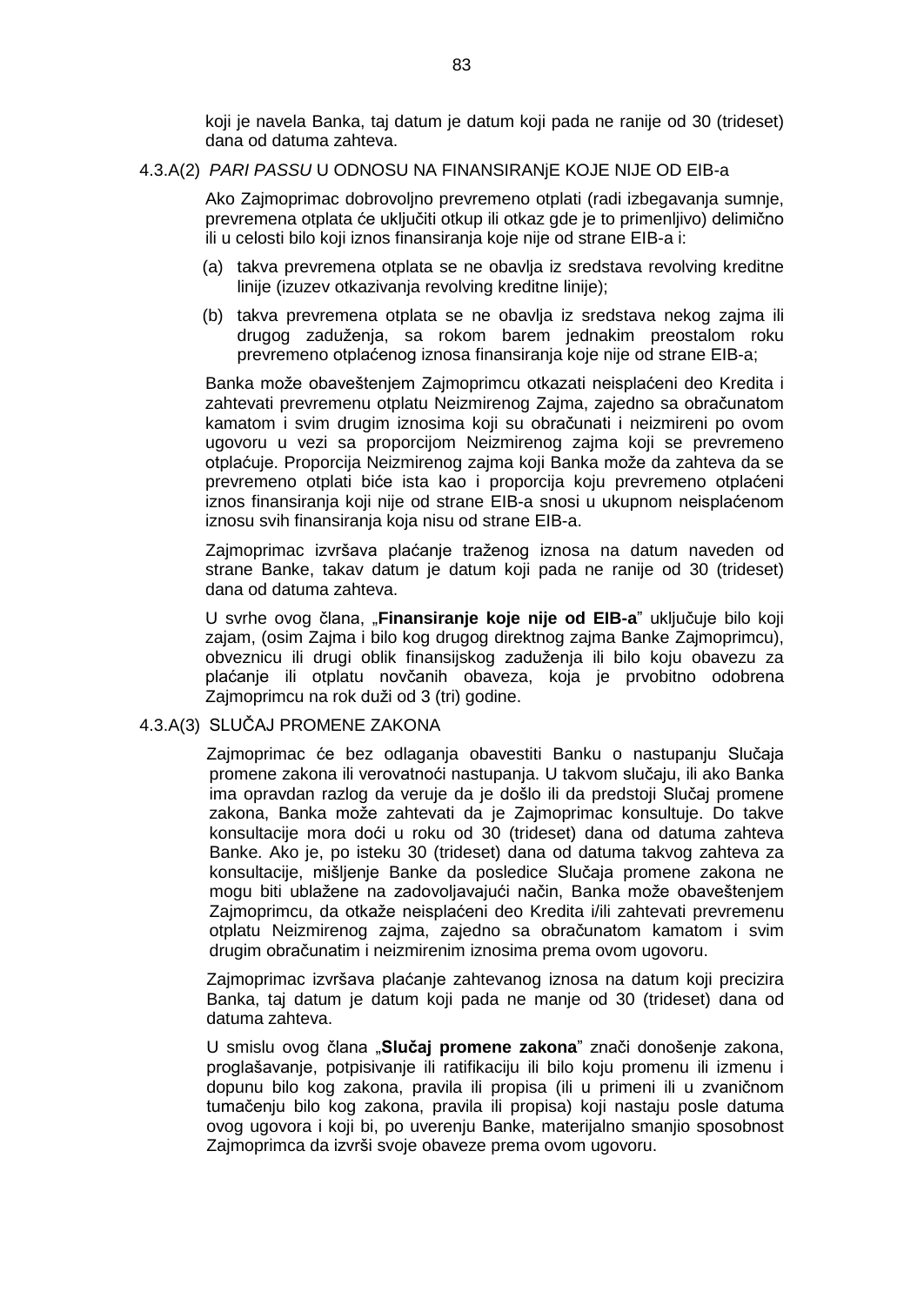#### 4.3.A(4) NEZAKONITOST

Ukoliko:

- (a) postane nezakonito u bilo kojoj važećoj nadležnosti da Banka obavlja bilo koju od njenih obaveza kako su predviđene u ovom ugovoru, ili da finansira ili održava Zajam,
- (b) Okvirni ugovor jeste ili će prema opravdanom mišljenju Banke verovatno postati:
	- (i) nepriznat ili raskinut od strane Republike Srbije ili neobavezujući za Republiku Srbiju u bilo kom pogledu;
	- (ii) nevažeći u skladu sa svojim uslovima ili Republika Srbija tvrdi da je nevažeći u skladu sa svojim uslovima; ili
	- (iii) prekršen, u smislu da bilo koja obaveza koju je preuzela Republika Srbija prema Okvirnom ugovoru prestaje da se ispunjava u pogledu bilo kog zajma datog bilo kom zajmoprimcu na teritoriji Republike Srbije, iz sredstava Banke ili Evropske unije; ili
- (c) u pogledu Garancije EU:
	- (i) nije više važeća ili pravosnažna i izvršiva;
	- (ii) ovde navedeni uslovi za pokrivanje nisu ispunjeni;
	- (iii) ne primenjuje se ni na jednu isplaćenu Tranšu ili koja će biti isplaćena po ovom ugovoru; ili
	- (iv) nije važeća u skladu sa svojim uslovima ili se tvrdi da je nevažeća u skladu sa svojim uslovima,

Banka može, obaveštenjem Zajmoprimcu, odmah (i) obustaviti ili otkazati neisplaćeni deo Kredita; i/ili (ii) zahtevati prevremenu otplatu Zajma, zajedno sa obračunatom kamatom i svim drugim iznosima koji su obračunati ili neizmireni prema ovom ugovoru, na datum naveden od strane Banke u njenom obaveštenju Zajmoprimcu.

#### **4.3.B Mehanizam prevremene otplate**

Bilo koji iznos zahtevan od strane Banke saglasno članu 4.3.A, zajedno sa bilo kojom kamatom ili drugim iznosima obračunatim ili neizmirenim prema ovom ugovoru, uključujući bez ograničenja, bilo koje obeštećenje dospelo prema članu 4.3.C, se plaća na datum naznačen od strane Banke u njenom obaveštenju o zahtevu.

#### **4.3.C Obeštećenje za prevremenu otplatu**

U Slučaju prevremenog plaćanja sa naknadom, obeštećenje, ako postoji, određuje se u skladu sa članom 4.2.B.

## **4.4 Opšte**

#### **4.4.A Bez dovođenja u pitanje člana 10.**

Ovaj član 4. ne dovodi u pitanje član 10.

#### **4.4.B Bez ponovnog pozajmljivanja**

Otplaćeni ili prevremeno otplaćeni iznos se ne može ponovo pozajmiti.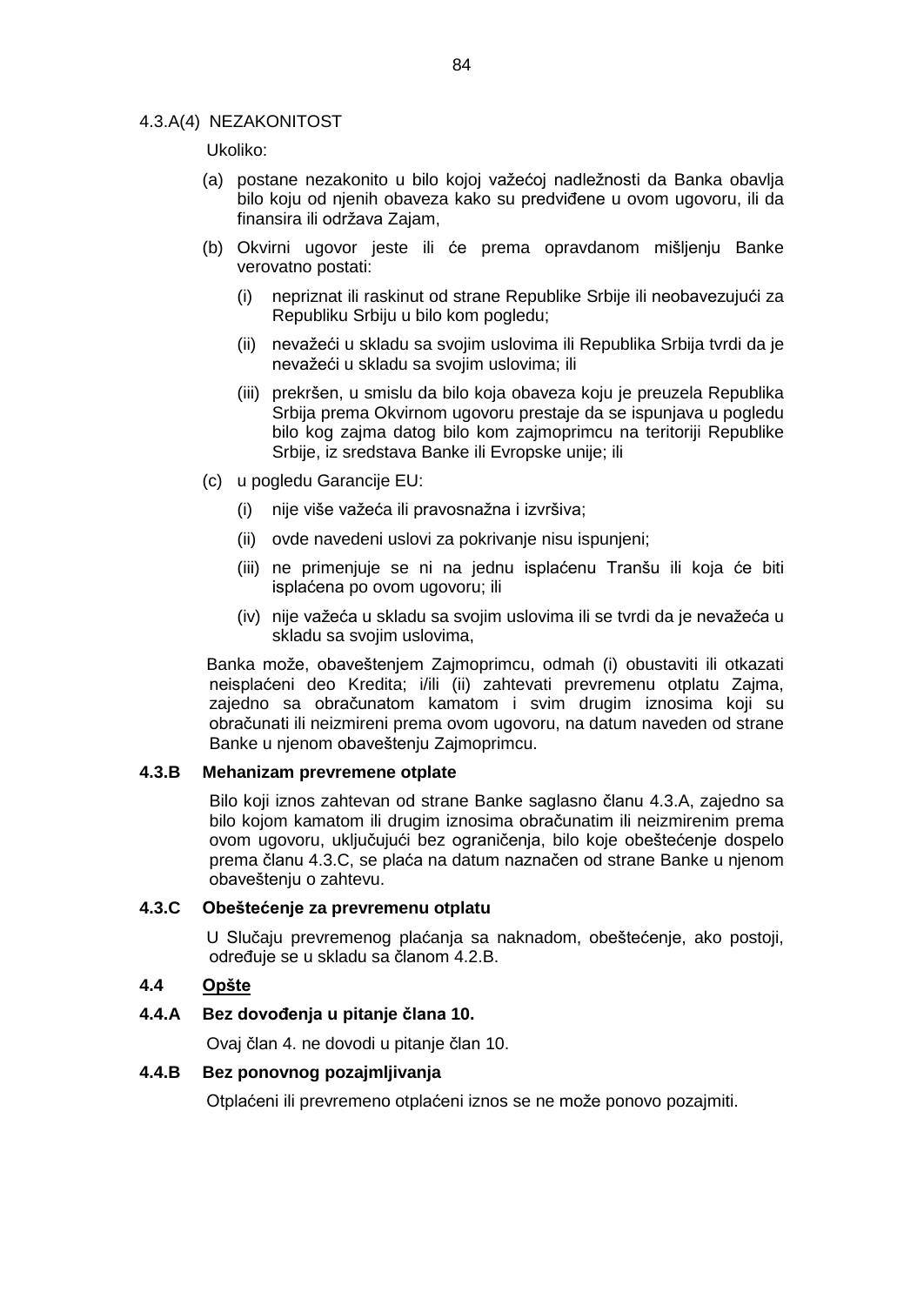# **Član 5.**

## **Plaćanje**

# **5.1 Konvencija o brojanju dana**

Bilo koji iznos dospeo putem kamate ili obeštećenja Zajmoprimca prema ovom ugovoru, i obračunat u odnosu na deo godine, određuje se prema sledećim odgovarajućim konvencijama:

- (a) u pogledu kamate i obeštećenja dospelih prema Tranši sa fiksnom kamatom, uzima se godina od 360 (tri stotine i šezdeset) dana i mesec od 30 (trideset) dana; i
- (b) u pogledu kamate i obeštećenja dospelih prema Tranši sa varijabilnom stopom, uzima se godina od 360 (tri stotine i šezdeset) dana i broj proteklih dana.

## **5.2 Vreme i mesto plaćanja**

- (a) Ako drugačije nije navedeno u ovom ugovoru ili u zahtevu Banke, svaki iznos koji nije kamata, obeštećenje i glavnica je plativ u roku od 15 (petnaest) dana od kada Zajmoprimac primi zahtev Banke.
- (b) Svaki iznos plativ od strane Zajmoprimca prema ovom ugovoru se plaća na odgovarajući račun koji je Banka naznačila Zajmoprimcu. Banka obaveštava o računu najmanje 15 (petnaest) dana pre datuma dospeća prvog plaćanja od strane Zajmoprimca i obaveštava o bilo kojoj promeni računa najmanje 15 (petnaest) dana pre datuma prvog plaćanja na koje se ta promena primenjuje. Ovaj period obaveštavanja se ne primenjuje u slučaju plaćanja prema članu 10.
- (c) Zajmoprimac će naznačiti broj ugovora u svakom plaćanju izvršenom prema ovom ugovoru u delu koji se odnosi na detalje plaćanja.
- (d) Iznos dospeo Zajmoprimcu za plaćanje se smatra plaćenim kada ga Banka primi.
- (e) Bilo koje isplate od strane Banke i plaćanja Banci prema ovom ugovoru se vrše korišćenjem računa prihvatljivog(ih) za Banku. Bilo koji račun na ime Zajmoprimca koji on drži kod neke propisno ovlašćene finansijske institucije koja je u nadležnosti pravnog sistema gde Zajmoprimac ima pravni subjektivitet, smatra se prihvatljivim za Banku.

# **5.3 Bez poravnanja od strane Zajmoprimca**

Sva plaćanja od strane Zajmoprimca prema ovom ugovoru se obračunavaju i biće izvršena bez (i oslobođena i čista od bilo kakvih odbitaka) poravnanja ili protivpotraživanja.

## **5.4 Poremećaj u sistemima za plaćanje**

Bilo da Banka odluči (prema svom diskrecionom pravu) da se Slučaj poremećaja dogodio ili je Banka o tome obaveštena od strane Zajmoprimca da je nastupio Slučaj poremećaja:

- a) Banka može, i to će uraditi ako dobije zahtev od Zajmoprimca, da se konsultuje sa Zajmoprimcem u cilju dogovora oko promena obavljanja operacija ili administriranja ovog ugovora, ako Banka smatra nužnim u takvim okolnostima;
- b) Banka nije u obavezi da se konsultuje sa Zajmoprimcem u odnosu na bilo koju promenu navedenu u prethodnom stavu (a) ako, po njenom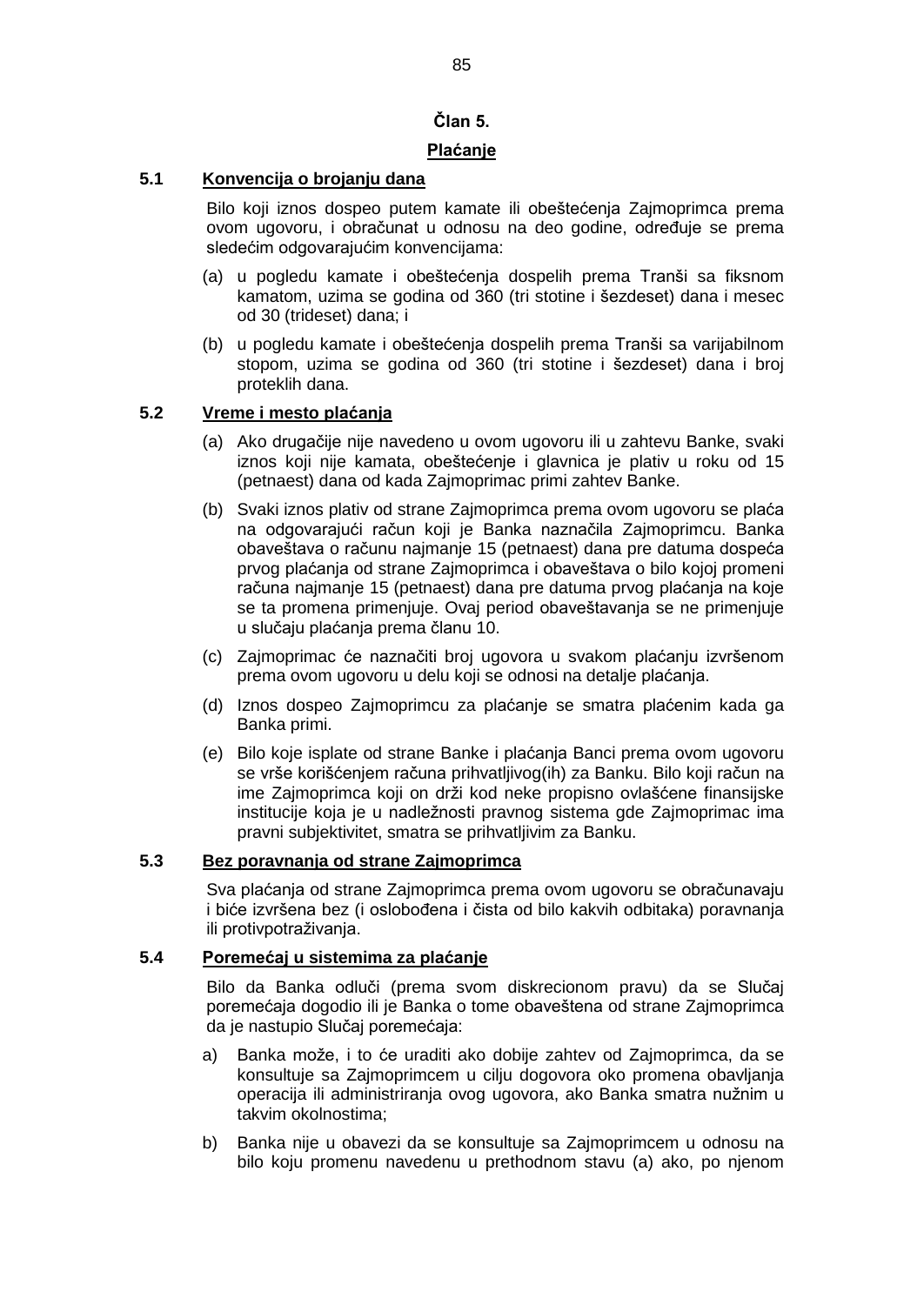mišljenju, to nije praktično izvodljivo učiniti u tim okolnostima i, u svakom slučaju, nema obavezu da se složi sa takvim promenama; i

c) Banka nije odgovorna za bilo kakvu štetu, troškove ili gubitke, nastale kao rezultat Slučaja poremećaja ili za preduzimanje ili nepreduzimanje bilo koje aktivnosti, saglasno ili u vezi sa ovim članom 5.4.

## **5.5 Primena primljenih iznosa**

## **5.5.A Opšte**

Iznosi primljeni od Zajmoprimca samo rasterećuju njegove obaveze plaćanja, ako su primljeni u skladu sa uslovima ovog ugovora.

## **5.5.B Delimična plaćanja**

Ako Banka primi neko plaćanje koje je nedovoljno da se otplate svi iznosi, tada dospeli i plativi od strane Zajmoprimca prema ovom ugovoru, Banka primenjuje to plaćanje:

- (a) prvo, unutar ili za plaćanje srazmerno od bilo kojih neplaćenih naknada, troškova, obeštećenja i izdataka dospelih prema ovom ugovoru;
- (b) drugo, unutar ili za plaćanje bilo koje obračunate kamate dospele, ali neizmirene prema ovom ugovoru;
- (c) treće, unutar ili za plaćanje bilo koje glavnice dospele ali neizmirene prema ovom ugovoru; i
- (d) četvrto, unutar ili za plaćanje bilo kog drugog iznosa dospelog ali neizmirenog prema ovom ugovoru.

## **5.5.C Dodela iznosa vezanih za Tranše**

- (a) U slučaju:
	- (i) delimične dobrovoljne prevremene otplate Tranše koja podleže otplati u više rata, iznos prevremene otplate se primenjuje srazmerno svakoj neizmirenoj rati, ili, na zahtev Zajmoprimca, u obrnutom redosledu dospeća; ili
	- (ii) delimične obavezne prevremene otplate Tranše koja podleže otplati u više rata, iznos prevremene otplate se primenjuje u smanjenju neizmirenih rata u obrnutom redosledu dospeća.
- (b) Iznosi primljeni od strane Banke nakon zahteva prema članu 10.1 i namenjeni za Tranšu, smanjuju neizmirene rate u obrnutom redosledu dospeća. Banka može nameniti iznose primljene između Tranši po svom diskrecionom pravu.
- (c) U slučaju prijema iznosa koji se ne mogu identifikovati kao namenjeni za neku određenu Tranšu, i za koje ne postoji dogovor između Banke i Zajmoprimca o njihovoj primeni, Banka može primeniti iste između Tranši po svom diskrecionom pravu.

## **Član 6.**

## **Obaveze i izjave Zajmoprimca**

Obaveze iz ovog člana 6. ostaju na snazi od datuma ovog ugovora onoliko dugo koliko bilo koji iznos bude neizmiren prema ovom ugovoru ili je Kredit na snazi.

## A. OBAVEZE IZ PROJEKTA

# **6.1 Korišćenje Zajma i raspoloživost drugih sredstava**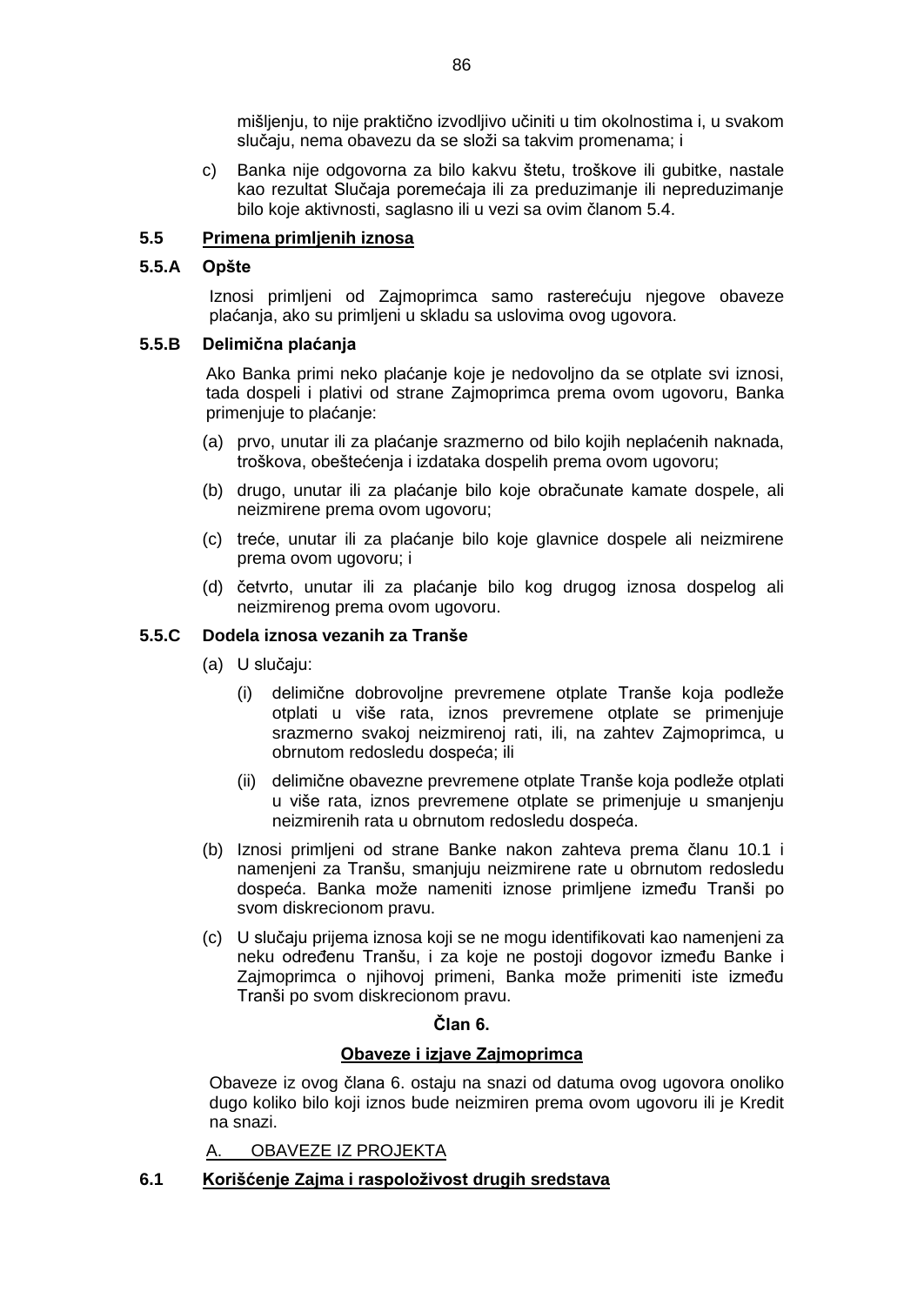Zajmoprimac će iskoristiti sve iznose pozajmljene prema ovom ugovoru za izvršenje Projekta.

Zajmoprimac će obezbediti da ima na raspolaganju i druga sredstva navedena u stavu b) Preambule i da su ta sredstva potrošena, do traženog opsega, za finansiranje Projekta.

Sredstva Zajma neće biti korišćena za plaćanje poreza na dodatu vrednost na promet robe i usluga i na uvoz robe i usluga, troškova carine i drugih uvoznih dažbina, poreza i drugih nameta koji se javljaju u sprovođenju Projekta.

## **6.2. Završetak Projekta**

Obaveza Zajmoprimca je da, ali i da obezbedi da Promoter ili Korisnici, sprovedu Projekat u skladu sa Tehničkim opisom koji se može, s vremena na vreme i uz odobrenje Banke, modifikovati i završe ga do krajnjeg datuma preciziranog u opisu.

## **6.3 Uvećani trošak Projekta**

Ako ukupni trošak Projekta premaši procenjenu cifru navedenu u stavu b) Preambule, Zajmoprimac će obezbediti finansiranje uvećanog troška bez obraćanja Banci, tako da se omogući završetak Projekta u skladu sa Tehničkim opisom. Planovi za finansiranje uvećanog troška se saopštavaju Banci bez odlaganja.

#### **6.4 Procedura nabavke**

Obaveza Zajmoprimca je da, ali i da obezbedi da Promoter ili Korisnici,

- (i) kupi opremu, obezbedi usluge i naruči radove za Projekat po prihvatljivim procedurama nabavke usklađenim, na zadovoljavajući način za Banku, sa njenom politikom koja je opisana u Vodiču za nabavke;
- (ii) se konsultuje sa Bankom u vezi sa izmenama i dopunama ugovora finansiranih od strane Banke, i traži odobrenje Banke pre ulaska u bilo koju materijalnu izmenu i dopunu ugovora finansiranih od strane Banke.

Provera postupaka po pravnim lekovima, kao što je predviđeno u srpskom zakonodavstvu, biće na raspolaganju bilo kojoj strani koja je imala interes za dobijanje određenog ugovora i koja je bila oštećena ili rizikuje da bude oštećena od navodnog kršenja.

#### **6.5 Kontinuirane obaveze u vezi sa Projektom**

Zajmoprimac će, i obezbediće da Promoter ili Korisnici (po mogućnosti):

- a) **Održavanje:** održavati, popravljati, remontovati i obnavljati celokupnu imovinu koja čini deo Projekta u cilju održavanja u dobrom radnom stanju;
- b) **Projektna sredstva**: osim ako Banka prethodno ne da svoj pristanak u pisanoj formi, zadržati pravo svojine i posed nad svim sredstvima, ili njihovog značajnog dela, koja čine Projekat ili, kada je to prikladno, zameniti i obnoviti takva sredstva i održavati Projekat u stalnoj funkciji u skladu sa njegovom prvobitnom namenom; Banka može da uskrati svoj pristanak Zajmoprimcu samo ukoliko bi predložene aktivnosti išle na štetu interesa Banke kao zajmodavca ili bi učinile Projekat nekvalifikovanim za finansiranje od strane Banke prema Statutu ili članu 309. Sporazuma o funkcionisanju Evropske unije;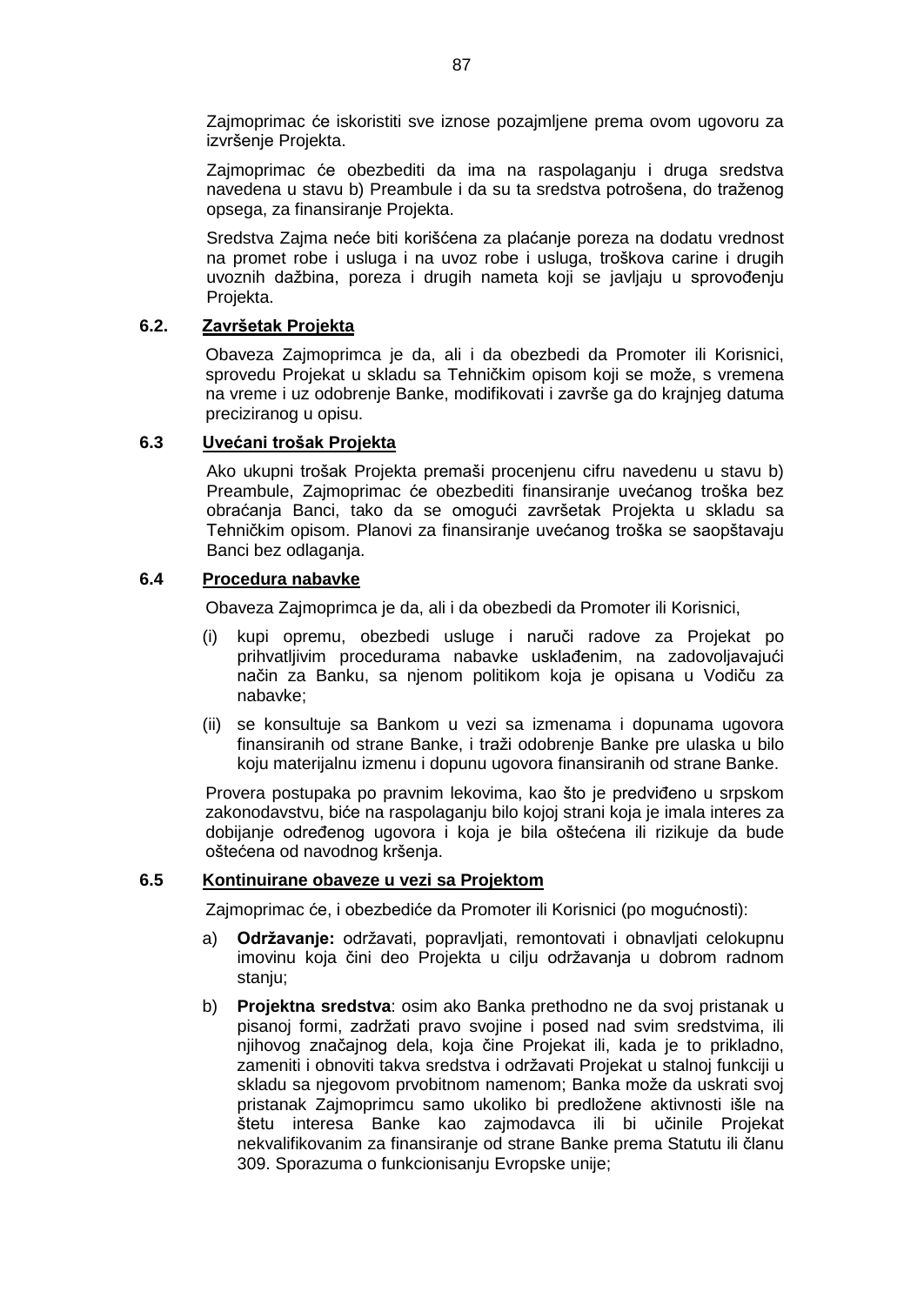- c) **Osiguranje**: osigurati sve radove i imovinu koja čini deo Projekta kod prvoklasne osiguravajuće kompanije, u skladu sa standardnom praksom u delatnosti;
- d) **Prava i dozvole**: održavati na snazi sva prava prolaza i upotrebe i sva Odobrenja neophodna za izvršenje i funkcionisanje Projekta;
- e) **Životna sredina i društvo**: sprovoditi i raditi Projekat u skladu sa Ekološkim i socijalnim standardima; i pribaviti, održavati i uskladiti sa potrebnim Ekološkim i socijalnim dozvolama za Projekat;
- f) **Pravo EU**: izvršiti i raditi na Projektu u skladu sa relevantnim zakonima Republike Srbije i relevantnim standardima EU prava, izuzev bilo kog opšteg derogiranja koje učini Evropska unija; i
- g) **Računi**: obezbediti da Promoter ili Korisnici traže bilo koju isplatu od Zajmoprimca, i Zajmoprimac vrši plaćanja Promoteru ili Korisnicima, u vezi sa Projektom, preko bankarskog računa koji je u ime Promotera ili Korisnika otvoren u ovlašćenoj finansijskoj instituciji u nadležnosti sedišta Promotera ili Korisnika ili gde se Projekat sprovodi od strane Promotera ili Korisnika.

#### **6.6 Dodatne obaveze**

Zajmoprimac će, direktno ili preko Promotera ili Korisnika:

- (a) obezbediti dokaz u formi pisma, navodeći pravno obavezujući(e) ugovor/e za izgradnju interkonektora u Republici Srbiji i Bugarskoj;
- (b) poslati Banci zapisnike sa redovnih sastanaka Radne grupe za upravljanje Projektom (kao što je definisano MoR-om koji su potpisali ministri energetike u ime dve vlade) ili bilo kojih drugih sličnih sastanaka za koordinaciju Projekta između entiteta koji su uključeni u izgradnju interkonektora u Republici Srbiji i Bugarskoj.
- (c) obezbediti da izvođač radova pripremi sveobuhvatne planove za obnavljanje i praćenje biodiverziteta koji utvrđuju detaljne aktivnosti na bio-restauraciji nekritičnih i kritičnih staništa. Ovo uključuje specifične ciljeve vraćanja u pređašnje stanje i obnavljanja, kao i praćenje parametara svakog staništa. Implementaciju planova praćenja treba da kontrolišu Promoter ili Korisnici.
- (d) obezbediti da mere za ublažavanje navedene u Izveštaju o proceni uticaja na životnu sredinu, u ekološkim i građevinskim dozvolama, kao i u ekološkom i sociološkom planu upravljanja (ESMP) budu ispunjene i poštovane u svim aspektima u skladu sa uslovima. Usklađenost sa tim zahtevima treba da bude potvrđena i u Izveštajima o napretku projekta i u Izveštaju o završetku projekta prema kriterijumima izveštavanja definisanim u Finansijskom ugovoru.
- (e) obezbediti da izvođač radova sprovodi Projekat u skladu sa zakonskim propisima u oblasti bezbednosti i zdravlja, važećim standardima i pravilima projektovanja. Sprovedene mere zaštite na radu na gradilištima treba da budu u skladu sa srpskim zahtevima, dobrom međunarodnom praksom i standardima EIB-a.
- B. OPŠTE OBAVEZE

## **6.7 Poštovanje zakona**

Zajmoprimac će poštovati i obezbediti da Promoter ili Korisnici u potpunosti poštuju sve zakone i propise koji se odnose na njega ili na Projekat.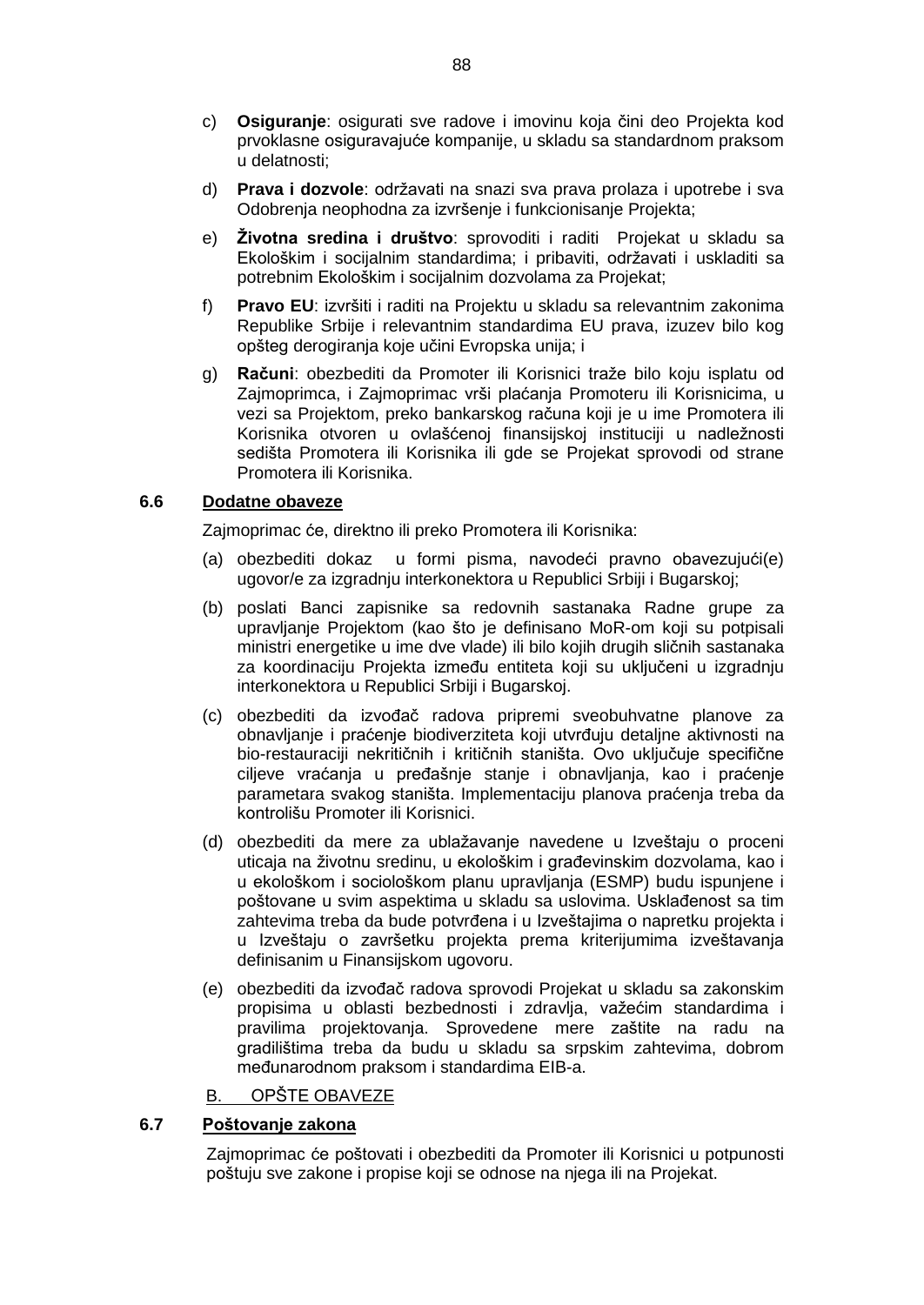## **6.8 Integritet**

- (a) Nedozvoljeno ponašanje:
	- (i) Zajmoprimac neće i obezbediće da Promoter ili Korisnici ne učestvuju (niti sme ovlastiti ili dozvoliti bilo kom drugom licu, koje postupa u njegovo ime, da sudeluje) u bilo kakvom Nedozvoljenom ponašanju u vezi sa Projektom, bilo kojom tenderskom procedurom za Projekat ili bilo kojom transakcijom predviđenom Ugovorom.
	- (ii) Zajmoprimac preduzima i obezbeđuje da Promoter ili Korisnici preduzmu takve aktivnosti koje Banka može opravdano da zahteva kako bi se istražilo ili završilo neko navodno događanje ili se sumnjiči na događanje Nedozvoljenog ponašanja u vezi sa Projektom.
	- (iii) Zajmoprimac preduzima i obezbeđuje da Promoter ili Korisnici preduzmu aktivnosti kako bi se obezbedilo da ugovori finansirani iz sredstava ovog zajma uključuju neophodne odredbe kako bi se omogućilo da Zajmoprimac ili Promoter ili Korisnici istraže ili okončaju bilo koje navodno događanje ili na događanje Nedozvoljenog ponašanja u vezi sa Projektom na koje se sumnja.
- (b) Sankcije: Zajmoprimac neće i obezbediće da Promoter ili Korisnici ne (i) učestvuju u poslovnom odnosu sa bilo kojim Sankcionisanim licem, ili (ii) stavljaju bilo kakva finansijska sredstva na raspolaganje ili u korist, direktno ili indirektno, bilo kom Sankcionisanom licu.
- (c) Službenici Zajmoprimca i Promotera i Korisnika: Zajmoprimac preduzima i obezbeđuje da Promoter ili Korisnici preduzmu, unutar nekog razumnog vremenskog okvira, odgovarajuće mere u odnosu na bilo kog člana upravnog tela ili viših po činu članova zaposlenih koji je:
	- (i) postao Sankcionisano lice; ili
	- (ii) je optužen ili osuđen od strane suda ili mu se oduzima imunitet u vezi sa Nedozvoljenim ponašanjem

da bi osigurao da je takav član suspendovan, otpušten ili izuzet od bilo koje aktivnosti Zajmoprimca ili Promotera ili Korisnika u odnosu na Zajam i Projekat.

#### **6.9 Opšte izjave i garancije**

Zajmoprimac izjavljuje i garantuje Banci da:

- (a) on poseduje ovlašćenje da zaključi, preda i izvršava svoje obaveze prema ovom ugovoru i da su sve neophodne Vladine i druge aktivnosti preduzete s njegove strane da se odobri zaključenje, predaja i izvršenje istog;
- (b) ovaj ugovor predstavlja njegove zakonski važeće, obavezujuće i izvršne obaveze;
- (c) zaključivanje i predaja ovog ugovora, izvršavanje njegovih obaveza prema i u skladu sa odredbama ovog ugovora ne predstavljaju niti se očekuje da će predstavljati kršenje ili sukob sa:
	- (i) bilo kojim važećim zakonom, statutom, pravilom ili propisom, ili bilo kojom sudskom odlukom, rešenjem ili dozvolom kojima je on predmet;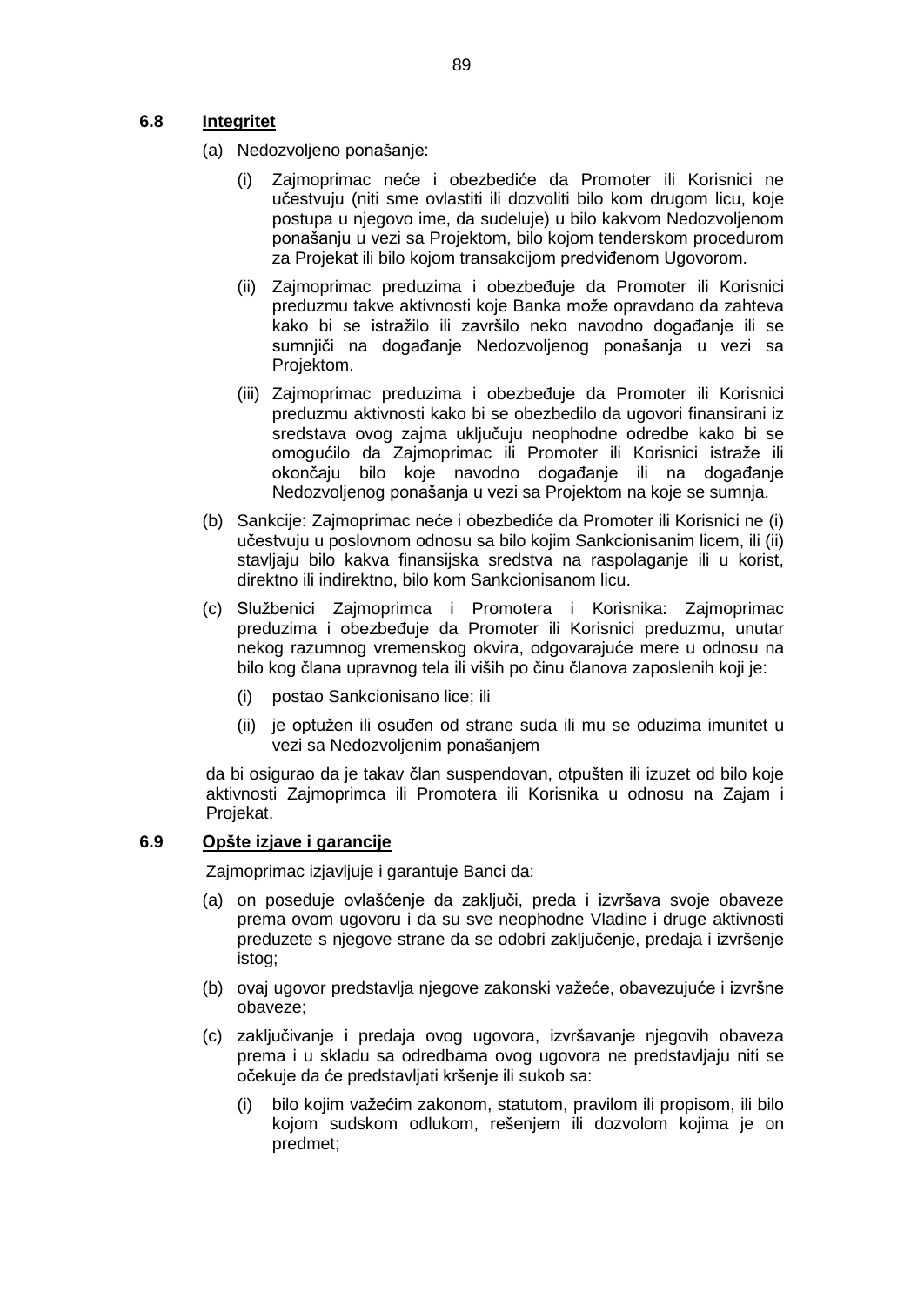- (ii) bilo kojim sporazumom ili drugim instrumentom obavezujućim za Zajmoprimca, za koji se može razumno očekivati da ima materijalno štetno dejstvo po sposobnost Zajmoprimca da izvrši svoje obaveze prema ovom ugovoru;
- (d) nije bilo Materijalno štetne promene od 5. maja 2020. godine kada je ova kreditna operacija odobrena od strane Upravnog odbora Banke kao što je dokumentovano ovim ugovorom:
- (e) nije došlo ni do kakvog događaja ili okolnosti koji čine Slučaj prevremene otplate ili Slučaj neispunjenja obaveza, niti isti traju bez pravnog leka ili odricanja;
- (f) nikakva parnica, arbitraža, upravni postupak ili istraga nisu u toku, ili su prema njegovom saznanju zaprećeni ili nerešeni pred bilo kojim sudom, arbitražnim telom ili agencijom, koji bi doveli, ili ako bi se nepovoljno rešili postoji verovatnoća da bi doveli do Materijalno štetne promene, niti da protiv njega postoji bilo kakvo neizvršenje presude ili sudske kazne;
- (g) je pribavio sva neophodna Odobrenja u vezi sa ovim ugovorom, da bi ispunio na zakonski način sve odredbe definisane istim, i Projektom, kao i da su sva Odobrenja na snazi i izvršiva i prihvatljiva kao dokaz;
- (h) se njegove obaveze plaćanja prema ovom ugovoru rangiraju najmanje pari passu u pogledu plaćanja sa svim drugim sadašnjim i budućim neobezbeđenim i nezavisnim obavezama po osnovu bilo kog instrumenta zaduženja Zajmoprimca, osim obaveza kojima se po zakonu daje prioritet;
- (i) je saglasan sa svim obavezama prema članu 6.5(e) i da prema njegovom najboljem saznanju i uverenju (nakon detaljne istrage) nijedna Ekološka ili sociološka tužba nije podignuta ili postoji pretnja da će se podignuti protiv njega;
- (j) u skladu je sa svim obavezama prema ovom članu 6;
- (k) prema njegovom najboljem saznanju, nikakva sredstva uložena u Projekat od strane Zajmoprimca nisu nezakonitog porekla, uključujući proizvode Pranja novca ili povezane sa Finansiranjem terorizma;
- (l) Zajmoprimac, njegovi službenici ili direktori ili lica koja postupaju u njegovo ili njihovo ime ili pod njegovom ili njihovom kontrolom, nije počinio niti će počiniti (i) bilo kakvo Nedozvoljeno ponašanje u vezi sa Projektom ili bilo kakvom transakcijom predviđenom Ugovorom; ili (ii) bilo kakvu nelegalnu aktivnost povezanu sa Finansiranjem terorizma ili Pranjem novca; i
- (m) Projekat (uključujući bez ograničenja pregovaranje, dodelu ili izvršavanje ugovora finansiranih ili koji će se finansirati iz Zajma) nije bio uključen niti je dao podsticaj Nedozvoljenom ponašanju.

Izjave i garancije napred obrazložene ostaju da važe i po potpisivanju ovog ugovora i smatraju se, sa izuzetkom izjava u stavu (d) iznad, ponovljenim na svaki datum Prihvatanja isplate, Datum isplate i na svaki Datum plaćanja.

## **Član 7.**

### **Obezbeđenje**

Obaveze u ovom članu 7. ostaju na snazi od datuma ovog ugovora, sve dok postoji neki neizmiren iznos po ovom ugovoru ili Kreditu koji je na snazi.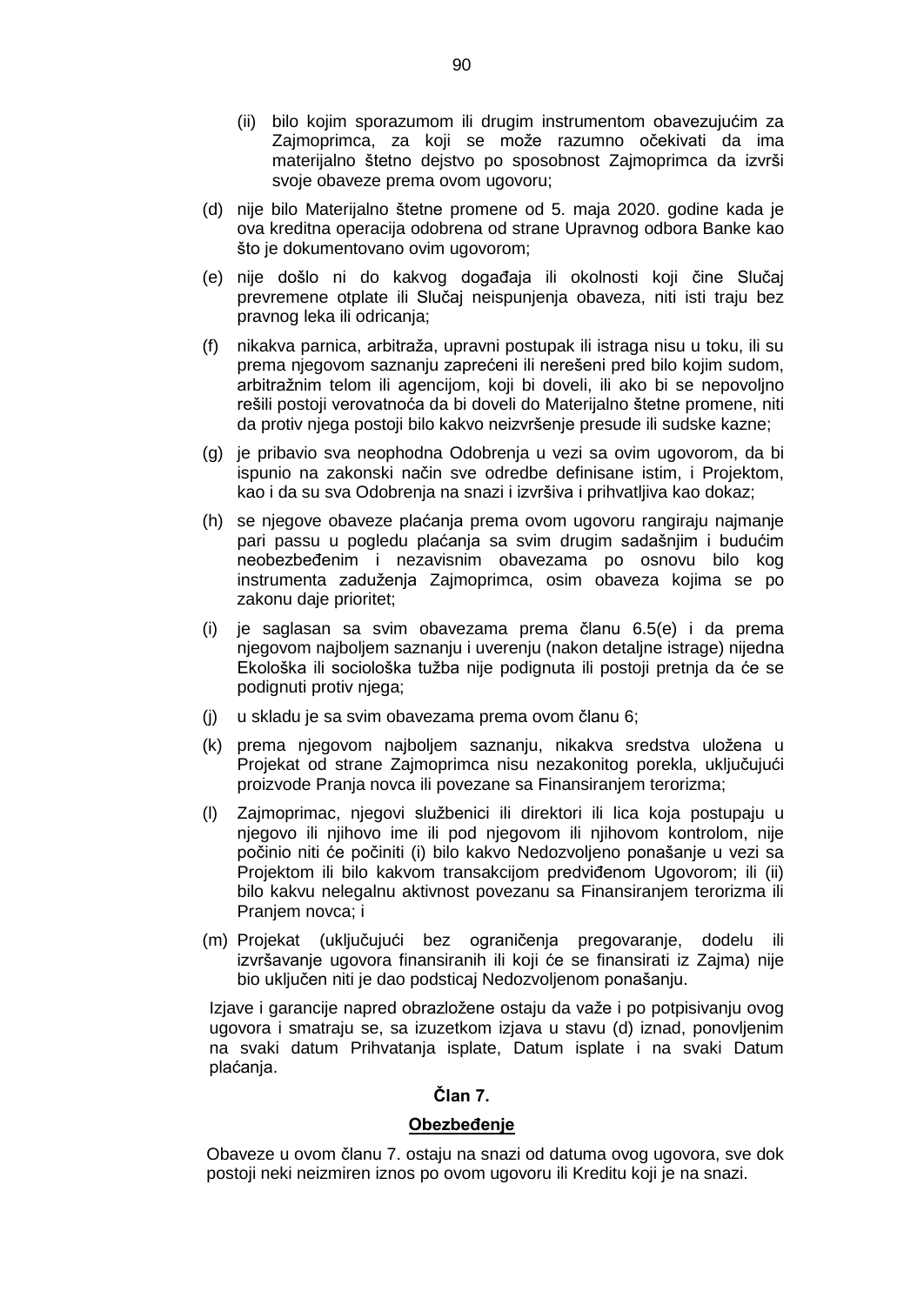## **7.1** *Pari passu* **rangiranje**

Zajmoprimac obezbeđuje da se njegove obaveze plaćanja po ovom ugovoru rangiraju, i budu rangirane, najmanje *pari passu* u pogledu prava na plaćanje sa svim drugim sadašnjim i budućim neobezbeđenim i nezavisnim obavezama po osnovu bilo kog instrumenta zaduženja Zajmoprimca, osim obaveza kojima se po zakonu daje prioritet.

Naročito, ako Banka uputi zahtev iz člana 10.1 ili ako je slučaj neizvršenja ili potencijalni slučaj neizvršenja nastupio i traje po bilo kom neobezbeđenom i nezavisnom instrumentu spoljnog duga Zajmoprimca ili u bilo kojoj od njegovih agencija ili sredstava, Zajmoprimac neće vršiti (niti odobriti) bilo kakvo plaćanje u vezi s drugim takvim instrumentom spoljnog duga (bilo da je redovno planirano ili ne) ukoliko istovremeno ne plati ili ne izdvoji na namenski račun za plaćanje na naredni Datum plaćanja iznos jednak onom delu neizmirenog duga na osnovu ovog ugovora koji odgovara učešću konkretnog plaćanja po osnovu tog instrumenta spoljnog duga u ukupnom neizmirenom dugu po osnovu tog instrumenta. Za potrebe ove odredbe ne uzimaju se u obzir plaćanja po instrumentu spoljnog duga koja se vrše iz sredstava dobijenih emitovanjem drugog instrumenta koji su upisala suštinski ista lica koja imaju potraživanja i po dotičnom instrumentu spoljnog duga.

U ovom ugovoru, "**Instrument spoljnjog duga**" znači (a) instrument, uključujući svaku priznanicu ili izvod računa kojim se dokazuje ili koji predstavlja obavezu otplate zajma, depozita, avansa ili sličan vid produžetka kredita (uključujući bez ograničenja svako produženje kredita pod sporazumom o refinansiranju ili reprogramu), (b) obavezu koja se dokumentuje obveznicom, dužničkom hartijom od vrednosti ili sličnim pisanim dokazom zaduženosti ili (c) garanciju koju daje Zajmoprimac za obavezu treće strane; u svakom slučaju pod uslovom da je takva obaveza: (i) regulisana pravnim sistemom koji nije pravo Zajmoprimca; ili (ii) plativa u valuti koja nije valuta države Zajmoprimca; ili (iii) plativa povezanom licu sa mestom prebivališta ili stanovanja ili licu koje ima sedište ili glavno mesto poslovanja van države Zajmoprimca.

## **7.2. Dodatno obezbeđenje**

Ukoliko Zajmoprimac dodeli trećoj strani bilo koje sredstvo obezbeđenja za izvršenje bilo kog Instrumenta spoljnog duga ili bilo koju povoljnost ili prioritet s njim u vezi, Zajmoprimac će, ukoliko Banka to zatraži, obezbediti Banci ekvivalentno sredstvo obezbeđenja za izvršenje svojih obaveza po ovom ugovoru ili će dodeliti Banci istu povoljnost ili prioritet.

#### **7.3 Klauzule koje se naknadno unose**

Ako Zajmoprimac zaključi sa bilo kojim drugim finansijskim poveriocem finansijski ugovor koji sadrži klauzulu o gubitku kreditnog rejtinga ili ugovornu odredbu ili drugu odredbu u pogledu njegovih finansijskih odnosa, ako je primenjivo, što nije predviđeno u ovom ugovoru ili je povoljnije za odgovarajućeg finansijskog poverioca nego što je bilo koja ekvivalentna odredba ovog ugovora za Banku, Zajmoprimac će odmah obavestiti Banku i obezbediti kopiju povoljnije odredbe Banci. Banka može zahtevati da Zajmoprimac odmah zaključi sporazum o izmeni i dopuni ovog ugovora, tako da dodeli Banci ekvivalentnu povoljnost ili prioritet.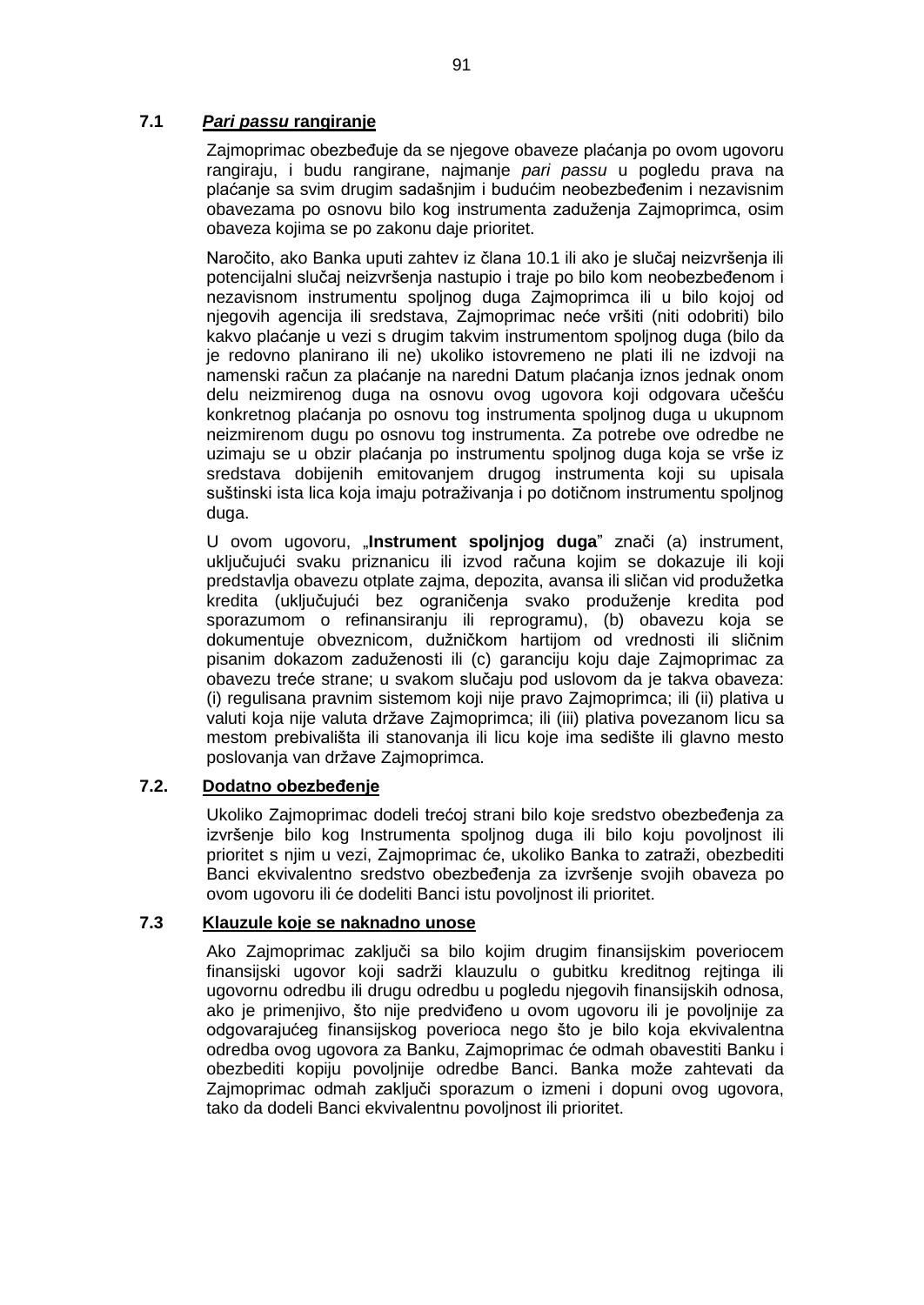## **Član 8.**

## **Informacije i posete**

## **8.1 Informacije o Projektu**

Zajmoprimac će, i obezbediće da Promoter i Korisnici (po mogućnosti):

- (a) dostavi Banci:
	- (i) informacije u sadržaju i formi, kao i na vreme, određene u A.2 Priloga A ili drugačije u zavisnosti kako se strane ovog ugovora dogovore s vremena na vreme; i
	- (ii) bilo koje informacije ili dodatni dokument koji se odnosi na finansiranje, nabavku, sprovođenje, funkcionisanje Projekta i sa njim povezana ekološka i sociološka pitanja, što Banka može opravdano da zahteva u razumnom roku;

pod uslovom da uvek kada se takva informacija ili dokument ne dostavi Banci na vreme, a Zajmoprimac ne ispravi propust u razumnom roku koji Banka utvrdi pisanim putem, Banka može ispraviti nastali propust, u meri koliko je to moguće, tako što će angažovati sopstvene zaposlene ili konsultanta ili bilo koju treću stranu, a o trošku Zajmoprimca, kada je primenljivo (u okviru razumnog limita i dokumentovanih troškova), pri čemu će Zajmoprimac, kada je primenljivo, pomenutim licima obezbediti svu pomoć neophodnu za napred navedenu namenu;

- (b) dostavi na odobrenje Banci bez odlaganja bilo kakvu materijalnu promenu Projekta, takođe uzimajući u obzir sve činjenice u vezi sa Projektom dostupne Banci pre potpisivanja ovog ugovora, vezano za, između ostalog, cenu, dizajn, planove, rokove ili programe izdataka ili finansijskog plana Projekta;
- (c) da odmah obavesti Banku o:
	- (i) bilo kakvom pokrenutom postupku ili protestu, odnosno primedbi bilo koje treće strane, bilo kojoj žalbi koju Zajmoprimac ili Promoter ili Korisnici prime ili bilo kakvoj Ekološkoj ili sociološkoj tužbi koja se prema njegovom saznanju pokrene protiv njega ili je zaprećena, a u vezi sa bilo kojim drugim pitanjima koja se tiču Projekta;
	- (ii) vernim primercima ugovora finansiranih sredstvima Zajma i dokazima o troškovima koji se odnose na isplate;
	- (iii) svakoj činjenici ili događaju poznatom Zajmoprimcu ili Promoteru ili Korisnicima, koji može značajno ugroziti ili uticati na uslove za sprovođenje ili funkcionisanje Projekta;
	- (iv) bilo kom nepoštovanju bilo kog Ekološkog i socijalnog standarda;
	- (v) bilo kojoj obustavi, stavljanju van snage ili promeni bilo koje Ekološke ili socijalne dozvole;
	- (vi) istinitoj tvrdnji ili žalbi koje se tiču Nedozvoljenog ponašanja u vezi sa Projektom;
	- (vii) ukoliko sazna neku činjenicu ili informaciju koja potvrđuje ili opravdano nagoveštava da (a) se bilo koje Nedozvoljeno ponašanje dogodilo u vezi sa Projektom, ili (b) su bilo koja finansijska sredstva investirana u njegov udeo u kapitalu ili u Projekat proizašla iz nezakonitog porekla;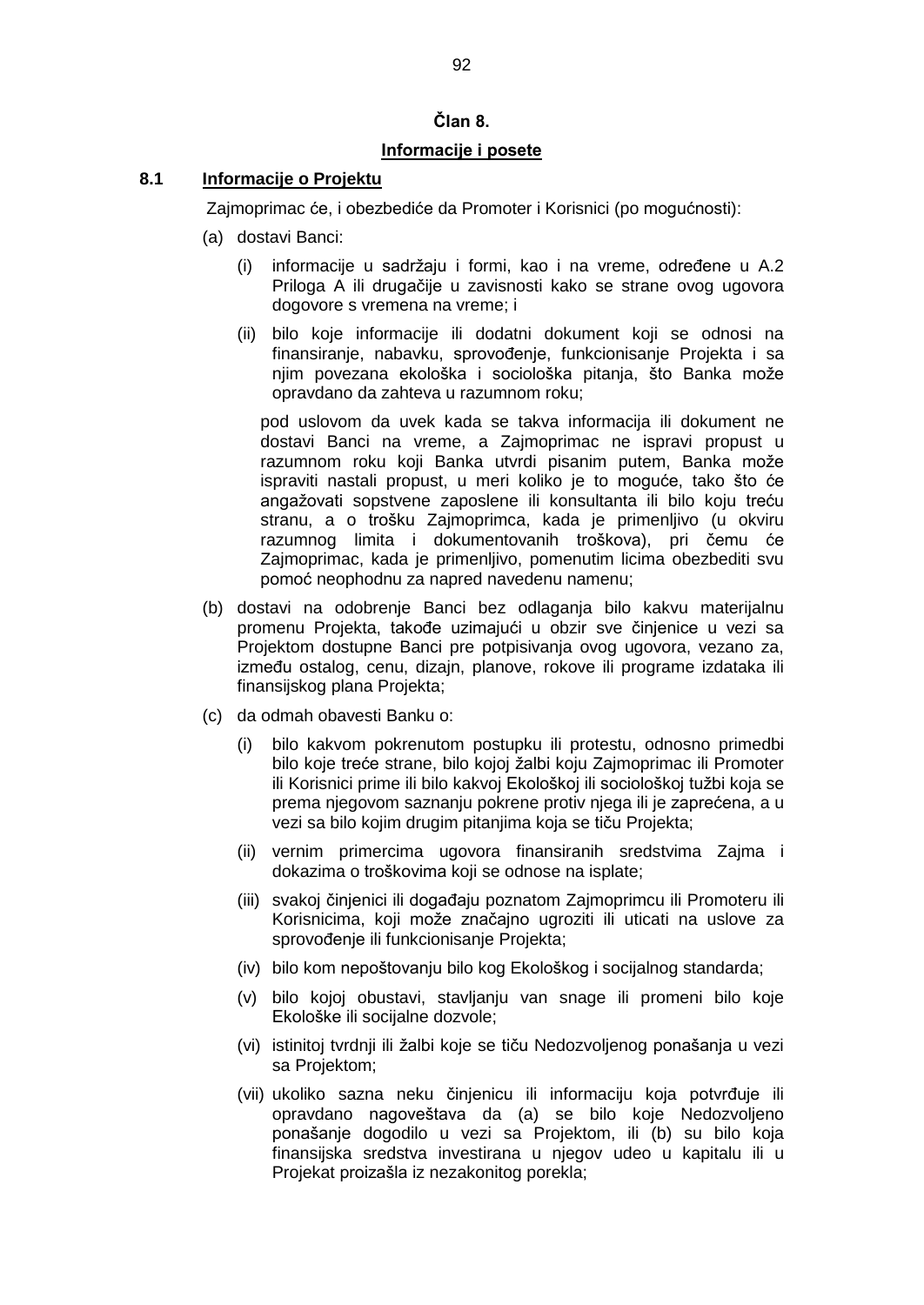(viii) svakoj promeni prvobitnog plana nabavke;

i predložiti mere koje treba preduzeti u pogledu toga.

#### **8.2 Informacije u vezi sa Zajmoprimcem**

Zajmoprimac se obavezuje:

- (a) da dostavi Banci:
	- (i) s vremena na vreme, dodatne informacije o njegovom opštem finansijskom stanju, koje Banka može razumno zahtevati, ili sertifikate o usklađenosti sa članom 6, što Banka može smatrati potrebnim; i
	- (ii) bilo koje informacije ili dodatni dokument koji se odnose na pitanja dužne pažnje klijenta ili za Zajmoprimca i/ili Promotera i/ili Korisnike kako bi se usaglasio sa "upoznaj svog klijenta" (KYC) ili sličnim utvrđenim procedurama, što Banka može razumno zahtevati u razumnom roku,

jer Banka može da to smatra neophodnim ili može opravdano da traži da joj se dostavi u razumnom roku; i

- (b) da odmah obavesti Banku o:
	- (i) bilo kojoj činjenici koja ga obavezuje da prevremeno otplati bilo koje finansijsko dugovanje ili bilo koje finansiranje Evropske unije;
	- (ii) bilo kom događaju ili odluci koji predstavljaju ili imaju za rezultat Slučaj prevremene otplate;
	- (iii) bilo kojoj nameri sa njegove stane da se odrekne vlasništva nad bilo kojom materijalnom komponentom Projekta;
	- (iv) o bilo kojoj činjenici ili događaju koji bi mogli da spreče suštinsko ispunjenje bilo koje obaveze Zajmoprimca, u okviru ovog ugovora;
	- (v) bilo kom Slučaju neispunjenja obaveza koji je nastupio ili se očekuje, odnosno preti da se dogodi;
	- (vi) o bilo kojoj činjenici ili događaju koji za rezultat imaju to da (a) bilo koji član upravnih tela Zajmoprimca ili Promotera ili Korisnika, ili (b) bilo koje od njegovih kontrolnih tela postanu Sankcionisane osobe;
	- (vii) u meri u kojoj je to dozvoljeno zakonom, bilo kom predmetnom sporu, arbitraži, upravnom postupku ili istrazi sprovedenoj od strane nekog suda, administracije ili sličnog državnog organa, koja je, po njegovom najboljem znanju i uverenju, u toku, neminovna ili nerešena protiv Zajmoprimca, Promotera i Korisnika ili njihovih kontrolnih tela ili članova upravnih tela Zajmoprimca ili Promotera ili Korisnika, a u vezi sa Nedozvoljenim ponašanjem vezanim za Zajam ili Projekat;
	- (viii) o bilo kojoj meri koju je preduzeo Zajmoprimac, u skladu sa članom 6.8 ovog ugovora;
	- (ix) bilo kojoj parnici, arbitraži ili upravnom postupku ili istrazi koja je u toku, zaprećena ili nerešena, i koja može ako se nepovoljno reši, rezultirati nekom Materijalno štetnom promenom i
	- (x) bilo kojem materijalnom razvoju u odnosu na nerešene sudske sporove, arbitražu ili upravne postupke ili istrage u vezi sa poreskim izbegavanjem.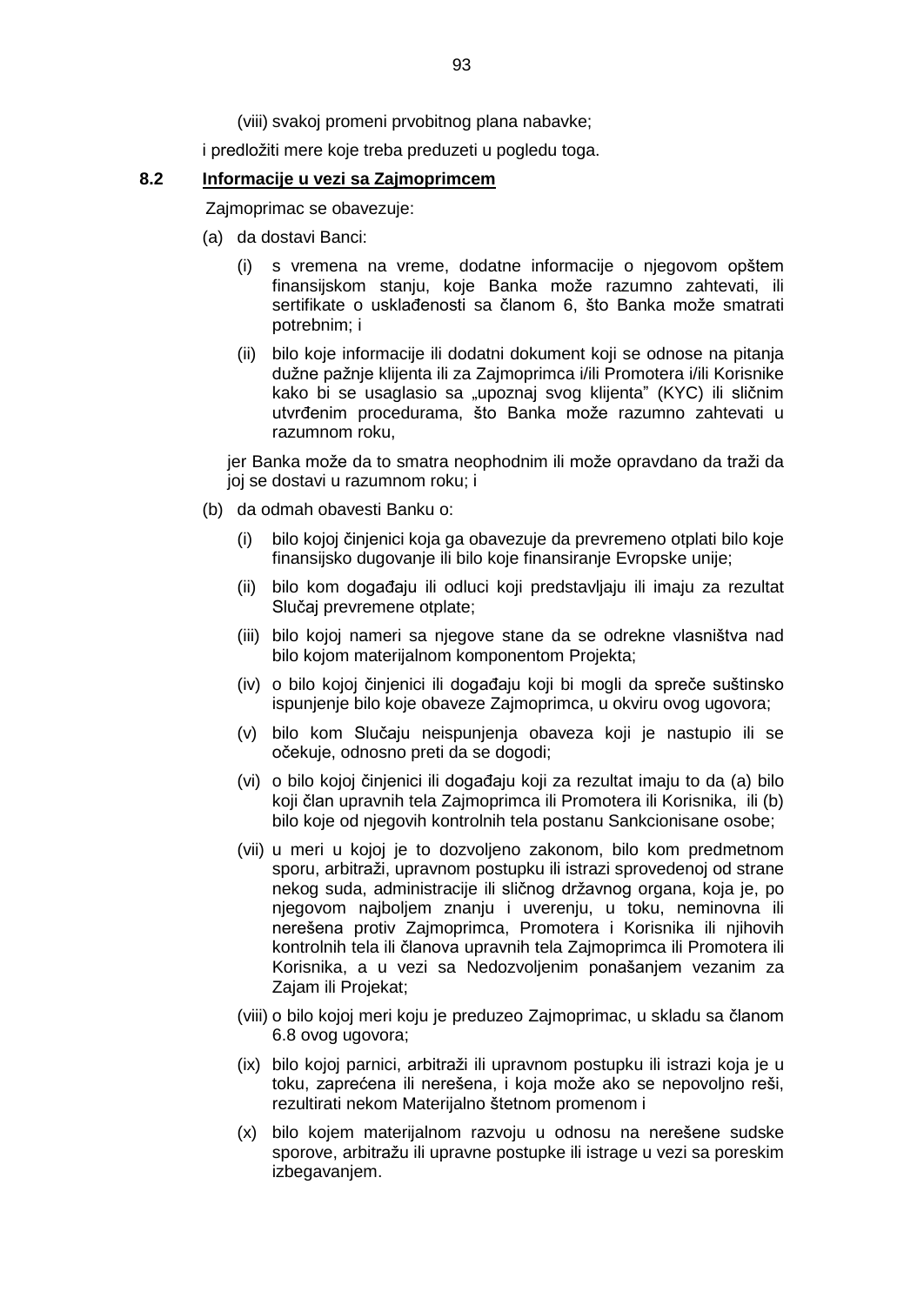## **8.3 Posete, pravo pristupa i istrage**

Zajmoprimac potvrđuje, i obezbediće da Promoter i Korisnici potvrde da Banka može biti u obavezi da saopši informaciju koja se odnosi na Zajmoprimca, Promotera, Korisnike i Projekat bilo kojoj kompetentnoj instituciji ili telu Evropske unije u skladu sa relevantnim obavezujućim odredbama zakona Evropske unije.

- (a) Zajmoprimac će dozvoliti licima određenih od strane Banke, kao i licima određenim od strane kompetentnih EU institucija uključujući Evropski sud revizora, Evropsku komisiju i Evropsku kancelariju protiv prevara da:
	- (i) posete lokacije, instalacije i radove koji čine Projekat i da obave provere koje žele za svrhe u vezi sa ovim ugovorom i finansiranjem Projekta;
	- (ii) da razgovaraju sa predstavnicima Zajmoprimca i/ili Promotera i/ili Korisnika, da ne sprečavaju kontakte sa bilo kojim drugim licem uključenim u ili na koje Projekat utiče; i
	- (iii) da pregledaju knjige i evidencije Zajmoprimca i/ili Promotera i/ili Korisnika u vezi sa sprovođenjem Projekta i da budu u mogućnosti da uzmu kopije dokumenata u vezi sa Projektom u meri u kojoj je to dozvoljeno zakonom.
- (b) Zamoprimac će omogućiti istrage od strane Banke i drugih kompetentnih institucija ili tela Evropske unije u vezi sa bilo kojim navodnim ili sumnjom na događanje Nedozvoljenog ponašanja i obezbediće Banci, ili obezbediti da Banka dobije svu neophodnu pomoć za svrhe objašnjene u ovom članu.

#### **Član 9.**

## **Rashodi i troškovi**

## **9.1 Porezi, dažbine i naknade**

- (a) Zajmoprimac plaća sve poreze, dažbine, naknade i druge namete bilo koje vrste, uključujući i taksene marke i naknade za registraciju, koje proističu iz zaključivanja ili realizacije ovog ugovora ili bilo kog dokumenta vezanog za ovaj ugovor, kao i pri izradi, usavršavanju, registraciji ili primeni bilo kakvog Obezbeđenja za Zajam, u meri u kojoj je to primenljivo.
- (b) Zajmoprimac plaća sve iznose na ime glavnice, kamate, obeštećenja i druge iznose koji dospevaju po ovom ugovoru bruto bez zadržavanja ili odbitka bilo kakvih državnih ili lokalnih nameta koje iziskuje zakon ili ugovor sa državnim ili nekim drugim organom. U slučaju da je obavezan da napravi takve odbitke, Zajmoprimac uvećava iznos koji plaća Banci za iznos pomenutih odbitaka tako da, po odbitku, neto iznos koji Banka primi bude ekvivalentan dospelom iznosu.
- (c) U takvim slučajevima, Zajmoprimac će obezbediti da sredstva Zajma neće biti korišćena za plaćanje carina i poreskih dažbina od strane, ili na teritoriji, Zajmoprimca u odnosu na robu, radove i usluge nabavljene od strane Promotera ili Korisnika za svrhu Projekta.
- (d) Ne dovodeći u pitanje odredbe stava (a) iznad, sva dobra, tj. oprema i materijal koji se nabavljaju od strane Promotera ili Korisnika za potrebe sprovođenja Projekta ukoliko se finansiraju iz Zajma oslobođeni su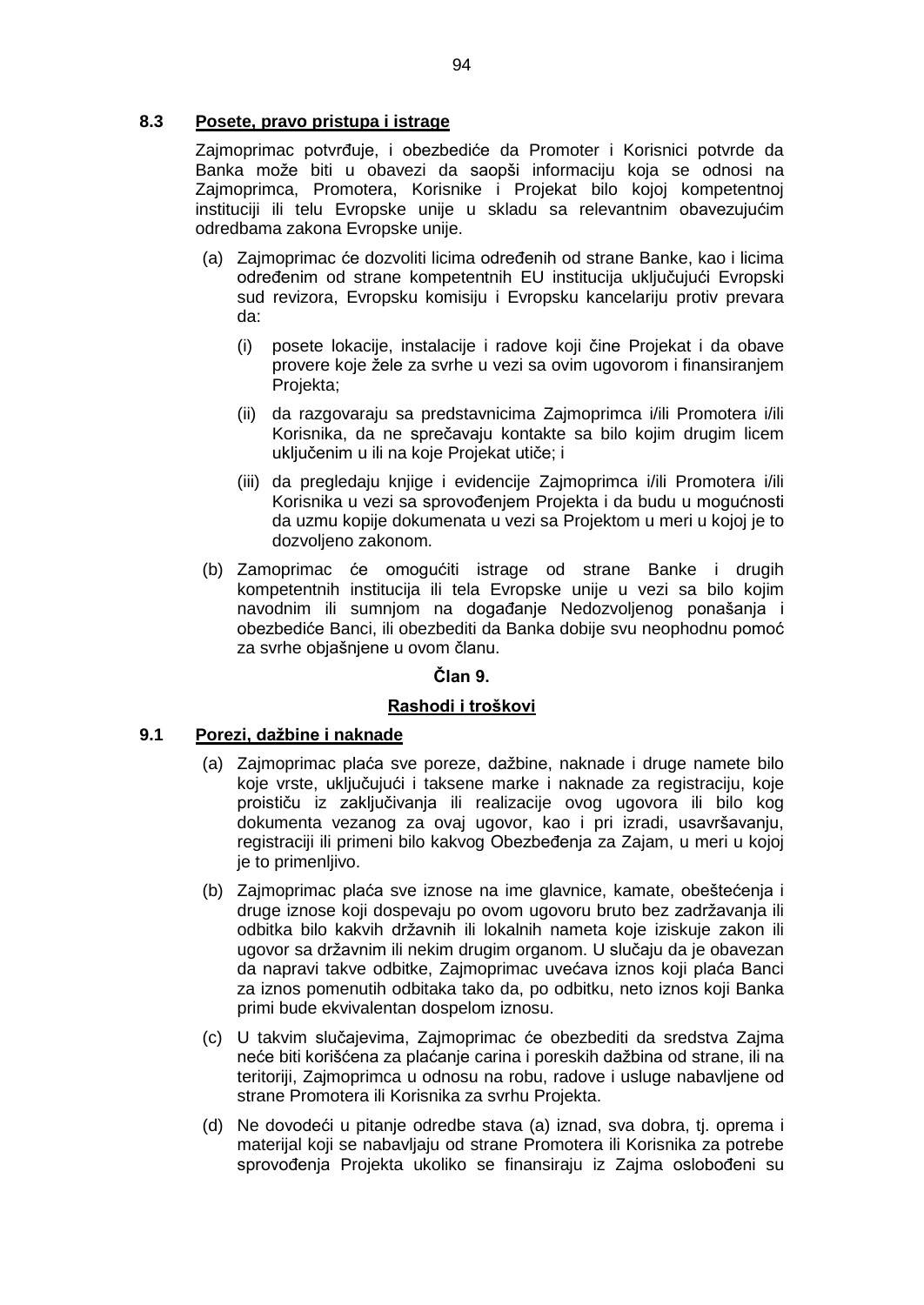plaćanja carina i drugih uvoznih dažbina, poreza na dodatu vrednost i svih ostalih dažbina koje nastanu u izvršenju sprovođenja Projekta.

## **9.2 Ostali troškovi**

Zajmoprimac plaća sve troškove i izdatke, uključujući stručne, bankarske ili menjačke troškove, nastale u vezi sa pripremom, zaključenjem, sprovođenjem, primenom i raskidom ovog ugovora ili bilo kog dokumenta, uključujući sve njihove izmene, dopune ili odricanja u vezi sa ovim ugovorom ili bilo kog s njim povezanog dokumenta, kao i izmenu, izradu, upravljanje, izvršenje i realizaciju bilo kog sredstva obezbeđenja Zajma.

## **9.3 Uvećani troškovi, obeštećenje i poravnanje**

- (a) Zajmoprimac plaća Banci bilo koje iznose ili izdatke kojima je Banka bila izložena, ili ih je pretrpela, kao posledicu uvođenja ili bilo koje promene u (ili u tumačenju, administraciji ili primeni) bilo kog zakona ili propisa ili usaglašavanja sa bilo kojim zakonom ili propisom načinjenim nakon datuma potpisivanja ovog ugovora, u skladu sa ili kao rezultat čega:
	- (i) je Banka u obavezi da pretrpi dopunske troškove da bi finansirala ili izvršila svoje obaveze prema ovom ugovoru, ili
	- (ii) je bilo koji iznos, koji se duguje Banci prema ovom ugovoru ili finansijski prihod koji je rezultat dodele Kredita ili Zajma od strane Banke Zajmoprimcu, smanjen ili ukinut.
- (b) Ne odričući se bilo kojih drugih prava Banke prema ovom ugovoru ili prema bilo kojem primenjivom zakonu, Zajmoprimac obeštećuje i obezbeđuje da Banka nema štete od i protiv bilo kog gubitka pretrpljenog kao rezultat bilo kog plaćanja ili delimične isplate, koja se dešava na način drugačiji od onoga kako je izričito navedeno u ovom ugovoru.
- (c) Banka može da poravna bilo koju dospelu obavezu Zajmoprimca prema ovom ugovoru (u meri u kojoj je Banka njihov stvarni vlasnik) u odnosu na bilo koju obavezu (bilo da jeste ili nije dospela) koju Banka duguje Zajmoprimcu, nezavisno od mesta plaćanja, filijale knjiženja ili valute bilo koje obaveze. Ako su obaveze u različitim valutama, Banka može konvertovati bilo koju obavezu po tržišnom deviznom kursu koji primenjuje u svom redovnom poslovanju, radi poravnanja. Ako je bilo koja obaveza nelikvidna ili neutvrđena, Banka može izvršiti poravnanje u iznosu, za koji proceni u dobroj veri da je to iznos te obaveze.

# **Član 10.**

## **Slučajevi neispunjenja obaveza**

## **10.1 Pravo na zahtevanje otplate**

Zajmoprimac otplaćuje u celosti ili deo Neizmirenog zajma (po zahtevu Banke) odmah, zajedno sa prispelom kamatom i svim drugim prispelim ili neizmirenim iznosima prema ovom ugovoru, po pisanom zahtevu Banke, u skladu sa sledećim odredbama.

## **10.1.A Hitan zahtev**

Banka može odmah da podnese takav zahtev bez prethodnog obaveštenja (mise en demeure préalable) ili nekog sudskog ili vansudskog koraka:

(a) ako Zajmoprimac ne plati na datum dospeća bilo koji iznos plativ prema ovom ugovoru u mestu i u valuti u kojoj je on izražen kao plativ, osim ako je: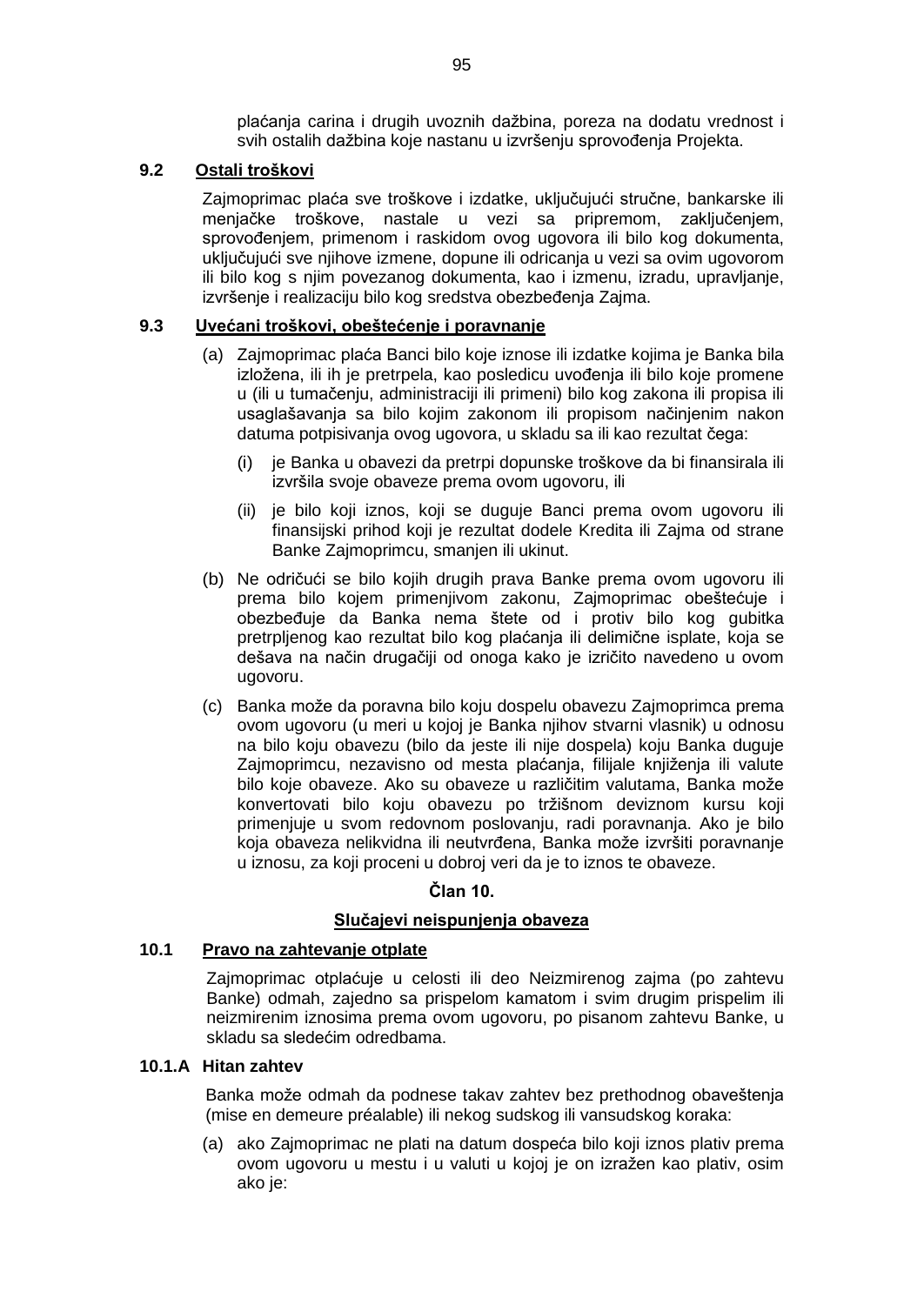- (i) neuspešno plaćanje uzrokovano nekom administrativnom ili tehničkom greškom ili nekim Slučajem poremećaja i
- (ii) plaćanje izvršeno u roku od 3 (tri) Radna dana od njegovog datuma dospeća;
- (b) ako bilo koja informacija ili dokument dostavljeni Banci od strane ili u ime Zajmoprimca ili bilo koja izjava, garancija ili izveštaj koje Zajmoprimac daje ili se smatra da daje u ovom ugovoru ili u vezi sa izvršenjem ovog ugovora jeste ili se dokaže da je netačna, nepotpuna ili obmanjujuća u bilo kom materijalnom pogledu;
- (c) ako se, prateći bilo koje neispunjenje ugovornih obaveza od strane Zajmoprimca u odnosu na bilo koji zajam, ili bilo koju obavezu koja proističe iz bilo koje finansijske transakcije, a koja nije Zajam:
	- (i) od Zajmoprimca zahteva ili može da se zahteva, ili će se po isteku bilo kog važećeg ugovornog perioda počeka od njega zahtevati ili moći da se zahteva prevremena otplata, izmirenje, zatvaranje ili raskid pre dospeća takvog drugačijeg zajma ili obaveze; ili
	- (ii) bilo koja finansijska obaveza za takav drugačiji zajam ili obavezu bude otkazana ili obustavljena;
- (d) ako Zajmoprimac nije u mogućnosti da plati svoje dugove o dospeću, ili ako obustavi plaćanje svojih dugova, ili načini ili pokuša da postigne dogovor o reprogramu obaveza sa svojim poveriocima;
- (e) ako hipotekarni poverilac preuzme vlasništvo nad imovinom koja je deo Projekta, ili je po odluci nadležnog suda ili nekog nadležnog organa uprave nad imovinom postavljen stečajni upravnik, likvidacioni upravnik, staratelj, administrativni stečajni upravnik ili sličan činovnik;
- (f) ako Zajmoprimac ne izvršava bilo koju obavezu po osnovu bilo kog drugog zajma koji je primio iz sredstava Banke ili finansijskog instrumenta u koji je ušao sa Bankom;
- (g) ako Zajmoprimac ne ispuni obaveze koje se tiču bilo kog drugog zajma koji je Banka odobrila iz svojih sredstava ili iz sredstava Evropske unije;
- (h) ako se bilo koja eksproprijacija, hapšenje, zaustavljanje, zabrana, plenidba, konfiskovanje ili drugi proces nametne ili izvrši na imovini Zajmoprimca, ili bilo kojoj imovini koja je deo Projekta i nije oslobođena ili prekinuta u roku od 14 (četrnaest) dana;
- (i) ako se dogodi neka Materijalno štetna promena, u poređenju sa stanjem Zajmoprimca na datum zaključenja ovog ugovora; ili
- (j) ako jeste ili postane nezakonito za Zajmoprimca da izvršava bilo koju od njegovih obaveza prema ovom ugovoru, ili ovaj ugovor nije punovažan u skladu sa svojim uslovima ili se tvrdi od strane Zajmoprimca da je nevažeći, u skladu sa njegovim uslovima.

### **10.1.B Zahtev nakon opomene o ispravci**

Banka takođe može da postavi takav zahtev bez prethodnog obaveštenja (mise en demeure préalable) ili nekog sudskog ili vansudskog koraka (bez obzira na bilo koje obaveštenje ispod):

(a) ako Zajmoprimac ne ispuni bilo koju obavezu prema ovom ugovoru, osim onih navedenih u članu 10.1.A; ili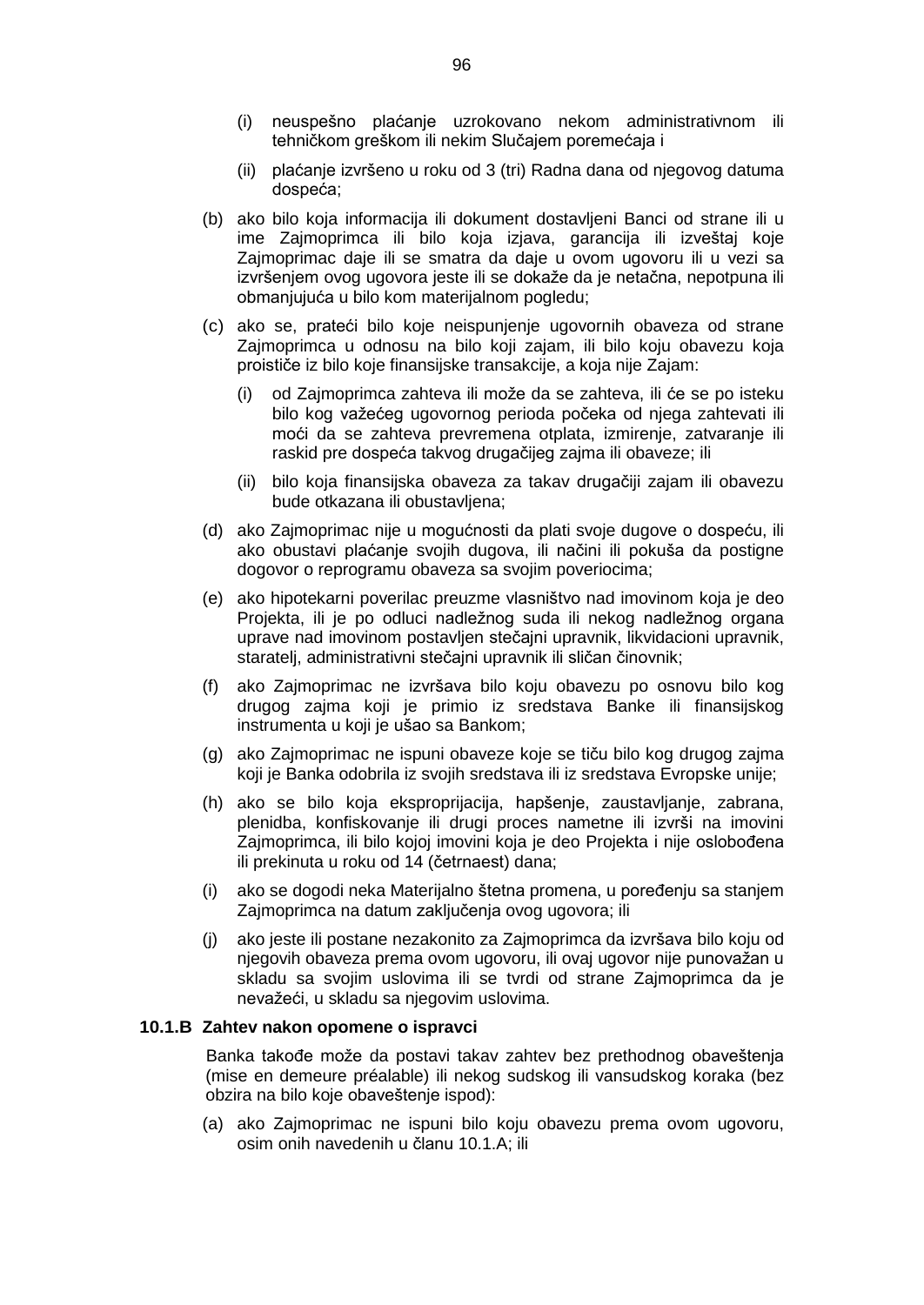(b) ako se bilo koja činjenica u vezi sa Zajmoprimcem ili Projektom, navedena u Preambuli materijalno promeni i ne vrati se u prethodno materijalno stanje i ako promena šteti bilo interesima Banke kao zajmodavca Zajmoprimcu, ili nepovoljno utiče na sprovođenje ili funkcionisanie Projekta.

osim ako neispunjenje ili okolnost zbog koje je došlo do neispunjenja moguće ispraviti i ukoliko se ispravi u razumnom roku navedenom u obaveštenju Banke Zajmoprimcu.

## **10.2. Ostala prava po zakonu**

Član 10.1 ne ograničava nijedno drugo pravo Banke po zakonu koje joj omogućava da zatraži prevremenu otplatu Neizmirenog zajma.

#### **10.3 Obeštećenje**

#### **10.3.A Tranše sa fiksnom stopom**

U slučaju zahteva po članu 10.1, u pogledu bilo koje Tranše sa fiksnom stopom, Zajmoprimac plaća Banci traženi iznos, zajedno sa obeštećenjem za prevremenu otplatu na bilo koji iznos glavnice dospele za prevremenu otplatu. Takvo obeštećenje (i) se obračunava od datuma dospeća za plaćanje, koji je naveden u zahtevu Banke i biće izračunato na osnovu prevremene otplate izvršene na navedeni datum i (ii) biće za iznos koji Banka saopšti Zajmoprimcu kao trenutnu vrednost (obračunatu od datuma prevremene otplate) viška, ako postoji, za:

- a) kamatu koja bi se pripisala posle toga na iznos prevremene otplate tokom perioda od datuma prevremene otplate do Datuma revizije/konverzije kamate, ako postoji, ili Datuma dospeća, ako nije ranije otplaćen; preko
- b) kamate koja bi se tako pripisala tokom tog perioda, da je obračunata po Stopi za prebacivanje, manjoj od 0,15% (petnaest baznih poena).

Navedena sadašnja vrednost će biti obračunata po diskontnoj stopi jednakoj Stopi za prebacivanje, primenjenoj na svaki relevantni Datum plaćanja odgovarajuće Tranše.

#### **10.3.B Tranše sa varijabilnom stopom**

U slučaju zahteva po članu 10.1, u pogledu Tranše sa varijabilnom stopom, Zajmoprimac plaća Banci traženi iznos, zajedno sa iznosom jednakim sadašnjoj vrednosti od 0,15% (petnaest baznih poena) na godišnjem nivou koji se obračunava i pripisuje na iznos glavnice dospele za prevremenu otplatu na isti način kako bi se kamata obračunavala i pripisivala, da je taj iznos ostao neizmiren u skladu sa prvobitnim amortizacionim planom Tranše, do Datuma revizije/konverzije kamate, ako postoji, ili do Datuma dospeća.

Takva sadašnja vrednost se izračunava po diskontnoj stopi jednakoj Stopi za prebacivanje koja se primenjuje na svaki odgovarajući Datum plaćanja.

#### **10.3.C Opšte**

Iznosi koje Zajmoprimac duguje u skladu s članom 10.3 stižu na naplatu na datum naveden u zahtevu Banke.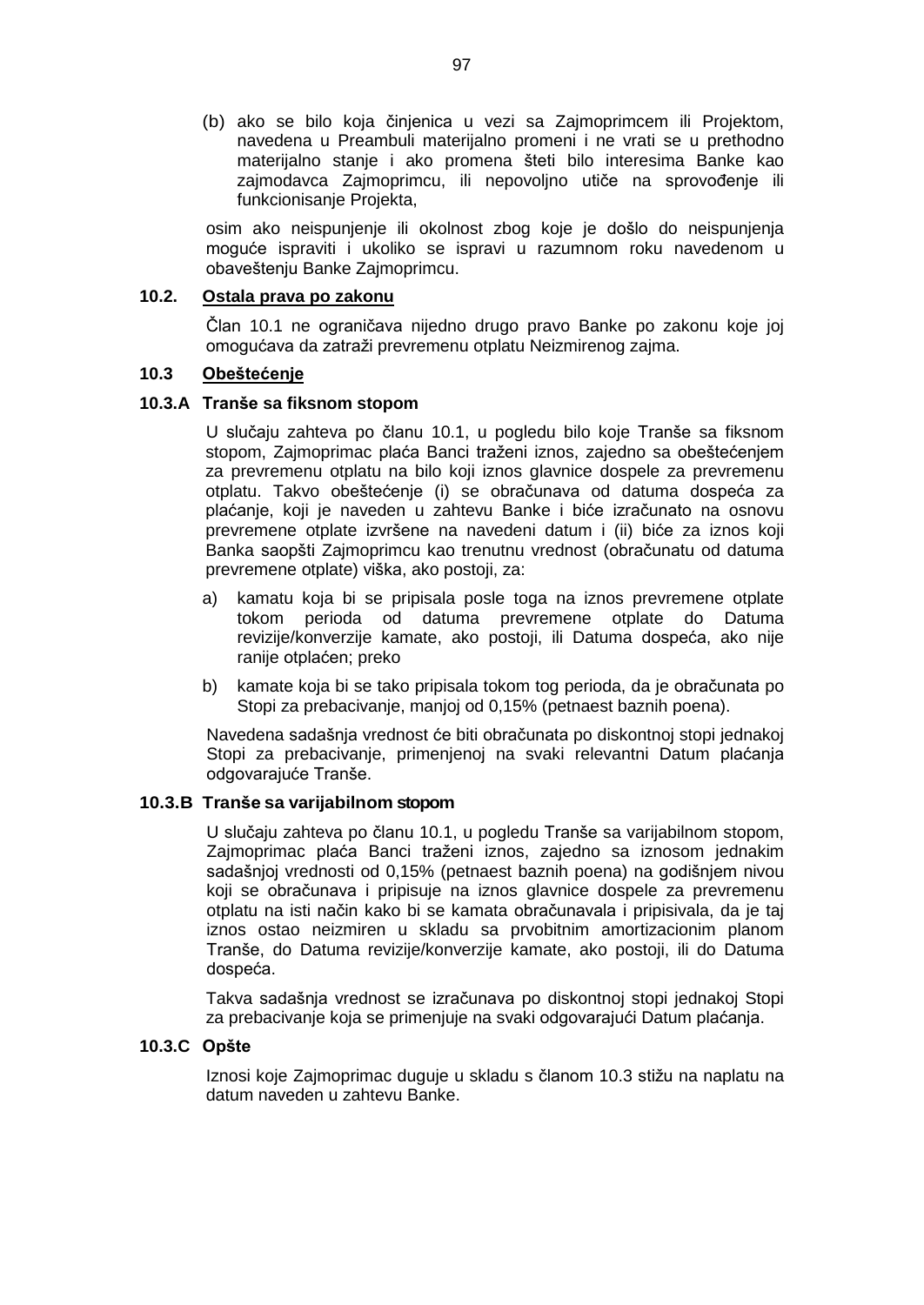## **10.4 Neodricanje**

Nijedan slučaj neostvarivanja ili odlaganja ili pojedinačnog ili delimičnog izvršenja od strane Banke u ostvarivanju bilo kojeg od njenih prava ili pravnih lekova prema ovom ugovoru se ne tumače kao neko odricanje od takvog prava ili pravnog leka. Prava i pravni lekovi predviđeni ovim ugovorom su kumulativni i ne isključuju bilo koja prava ili pravne lekove predviđene zakonom.

### **Član 11.**

#### **Pravo i rešavanje sporova, razno**

# **11.1 Merodavno pravo**

Na ovaj ugovor primenjuju se zakoni Velikog Vojvodstva Luksemburg.

## **11.2 Nadležnost**

- (a) Sud pravde Evropske unije ima isključivu nadležnost u rešavanju bilo kog spora koji proistekne iz ili je u vezi sa ovim ugovorom (uključujući spor o postojanju, valjanosti ili raskidu ovog ugovora, ili posledicama njegove ništavnosti).
- (b) Strane su saglasne da je Sud pravde Evropske unije najpodesniji i najprikladniji sud za rešavanje bilo kog spora između njih i, u skladu sa tim, neće dokazivati suprotno.
- (c) Ugovorne strane se ovim putem odriču bilo kog imuniteta ili prava na prigovor u vezi sa nadležnošću Suda pravde Evropske unije. Odluka Suda pravde Evropske unije doneta u skladu sa ovim članom biće konačna i obavezujuća za obe strane, bez ograničenja ili uslovljavanja.

#### **11.3 Mesto izvršenja**

Osim ako nije posebno data drugačija saglasnost Banke u pisanoj formi, mesto izvršenja finansijskih obaveza prema ovom ugovoru je sedište Banke.

#### **11.4 Dokaz o dospelim iznosima**

U bilo kom pravnom postupku koji proistekne iz ovog ugovora, potvrda Banke o nekom iznosu ili stopi dospelim na plaćanje Banci po osnovu ovog ugovora, smatra se, ako nema očigledne greške, nesumnjivim (prima facie) dokazom o takvom iznosu ili stopi.

## **11.5 Celokupan Ugovor**

Ovaj ugovor predstavlja celokupan ugovor između Banke i Zajmoprimca u odnosu na odredbu Kredita u ovom ugovoru i zamenjuje bilo koji prethodni dogovor, bilo da je izričit ili prećutan, o istom pitanju.

#### **11.6 Ništavnost**

Ako u bilo kom trenutku bilo koja odredba ovog ugovora jeste ili postane nezakonita, ništavna ili neizvršiva u bilo kom pogledu, ili ovaj ugovor jeste ili postane nevažeći u bilo kom pogledu na osnovu zakona bilo koje nadležnosti, takva nezakonitost, ništavnost, neizvršivost ili nevaženje ne utiču na:

- (a) zakonitost, valjanost ili izvršivost u toj nadležnosti drugih odredbi ovog ugovora ili validnosti u bilo kom smislu ovog ugovora u toj nadležnosti; ili
- (b) zakonitost, valjanost ili izvršivost u drugim nadležnostima te ili bilo koje druge odredbe ovog ugovora ili validnosti ovog ugovora prema zakonima takvih drugih nadležnosti.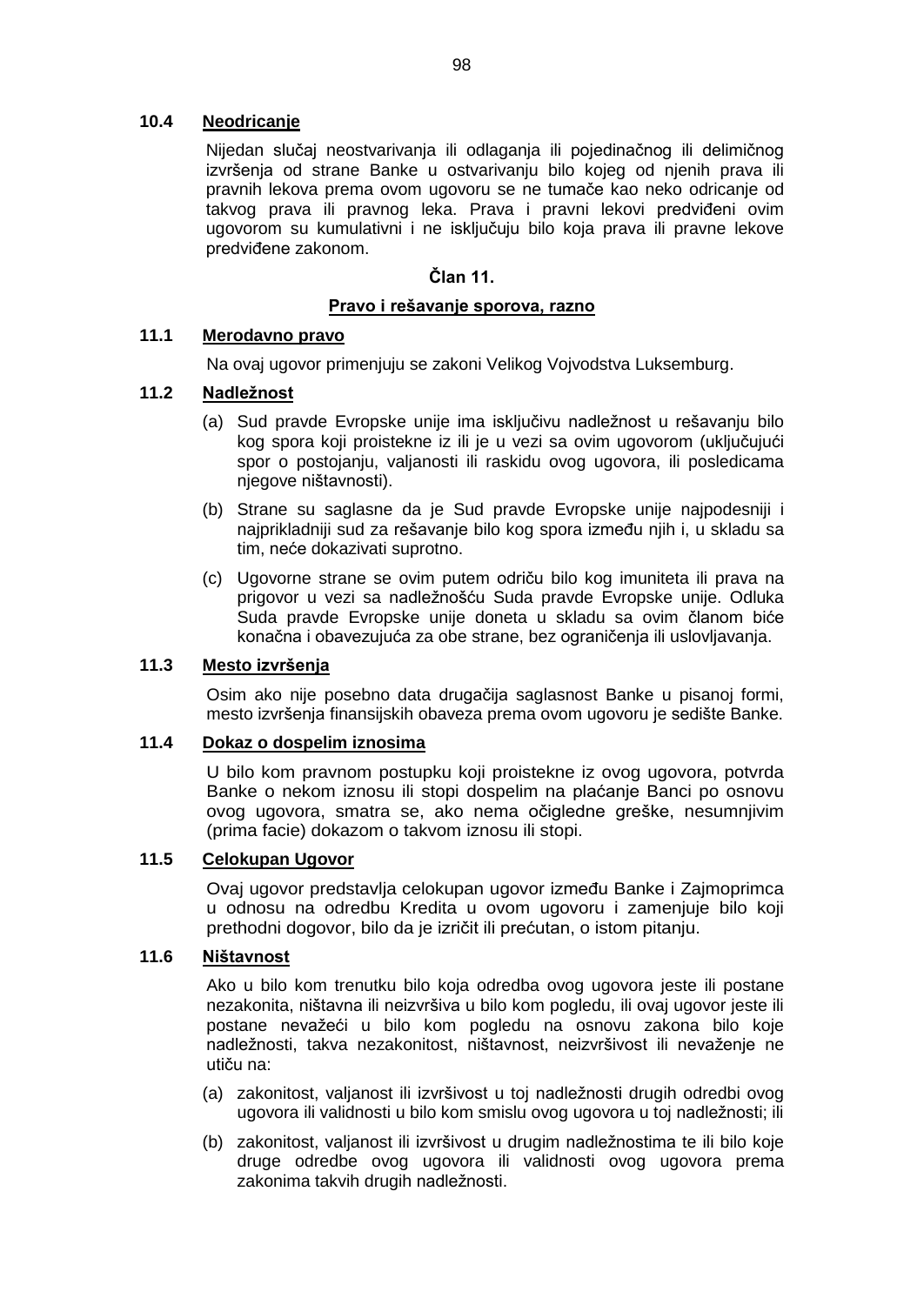#### **11.7 Izmene i dopune**

Bilo koja izmena i dopuna ovog ugovora biće sačinjena u pisanoj formi i potpisana od ugovornih strana ovog ugovora.

### **Član 12.**

#### **Završne odredbe**

## **12.1 Obaveštenja**

#### **12.1.A Oblik obaveštenja**

- (a) Sva obaveštenja ili druga saopštenja upućena u skladu sa ovim ugovorom moraju da budu sačinjena u pisanom obliku i, osim ukoliko nije drugačije navedeno, poslata poštom, putem elektronske pošte ili telefaksom.
- (b) Obaveštenja i druga saopštenja za koja su ovim ugovorom predviđeni fiksni rokovi ili koja u sebi sadrže fiksne rokove obavezujuće za primaoca, mogu da budu uručena lično, preporučenom poštom, telefaksom ili putem elektronske pošte. Takva obaveštenja i saopštenja se smatraju primljenim od druge strane:
	- (i) na datum isporuke u slučaju lične dostave ili preporučene pošte;
	- (ii) na datum potvrde o prenosu u slučaju telefaksa;
	- (iii) u slučaju elektronske pošte koja se šalje između ugovornih strana, samo kada je ista primljena u čitljivom obliku i samo ako je adresovana na način na koji je druga strana odredila u tu svrhu, ili
- (c) Svako obaveštenje koje Zajmoprimac pošalje Banci putem elektronske pošte treba:
	- (i) da sadrži broj ugovora u polju predviđenom za predmet; i
	- (ii) da bude u formatu elektronske slike koja se ne može menjati (pdf, tif ili neki drugi uobičajeni format koji se ne može menjati, a o kojem su se strane dogovorile) potpisano od strane Ovlašćenog potpisnika sa pravom pojedinačnog zastupanja ili od strane dva ili više ovlašćenih potpisnika sa pravom zajedničkog zastupanja Zajmoprimca, prema potrebi, priložen uz elektronsku poštu.
- (d) Obaveštenja koje Zajmoprimac izda u skladu sa bilo kojom odredbom ovog ugovora se, ako to Banka zahteva, dostavljaju Banci zajedno sa zadovoljavajućim dokazima ovlašćenja jednog ili više lica ovlašćenih za potpisivanje takvog obaveštenja u ime Zajmoprimca, kao i sa overenim primerkom potpisa takvog lica ili više takvih lica.
- (e) Ne utičući na valjanost obaveštenja koje je dostavljeno putem elektronske pošte ili telefaksom ili komunikacije u skladu sa članom 12.1, kopija sledećih obaveštenja, saopštenja i dokumenata se takođe šalju preporučenom poštom drugoj ugovornoj strani najkasnije prvog narednog Radnog dana:
	- (i) Prihvatanje isplate
	- (ii) bilo koje obaveštenje i saopštenje u vezi sa odlaganjem, otkazivanjem ili obustavljanjem isplate bilo koje Tranše, revizijom ili konverzijom kamate bilo koje Tranše, Slučajem poremećaja na tržištu, Zahtevom za prevremenu otplatu, Obaveštenjem o prevremenoj otplati, Slučajem neispunjavanja obaveze, svakim traženjem prevremene otplate, i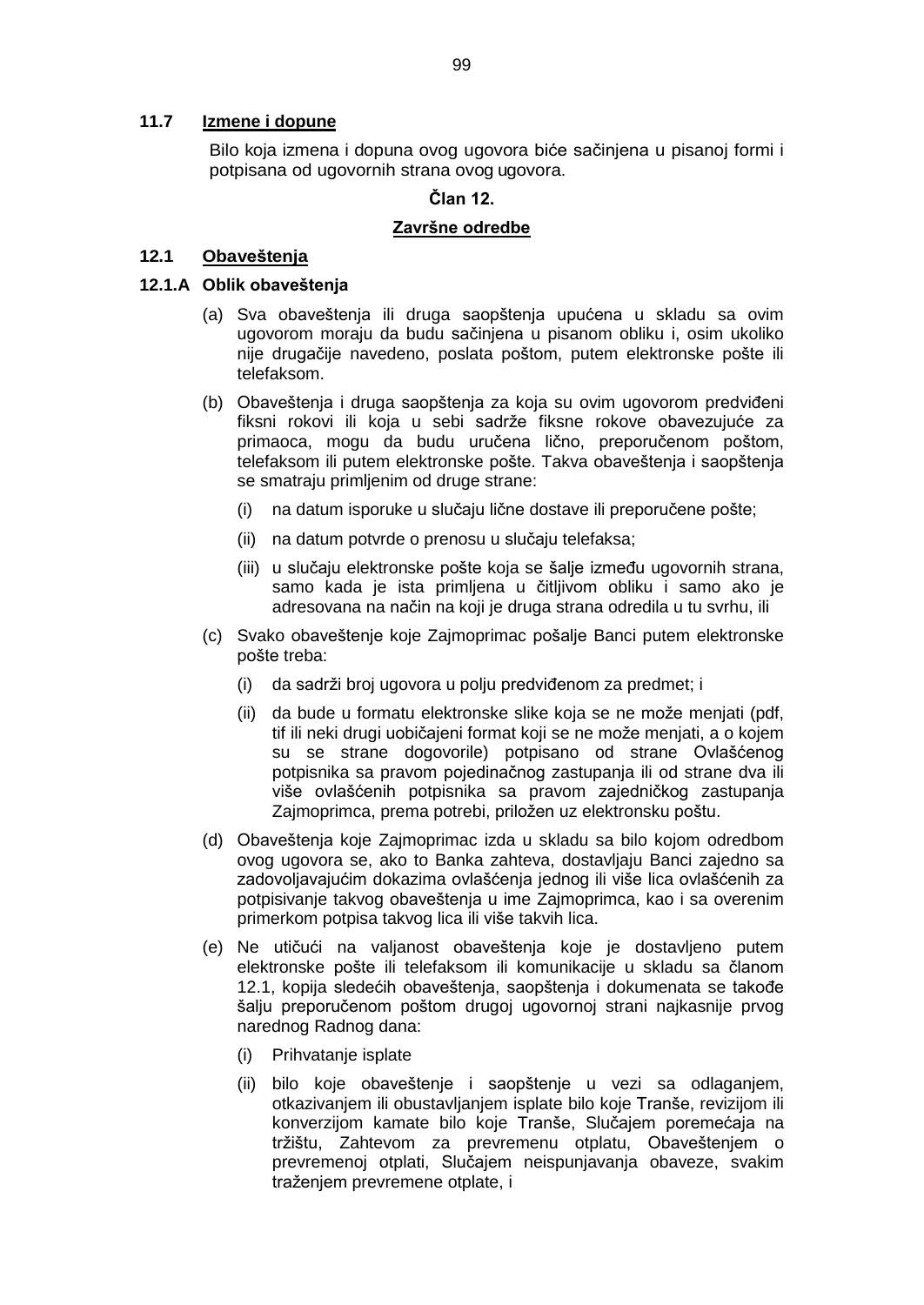- (iii) bilo koje drugo obaveštenje, saopštenje ili dokument koje Banka zatraži.
- (f) Strane su saglasne da bilo koja gore navedena komunikacija (uključujući putem elektronske pošte) je prihvaćeni oblik komunikacije, i predstavlja prihvatljiv dokaz na sudu i ima istu dokaznu vrednost kao i sporazum koji je potpisan.

#### **12.1.B Adrese**

Adresa, broj telefaksa i adresa elektronske pošte (i odeljenja ili službenika, ako postoji, kome je saopštenje namenjeno) svake strane za svako obaveštenje ili dokument koji se dostavljaju na osnovu ili u vezi sa ovim ugovorom su:

Za Banku Za: OPS/MA/3-PUB SEC (SI,HR,WBs)

100 boulevard Konrad Adenauer

L-2950 Luxembourg

Faksimil broj: +352 4379 55442

E-mail adresa: Ops-MA-Implementation@eib.org

Za Zaimoprimca **Ministarstvo finansija** Kneza Miloša 20 11000 Beograd Republika Srbija Faksimil broj: + 381 11 3618 961 E-mail adresa: kabinet@mfin.gov.rs

#### **12.1.C Obaveštenje o detaljima za komunikaciju**

Banka i Zajmoprimac bez odlaganja obaveštavaju drugu stranu u pisanom obliku o bilo kakvoj promeni svojih detalja za komunikaciju.

### **12.2 Engleski jezik**

- (a) Bilo koje obaveštenje ili saopštenje dato na osnovu ili u vezi sa ovim ugovorom mora da bude na engleskom jeziku.
- (b) Sva druga dokumenta dostavljena na osnovu ili u vezi sa ovim ugovorom moraju da budu:
	- (i) na engleskom jeziku; ili
	- (ii) ako nisu na engleskom jeziku, i ukoliko to Banka zahteva, dostavljeni zajedno sa overenim prevodom na engleski jezik, i u tom slučaju, prevod na engleski jezik se smatra merodavnim.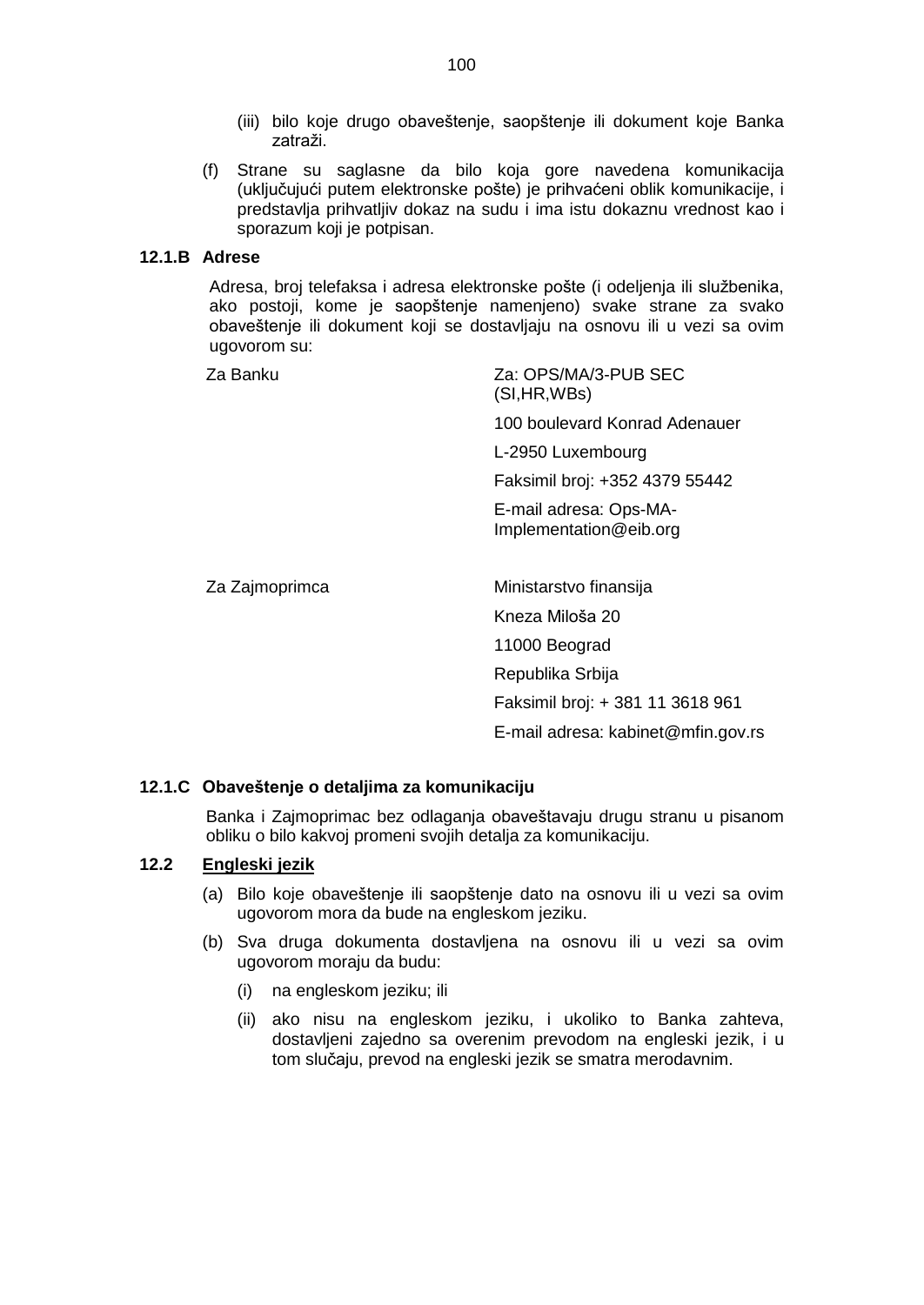## **12.3 Stupanje na snagu**

Ovaj ugovor stupa na snagu ("**Datum efektivnosti**") nakon potvrde od strane Banke Zajmoprimcu da je primljen primerak Službenog glasnika Republike Srbije u kome je objavljen zakon o potvrđivanju ovog ugovora od strane Narodne skupštine Republike Srbije. Datum stupanja na snagu neće nastupiti kasnije od 12 (dvanaest) meseci nakon potpisivanja ovog ugovora. Ukoliko Datum stupanja na snagu ne nastupi u roku od 12 (dvanaest) meseci počev od datuma potpisivanja, smatraće se automatski i definitivno da ovaj ugovor nije efektivan.

# **12.4 Uvodne odredbe i Prilozi**

Uvodne odredbe i sledeći Prilozi čine sastavni deo ovog ugovora:

- A. Specifikacija Projekta i Izveštavanje
- B. Definicija EURIBOR-a
- C. Obrasci za Zajmoprimca
- D. Revizija i konverzija kamatne stope
- E. Potvrda koju dostavlja Zajmoprimac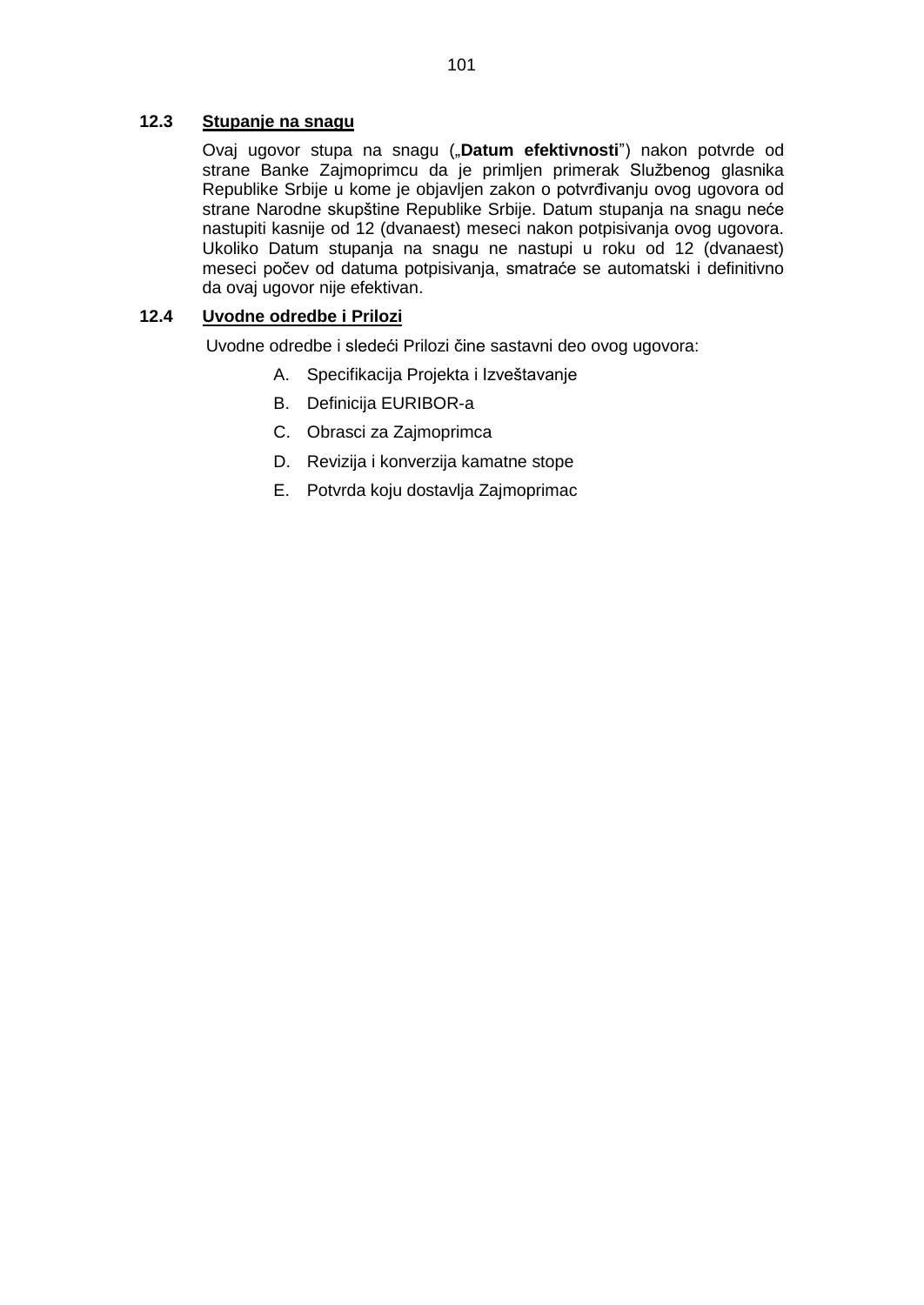Ugovorne strane su saglasne da sačine ovaj ugovor u 6 (šest) primeraka na engleskom jeziku.

U Beogradu, 20. maj 2021. godine U Luksemburgu, 20. maj 2021. godine

Potpisano za i u ime Potpisano za i u ime REPUBLIKE SRBIJE EVROPSKE INVESTICIONE BANKE

Ime: Siniša Mali, s.r. Funkcija: Ministar finansija

 $\frac{1}{\sqrt{2\pi}}$  , which is the set of the set of the set of the set of the set of the set of the set of the set of the set of the set of the set of the set of the set of the set of the set of the set of the set of the set

Ime: Lilyana Pavlova, s.r. Funkcija: Zamenik predsednika

\_\_\_\_\_\_\_\_\_\_\_\_\_\_\_\_\_\_\_\_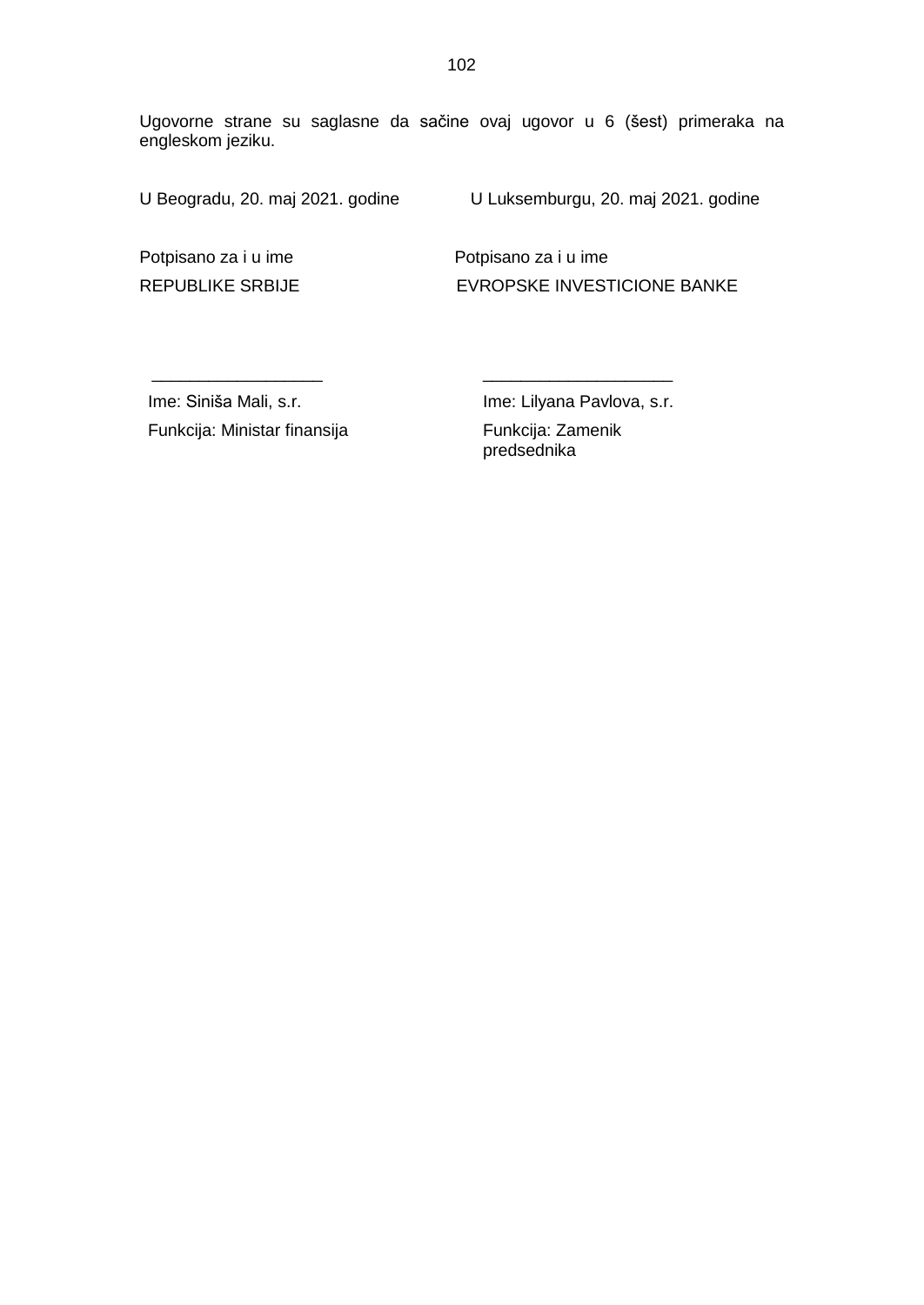## **Prilog A**

## **Specifikacija projekta i Izveštavanje**

## **A.1 TEHNIČKI OPIS**

### **1. Svrha, lokacija**

Projekat se sastoji od deonice kroz Srbiju Interkonektora Bugarska-Srbija (IBS), koji je planiran da poveže prenosne sisteme prirodnog gasa Srbije i Bugarske. Projekat uključuje dvosmerni podzemni cevovod za prenos prirodnog gasa približne dužine 109 km i pripadajuću nadzemnu infrastrukturu. Predviđeni kapacitet novog cevovoda je 1,8 milijardi m3 godišnje ("bcm/a") prema Srbiji i 0,15 milijardi m3 godišnje u pravcu Bugarske.

Polazna tačka deonice gasovoda kroz Srbiju je na granici Republike Srbije i Republike Bugarske, na oko 1000 m severoistočno od graničnog prelaza Gradina, u opštini Dimitrovgrad. Krajnja tačka je priključak na magistralni gasovod MG 09 u kompleksu stanice za čišćenje cevovoda "Niš", zapadno od naselja Čamurlija na teritoriji grada Niša. Trasa cevovoda nalazi se van naseljenih mesta na teritoriji grada Niša i grada Pirota i opština Bela Palanka i Dimitrovgrad.

#### **2. Opis**

Radovi uključuju izgradnju gasovodne infrastrukture sa sledećim tehničkim parametrima:

- Dvosmerni gasovod: dužina cevovoda je oko 109 km, maksimalni radni pritisak (MOP) 55 bar, prečnik DN700;
- Primopredajna stanica "Trupale", na kojoj se vrši merenje protoka, kao i analiza sastava i toplotne snage prirodnog gasa. Qmax = 350 000Nm3/h; pin = 20-55 bar, MOP = 55 bara; DP = 55 bar;
- Merno-regulacione stanice (MRS) koje obezbeđuju priključak glavnog prenosnog cevovoda na sekundarnu gasnu mrežu sigurnim smanjenjem pritiska gasa sa 55 bara na 6-12 bara:
	- o MRS "Niš 2": Qmax = 35 000 Nm3/h; pin/pout = 20-55 bar /6-16 bar, MOPin = 55 bar; DPin = 55 bar; MOPout = 16 bar; DPout  $= 16$  bar;
	- o MRS "Pirot": Qmax = 35 000 Nm3/h; pin/pout =  $20-55$  bar /6-16 bar, MOPin = 55 bar; DPin = 55 bar; MOPout = 16 bar; DPout  $= 16$  bar;
	- o MRS "Bela Palanka": Qmax = 7 000 Nm3/h; pin/pout = 20- 55 bar/6-16 bar, MOPin = 55 bar; DPin = 55 bar; MOPout = 16 bar; DPout =  $16$  bar;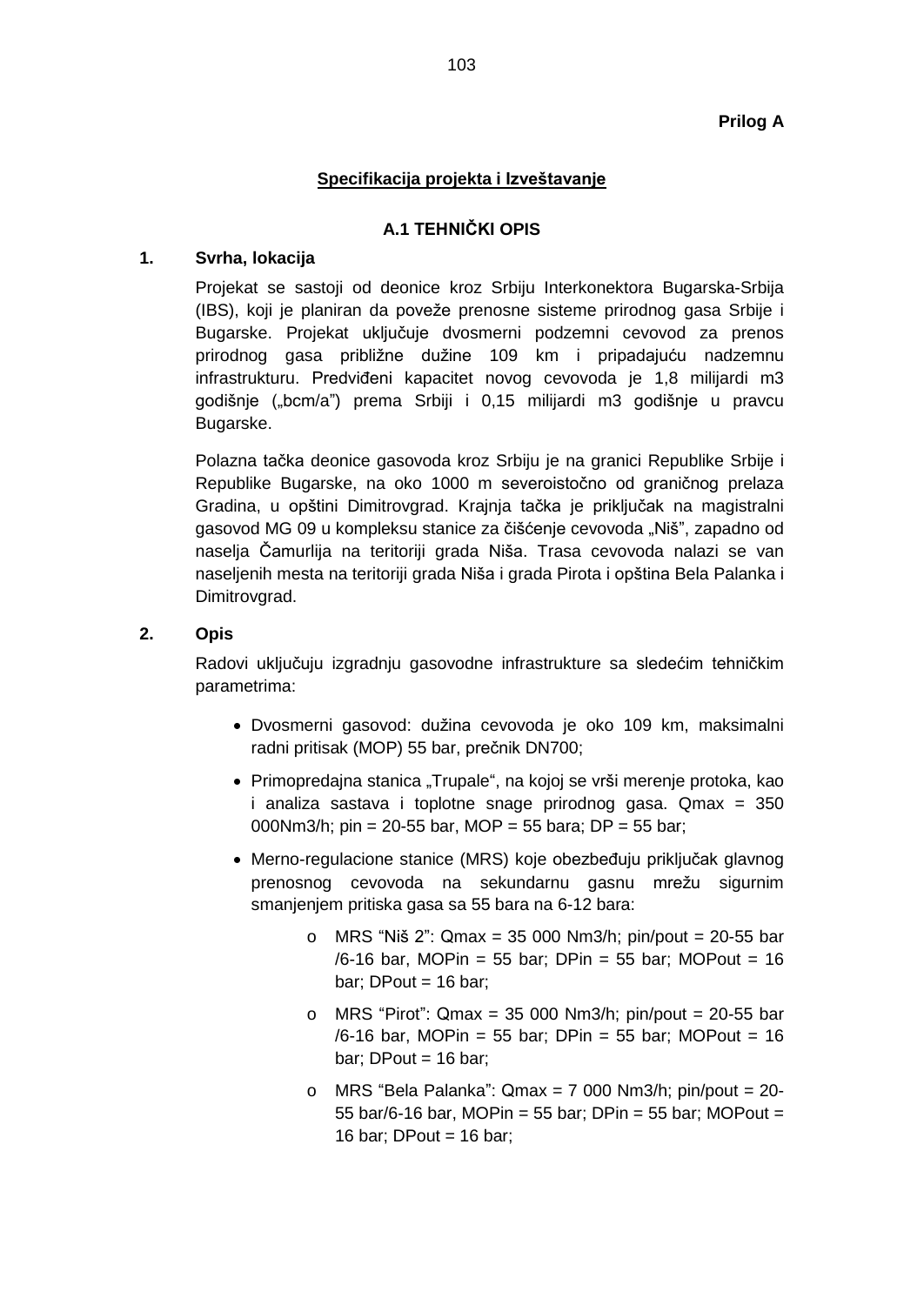- o MRS "Dimitrovgrad":  $Qmax = 10000 Nm3/h$ ; pin/pout = 20-55 bar /6-16 bar, MOPin = 55 bar; DPin = 55 bar; MOPout  $= 16$  bar; DPout = 16 bar.
- Dve blok stanice (BS) koje omogućavaju kontrolisano i automatsko zatvaranje protoka gasa i, ako je potrebno, pražnjenje određenih delova/deonica cevovoda;
- · Uređaji za čišćenje (prijemno-otpremna čistačka mesta) "Knjaževac" i "Dimitrovgrad" projektovani za čišćenje i dijagnostiku unutrašnjosti cevi;
- Katodni sistem zaštite, koji pruža zaštitu od korozije tokom celokupnog predviđenog perioda eksploatacije;
- Pristupni putevi;
- Optički kabl za daljinsko nadgledanje i upravljanje koji će biti položen paralelno sa cevovodom. Optički kabl je namenjen za prenos podataka duž cele trase. Povezuje sve gasne objekte i pripadajuća čvorišta sa ograncima preduzeća koji će vršiti upravljanje cevovodom.

#### **Kalendar**

Izgradnja se planira u periodu od 4. kvartala 2021. godine do 4. kvartala 2023. godine. Nakon neophodnih aktivnosti puštanja u rad i testiranja, planirano je da operativni rad počne u 4. kvartalu 2023. godine.

## **A.2 INFORMACIJE U VEZI SA PROJEKTOM KOJE SE DOSTAVLjAJU BANCI I NAČIN PRENOSA**

1. Dostavljanje informacija: imenovanje odgovornog lica

Informacije navedene u daljem tekstu potrebno je poslati Banci kao deo odgovornosti:

|                                              | Kontakt osoba za<br>finansijska pitanja             | Kontakt osoba za tehnička<br>pitanja  |
|----------------------------------------------|-----------------------------------------------------|---------------------------------------|
| Ministarstvo/Preduzeće                       | Ministarstvo<br>rudarstva<br>$\prime$<br>energetike | JP "Srbijagas"                        |
| Osoba za kontakt                             | Milana Ninković                                     | Vladimir Likić                        |
| Radno mesto                                  | Diplomirani prostorni planer                        | Diplomirani mašinski inženjer         |
| Funkcija/Odeljenje<br>finansijsko i tehničko | Saradnik u Sektoru za naftu i<br>gas                | Direktor Sektora za razvoj            |
| Adresa                                       | 36,<br>11000<br>Kralja<br>Milana<br>Beograd         | Autoput 11, 11070 Beograd             |
| Telefon                                      | +381 11 36 04 435<br>+381 64 80 94 766              | +381 11 3539 225<br>+381 64 888 36 36 |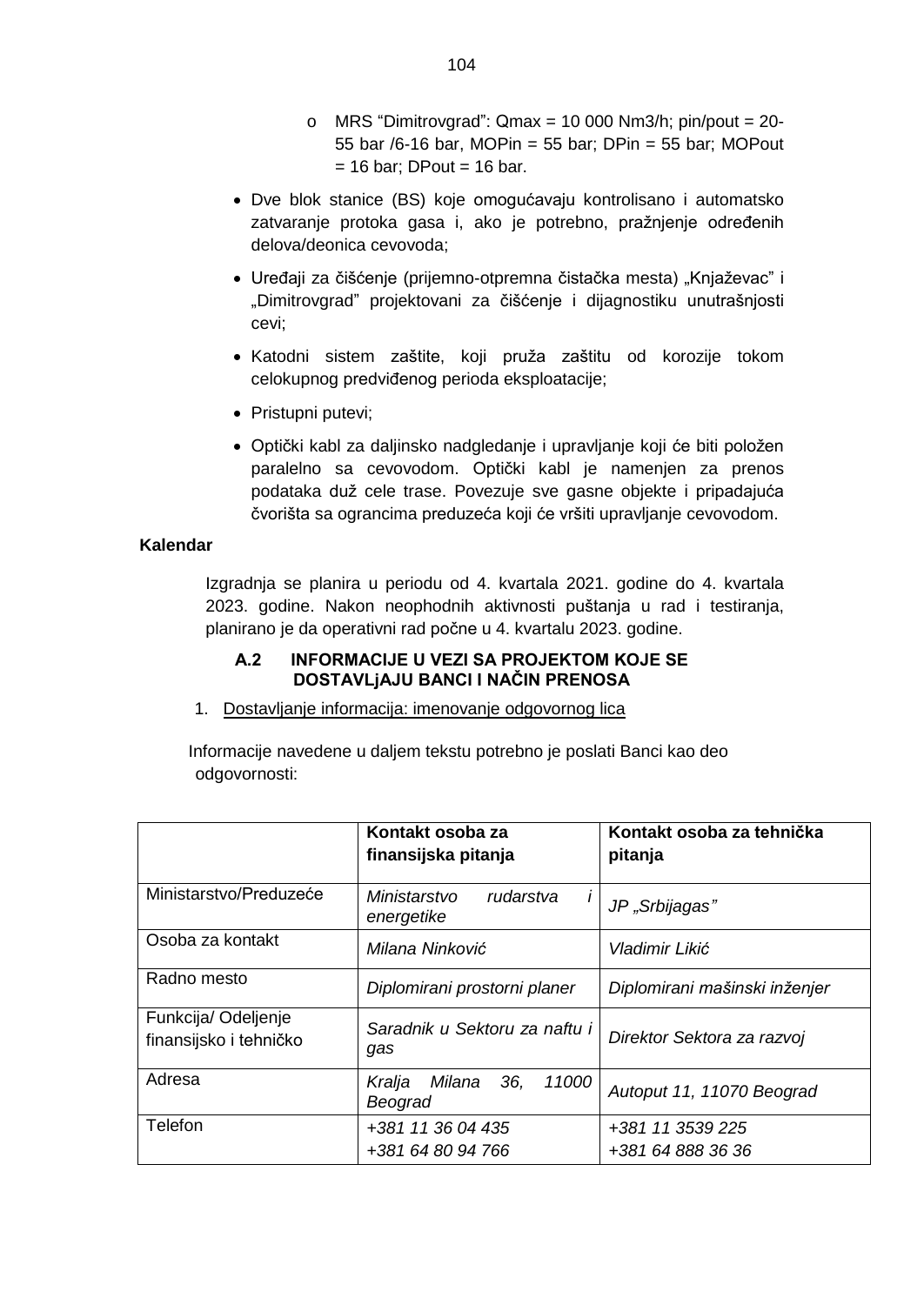| Faks   |                            |                              |
|--------|----------------------------|------------------------------|
| E-mejl | milana.ninkovic@mre.gov.rs | vladimir.likic@srbijagas.com |

Gore pomenuta osoba/osobe za kontakt je/su odgovorna lica u ovom trenutku.

Promoter ili Korisnici će odmah obavestiti EIB u slučaju bilo kakve promene.

2. Informacije o određenim temama

Zajmoprimac će obezbediti da Promoter ili Korisnici dostave Banci sledeće informacije najkasnije do roka navedenog u daljem tekstu.

| Dokument/informacija                                                                                                                                                                                                                                                                                                                       | <b>Rok</b>                                 |
|--------------------------------------------------------------------------------------------------------------------------------------------------------------------------------------------------------------------------------------------------------------------------------------------------------------------------------------------|--------------------------------------------|
| Dokaz u formi pisma od Zajmoprimca, u kojem se navodi da je<br>doneta konačna odluka o ulaganju u Republici Srbiji i Bugarskoj u vezi<br>sa IBS (inerkonektorom Srbija-Bugarska) i da će cevovod biti izgrađen<br>u celosti.                                                                                                               | Pre potpisivanja<br>ugovora                |
| Dokaz u formi pisma, koje navodi pravno obavezujući(e) ugovor/e za<br>izgradnju interkonektora potpisane u Srbiji i Bugarskoj.                                                                                                                                                                                                             | Pre prve isplate                           |
| Dokaz da su procena uticaja na životnu sredinu (EIA), uključujući<br>odgovarajuću ocenu ako je potrebna, kao i povezani postupci<br>odobrenja završeni. Za celu dužinu interkonektora, treba obezbediti<br>informacije o statusu bugarske deonice.                                                                                         | Pre prve isplate                           |
| Ugovor o radovima za izgradnju.                                                                                                                                                                                                                                                                                                            | Pre prve isplate                           |
| Zapisnici sa redovnih sastanaka Radne grupe za upravljanje<br>projektom (kako je definisano u MoR-u koji su potpisali ministri<br>energetike u ime dve vlade) ili bilo kojih drugih sličnih sastanaka za<br>koordinaciju Projekta između entiteta koji su uključeni u izgradnju<br>interkonektora u Republici Srbiji i Bugarskoj.          | U prilogu Izveštaja o<br>napretku Projekta |
| Plan upravljanja zaštitom životne sredine i društva, uključujući između<br>ostalog:<br>sveobuhvatne planove za obnavljanje i praćenje biodiverziteta, koji<br>identifikuju detaljne akcije za bio-restauraciju nekritičnih i kritičnih<br>staništa, konkretno obnavljanje i ciljeve obnavljanja i parametre<br>praćenja za svako stanište. | Pre početka izgradnje                      |

3. Informacije u vezi sa implementacijom Projekta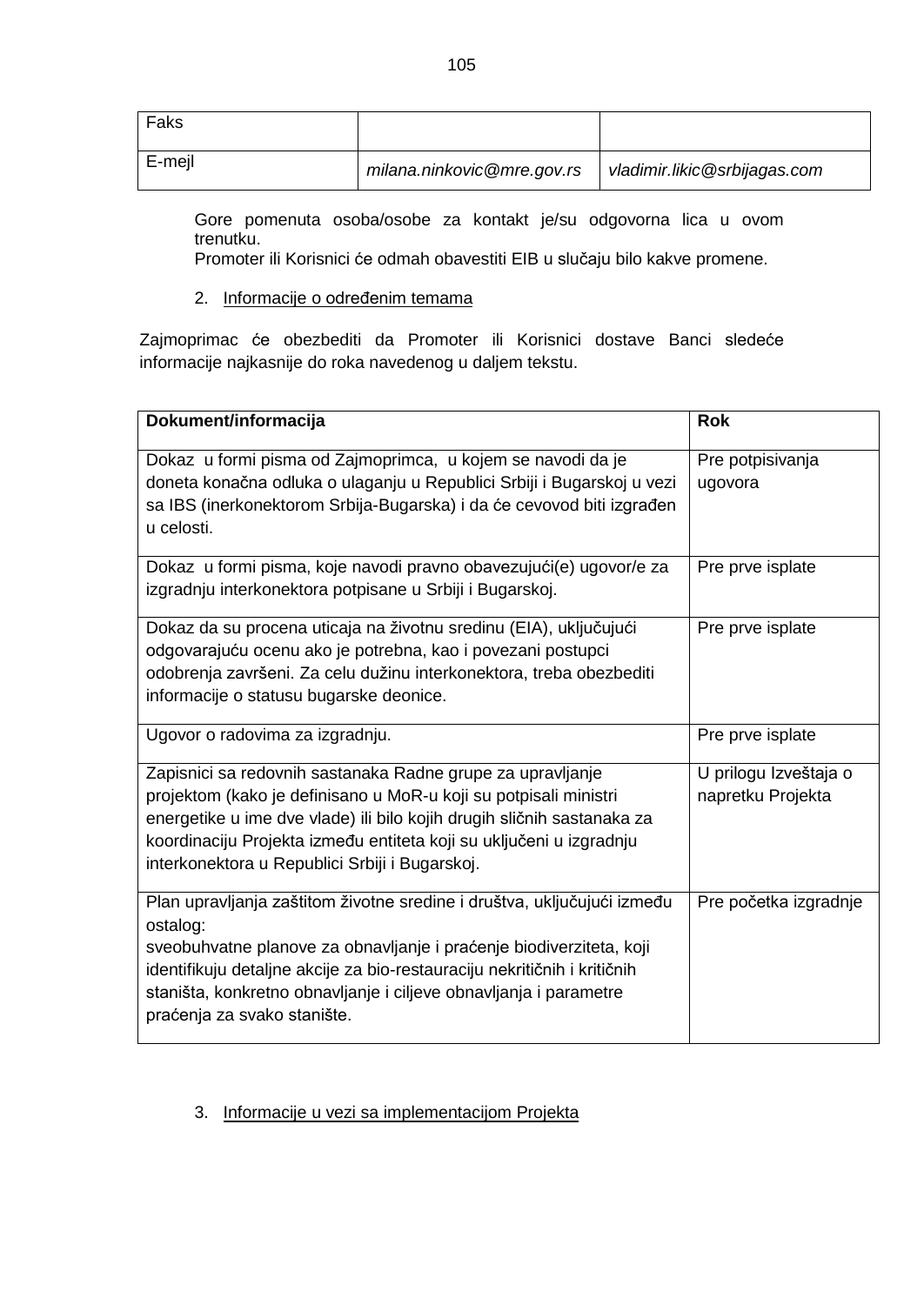Zajmoprimac će obezbediti da Promoter ili Korisnici dostave Banci sledeće informacije u vezi sa napretkom Projekta tokom implementacije, najkasnije do roka navedenog u daljem tekstu.

| Dokument / informacija<br><b>Rok</b><br><b>Period</b>           |              |
|-----------------------------------------------------------------|--------------|
|                                                                 | izveštavanja |
| Izveštaj o napretku Projekta<br>31. mart i 30.<br>Polugodišnje  |              |
| septembar                                                       |              |
| svake godine<br>Referentni podaci                               |              |
| do završetka<br>Naziv Projekta:                                 |              |
| Projekta<br>Promoter:                                           |              |
| Broj ugovora:                                                   |              |
| Period rada obuhvaćen ovim izveštajem: mm/gggg-                 |              |
| mm/ggg                                                          |              |
| Autor/kontakt:                                                  |              |
|                                                                 |              |
| 1) Implementacija Projekta                                      |              |
| a. Ažurirane informacije o napretku u implementaciji            |              |
| Projekta, uključujući datume početka i završetka radova za      |              |
| svaku od osnovnih komponenti Projekta koje su navedene u        |              |
| Tehničkom opisu, objašnjenje razloga za bilo koje moguće        |              |
| odstupanje u odnosu na prvobitni dinamički plan;                |              |
| b. Ažuriranje troškova komponenti Projekta, objašnjenje         |              |
| razloga za sva eventulana odstupanja u troškovima u             |              |
| odnosu na inicijalne troškove predviđene budžetom;              |              |
| c. Statistika o zdravstvenim i bezbednosnim performansama       |              |
| Projekta tokom implementacije (smrtni slučajevi i dugotrajne    |              |
| povrede $\geq$ 30 dana;                                         |              |
| d. Ažuriranje plana nabavki;                                    |              |
| e. Svaka žalba na nabavku koja se odnosi na Projekat koja       |              |
| jeste ili može biti u toku ili se očekuje;                      |              |
| f. Bilo koja radnja ili protest pokrenut ili bilo koji prigovor |              |
| treće strane ili bilo koja stvarna žalba (uključujući slučajeve |              |
| kompenzacije) koje je Promoter primio, a koja je po             |              |
| njegovim saznanjima započeta, očekuje se ili je zaprećena       |              |
| protiv njega ili Projekta.                                      |              |
| 2) Obim i karakteristike projekta                               |              |
| a. Objasniti razloge za značajne promene u odnosu na            |              |
| inicijalni obim radova, ako postoje.                            |              |
| 3) Ekološki i društveni aspekti                                 |              |
| a. Ažuriranje statusa ispunjenja mera ublažavanja               |              |
| navedenih u EIA i ekološkoj dozvoli, uključujući informacije o  |              |
| delotvornosti mera upravljanja zaštitom životne sredine i       |              |
| društva;                                                        |              |
| b. Ažuriranje informacija o ispunjenju svih ekoloških i         |              |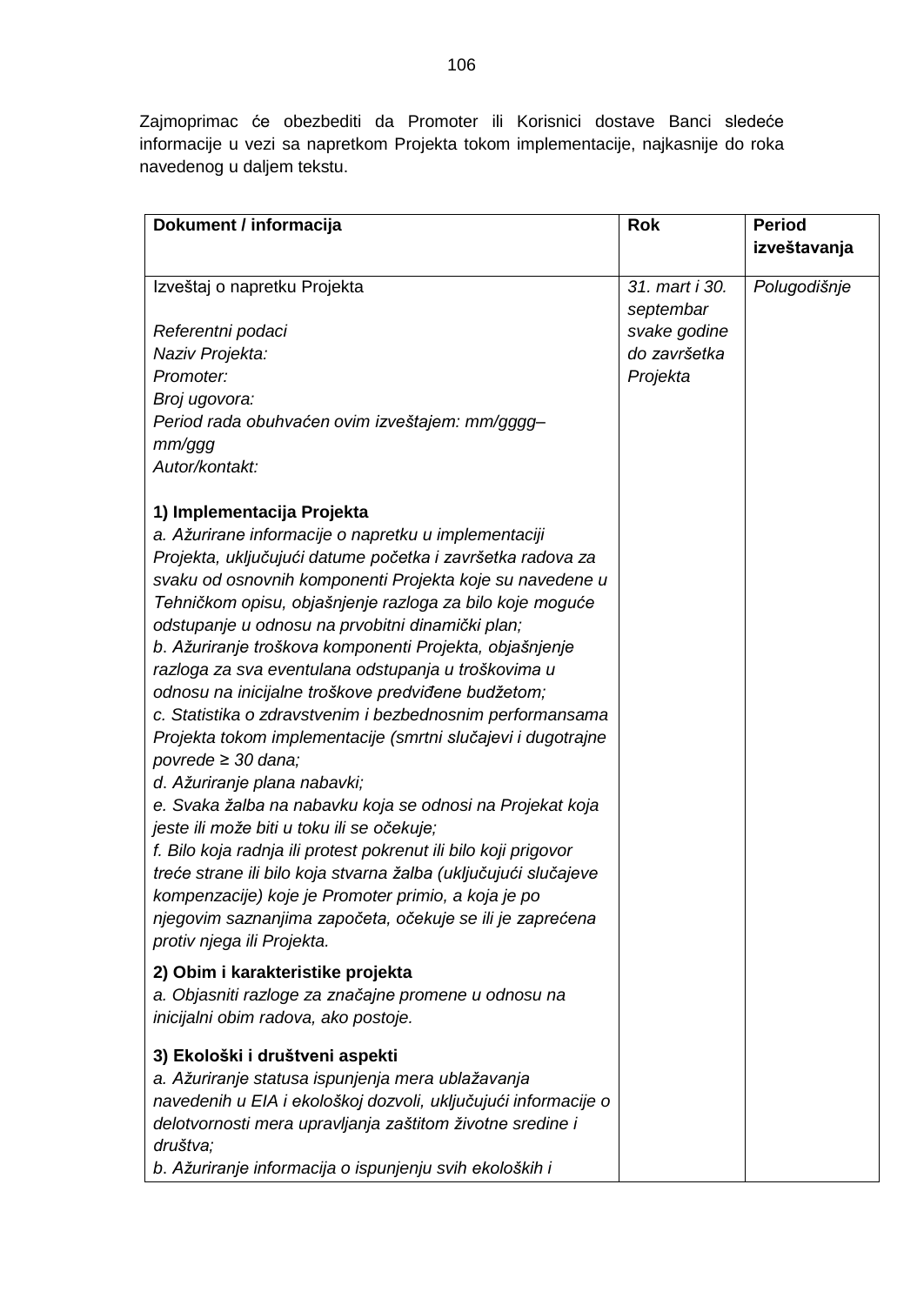| društvenih uslova i obaveza predviđenih Finansijskim             |          |  |
|------------------------------------------------------------------|----------|--|
| ugovorom;                                                        |          |  |
| c. Opis bilo kog većeg problema sa uticajem na životnu           |          |  |
| sredinu, posebno pitanja koja se odnose na komponente            |          |  |
| Projekta koje se nalaze u ekološki osetljivim područjima;        |          |  |
| d. Opis bilo kog drugog društvenog pitanja (npr. prihvatanje     |          |  |
| od strane javnosti, preseljenja) tokom implementacije            |          |  |
| komponenti Projekta.                                             |          |  |
| 4) Regulativa                                                    |          |  |
| Ažuriranje regulatornog okvira koji se primenjuje na Projekat    |          |  |
| i Korisnike, npr. ako je ažuriran bilo koji parametar koji utiče |          |  |
| na povraćaj.                                                     |          |  |
|                                                                  |          |  |
| Radni jezik izveštaja                                            | engleski |  |
|                                                                  |          |  |

# 4. Informacije o završetku radova i prvoj godini operativnog rada

Zajmoprimac će obezbediti da Promoter ili Korisnici dostave Banci sledeće informacije o završetku Projekta i inicijalnom operativnom radu najkasnije do roka navedenog u daljem tekstu.

| Dokument / informacija                                                      | <b>Datum</b> |
|-----------------------------------------------------------------------------|--------------|
|                                                                             | dostavljanja |
|                                                                             | <b>Banci</b> |
|                                                                             |              |
| Izveštaj o završetku Projekta, uključujući:                                 | 15<br>meseci |
|                                                                             | nakon        |
| Referentni podaci                                                           | završetka    |
| Naziv Projekta:                                                             | Projekta     |
| Promoter:                                                                   |              |
| Broj ugovora:                                                               |              |
| Datum početka komercijalnog rada: dd/mm/gggg                                |              |
| Period rada obuhvaćen ovim izveštajem: mm/gggg- mm/ggg                      |              |
| Autor/kontakt:                                                              |              |
|                                                                             |              |
| 1) Implementacija Projekta                                                  |              |
| a. Tehnički sažetak celokupnog procesa implementacije Projekta,             |              |
| uključujući datume početka i završetka radova za svaku glavnu               |              |
| komponentu Projekta navedenu u Tehničkom opisu, objašnjenje razloga         |              |
| za svako moguće odstupanje u odnosu na inicijalni dinamički plan;           |              |
| b. Konačni trošak projekta (bez PDV-a), uz objašnjenje razloga za sve       |              |
| moguće varijacije troškova u odnosu na inicijalno predviđene troškove       |              |
| budžetom. Ovaj podatak bi takođe trebalo raščlaniti na udele troškova       |              |
| alociranih za bezbednost i nadzor, kao i udeo troškova koji su alocirani za |              |
| mere klimatske adaptacije (osiguranje i nadzor klizišta, ublažavanje rizika |              |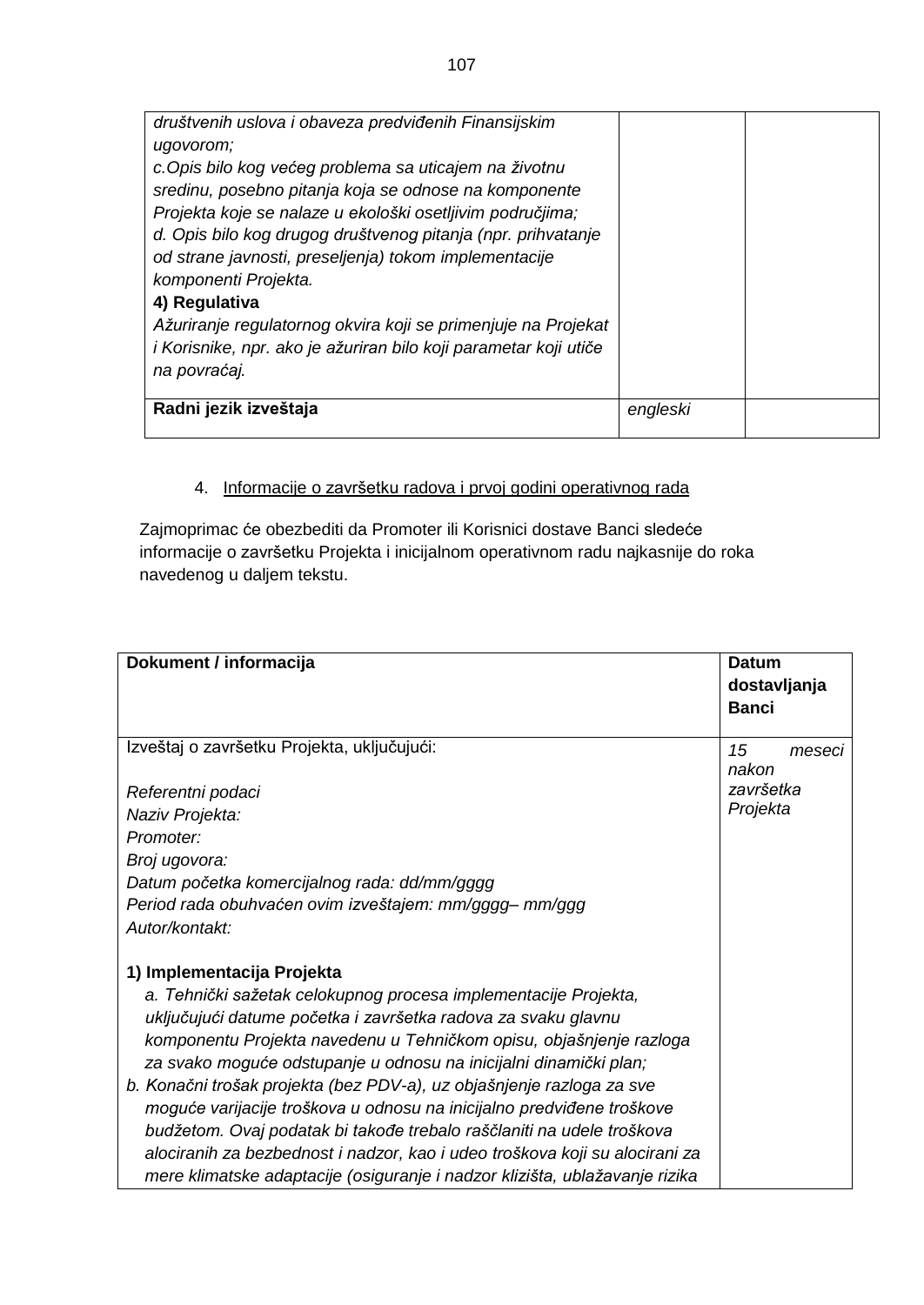*od poplava i požara);*

- *c. Uticaj Projekta na zapošljavanje, uključujući privremeni efekat tokom realizacije (po broju lica-godini) i otvorenih stalnih novih radnih mesta (ekvivalent sa punim radnim vremenom) u radu;*
- *d. Svaka žalba na nabavku koja se odnosi na Projekat koja jeste ili može biti u toku ili se očekuje;*
- *e. Bilo koja radnja ili protest pokrenut ili bilo koji prigovor treće strane ili bilo koja stvarna žalba (uključujući slučajeve kompenzacije) koje je primio Promoter, a koja je po njegovim saznanjima započeta, očekuje se ili je zaprećena protiv njega ili Projekta;*
- *f. Opis usaglašenosti sa određenim projektnim uslovima i obaveze navedene u Finansijskom ugovoru, ako je primenljivo;*
- *g. Potvrda o uspešno završenim ispitivanjima pri preuzimanju radova.*

# **2) Tehnički obim i karakteristike**

*a. Opis tehničkih karakteristika Projekta kao završenog, objašnjenje razloga za značajne promene u odnosu na početni obim, ako ih ima.*

## **3) Operativni rad**

- *a. Godišnja količina energije koja se prenosi tokom prve godine rada [GWh / god], objašnjenje razloga za svako odstupanje od prvobitne prognoze;*
- *b. Godišnji protok energije na granicama zemalja tokom prve godine rada i dugoročne prognoze, objašnjenje razloga za svako odstupanje od prvobitne prognoze [GWh / god];*
- *c. Prosečni faktor iskorišćenja (faktor opterećenja), tokom prve godine rada;*
- *d. Pokazatelji pouzdanosti (godišnja količina isporučenog gasa i ekvivalentno vreme prekida rada), neplanirano održavanje tokom prve godine rada;*
- *e. Opišite sve razlike između planiranih operativnih troškova i stvarno nastalih troškova;*
- *f. Izveštaj o tehničkim pitanjima (ili bilo kojem značajnom riziku) koji mogu materijalno i negativno uticati na rad Projekta;*
- *g. Statistika o zdravstvenim i bezbednosnim performansama Projekta tokom implementacije i prve godine rada (smrtni slučajevi i dugotrajne povrede ≥ 30 dana);*
- *h. Izveštaj o emisijama (u smislu ekvivalenta tCO2 godišnje) za prvu godinu rada i dugoročna prognoza; nivo gubitaka gasa;*

# **4) Tržišni i regulatorni okvir**

- *a. Svaka relevantna promena regulatornog okvira i određivanje tarifa do kojeg je došlo;*
- *b. Prosečna tarifa prenosa u prvoj godini rada;*
- *c. Ažuriranje stanja na tržištu u Srbiji i Bugarskoj koje utiče na korišćenje interkonektora;*

# **5) Ekološki i društveni aspekti**

*a. Ažuriranje statusa ispunjenosti mera ublažavanja navedenih u EIA, planu upravljanja zaštitom životne sredine i društva i ekološkoj dozvoli,*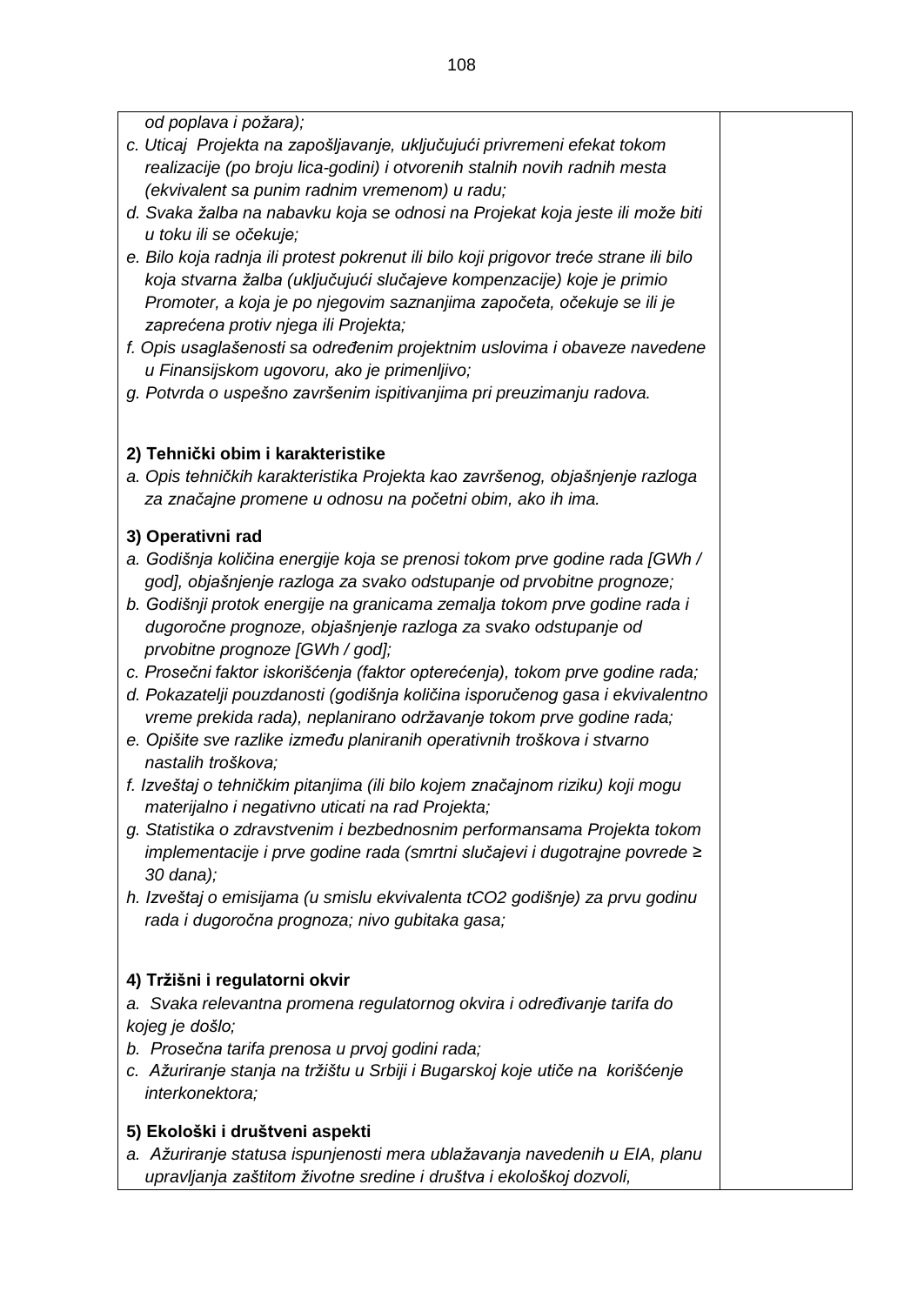| uključujući informacije o efektivnosti mera upravljanja životnom sredinom i<br>društvenom sredinom;<br>b. Ažuriranje informacija o ispunjavanju ekoloških i društvenih uslova<br>predviđenih Finansijskim ugovorom;<br>c. Opis bilo kog većeg problema sa uticajem na životnu sredinu, posebno<br>pitanja koja se odnose na projektne komponente koje se nalaze u ekološki<br>osetljivom području i rezidualne uticaje; |  |
|-------------------------------------------------------------------------------------------------------------------------------------------------------------------------------------------------------------------------------------------------------------------------------------------------------------------------------------------------------------------------------------------------------------------------|--|
| Opis svih glavnih društvenih pitanja (npr. prihvatanje od strane javnosti,<br>preseljenja) tokom implementacije komponenti Projekta.                                                                                                                                                                                                                                                                                    |  |
| Radni jezik izveštaja                                                                                                                                                                                                                                                                                                                                                                                                   |  |

Finansiranje ovog projekta koristi se garancijom Evropske unije za Banku na osnovu ODLUKE br. 466/2014/EU Evropskog parlamenta i Saveta. U skladu sa članom 9 (2) ove Odluke, Banka "će zahtevati od nosilaca projekata da sprovedu temeljno praćenje tokom realizacije projekta do završetka, između ostalog, u vezi sa uticajem investicionog projekta na ekonomska, razvojna, društvena, ekološka i ljudska prava. EIB će redovno verifikovati informacije koje dostavljaju nosioci projekata i učiniti ih javno dostupnim ako se nosilac projekta sa tim složi. Gde je to moguće, objavljuju se izveštaji o završetku projekata koji se odnose na operacije finansiranja EIB-a, isključujući poverljive informacije."

Shodno tome, i ne dovodeći u pitanje obavezu Banke da učini javno dostupnim bilo kakve informacije koje se odnose na projekat a u vezi sa životnom sredinom prema Arhuskoj konvenciji, Banka će učiniti dostupnim sve informacije koje su Promoter ili Korisnici dostavili u Izveštaju o napretku projekta i Izveštaju o završetku projekta, pod uslovom da je Promoter takve informacije izričito označio "za objavljivanje na internet stranici EIB-a".

Alternativno, Zajmoprimac i/ili Promoter i/ili Korisnici takođe mogu odlučiti da ove informacije objave na sopstvenoj internet stranici i da EIB-u dostave odgovarajući link (URL) koji će se koristiti kao izvor za objavljivanje od strane EIB-a.

EIB neće preuzeti bilo kakvu odgovornost za sadržaj takvih informacija koje objavi na svojoj internet stranici. Dokumenti označeni kao "za objavljivanje na internet stranici EIB-aˮ biće objavljeni kako su primljeni i neće ih uređivati EIB. EIB će objaviti samo funkcionalne URL adrese koje vode do relevantnih informacija u vezi sa Projektom.

# 5. Informacije koje se zahtevaju 3 godine nakon Izveštaja o završetku Projekta

Zajmoprimac će osigurati da Promoter ili Korisnici dostave Banci sledeće informacije 3 godine nakon Izveštaja o završetku Projekta, a najkasnije do roka navedenog u daljem tekstu.

| Dokument / informacija | Datum dostavljanja |
|------------------------|--------------------|
|                        | <b>Banci</b>       |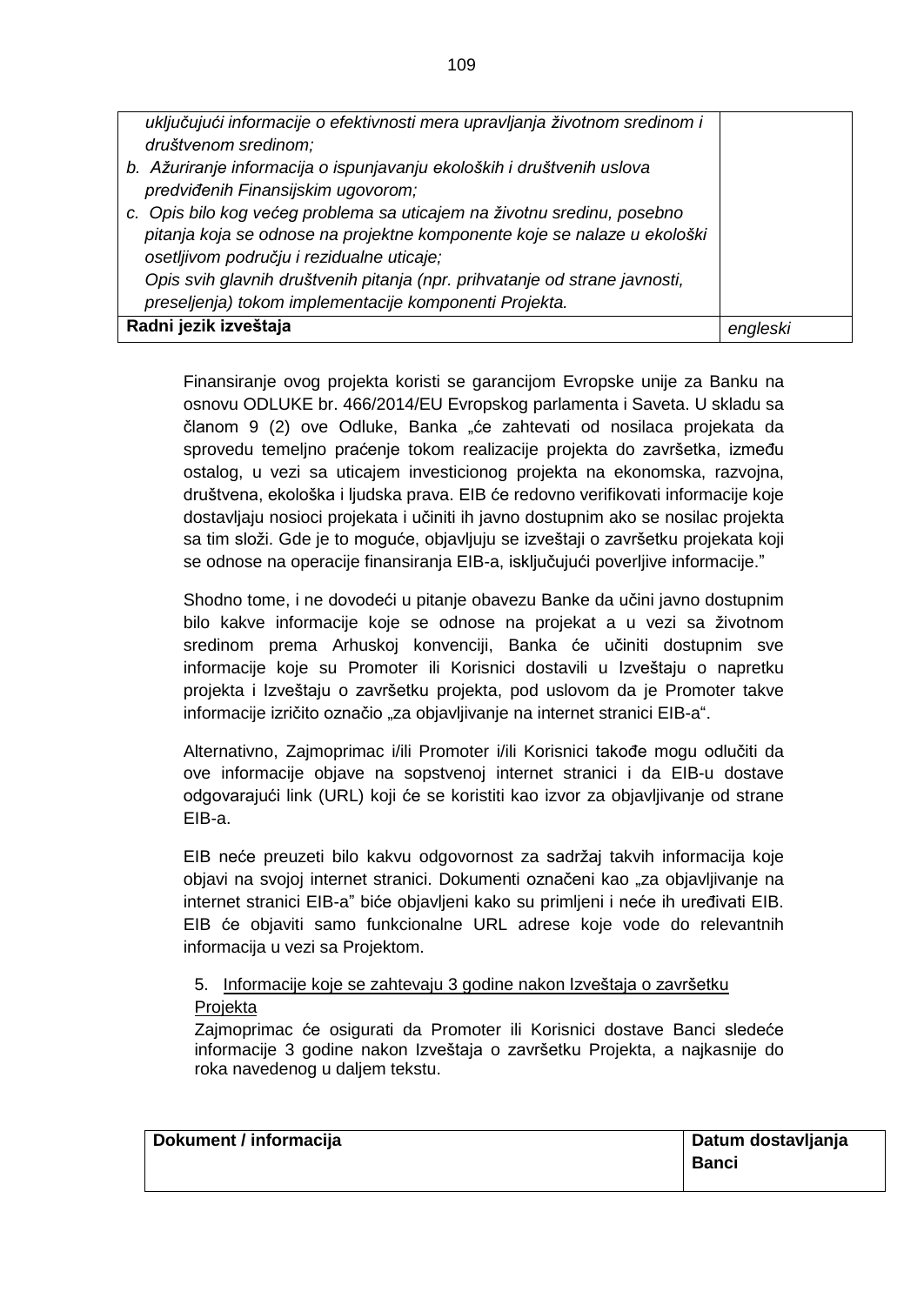| Ažuriranje sledećih indikatora praćenja:                    | Tri godine nakon                  |
|-------------------------------------------------------------|-----------------------------------|
| a) Izgrađeni cevovodi (km)                                  | Izveštaja o završetku<br>projekta |
| b) Projektni maksimalni transportni kapacitet (Mm3/d)       |                                   |
| c) Količina godišnje transportovane energije (GWh / godina) |                                   |
| d) Godišnji faktor iskorišćenja kapaciteta                  |                                   |
| Radni jezik izveštaja                                       | engleski                          |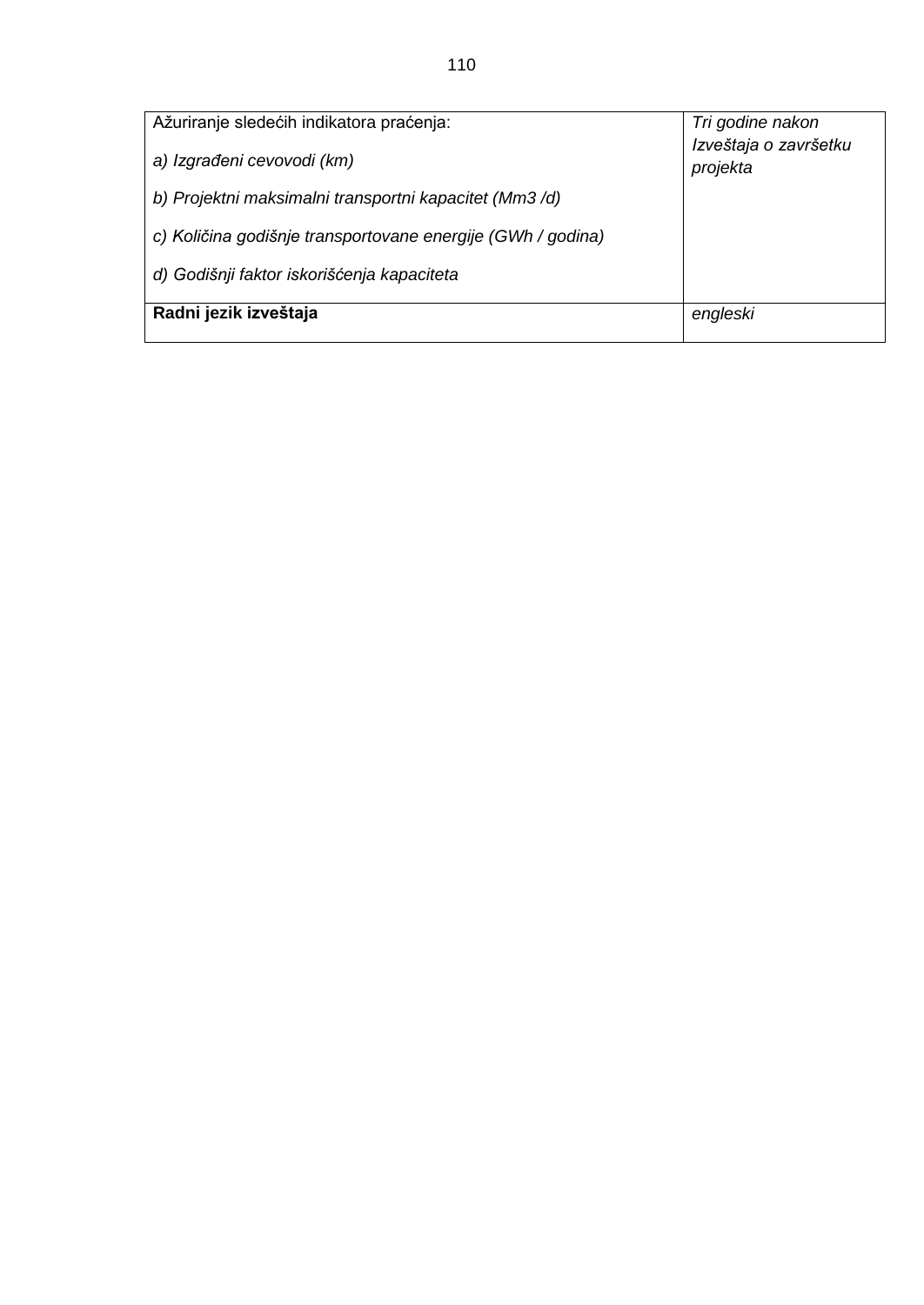### **Prilog B**

### **Definicija EURIBOR-a**

### **A. EURIBOR**

### "**EURIBOR**" označava:

- (a) u odnosu na relevantni period kraći od jednog meseca, Objavljena stopa (u skladu s dole navedenom definicijom) za period od jednog meseca;
- (b) u odnosu na relevantni period od jednog ili više meseci za koji je raspoloživa Objavljena stopa, primenljivu Objavljenu stopu za odgovarajući broj meseci; i
- (c) u odnosu na relevantni period od jednog ili više meseci za koji Objavljena stopa nije raspoloživa, stopa dobijena linearnom interpolacijom iz dve Objavljene stope, od kojih se jedna primenjuje na prvi period kraći od relevantnog perioda, a druga na prvi period duži od relevantnog perioda,

(pri čemu je period za koji se stopa uzima ili iz kojeg se stope interpoliraju "**Reprezentativni period**").

Za svrhe stavova (a) do (c) ovog člana:

- (i) "**raspoloživ**" označava stope, za data dospeća, koje su izračunate i objavljene od strane Global Rate Set Systems Ltd (GRSS) ili bilo kog drugog pružaoca usluga izabranog od strane European Money Markets Institute (EMMI), ili bilo kog naslednika te funkcije EMMI kojeg odredi Banka, i
- (ii) "**Objavljena stopa**" je kamatna stopa na depozite u evrima za odgovarajući period objavljena u 11.00 časova po briselskom vremenu ili u kasnije vreme prihvatljivo za Banku na datum (u daljem tekstu: "**Datum utvrđivanja**") koji pada 2 (dva) relevantna radna dana pre prvog dana relevantnog perioda na stranici Reuters EURIBOR 01 ili na stranici koja je zamenjuje ili, ako nije objavljena tamo, objavljena putem bilo kojeg drugog sredstva objavljivanja koje u tu svrhu izabere Banka.

Ako takva stopa nije objavljena na navedeni način, Banka će zatražiti od sedišta četiri glavne banke u evrozoni, koje odabere Banka, da navedu stopu po kojoj svaka od njih u približno 11.00 časova po briselskom vremenu na Datum utvrđivanja nudi depozite u evrima u uporedivom iznosu prvorazrednim bankama na međubankarskom tržištu evrozone za period jednak Reprezentativnom periodu. Ako su dostavljene najmanje 2 (dve) kotacije, stopa za taj Datum utvrđivanja izračunava se kao aritmetička sredina kotiranih stopa. Ako se ne obezbede dovoljne kotacije kako je zatraženo, stopa za taj Datum utvrđivanja biće aritmetička sredina stopa kotiranih od strane glavnih banaka u evrozoni, koje je Banka odabrala, približno u 11:00 po briselskom vremenu, na dan dan koji pada 2 (dva) relevantna radna dana nakon Datuma utvrđivanja, za zajmove u EUR u uporedivom iznosu sa vodećim evropskim bankama za period jednak Reprezentativnom periodu. Banka će bez odlaganja obavestiti Zajmoprimca o kotacijama koje primi.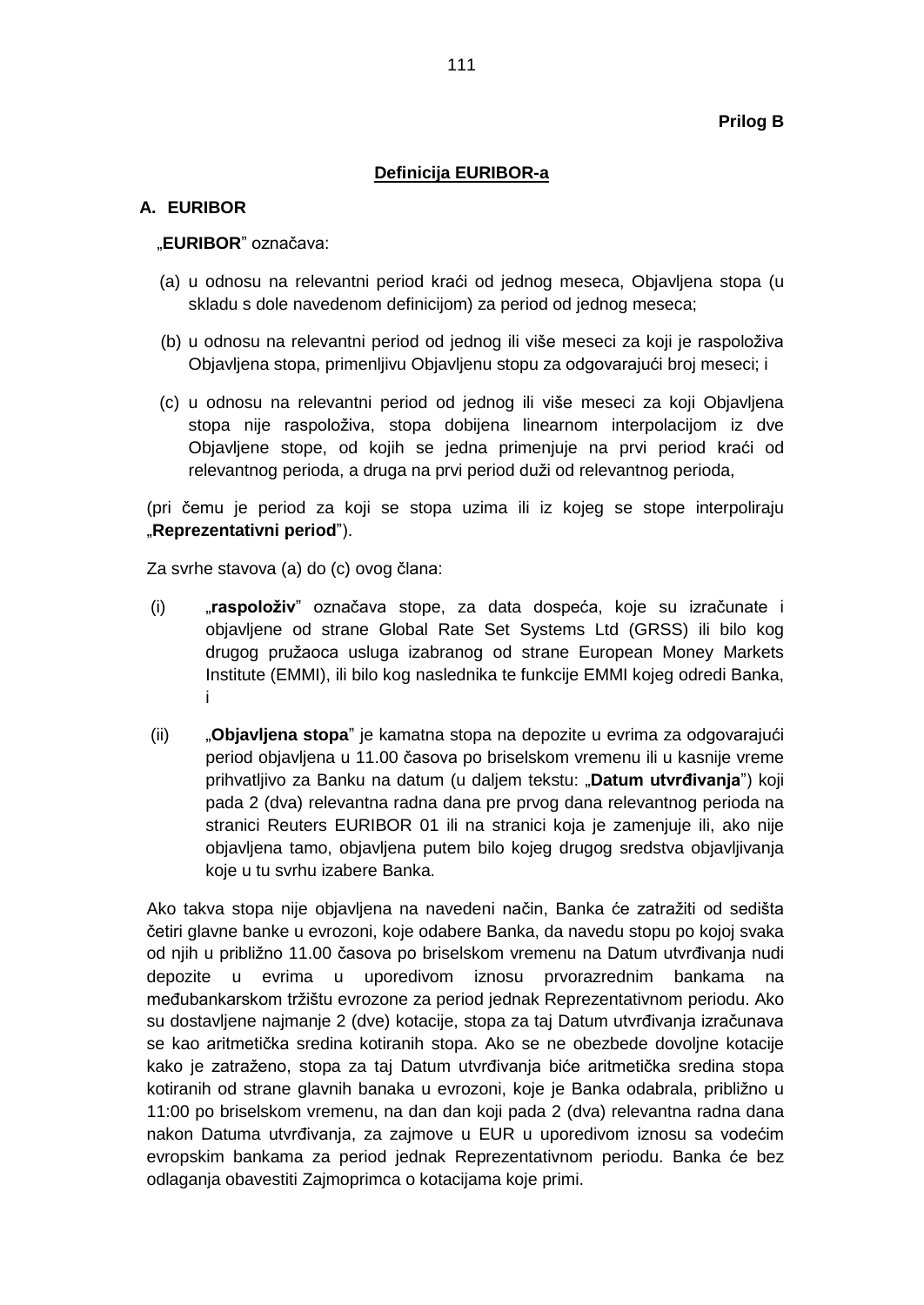Svi procenti koji proizilaze iz bilo kakvih obračuna na koje se upućuje u ovom prilogu biće zaokruženi, ako je potrebno, na najbliži hiljaditi (u pogledu EURIBOR-a) procentni poen, dok se polovine zaokružuju naviše.

Ako bilo koja od prethodnih odredbi postane neusklađena sa odredbama usvojenim pod pokroviteljstvom EMMI (odnosno bilo kog naslednika te funkcije EMMI kojeg odredi Banka) u pogledu EURIBOR-a, Banka može putem dostavljanja obaveštenja Zajmoprimcu izmeniti i dopuniti odredbe da bi ih uskladila sa drugim takvim odredbama.

Ako Objavljena stopa postane trajno nedostupna, stopa zamene za EURIBOR biće stopa (uključujući bilo kakve raspone ili prilagođavanja) zvanično preporučena od strane (i) radne grupe za evro-bezrizične stope koje je utvrdila Evropska centralna banka (ECB), Uprave za finansijske usluge i tržišta (FSMA), Evropskog tela za hartije od vrednosti i tržišta (ESMA) i Evropske komisije, ili (ii) Evropskog instituta za tržište novca, kao administratora EURIBOR-a, ili (iii) nadležnog organa odgovornog u skladu sa Uredbom (EU) 2016/1011 za nadzor nad Evropskim institutom za tržište novca, kao administratorom EURIBOR-a, ili (iv) nadležnog nacionalnog organa određenog prema Uredbi (EU) 2016/1011, ili (v) Evropske centralne banke.

Ako ni Objavljena stopa i/ili stopa zamene za EURIBOR određena u skladu s gore navedenim nije dostupna, EURIBOR će biti stopa (izražena kao procentualna stopa na godišnjem nivou) koju Banka odredi kao sveukupni trošak Banke za finansiranje odgovarajuće Tranše na osnovu tada primenljive interno određene referentne stope Banke ili alternativna stopa razumno određena od strane Banke.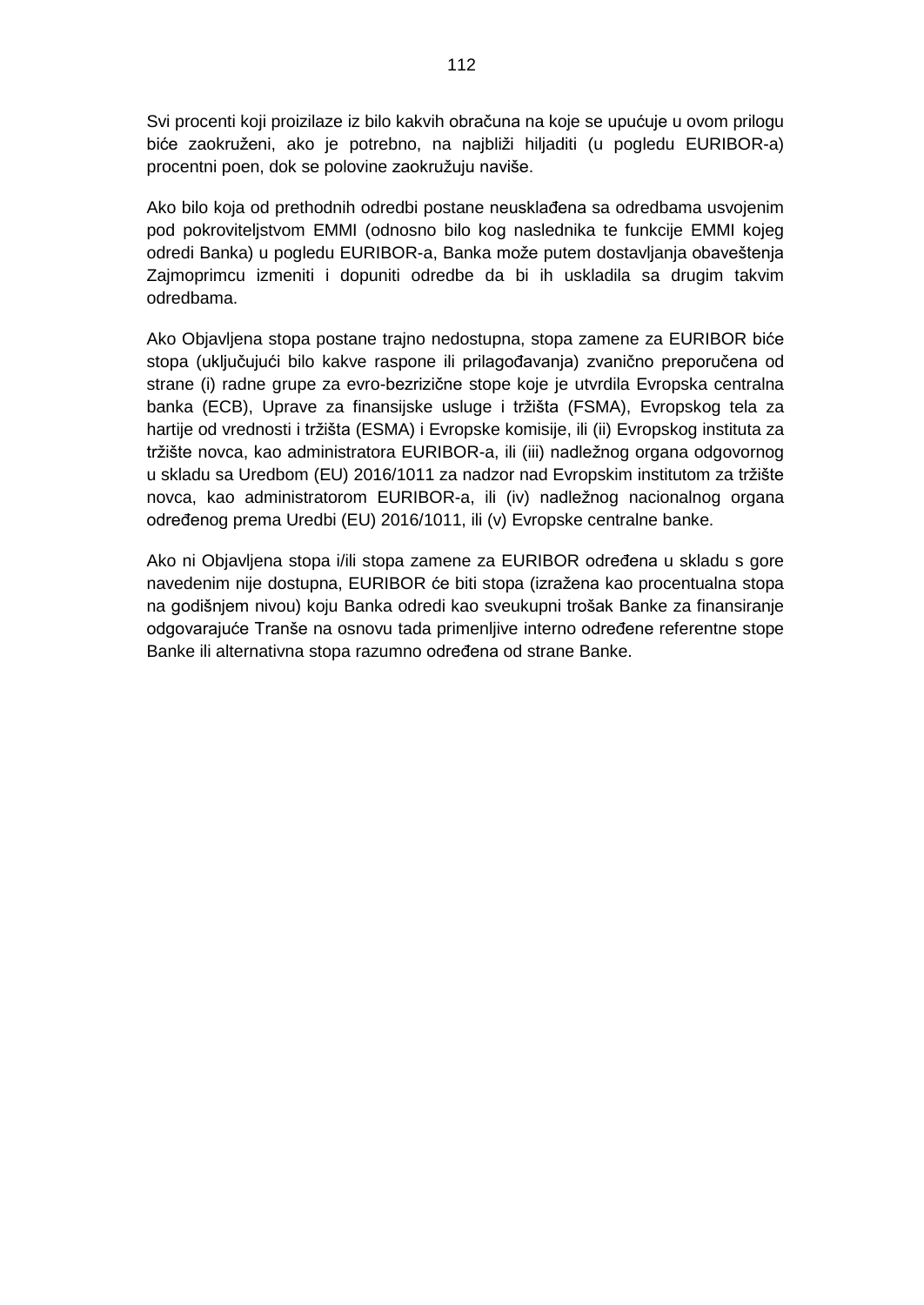### **Prilog C**

### **Obrasci za Zajmoprimca**

#### C.1 Obrazac Ponude za isplatu/Prihvatanje (čl. 1.2.B i 1.2.C)

Za: Republika Srbija

Od: Evropska investiciona banka

Datum:

Predmet: Ponuda za isplatu/Prihvatanje za Finansijski ugovor između Evropske investicione banke i Republike Srbije od \_\_\_\_\_\_\_ ("**Finansijski ugovor**″) Serapis broj 2017-0205 FI broj 87.616

#### Poštovani,

Pozivamo se na Finansijski ugovor. Uslovi definisani u Finansijskom ugovoru imaju isto značenje kada se koriste u ovom pismu.

Nakon vašeg zahteva za Ponudu za isplatu od Banke, u skladu sa članom 1.2.B Finansijskog ugovora, ovim nudimo da vam učinimo raspoloživom sledeću Tranšu:

- (a) Iznos koji treba isplatiti u EUR:
- (b) Zakazani datum isplate:
- (c) Osnovica kamatne stope:
- (d) Period plaćanja kamate:
- (e) Datumi plaćanja:
- (f) Uslovi otplate glavnice:
- (g) Datumi otplate i prvi i poslednji Datum otplate Tranše:
- (h) Datum revizije/konverzije kamate:
- (i) Fiksna stopa ili Raspon, primenljivi do Datuma revizije/konverzije kamate, ukoliko postoji, ili do Datuma dospeća.

Kako bi se Tranša učinila raspoloživom podložno uslovima i odredbama Finansijskog ugovora, Banka mora da primi Obaveštenje o prihvatanju Tranše u obliku kopije ove Ponude za isplatu propisno potpisane u vaše ime, na sledeći broj faksa +352 4379 58417 ili e-mail adresu OPS\_MA-3\_SecDiv@eib.org, najkasnije do Krajnjeg roka za prihvatanje isplate po luksemburškom vremenu u [vreme] dana [datum].

Prihvatanje isplate mora biti potpisano od strane Ovlašćenog potpisnika i mora biti u potpunosti popunjeno kao što je naznačeno, kako bi bili uključeni i detalji Računa za isplatu.

Ukoliko ne bude primljena u gore naznačeno vreme, ponuda sadržana u ovom dokumentu smatraće se odbijenom i automatski će isteći.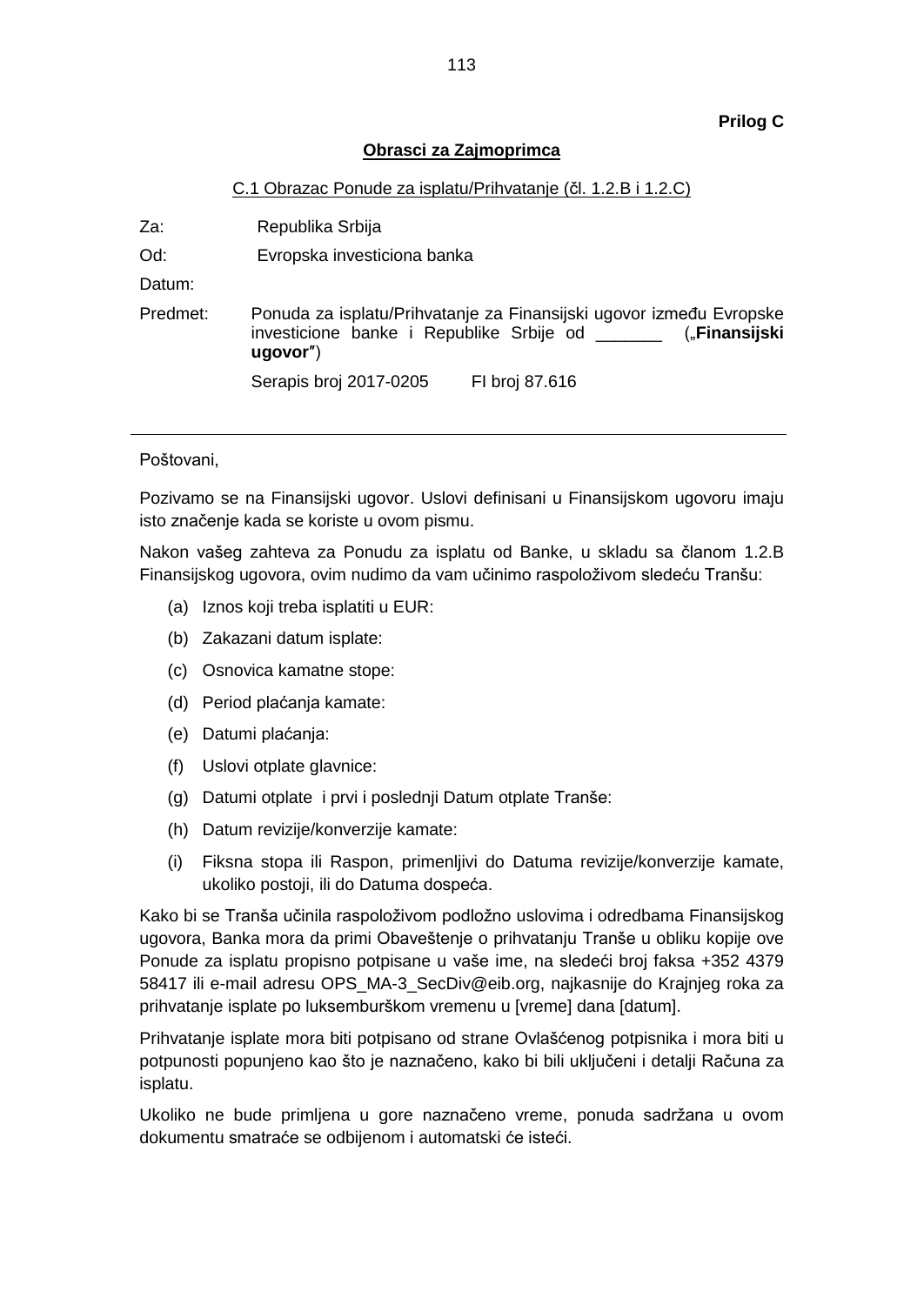Ukoliko prihvatite Tranšu kako je opisano u Ponudi za isplatu, svi odnosni uslovi i odredbe Finansijskog ugovora se primenjuju, a posebno odredbe člana 1.4.

S poštovanjem, EVROPSKA INVESTICIONA BANKA

Ovim prihvatamo gore navedenu Ponudu za isplatu:

\_\_\_\_\_\_\_\_\_\_\_\_\_\_\_\_\_\_\_\_\_\_\_\_\_\_\_\_\_\_\_\_\_\_\_\_\_\_\_\_\_

Za i u ime Republike Srbije Datum:

Račun koji će biti zadužen:

Broj računa: ............................................

Imalac/Korisnik računa: ........................................

(Molimo dostavite IBAN format ukoliko je država uključena u IBAN Registar objavljen od SWIFT-a, u suprotnom, potrebno je dostaviti u odgovarajućem formatu u skladu sa lokalnom bankarskom praksom)

Naziv i adresa Banke: ..........................................

Identifikacioni kod Banke (BIC): ................

Detalji plaćanja koje je potrebno dostaviti: ..............

Molim dostavite informacije u vezi sa. .................

Ime(na) Ovlašćenog(ih) potpisnika Zajmoprimca:

.......................................................................................................

Potpis(i) Ovlašćenog(ih) potpisnika Zajmoprimca:

# **VAŽNO OBAVEŠTENjE ZA ZAJMOPRIMCA:**

**POTPISIVANjEM IZNAD POTVRĐUJETE DA JE LISTA OVLAŠĆENIH POTPISNIKA I RAČUNA OBEZBEĐENA BANCI BLAGOVREMENO AŽURIRANA PRE DOSTAVLjANjA GORE NAVEDENE PONUDE ZA ISPLATU OD STRANE BANKE.**

**U SLUČAJU DA BILO KOJI OD POTPISNIKA ILI RAČUNA KOJI SE POJAVLjUJU U OVOM PRIHVATANjU ISPLATE NISU UKLjUČENI U NAJNOVIJU LISTU OVLAŠĆENIH POTPISNIKA I RAČUNA PRIMLjENIH OD STRANE BANKE, SMATRAĆE SE DA GORE NAVEDENA PONUDA ZA ISPLATU NIJE SAČINjENA.**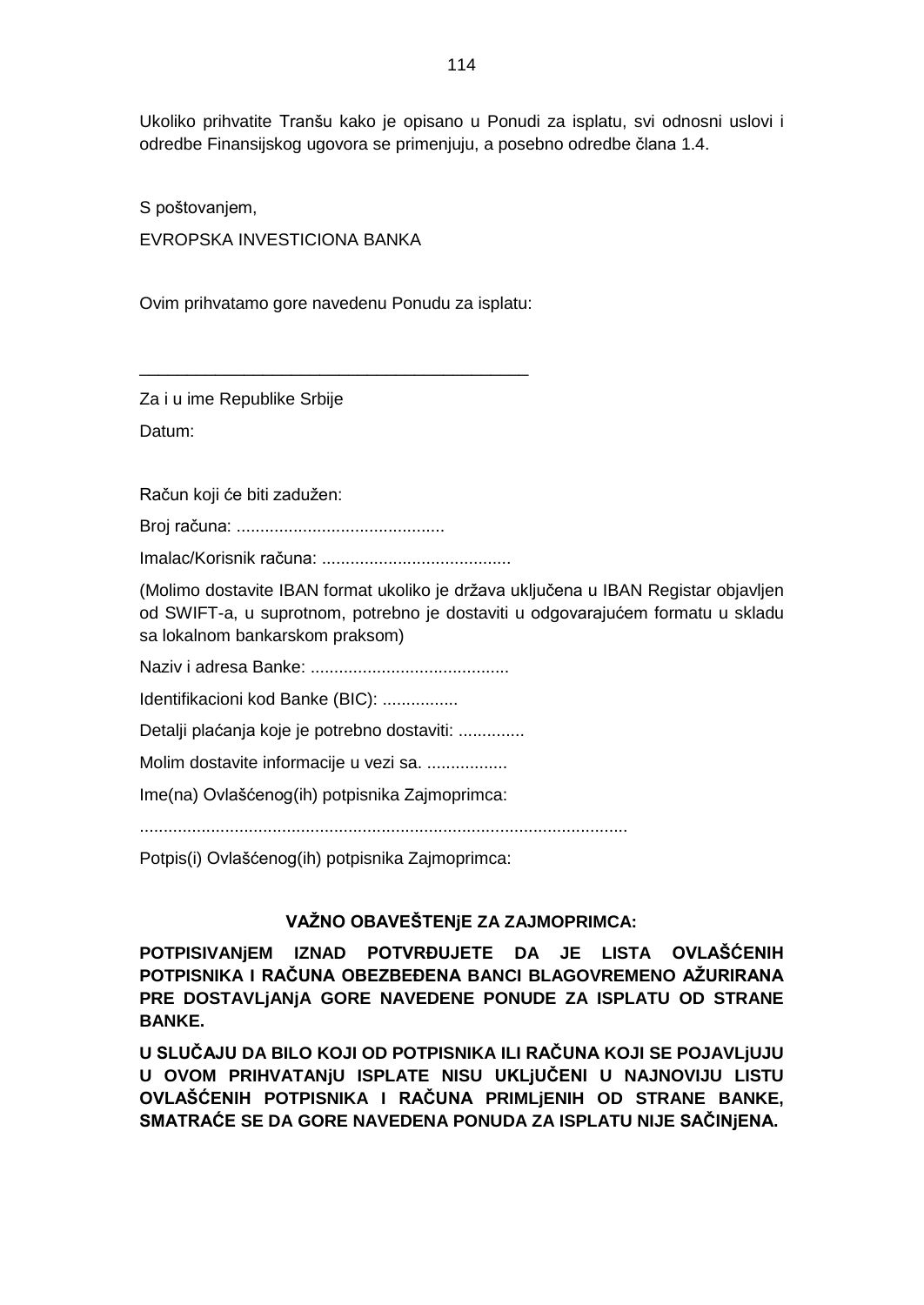# **Revizija i konverzija kamatne stope**

Ukoliko je Datum revizije/konverzije kamate sadržan u Ponudi za isplatu Tranše, primenjuju se sledeće odredbe:

## **A. Mehanizmi Revizije/konverzije kamate**

Nakon prijema Zahteva za reviziju/konverziju kamate Banka će, tokom perioda koji počinje da teče 60 (šezdeset) dana i završava se 30 (trideset) dana pre Datuma revizije/konverzije kamate, dostaviti Zajmoprimcu Predlog revizije/konverzije kamate u kojem će navesti:

- (a) Fiksnu stopu ili Raspon koji bi se primenio na Tranšu ili njen deo navedenu u Zahtevu za reviziju/konverziju kamate u skladu sa članom 3.1; i
- (b) da se takva stopa primenjuje do Datuma dospeća ili do novog Datuma revizije/konverzije kamate, ukoliko postoji, i da je ta kamata plativa kvartalno, polugodišnje ili godišnje u skladu sa članom 3.1, u ratama na naznačene Datume plaćanja.

Zajmoprimac može da prihvati u pisanoj formi Predlog revizije/konverzije kamate do krajnjeg roka koji je u njoj naveden.

Bilo koja izmena i dopuna ovog ugovora koju Banka zahteva u vezi sa ovim biće sprovedene sporazumom koji se zaključuje najkasnije 15 (petnaest) dana pre odgovarajućeg Datuma revizije/konverzije kamate.

Fiksne stope i Rasponi su raspoloživi za periode ne kraće od 4 (četiri) godine ili, u odsustvu otplate glavnice tokom tog perioda, ne kraće od 3 (tri) godine.

### **B. Efekti Revizije/konverzije kamate**

Ukoliko Zajmoprimac propisno prihvati u pisanoj formi Fiksnu stopu ili Raspon u pogledu Predloga Revizije/konverzije kamate, on će platiti pripadajuću kamatu na Datum Revizije/konverzije kamate, a nakon toga na naznačene Datume plaćanja.

Pre Datuma Revizije/konverzije kamate, odgovarajuće odredbe ovog ugovora i Ponude za isplatu i Obaveštenja o prihvatanju isplate primenjuju se na celokupnu Tranšu. Od i uključujući Datum Revizije/konverzije kamate pa nadalje, odredbe sadržane u Predlogu Revizije/konverzije kamate koje se odnose na novu Fiksnu stopu ili novi Raspon primenjuju se na Tranšu (ili njen deo, kao što je navedeno u Zahtevu za reviziju/konverziju kamate) do novog Datuma Revizije/konverzije kamate, ukoliko postoji, ili do Datuma dospeća.

# **C. Neizvršavanje ili delimično izvršavanje Revizije/konverzije kamate**

Ukoliko Zajmoprimac ne podnese Zahtev za Reviziju/konverziju kamate ili ne prihvati u pisanoj formi Predlog Revizije/konverzije kamate za Tranšu ili ukoliko ugovorne strane ne izvrše izmenu na zahtev Banke u skladu sa gore navedenim stavom A, Zajmoprimac će otplatiti Tranšu (ili njen deo, kako je naznačeno u Zahtevu za reviziju/konverziju kamate) na Datum Revizije/konverzije kamate, bez obeštećenja.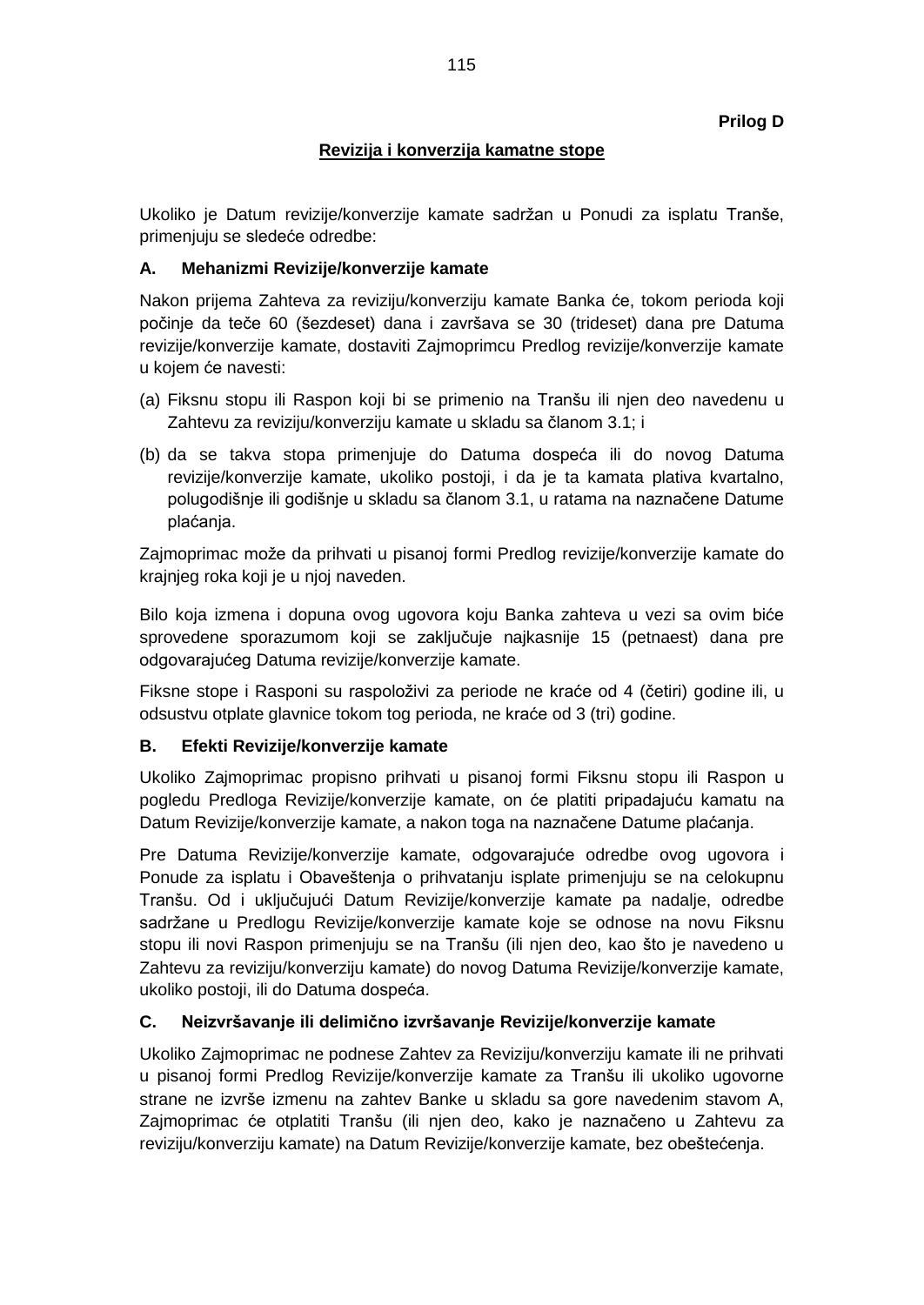U slučaju delimične Revizije/konverzije kamate, Zajmoprimac će otplatiti bez obeštećenja na Datum Revizije/konverzije kamate bilo koji deo Tranše koji nije obuhvaćen Zahtevom za reviziju/konverziju kamate i koji nije predmet Revizije/konverzije kamate.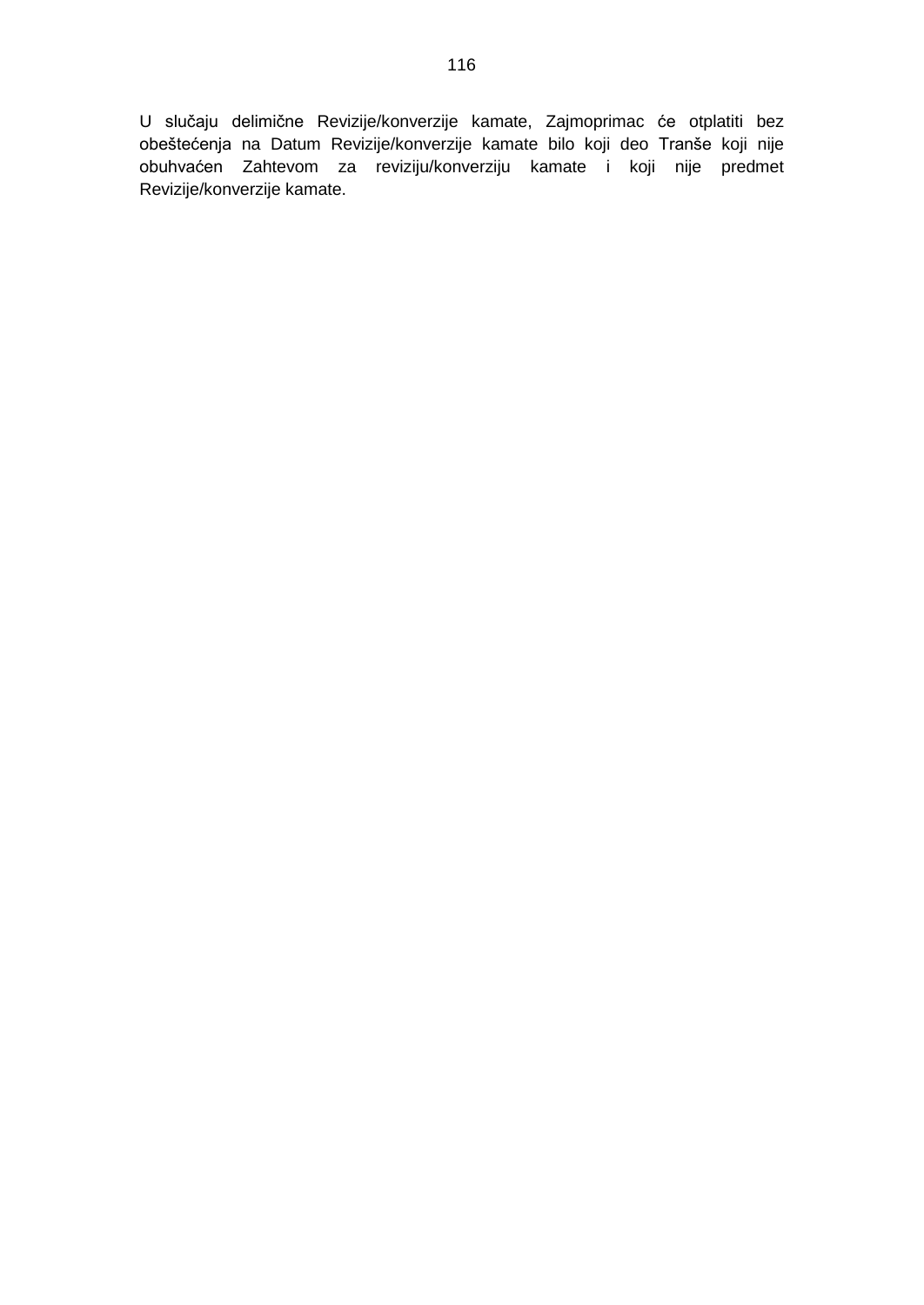### **Prilog E**

### **Potvrda koju dostavlja Zajmoprimac**

### E.1. Obrazac potvrde Zajmoprimca (član 1.4.C)

| Za:      | Evropska investiciona banka                                                                                                                                          |                           |
|----------|----------------------------------------------------------------------------------------------------------------------------------------------------------------------|---------------------------|
| Od:      | Republika Srbija                                                                                                                                                     |                           |
| Datum:   |                                                                                                                                                                      |                           |
| Predmet: | GASNI INTERKONEKTOR NIŠ - DIMITROVGRAD - BUGARSKA<br>(GRANICA) Finansijski ugovor između Evropske investicione banke i<br>Republike Srbije od ("Finansijski ugovor") |                           |
|          | Broj ugovora 87.616                                                                                                                                                  | Operativni broj 2017-0205 |

#### Poštovani,

Uslovi definisani u Finansijskom ugovoru imaju isto značenje kada se koriste u ovom pismu.

- U svrhe člana 1.4 Finansijskog ugovora ovim putem vam potvrđujemo kako sledi:
- a) nikakav Slučaj prevremene otplate kredita nije se dogodio i ne nastavlja se neotklonjen ili bez odricanja;
- b) nikakva vrsta obezbeđenja koje nije dozvoljeno prema članu 7.1 nije se dogodila niti postoji;
- c) nije bilo nikakve materijalne promene u pogledu bilo kog aspekta Projekta koji smo u obavezi da prijavimo prema članu 8.1, osim kako je prethodno saopšteno s naše strane;
- d) imamo dovoljno sredstava na raspolaganju da obezbedimo pravovremeni završetak i sprovođenje Projekta u skladu sa Tehničkim opisom;
- e) nikakav događaj ili okolnost koji predstavljaju, ili bi protokom vremena ili davanjem obaveštenja prema Finansijskom ugovoru predstavljali, Slučaj neispunjenja obaveza nije se dogodio i ne nastavlja se neotklonjen ili bez odricanja od istog;
- f) nikakva parnica, arbitraža, upravni postupak ili istraga nije u toku niti je, prema našem znanju zaprećena ili nerešena pred bilo kojim sudom, arbitražnim telom ili agencijom, koja je dovela ili bi u slučaju negativnog ishoda mogla da dovede do Materijalno štetne promene, niti protiv nas postoji bilo kakva sudska presuda ili odluka koja nije u našu korist;
- g) izjave i garancije koje treba da damo ili ponovimo prema članu 6.9 su istinite u svakom pogledu; i
- h) nikakva Materijalno štetna promena se nije dogodila, u poređenju sa našim položajem na dan zaključivanja Finansijskog ugovora.

S poštovanjem,

Za i u ime Republike Srbije

Datum: